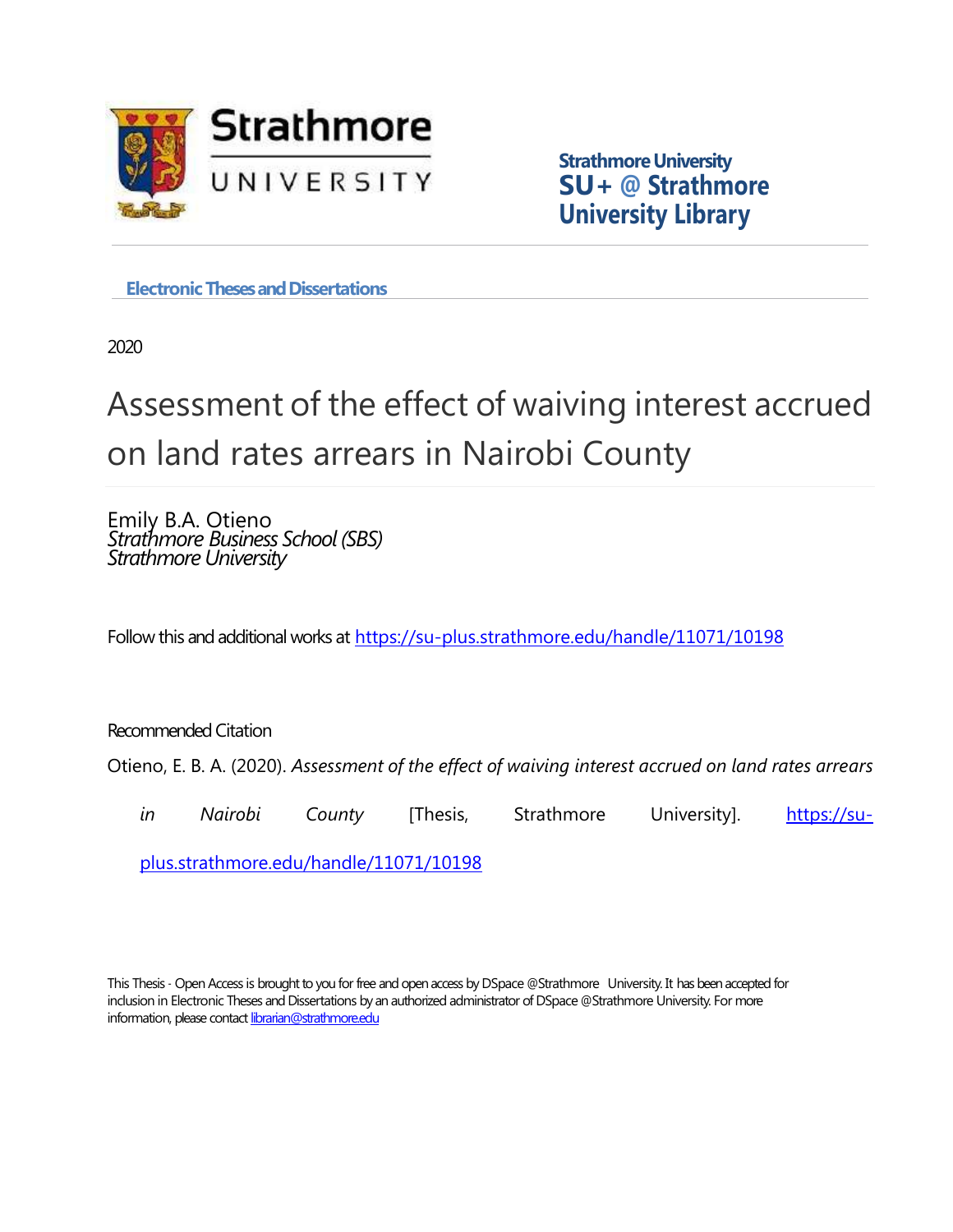# **ASSESSMENT OF THE EFFECT OF WAIVING INTEREST ACCRUED ON LAND RATES ARREARS IN NAIROBI COUNTY**

**Otieno, Emily Bakhitah Akoth** 

**061316**

**Submitted in partial fulfillment of the requirements of the Degree of Master of Public Policy and Management at Strathmore University** 



**Strathmore Business School** 

**Strathmore University** 

**Nairobi, Kenya** 

**July,2020**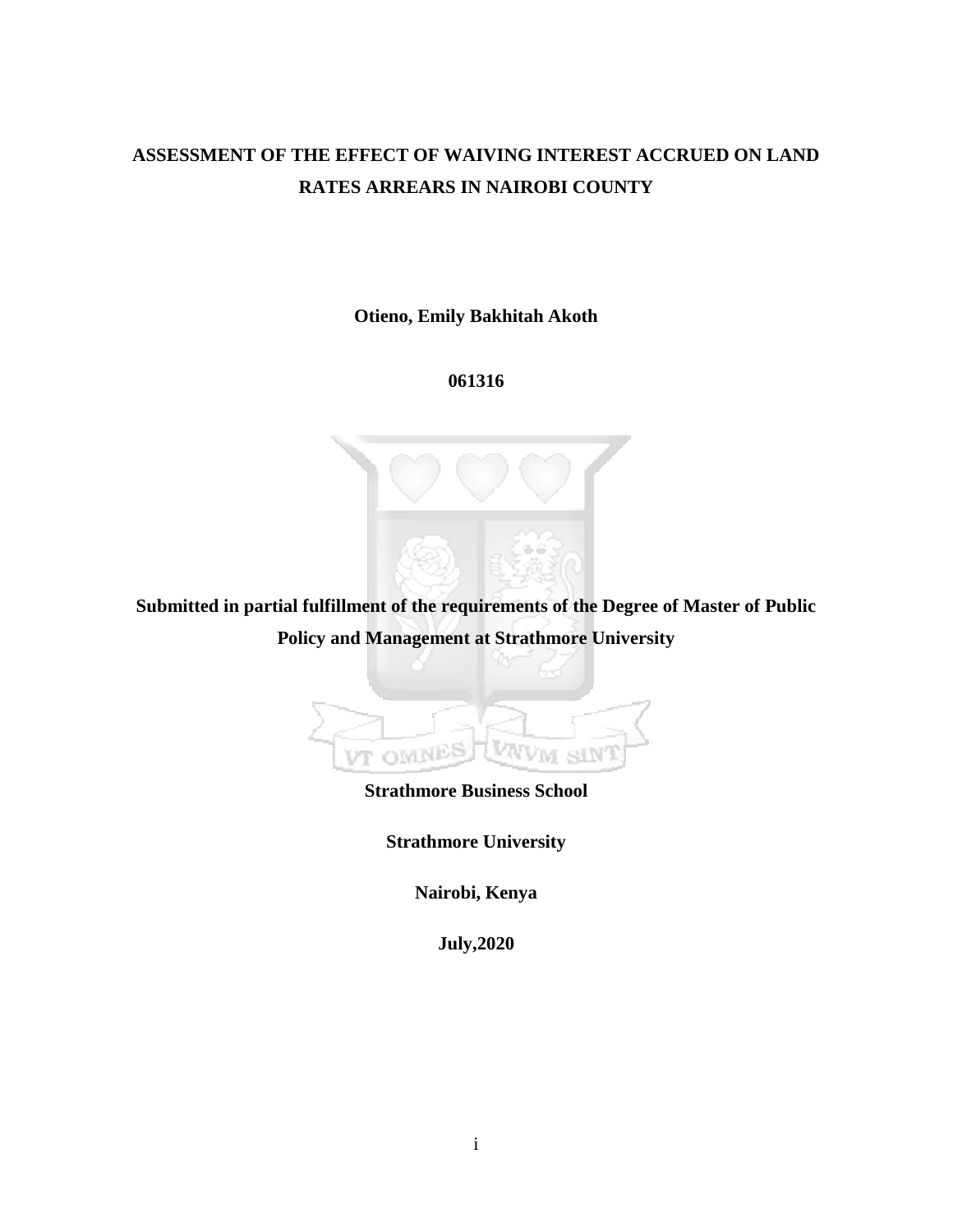#### **DECLARATION**

<span id="page-2-0"></span>I declare that this work has not been previously submitted and approved for the award of a degree by this or any other University. To the best of my knowledge and belief, the thesis contains no material previously published or written by another person except where due reference is made in the thesis itself.

Name of Candidate: Emily Bakhitah Akoth Otieno

Signature

Date July 7, 2020

This Research Project has been submitted for examination with my approval as the Supervisor.

Name of Supervisor: Dr. Thomas Kibua

Senior Lecturer: Strathmore University Business School

Strathmore Business School

zumlibua Signature

Date: July 06, 2020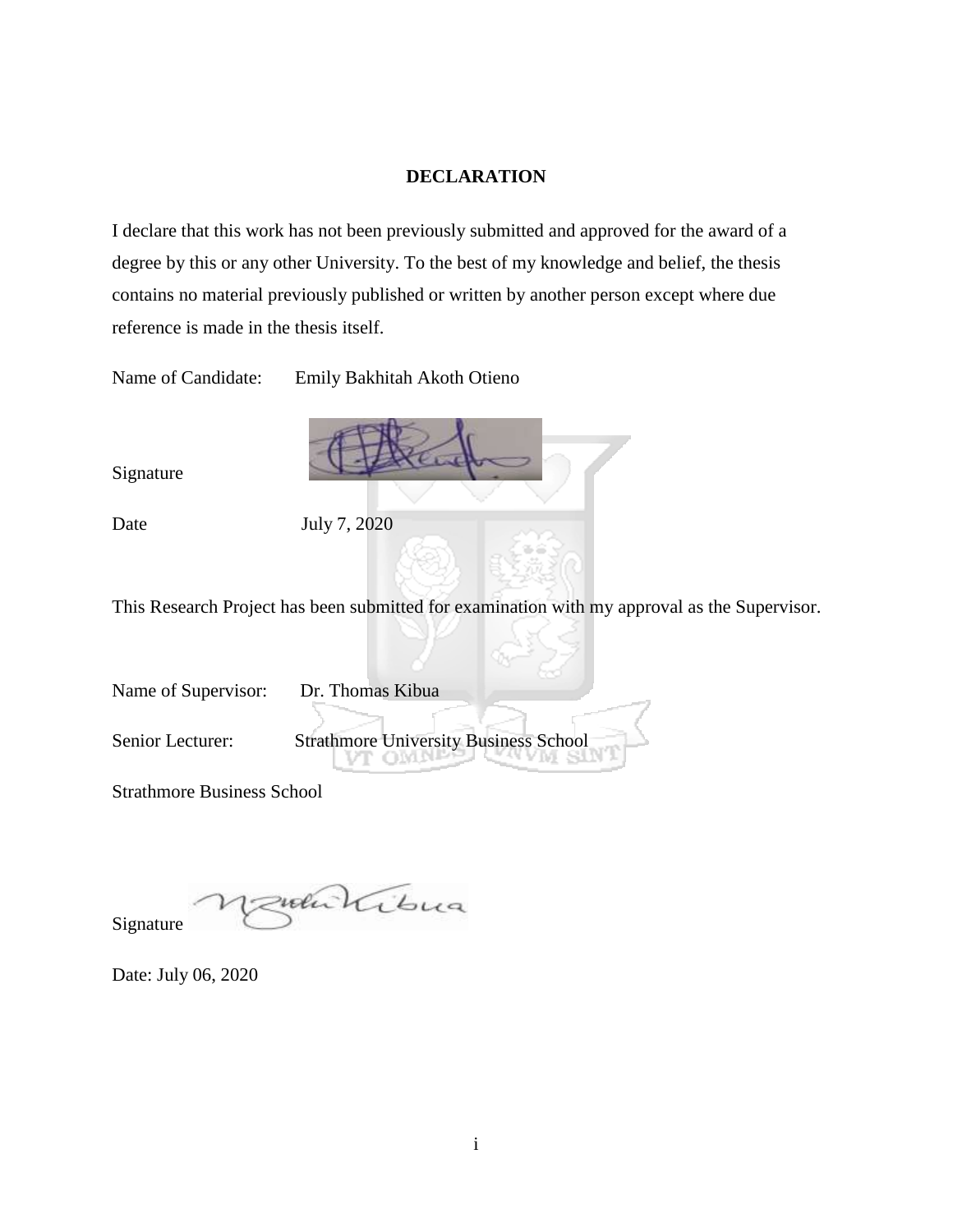#### **ABSTRACT**

<span id="page-3-1"></span><span id="page-3-0"></span>The problem of poor property tax collection and enforcement leading to low property rates collection is rampant in developing countries including Kenya. This is evidenced by the following: poor contribution of property rates to local/devolved governments 'revenue; insignificant contribution of property tax to GDP; increasing rate of defaulting in payment of property rates; low collection ratios; and high level of intergovernmental transfers. The poor collection and enforcement of property rates is worrying, thus needing the need to evaluate policies and practice of property rates collection and enforcement in devolved systems of governance in Kenya.

The study sought to determine whether giving waiver to on accrued property rates contributes to high revenue collection in Nairobi county. The study identified property rates collection and enforcement tools in Nairobi City County; establish effectiveness of the property rates enforcement tools in ensuring fully compliance; and establish challenges facing property rates collection and enforcement in Nairobi City County. The study focused on property rates collection and enforcement in Nairobi City County which hosts Kenya's capital. The study focused on Westlands, Njiru, Starehe, Makadara,Dagoretti, Embakasi, Kasarani, Langata and Kamukunjisub-counties which are divided into 20 zones. Rateable properties were sampled using stratified random sampling. All rateable properties within the city boundaries were placed into groups (strata) depending on the zones. Stratification was important because of non-homogeneity of rateable properties by zones. Each zone was considered as a stratum.

The researcher considered a sample of six (6) zones consisting of Two (2) commercial industrial (Central Business District (CBD) and Upper Hill), Two (2) industrial and Two( Mlolongo & Indutrial area) (2) residential (Makadara & Buruburu;) user to be good enough. The researcher numbered all the industrial, commercial and residential zones. A total of 60 samples were randomly selected from each of the six (6) zones resulting into a total of 360 samples which was considered to be good enough. Other respondents included chief accountant in charge of rates and land rates collection, employees of at the rates department and revenue county manager.

ii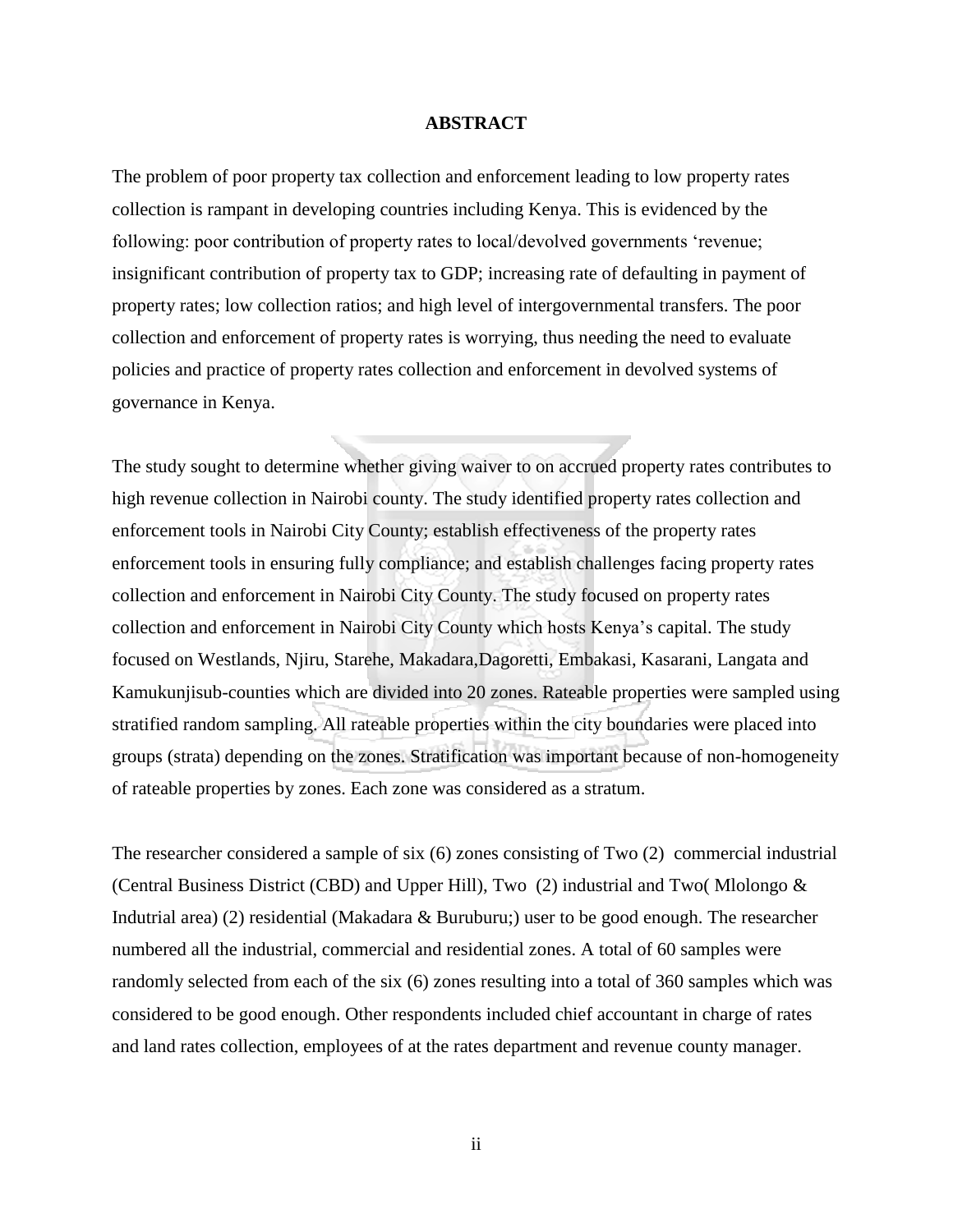The study involved the use of a semi-structured questionnaire which had open and close-ended questions for collection of primary data. Secondary data was obtained from the county's budget policy statements and income statements published textbooks, unpublished scholarly works and papers from real estate journals. The study focused on a 12 years period of land rates revenue collection in Nairobi county focusing on the periods when waiver on interest on accrued revenue of property rates were and not issued.

Data analysis was done using Statistical Package for Social Sciences (SPSS) and MS Excel. Descriptive statistics was performed on the data to summarize the variable data thus enhancing its understanding. The descriptive statistics selected for this study included the comparison of means value of effectiveness of enforcement tools, standard deviation, frequencies, bar chats, bar graphs.

Recommendation of the study were for the Nairobi county government to strongly focus on revenue collection and investigate their policy on giving waiver to accrued property rates to aid in smoothly running the affairs of the county. This research contributes to existing knowledge by establishing factors for increasing property rates collection in Nairobi county.

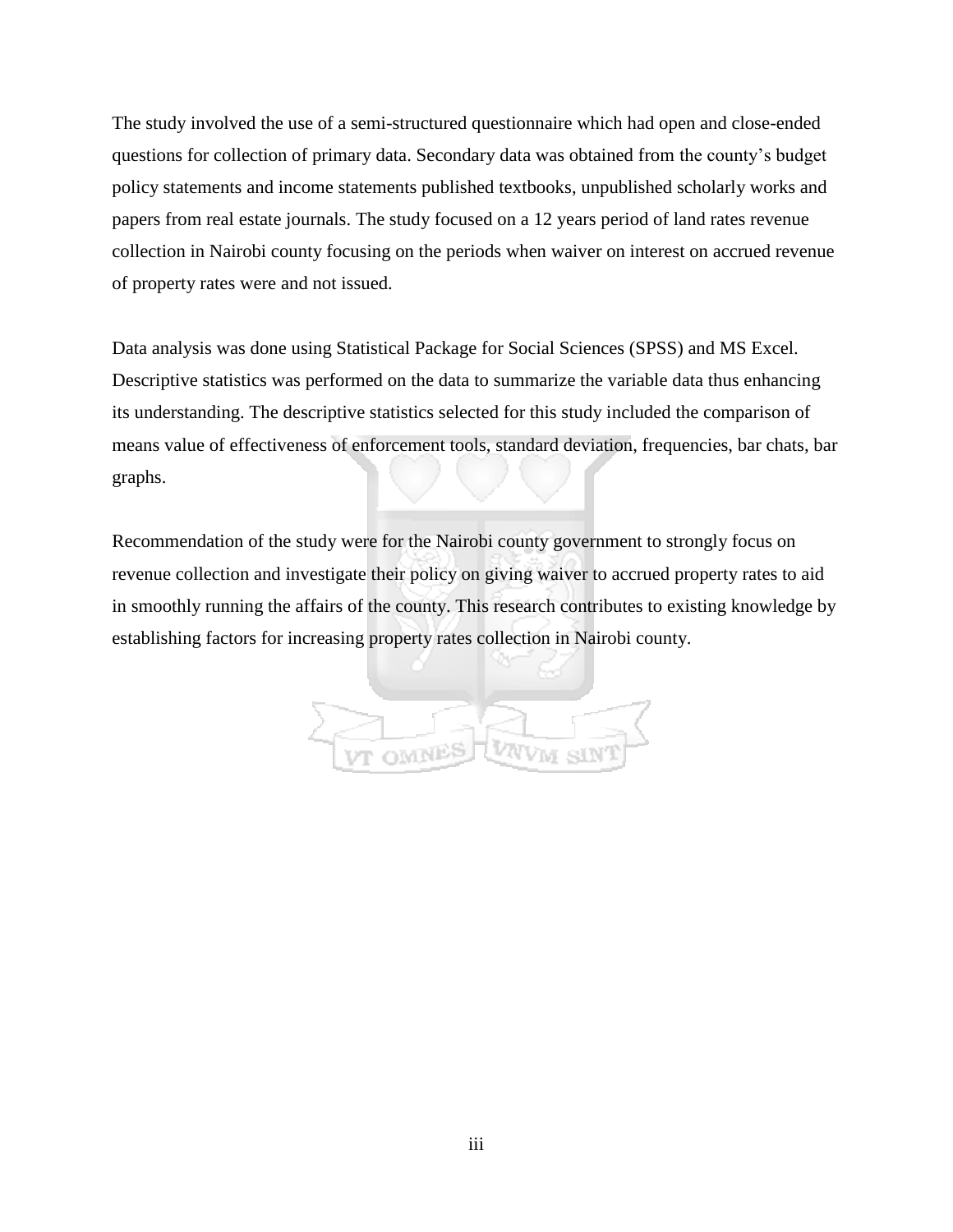# **ACKNOWLEDGEMENT**

I wish to thank God for His unending provision over my life and giving me the strength to complete this dissertation in the midst of a very demanding schedule, my family for being my source of inspiration and my Supervisor Dr. Thomas Kibua for his tireless effort in guiding me.

*Thank you* 

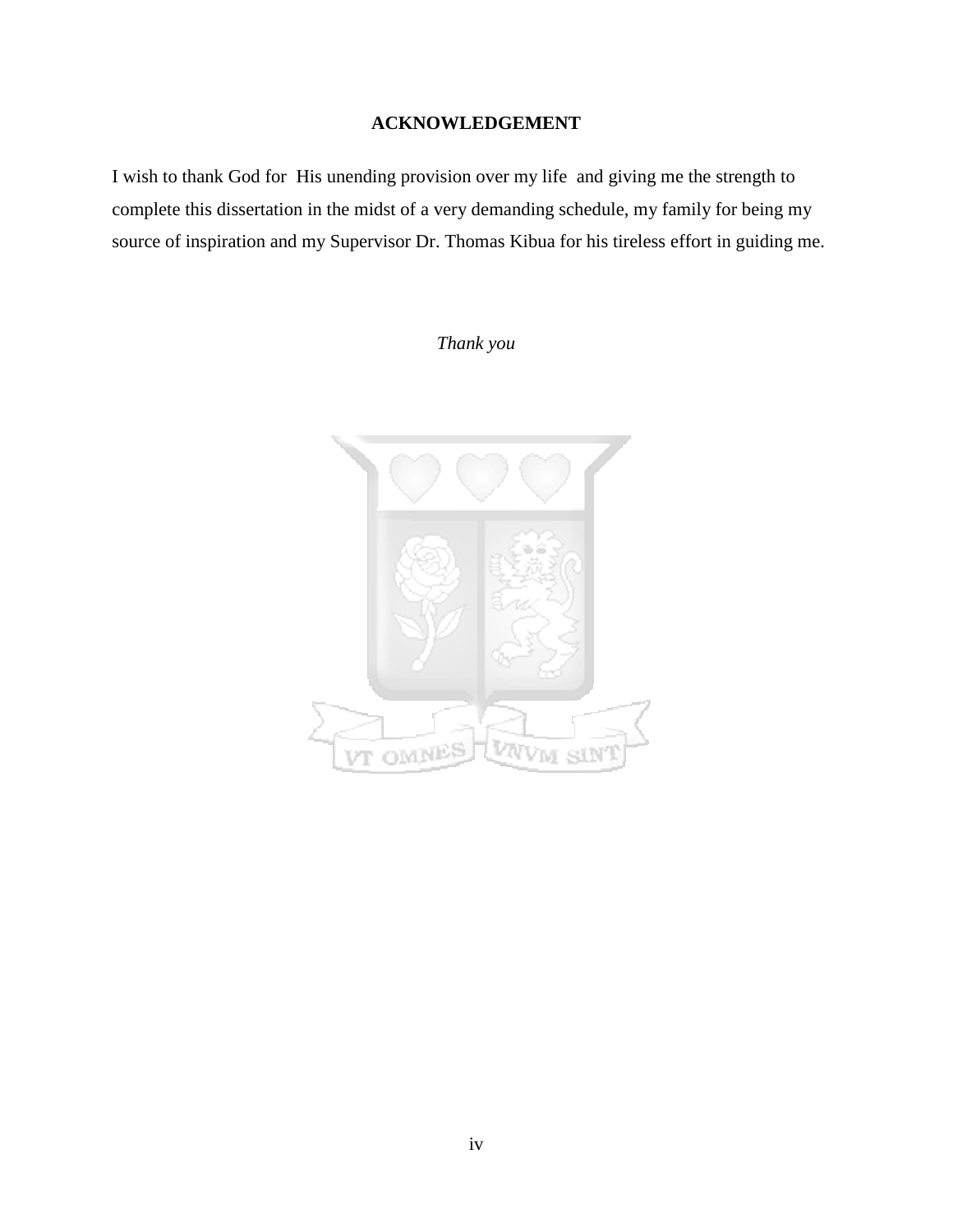# **TABLE OF CONTENTS**

| <b>Table of Contents</b> |  |
|--------------------------|--|
|                          |  |
|                          |  |
|                          |  |
|                          |  |
|                          |  |
|                          |  |
|                          |  |
|                          |  |
|                          |  |
|                          |  |
|                          |  |
|                          |  |
|                          |  |
|                          |  |
|                          |  |
|                          |  |
|                          |  |
|                          |  |
|                          |  |
|                          |  |
|                          |  |
|                          |  |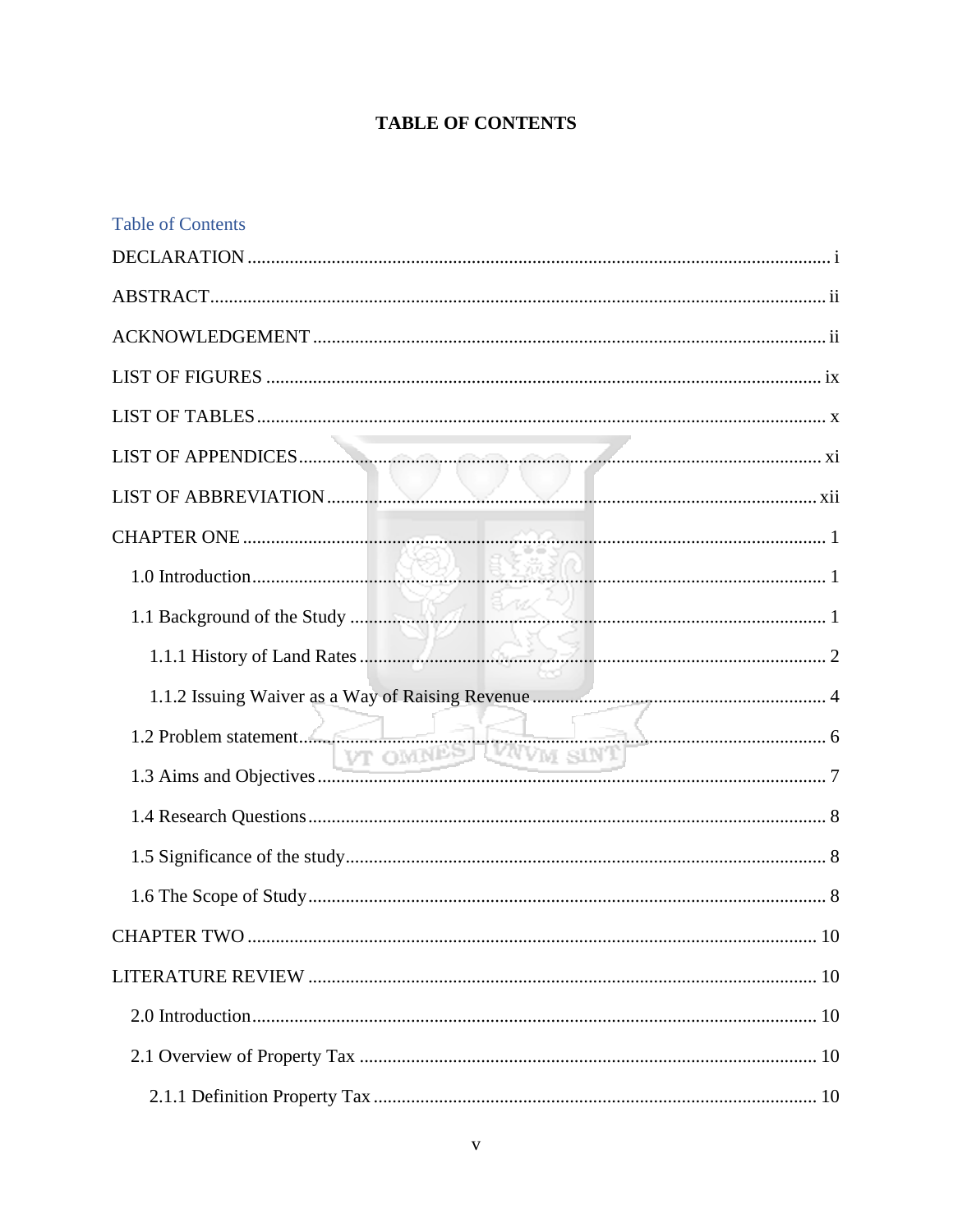| 3.2 Research design                                                                    | 31 |
|----------------------------------------------------------------------------------------|----|
|                                                                                        |    |
|                                                                                        |    |
| 3.5 Variable Identification, Description and Measurement  Error! Bookmark not defined. |    |
| 3.5.1 Dependent and Independent Variables  Error! Bookmark not defined.                |    |
|                                                                                        |    |
|                                                                                        |    |
|                                                                                        |    |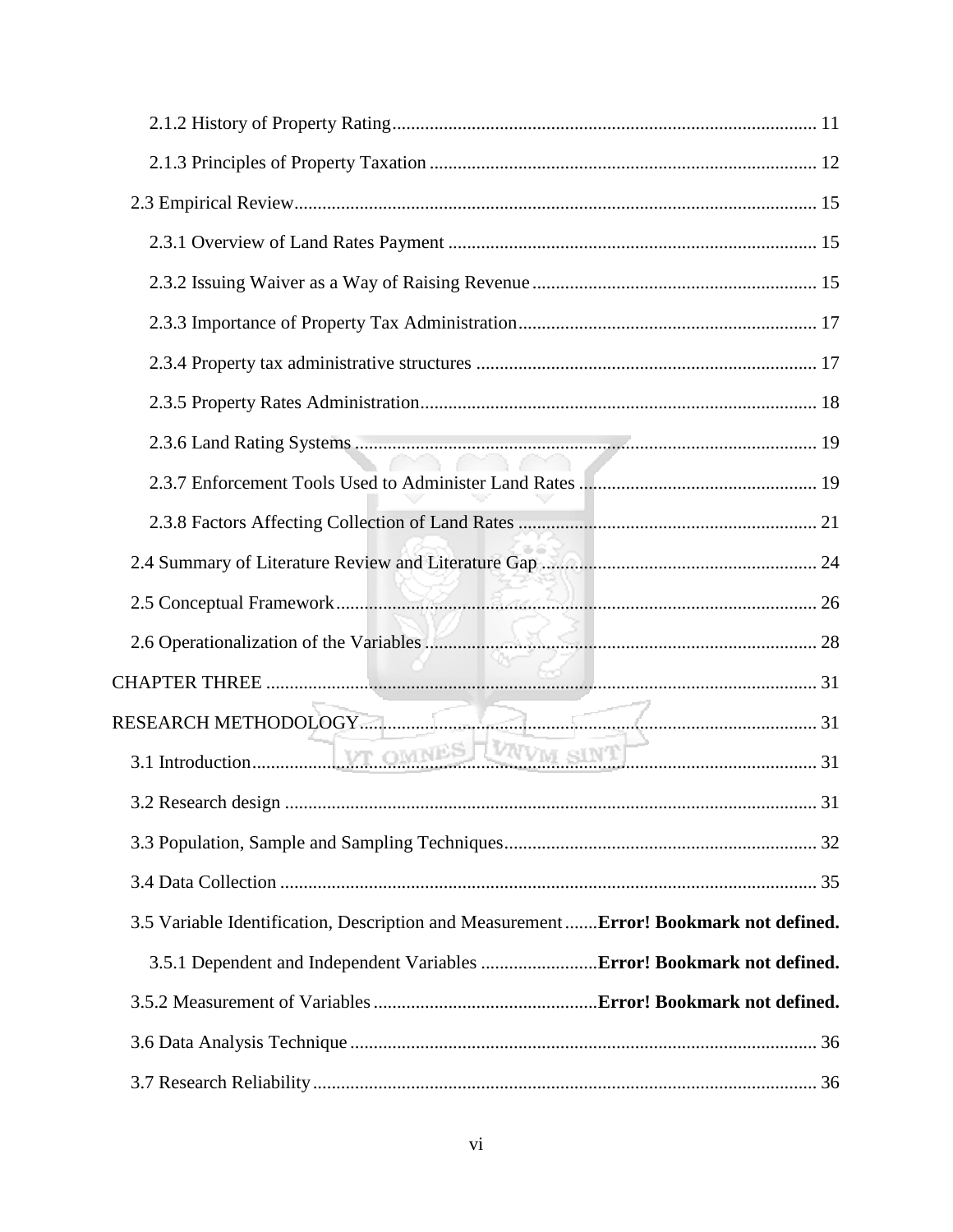| Property owners 39<br>4.1.2                                                                  |  |
|----------------------------------------------------------------------------------------------|--|
| 4.2 Effects of issuing waivers on land rates interests and penalties on property tax revenue |  |
|                                                                                              |  |
| 4.3 Effectiveness of property rates collections and enforcement tools in Nairobi county.  50 |  |
| 4.4 Challenges facing property rates collection and enforcement in Nairobi county 52         |  |
|                                                                                              |  |
|                                                                                              |  |
|                                                                                              |  |
|                                                                                              |  |
|                                                                                              |  |
|                                                                                              |  |
|                                                                                              |  |
|                                                                                              |  |
|                                                                                              |  |
|                                                                                              |  |
|                                                                                              |  |
|                                                                                              |  |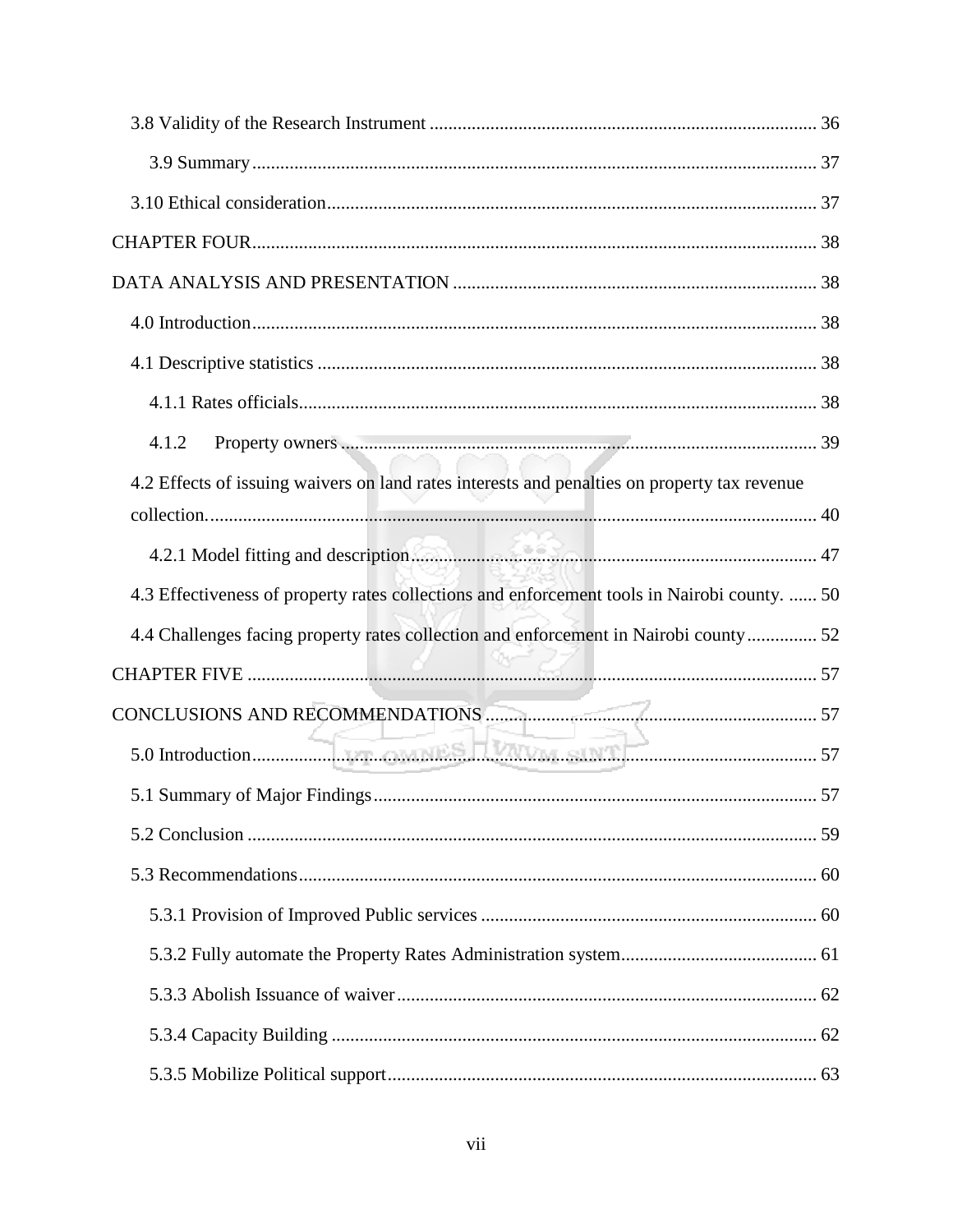| QUESTIONNAIRE FOR LAND RATES OFFICIALS IN THE COUNTY GOVERNMENT |  |
|-----------------------------------------------------------------|--|
|                                                                 |  |

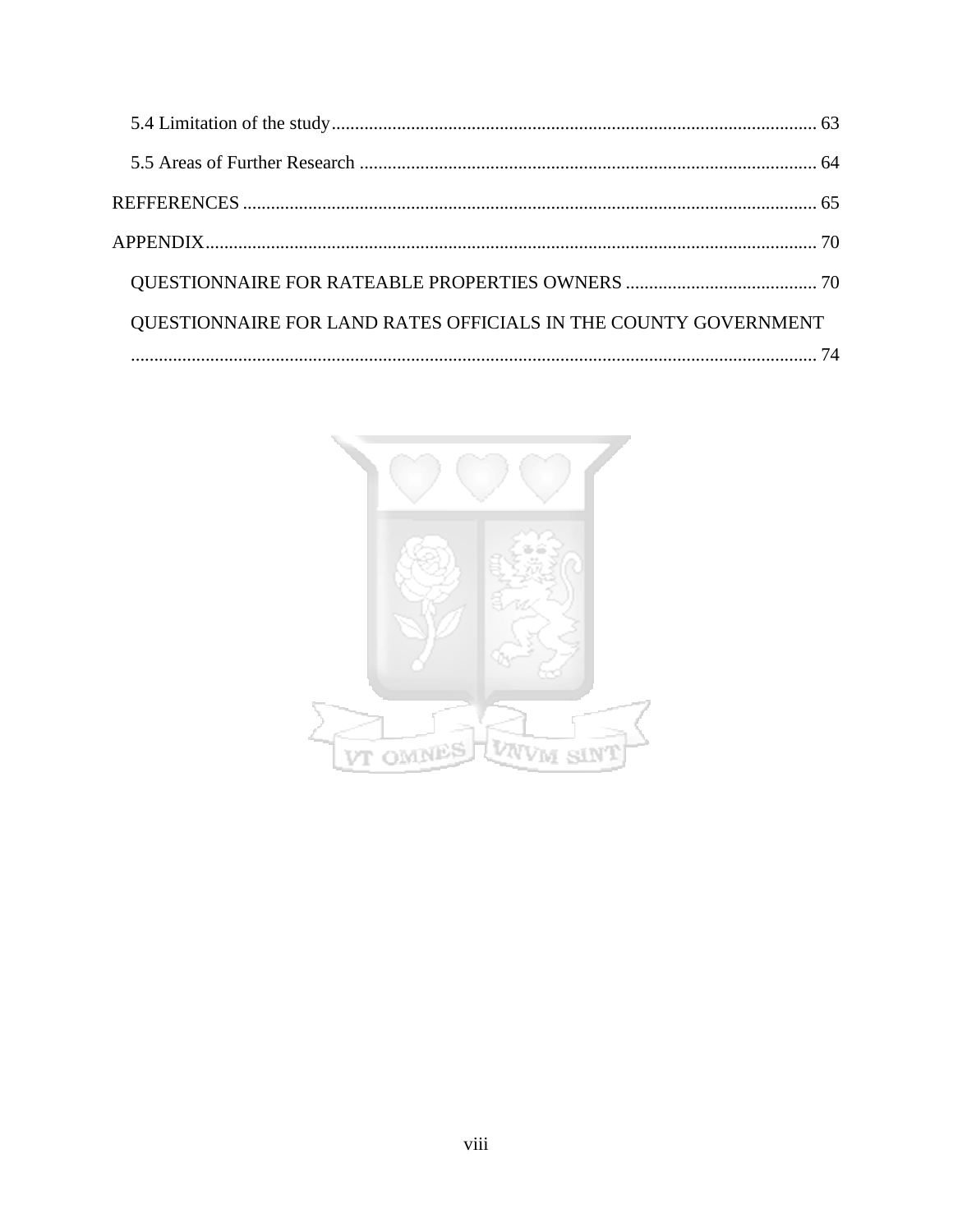# **LIST OF FIGURES**

<span id="page-10-0"></span>

| Figure 4. 3 Have you noted any challenges that obstruct the payment of land rates in the county?   |
|----------------------------------------------------------------------------------------------------|
|                                                                                                    |
| Figure 4.4 Officials surveyed: "Do you think issuing waivers on land rates interests and           |
| penalties as the only tool is sufficiently effective to collect all unpaid revenue by county       |
|                                                                                                    |
| Figure 4.5 Does issuing waivers on land rates interest increase the percentage of revenue          |
|                                                                                                    |
| Figure 4. 6 Do you think issuing waivers on land rates interests is necessary to ensure payment of |
|                                                                                                    |
| Figure 4. 7 Does issuance of waiver by the county government on land rates encourage you to        |
|                                                                                                    |
|                                                                                                    |
|                                                                                                    |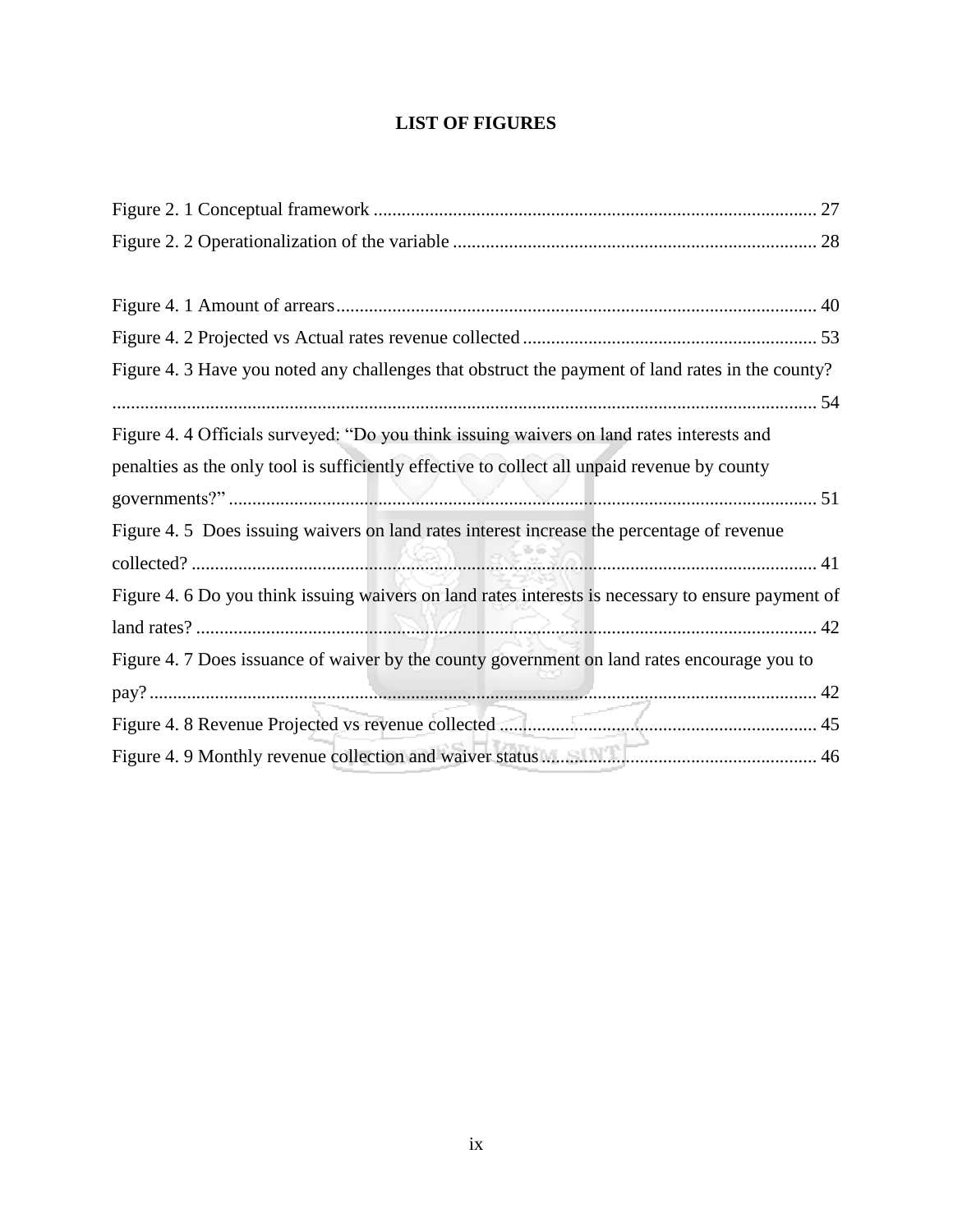# **LIST OF TABLES**

<span id="page-11-0"></span>

| Table 4.4 which factor affects the payment of land rates to the County Government? 54   |  |
|-----------------------------------------------------------------------------------------|--|
|                                                                                         |  |
| Table 4. 6 Number of properties which were due to omission from the valuation roll 43   |  |
|                                                                                         |  |
| Table 4. 8 Projected vs Actual rates revenue collected with revenue collection rate  44 |  |
|                                                                                         |  |

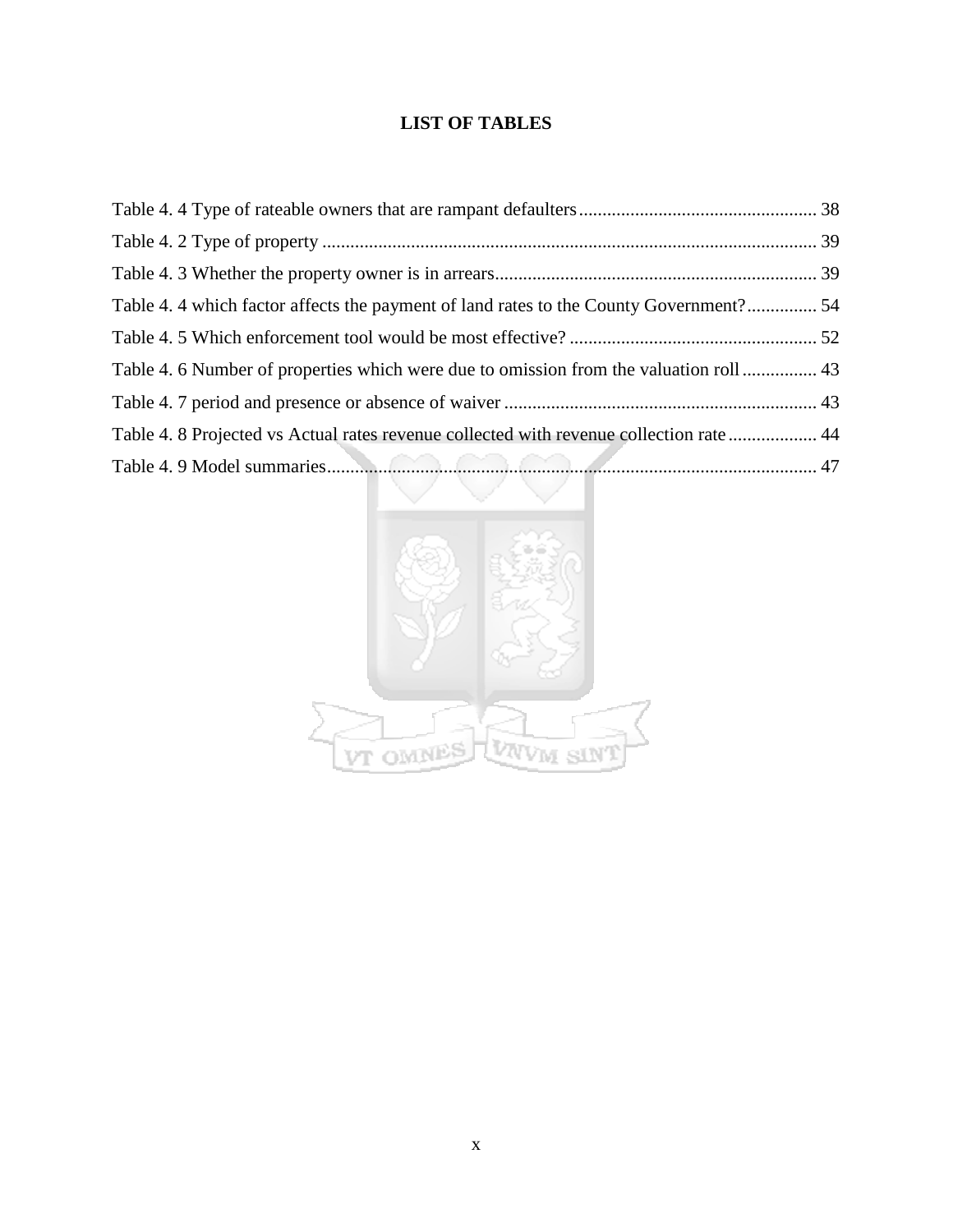# **LIST OF APPENDICES**

# <span id="page-12-0"></span>Questionnaires

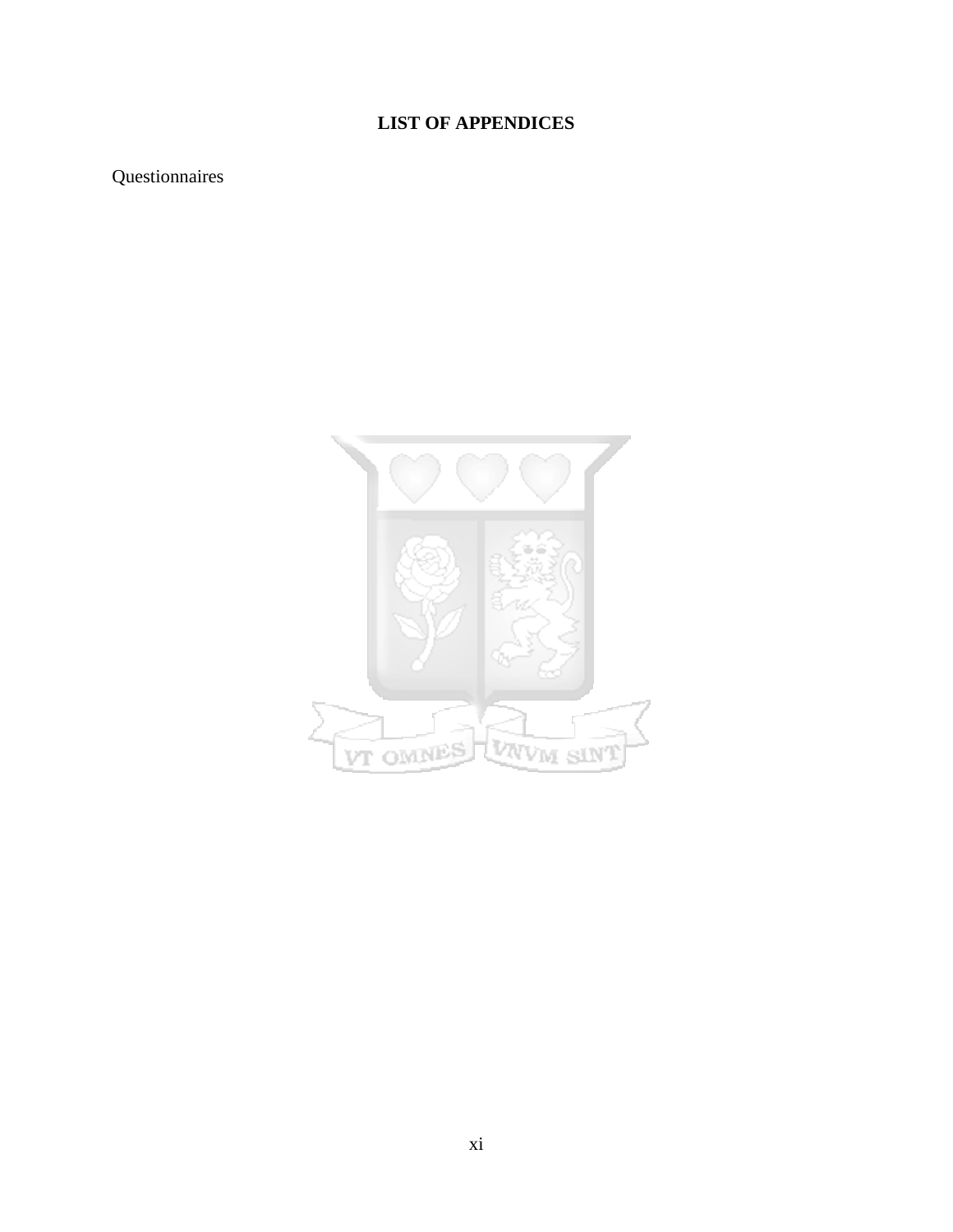# **LIST OF ABBREVIATION**

- <span id="page-13-0"></span>CoK Constitution of Kenya
- CRA Commission of Revenue Allocation
- CEC County Executive Committee
- GDP Gross Domestic Product
- GoK Government of Kenya
- IGFs Internally Generated Funds
- MLPP Ministry of Land and Physical Planning

NCC Nairobi City County

- NLC National Land Commission
- NTK National Treasury Kenya

UN-HABITAT United Nations -HABITAT

- USV Unimproved Site Value
- OSR Own Source Revenue

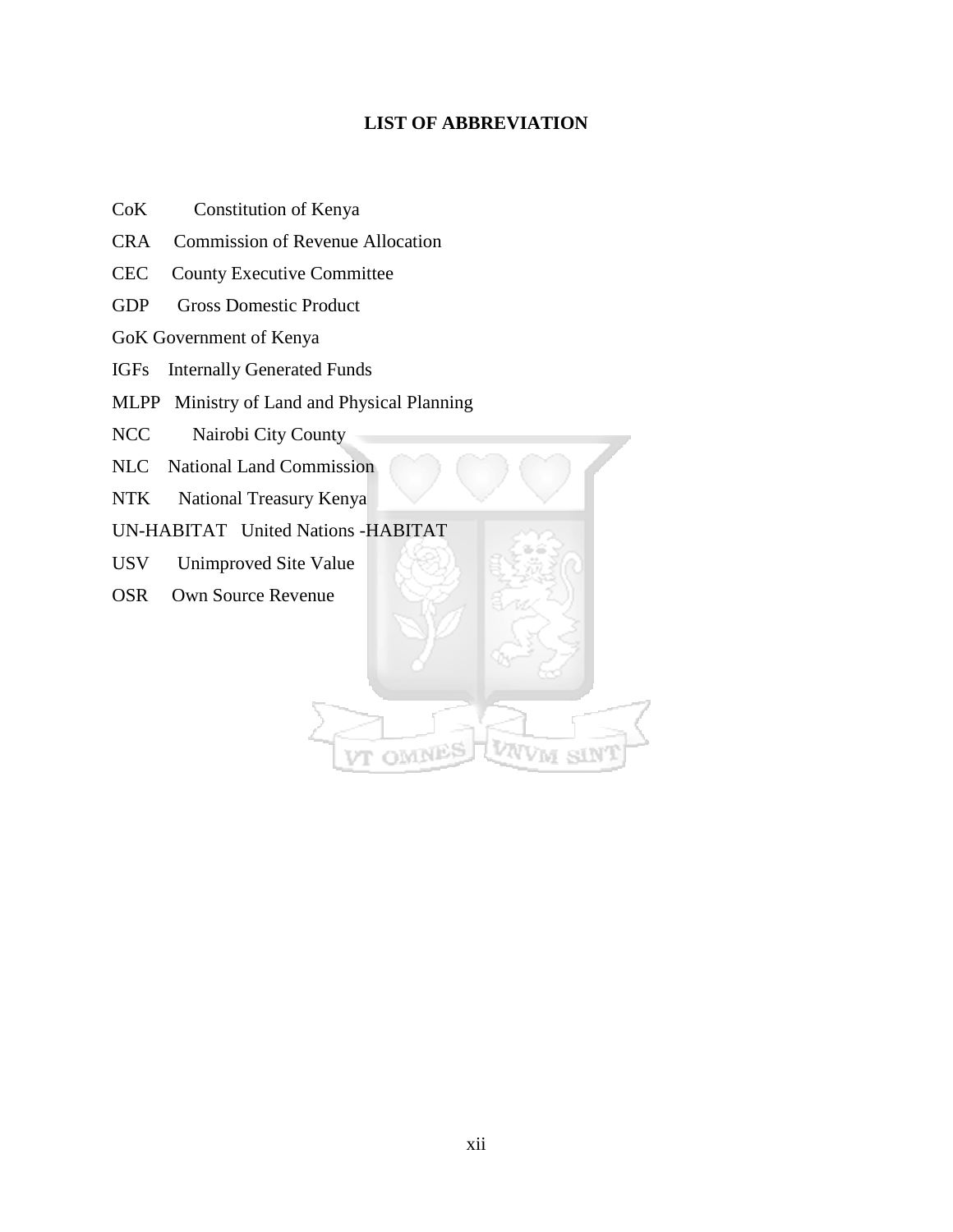#### **CHAPTER ONE**

#### <span id="page-14-1"></span><span id="page-14-0"></span>**1.0 Introduction**

This chapter gives a brief background of the subject under study, the statement of the problem, the research objectives and research questions, the delimitations of the study and the significance of the study.

#### <span id="page-14-2"></span>**1.1 Background of the Study**

Land rates as a form of revenue provides a sustainable source of revenue for county governments in Kenya. Typically, it is one of the main sources of revenue for county government funding (NTK 2017). Equally, it is one of the best methods in which a county government can raise its revenue and ensure it achieves revenue autonomy (Bird and Slack, 2002). Success of devolution programs requires a strong local revenue base. Revenue collected locally forms a primary income of creating an independent and accountable local governance system (GoK, 2010). County governments which have a robust local revenue collection partake greater scope for selfsufficiency. Thus, they are swift in addressing the needs and priorities of their citizens.

Payment of land rates also guarantees that a county government can offer good governance and public service delivery at devolved government level (Karanja, 2004). The devolved government system requires the county governments to fund themselves for purposes of developing the county and to facilitate service delivery. Correspondingly, the amount collected determines the level of independence of the county government because a county with minimal funds must rely on the national government for funding (Naburi, 2017). A county government that relies on the national government usually loses its autonomy and becomes inefficient in public service delivery.

Lall and Deichmann (2006) acknowledges the key role of property tax in GDP of developed countries, while noting that its potential is not fully utilized in developing nations as evidenced by poor collection. Globally, property taxes account for 0.5 to 3.0 percent of GDP (Kelly, 2000a). Property tax accounts for more than 2% of GDP in developed countries (Braid, 2005;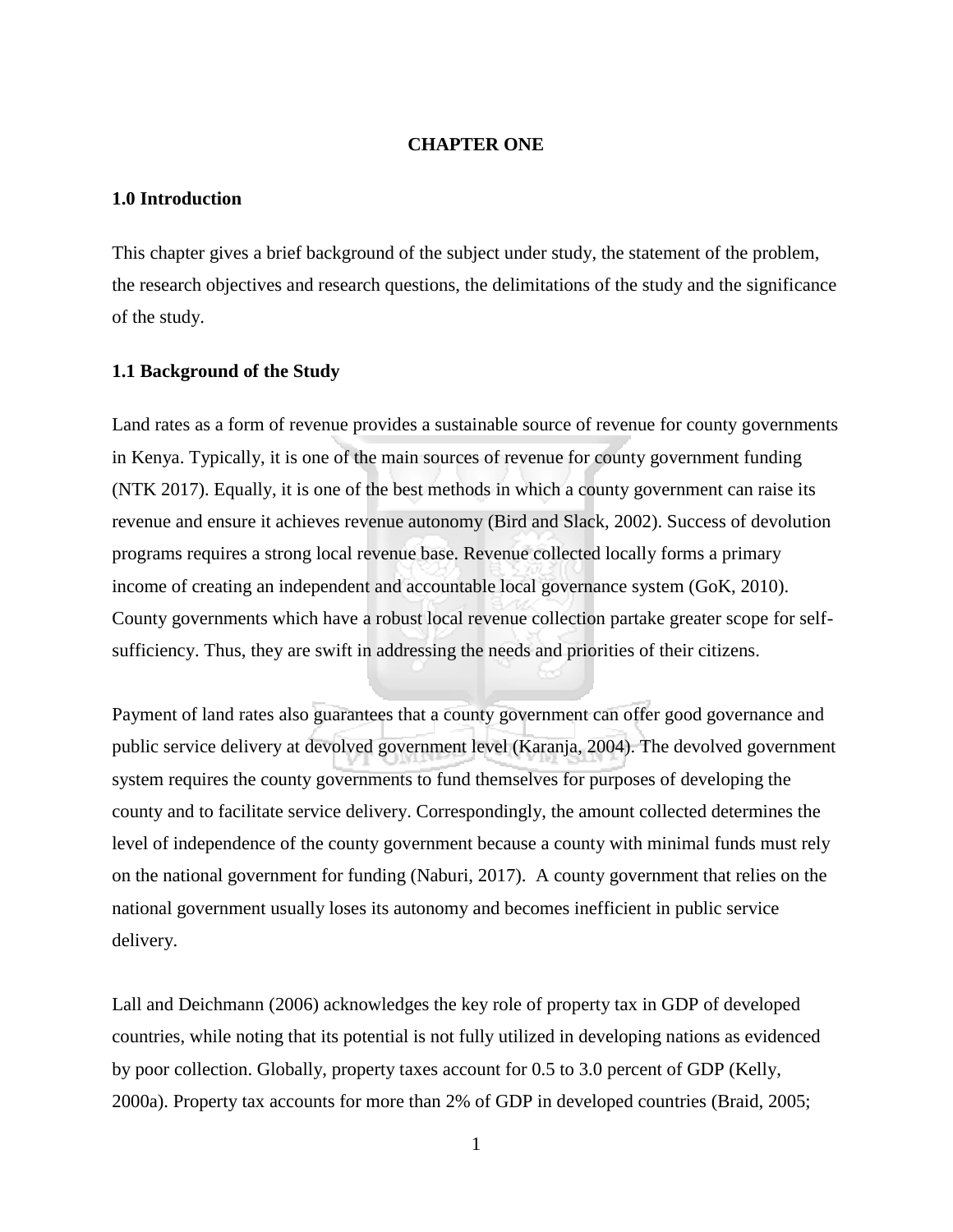Bahl, 2009; Hefferan and Boyd, 2010). Kaiser (2005) and Bahl (2009) estimated that property tax averages at 0.42%of GDP in developing and 0.54% in transitional countries. In developing countries, property taxes account for less than 0.6 percent of GDP (Barako and Shibia 2015). Poor contribution of property tax to GDP in developing countries is partially attributed to ineffective and inefficient rates collection and enforcement. Karanja (2004) acknowledges that there is increasing trend of defaulting in payment of property rates leading to low revenue collection. Globally, property tax contribution to Gross Domestic Product (GDP) for subnational governments is shrinking (Kelly, 2000a; Barako and Shibia 2015). The importance of property tax in Kenya has been declining from 0.37 percent of GDP in 1990-1991, to 0.22 percent in 2002/2003 then to 0.16 percent in 2009/2010 then to 0.09 percent in 2018/2019.

In Kenya, however, there is an issue of lack of payment of land rates due to different factors emanating from both the government and the property owners. As a result, the lack of payment compels the county governments to devise ways of ensuring compliance (Naburi, 2017). One of the tools used for enforcing land rates payments and compliance is issuance of waivers on land rates penalties and interests (National Treasury of Kenya, 2017). In such a way, the waiver acts as an incentive for the rateable landowners to comply with the law.

Article 210 of the Constitution of Kenya prohibits waiver of fees or tax unless it is provided for by legislation. To ensure the provision of waiver is constitutional, the county governments include clauses for waivers in their Rating Act (NTK, 2017). This action demonstrates that issuance of waivers is a critical component in the land rates system because it safeguards compliance by the rateable landowners. Equally, the county governments' efforts to issue waivers propones that without the waivers the devolved governments will not be able to maximize their revenue collection which in turn will affect their service delivery.

#### <span id="page-15-0"></span>**1.1.1 History of Land Rates**

Taxations have existed long since the civilizations of Greece and Rome. Taxes on properties were temporarily introduced during war to raise additional revenue. In the United State of America property taxes were introduced during the colonial period and by 1796, 14 of the 15 state were already taxing land. (Ely, 1888). In the USA, land taxation is significantly influenced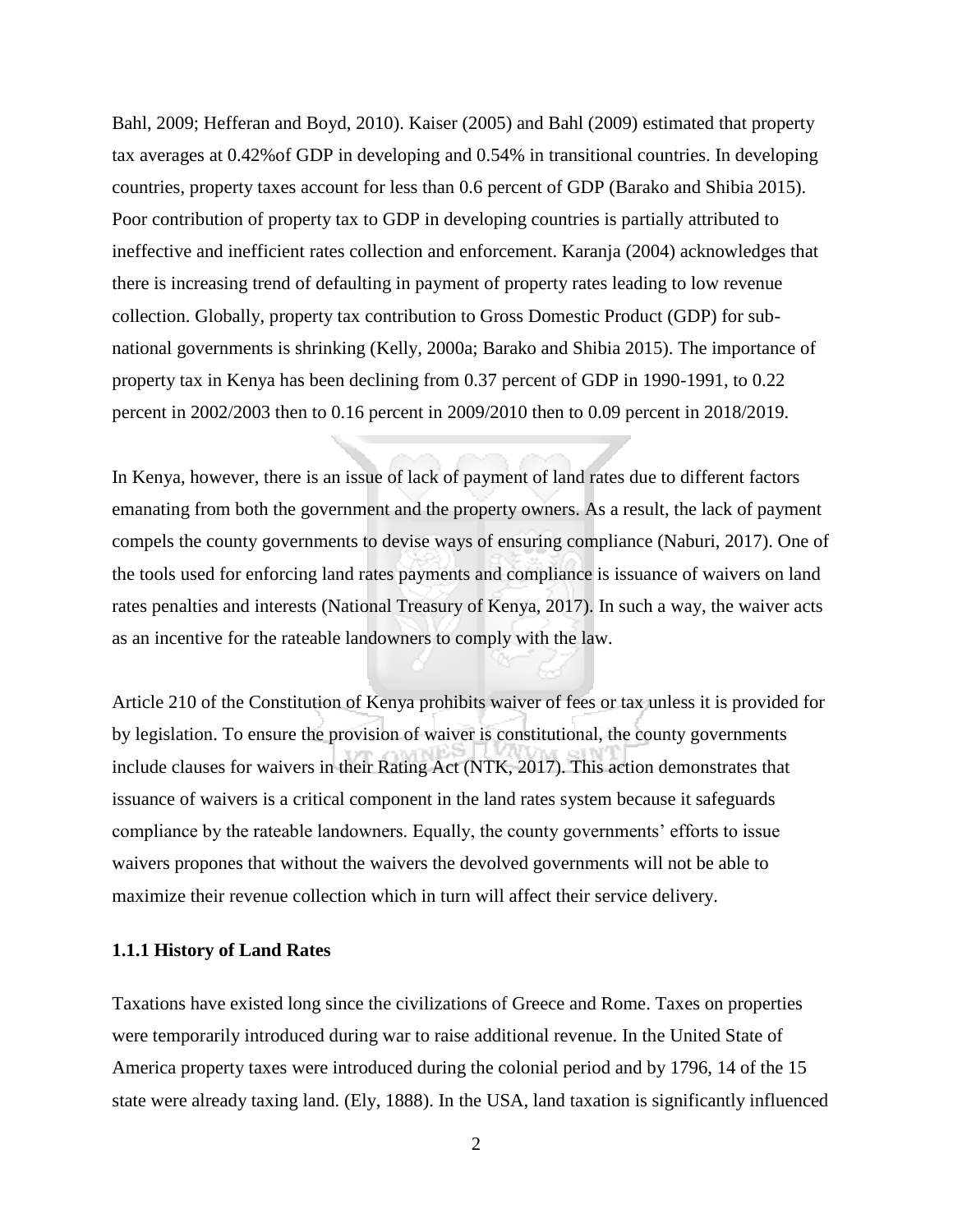by the works of Henry George 1879, 'Progresses and Poverty' where he advocates for a single tax on land that eliminates the need for all other taxes.

In England, a uniform land tax was introduced towards the end of the  $17<sup>th</sup>$  century and formed a major part of the government revenue in the  $18<sup>th</sup>$  and  $19<sup>th</sup>$  centuries (Stephen Dowell, 2013). The parliament of England in 1692 announced a land tax which was charged on both rural urban regions which remained in force up to the  $18<sup>th</sup>$  century (Turner and Mills, 1986).

In India, land revenue collection begun early during the reign of kings and emperors. In British India, during the closing decades of the  $18<sup>th</sup>$  and during the  $19<sup>th</sup>$  century, two land revenue systems were used- the Zamindari and Ryotwari systems. In the Zamindari system, the Zamindars, landowners, were given mandate to collect revenue from peasants and they received 1/11 of the proceeds with the rest going to the East India Company. The Ryotwari System was introduced in 1820 by Thomas Muro. Contrary to the Zamindari System, the British directly collected taxes from the peasants. Land taxes were common in Western Canada during the  $20<sup>th</sup>$ century. In Vancouver, under the leadership of Mayor Louis Taylor, land taxes became the only form of municipal taxation in 1910 (Francis and Daniel, 2004).

Taxation of land in Kenya was introduced during the British Colonial period. The colonial government created and tasked the local authorities to collect property taxes that went into facilitating local authorities' service delivery (Naburi, 2017). The Crown Land Bill presented in 1908 was the first to propose levying of graduated land tax on individual holdings. According to the land bill, any crown land lease rated at over Kshs. 180 rent would be charged a land tax at the rate of 6 cents for every 75 cents additionally to such rent payable by the lessee. The Bill provided that whenever any individual or corporation owned more than 50,000 acres; the land tax would be increased by four times the amount than the ordinary payable tax (Waris, 2007). This bill was rejected because it was exploitative and gave way for 1915 Crown Land Ordinance. This ordinance met settlers' demands and deleted the section that were exploitative. The 1915 Land Ordinance influenced the current land policy and has stimulated urbanization and commercial agriculture.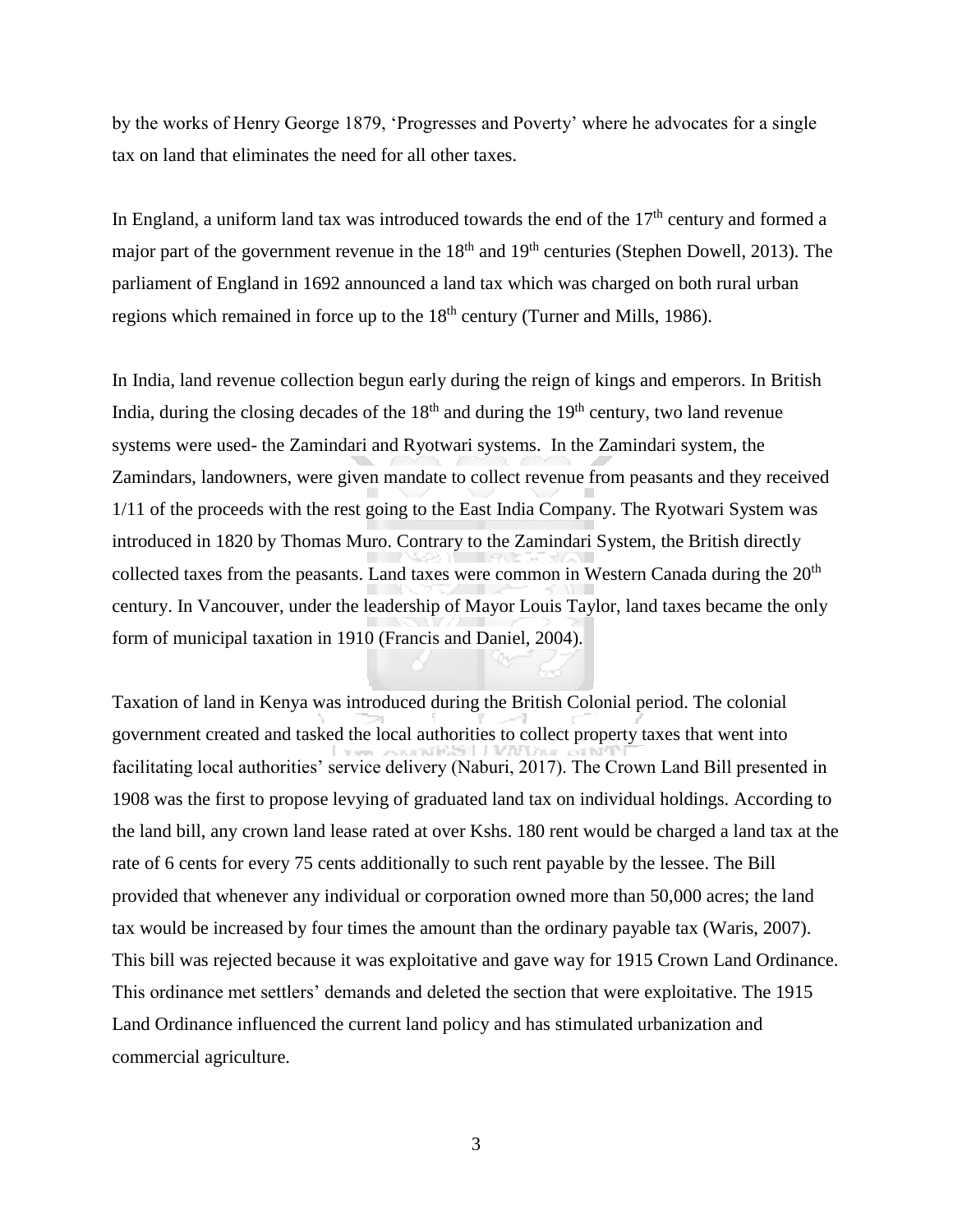Kenya's rating system greatly borrowed from colonies which had operational rating ordinances. In 1901, the annual value rating was introduced in Nairobi with the ratification of the Nairobi Municipality Regulation Ordinance (Karanja, 2004). A few years later, in 1920 the method was scrapped because just a few properties were eligible for the annual rating system (NCC, 1950). In 1921, the annual rating system was then replaced by the Unimproved Site Value (USV) rating system. (Karanja, 2004). In 1928, the USV Ordinance was of 1921 was revoked by the Local Government Rating Ordinance. This enactment introduced a uniform rating system to be used countrywide that gave the local councils freedom of choice. This Ordinance introduced a uniform rating system applicable to the whole country in general but the local city governments had the discretion to use their own choice of rating system (Karanja, 2004). In 1956, the Valuation for Rating Act was ratified and is still in use today (Syagga, 2015). The Valuation for Rating Act is currently active and is also used by some county governments who do not have their Value for Rating Act. Later in 1964, the Rating Act Cap 267 was established to authorize local authorities to charge rates on property to generate local revenue.

#### <span id="page-17-0"></span>**1.1.2 Issuing Waiver as a Way of Raising Revenue**

Issuing waivers has no legal basis unless it is stipulated by legislation and the county governments include clauses for waivers in their Rating Act (National Treasury Kenya, 2017). Waivers not provided for by Acts of Parliament or County Assembly Acts do not correspond to Article 210 of the Constitution of Kenya which provides that no tax or licensing fee may be imposed, waived or varied except as provided by legislation.

All rateable owners are required to pay land rates to the local governments depending on the market value of their property. Many owners, however, default these payments. For landowners who fail to make their payments in time, the county government imposes interest and penalties. Many county governments provide waivers on interest on land rates as a way of raising revenue. Every year, the county governments issue a waiver on interest so that a property owner that pays during the stipulated period will only pay the property taxes without the accumulated interest (Naburi, 2017). Sometimes, county governments give waivers as high as 100%.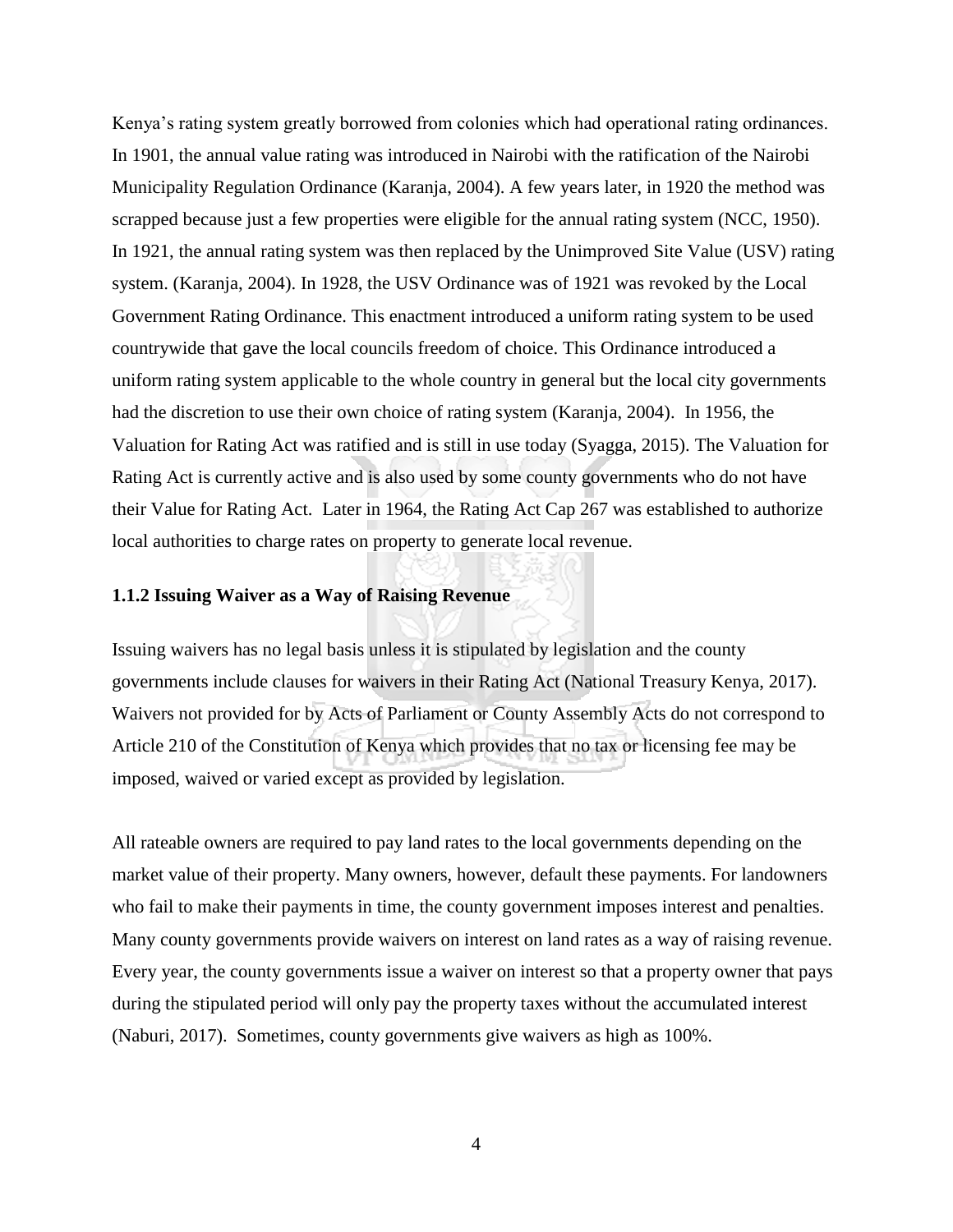The county governments are convinced that issuing waivers for land rates fines and interests helps in raising revenue for the County government (Naburi, 2017). Annually, the County Governments usually offers a waiver on interest such that a landowner who pays during this period will pay the land rates without the attached interest rates (Naburi, 2017). Nairobi County often issues waivers on interest of 3%. In 2013, the County Assembly passed the Nairobi City County Tax Waivers Administration Act, 2013 which provides the legal basis for regulation and issuing of tax waivers. It gives effect to Act 210 of the Kenyan constitution which tackles the imposition of taxes. In 2014, Nairobi County was among the first counties to introduce waivers on interest to encourage defaulters to pay their dues (Mwitari, 2017).In 2019, data by the County Revenue Department reveals that 2.04 billion was collected from land rates (Mutua, 2019).

In 2018, the County Government of Kiambu raised the land rates by 300% which triggered a negative reaction from its residents. In addition, via a Gazette Notice Vol. CXVIII No. 87, the County Government started levying agricultural landowners. The residents complained the raise in land rates was too much as they cannot afford the new applied rates. As a result, they formed a lobby group which its main objective is to push for the removal of the new land rates by asking the property owners not to pay the property tax until the rates were reduced (Maichuhie, 2019). This protest means that the rateable landowners will not pay the land rates even if a waiver is issued since the large increase land rates in themselves is perceived as exorbitant. Are counties being reasonable in matching rate increases with service delivery?

In 2019, there was a public outcry from Nakuru residents who claimed that the County Government applied illegal land rates which had not undergone careful valuation. The Assembly's Committee on Lands, Housing and Physical Planning released a report which notified the public that the County Government had been issuing land rates using an old and obsolete valuation roll. The committee revealed that the use of an outdated valuation roll led to the application of rates demonstrating poor methods not consistent with the authorizing laws. The committee noted that even with the annual issuance of waivers, rateable landowners could not afford to pay since the land rates were extremely high (Gachuhi, 2019)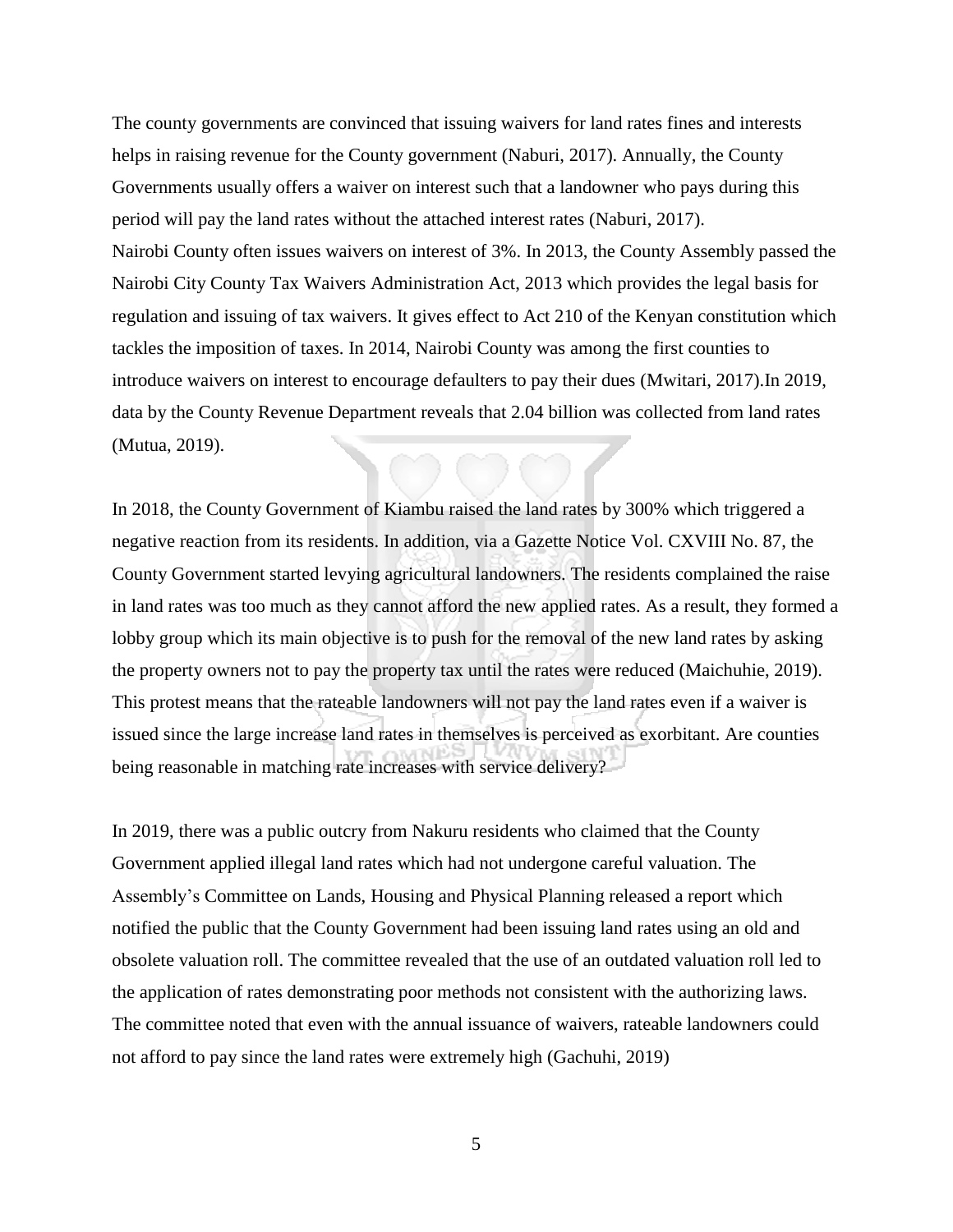#### <span id="page-19-0"></span>**1.2 Problem statement**

The problem of poor property tax collection is rampant in developing countries. Kelly (2000a) estimates that property rates account for between 40 and 80 percent of local revenues for subnational governments globally. Contribution of property rates to local revenue in developed economies is above the global average. Available evidence indicates that property taxes account for 99%, 100%, 93% and 72 of locally generated tax revenue in the United Kingdom; Australia and Ireland; Canada; and USA respectively (Braid, 2005; Bahl, 2009; Hefferan and Boyd, 2010). In developing countries, the contribution of property taxes to local revenues for devolved governments is less than 40 percent of (Barako and Shibia 2015).Fjeldstad and Heggstad (2012) highlighted that property rates accounts for about 10% to 30% of local government taxes in Tanzania, 14% in Ghana, 6.1% in Sierra Leone and less than 10% in Gambia. Political interference in property rates collection, lack of political support in enforcement and insufficient administrative capacity are cited as contributors to poor performance of property rates in developing countries (Fjeldstad and Heggstad, 2012).

Nairobi county has posted the slowest growth in revenue among Kenya's most urbanized counties over the last six years of devolution, an analysis shows, pointing at an under performance of Kshs.67.66 billion or 87 percent of the capital's potential. An assessment by the CRA indicates City Hall collections, which amounted to nearly Shs.10.25 billion in the year June 2019, have improved by a measly 0.37 percent since the onset of devolution in 2013 (Gachuhi,2019)

In Nairobi county major problem exist in the administration of property tax. Konyimbih (2000) notes that collection rates are extremely low and enforcement against non-compliance is virtually nonexistent. Fiscal cadastre information is incomplete and out of date. There is an over-reliance on individual parcel valuation with no use of simpler mass valuation techniques. The county struggles with low property tax administrative capacity and a lack of political will for property tax enforcement. The result is low revenue yields, vertical and horizontal inequities, and economic inefficiencies.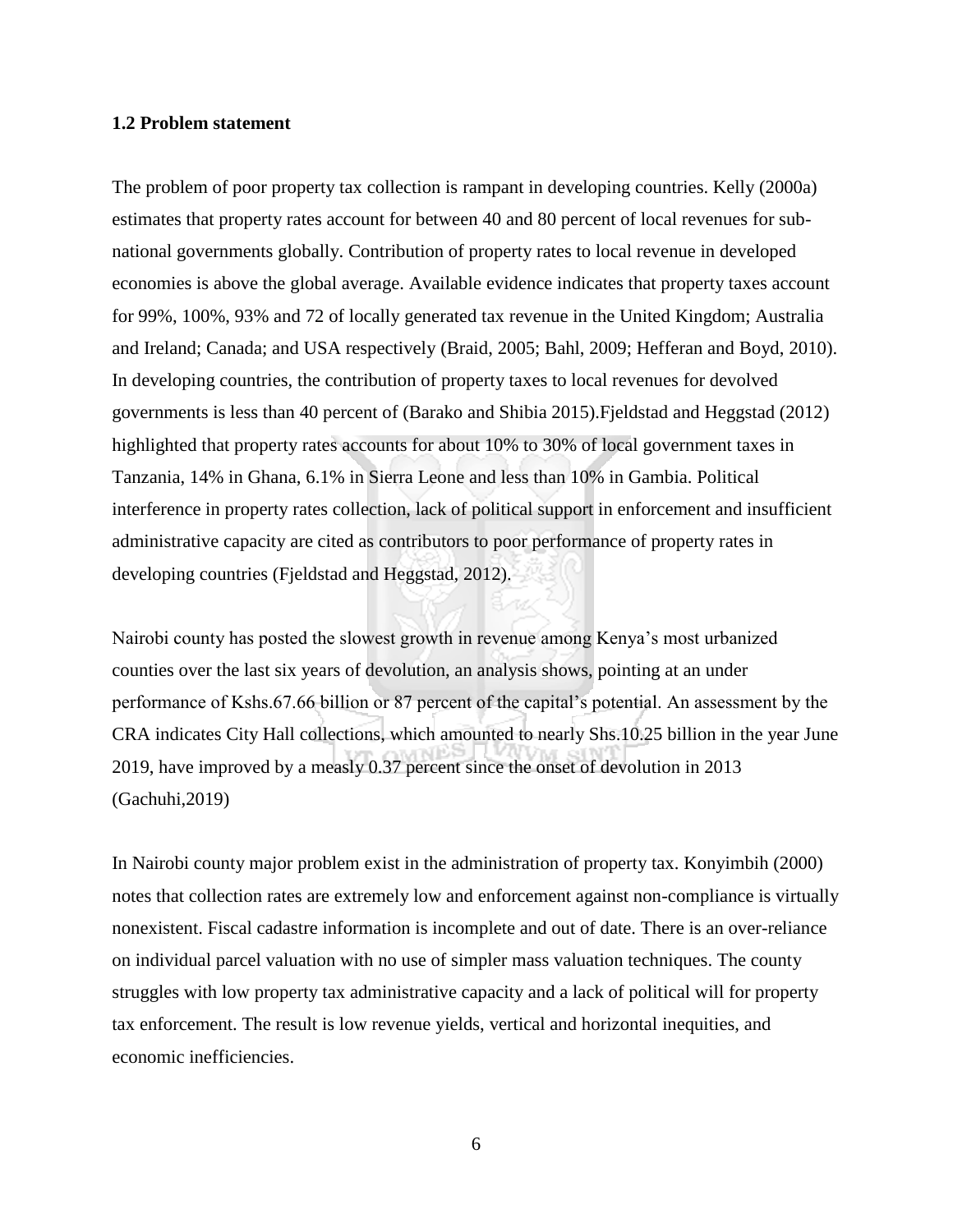There is a major challenge in raising revenue as most property owners' default in the payments. The poor collection and enforcement tools of land rates payment aggravate the issue of default (UN-HABITAT, 2016). To combat this issue, it appears the Nairobi County Government needs to update its evaluation rolls, collection methods and implementation tools. In addition, landowners who are eligible to pay the rates ought to fully comply with this requirement in order to ensure the county's budget for public service delivery is satisfied. In such a way, by issuing a waiver on fines and interests in land rates, the county government will benefit since landowners will be to pay the amount owing to the county government.

Karanja (2004) acknowledges that there is increasing trend of defaulting in payment of property rates leading to low revenue collection. Globally, property tax contribution to Gross Domestic Product (GDP) for sub-national governments is shrinking (Kelly, 2000a; Barako and Shibia 2015).The importance of property tax in Nairobi county has been declining from 0.37 percent of GDP in 1990-1991, to 0.22 percent in 2002/2003 then to 0.16 percent in 2009/2010. On the other hand, contribution to own-source revenues has declined from 28 per cent in 2002/2003 to 24 percent in 2009/2010 (Barako and Shibia,2015). The performance of rates administration depends on effectiveness of billing and collection.

In all the forty-seven counties in Kenya, the assumption is that issuing waivers for land rates fines and interests helps in raising revenue for the County government (Naburi, 2017). Annually, the County Governments usually offers a waiver on interest such that a landowner who pays during this period will pay the land rates without the attached interest rates (Naburi, 2017).

With all these limitations in land rates administration, Nairobi County still issues waiver on interest rates and penalties in hope of increasing its Own Source Revenues (OSR).

#### <span id="page-20-0"></span>**1.3 Objectives of the study**

The main objective of this study is to establish whether issuance of waiver on land rates interest and penalties culminates to increase in revenue collection.

The specific objectives of the study are to: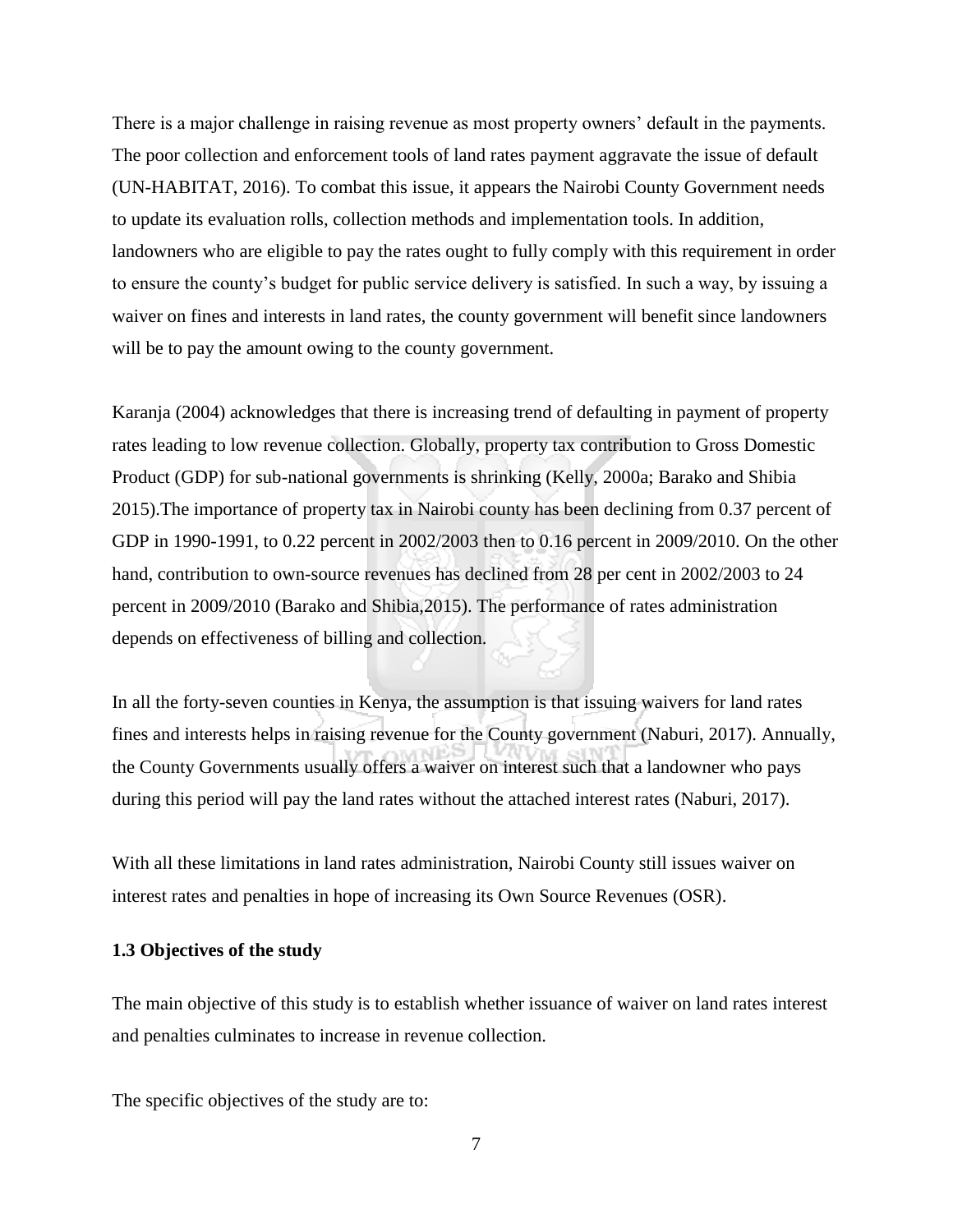- i. Establish the effectiveness of issuing waivers on land rates interests and penalties on property tax revenue collection.
- ii. Identify the effectiveness of enforcement tools on property rates collection in Nairobi county.
- iii. Establish challenges facing property rates collection and enforcement in Nairobi county.

#### <span id="page-21-0"></span>**1.4 Research Questions**

During the study, the following questions will be addressed.

- i. How effective is issuance of waiver in rates revenue collection by the Nairobi county government?
- ii. To what extent are property rates collection and enforcement tools effective?
- iii. What challenges does Nairobi county face in property rates collection and enforcement?

#### <span id="page-21-1"></span>**1.5 Significance of the study**

The study is relevant at this time when devolved system of governance is taking shape. All the 47 counties will find this report useful in identifying enforcement tools which are effective in ensuring timely and full compliance in payment of property rates especially issuance of waiver on accrued rates. This comes at a time when most of the counties are struggling with shortage in revenue due to poor tax mobilization. The recommendations will help counties in improving property rates collection and enforcement to boost their domestic revenue base. The national government of Kenya is making attempts to encourage counties to raise their domestic revenue to improve fiscal autonomy. The study will help the national government support counties in improving property rates collection and enforcement. This will reduce the high level of funds transfer from national to county governments. The study is expected to contribute to the existing body of knowledge in relation to property rates collection and evaluating whether issuance of waiver is important to different counties in Kenya. Stakeholders will understand why property rates fluctuates by establishing the effectiveness of collection and enforcement tools.

#### <span id="page-21-2"></span>**1.6 The Scope of Study**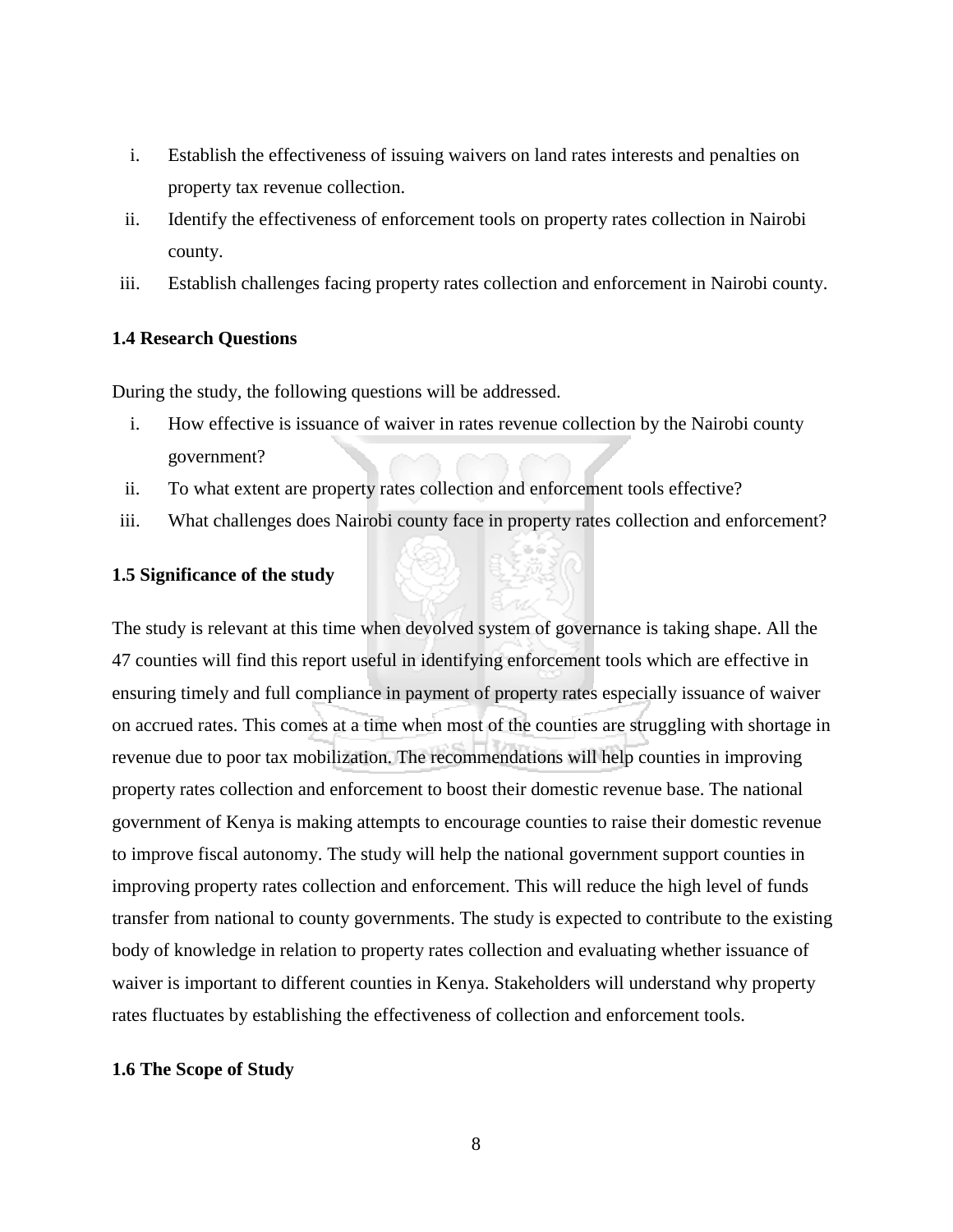The study was focused on analysis of relationship between issuance of waiver rates collected and total revenue billed from the financial year 2007/2008 to 2019/2020. The study also found the property rates collection and enforcement tools. Effectiveness of the enforcement tools in ensuring fully compliance in payment of property rates was proven. The challenges facing property rates collection and enforcement were established in order in to recommend an appropriate strategy of addressing them.

The study targeted Nairobi City County which hosts Kenya's capital. The study focused on the rates officials and property owners which were found in different property 20 zones. Nairobi City County has the biggest annual budget among the 47 counties in Kenya. Property rates have a great potential in funding this ever-increasing budget. The ability of property rates in financing the activities of devolved systems of governance depends on whether the rateable property owners are complying fully and promptly in payment. In addition, the county has the biggest portfolio of rateable property and highest number of rateable property owners. Therefore, Nairobi City County served as a suitable case study.

<span id="page-22-0"></span>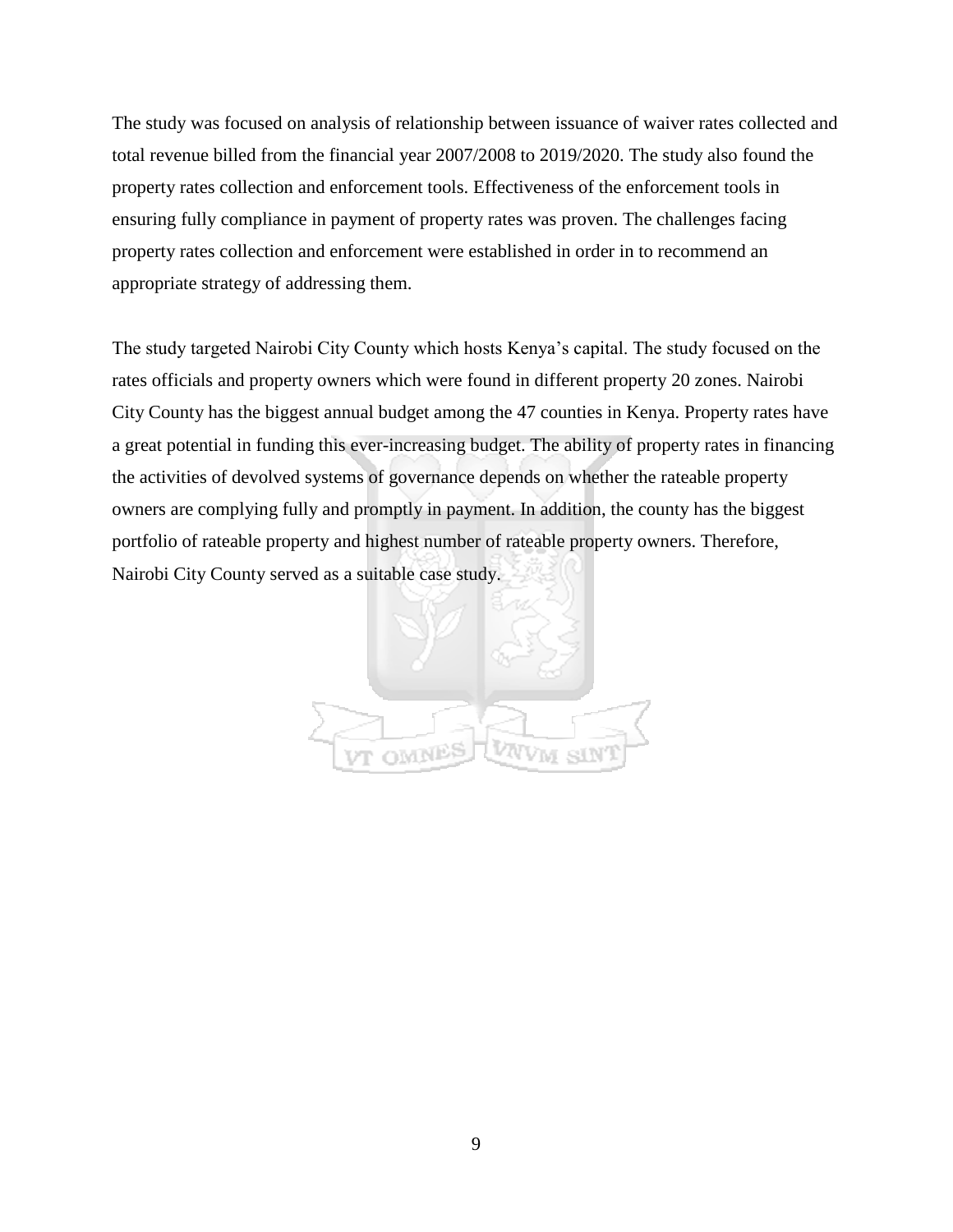

## <span id="page-23-1"></span><span id="page-23-0"></span>**2.0 Introduction**

This chapter presents the literature review. A literature review is provided based on two theories namely ability to pay theory and benefits received theory. Secondly, an empirical review of the studies that have been done on the land rates system and the impact of issuing land rate waivers as a means of increasing revenue.

# <span id="page-23-2"></span>**2.1 Overview of Property Tax**

Property taxation has been in existence since ancient times and has served as key source of public finances. Property tax plays a significant role in development of an urban strategy which is the basis of sustainable growth (Ahmad, Brosioand Pöschl, 2014).

## <span id="page-23-3"></span>**2.1.1 Definition Property Tax**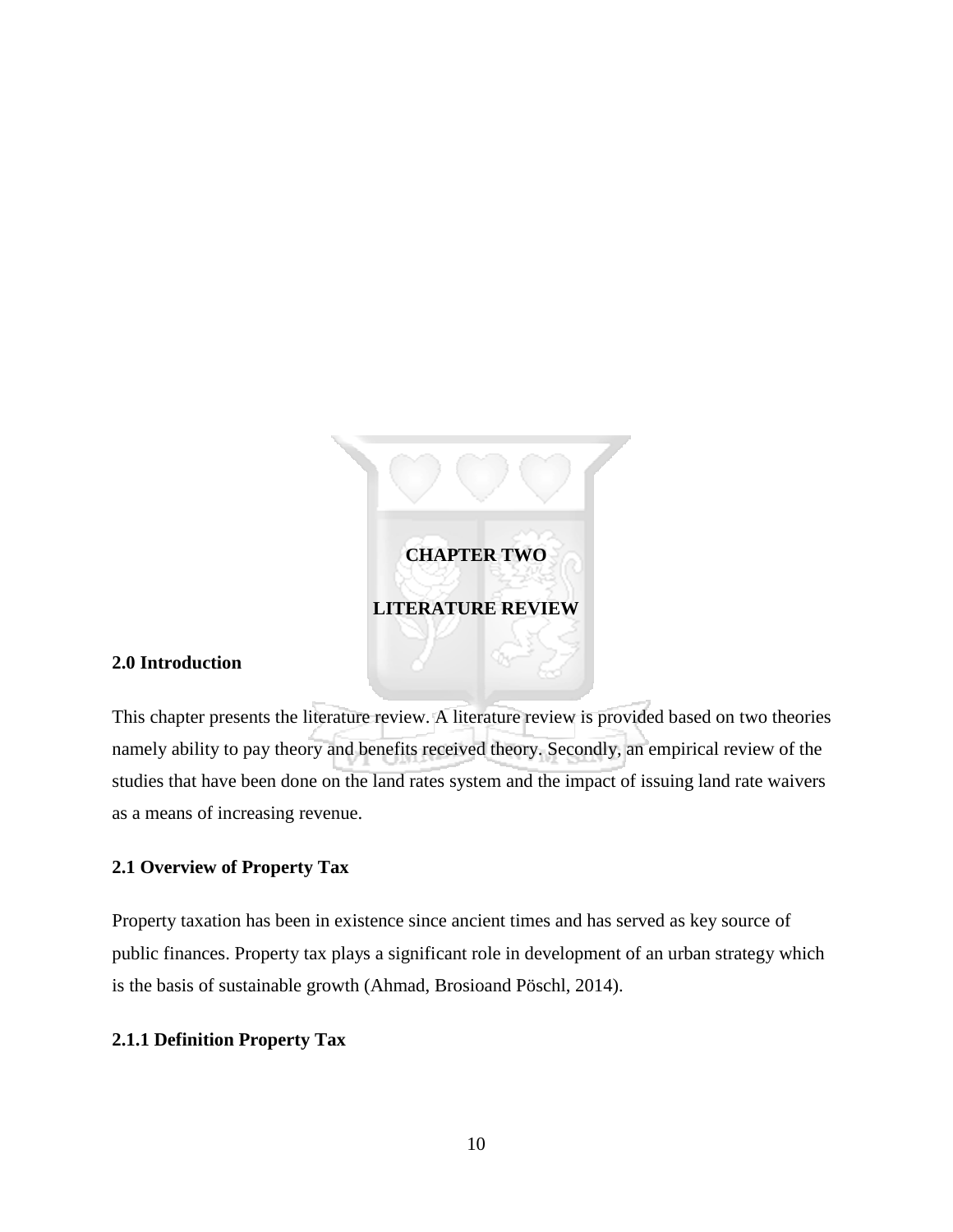Property tax entails obligatory levies relating to the ownership, improvement or occupation of property (McCluskey, 1991). Syagga and Olima (1996) defines property tax as a local charge levied on landed property with or without improvements for revenue collecting purpose. It is an attractive tool for financing local and central governments. Property tax therefore entails regular levies payable annually at specific rate by owners of improved or unimproved private, communal or public property to decentralized government. Property taxation aims at mobilization of domestic revenue of the local government.

#### <span id="page-24-0"></span>**2.1.2 History of Property Rating**

The most ancient tax records were in clay tablets form in the Lagash city-state which is currently known as Iraq. They date from about six thousand years B.C. The king used a rotational tax system in which appraisers would concentrate on one area per month (Carlson, 2004). Property taxation was applied in Egypt, Babylon, Persia, Athens and China. Carlson (2004) notes that the primary emphasis of early property tax was on land and its productivity. Between 2700BC and 2200BC, Chinese dynasties of Hwang Ti and Hsai levied land tax to finance public services offered by the government (Karanja, 2004). Konyimbih (1998) notes that during the Roman Empire and in the ancient Egypt, land tax was levied on agricultural land. Modern rating can be traced to feudal England. Konyimih (1998) records that The Poor Relief Act (1601) during the reign of Queen Elizabeth I laid foundation of modern rating especially in most of the commonwealth countries. Inhabitants and occupiers of land were required to pay land rate on real and personal property. Personal property was exempted from rates with the introduction of the Poor Rate Exemption Act of 1840 (Karanja, 2004).

Henry George was a great supporter of land tax. He proposed that the community takes the value which is not produced by an individual. This value results from the growth and improvement of the whole community (Konyimih, 1998). Ricardo proposed taxation of economic rent on land (Karanja, 2004). He argues that increase in land rent is created by society and not from an individual owner's effort. Ricardo insisted that taxing unearned income was justified since this would have no effect on productivity.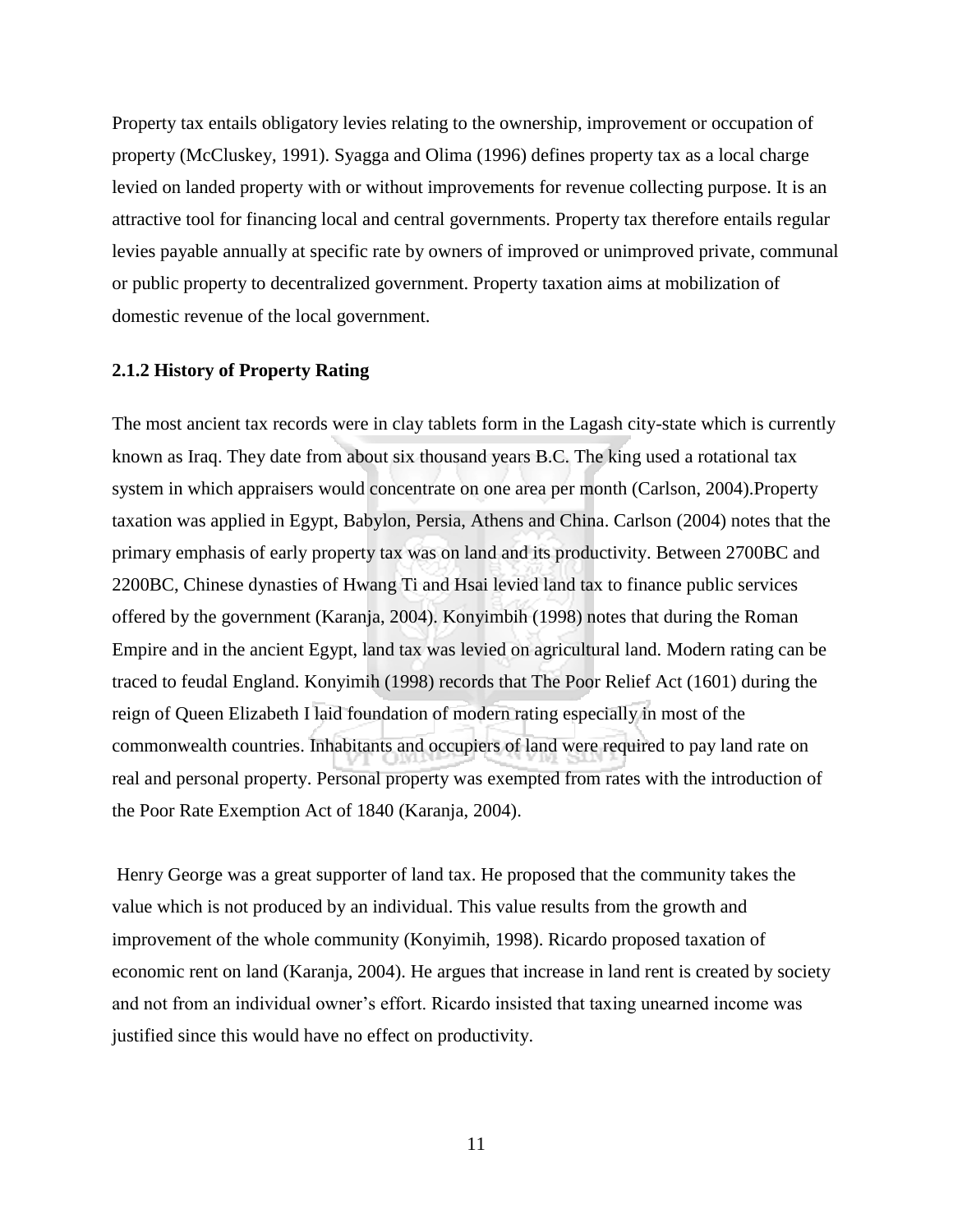These discussions led to development of rating systems such as unimproved site value, capital value rating, annual rental value rating and area rating (Karanja, 2004).In Kenya, rates are levied by local/county government on landed property for mobilization of local revenue. Taxation of landed property in Kenya was introduced during the British colonial rule. Rating in Kenya coincided with the introduction of other policies on land tenure and government structures. Colonial administration created local authorities which were given responsibilities of providing and maintaining public services (Karanja, 2004). Property rates were introduced to finance the activities of local authorities.

Kenya's rating law was based on rating ordinances operational in other colonies especially South Africa. The annual value rating was introduced in Nairobi in 1901 with the enactment of Nairobi Municipality Regulation Ordinance of 1901 (Karanja, 2004). Rating was based on annual property value in Nairobi. This method was abolished in 1920 since only few properties had been developed to warrant taxation on annual value basis (NCC, 1950). The approach was replaced with Unimproved Site Value (USV) rating after enactment of Nairobi (Rating of Unimproved Site Value) Ordinance in 1921 (Karanja, 2004). In 1928, Local Government Rating Ordinance repealed the Nairobi (Rating of Unimproved Site Value) Ordinance of 1921 (Karanja, 2004). It introduced a uniform rating system countrywide with a free choice of system for local councils. Mombasa introduced Improved Value Rating (IRV) which was discontinued in 1948 after the introduction of Unimproved Site Value (USV) rating. The first single rating law relating to forms and administration of rating valuation for the whole country was enacted in 1956 (Valuation for Rating Act) which still applies today (Syagga, 2015). In 1964, Rating Act Cap 267 of the Laws of Kenya was enacted to empower local authorities to levy rates on landed property in order to raise local revenue.

#### <span id="page-25-0"></span>**2.1.3 Principles of Property Taxation**

Taxation policy is designed and implemented in dynamic environments in which institutional, economic, political and cultural variables interact to establish economic consequences of tax instruments and their viability as policy tools(Sepulveda and Vazquez, 2012).There is need to establish accepted criteria for deciding on appropriate tax instruments. Taxation principles are set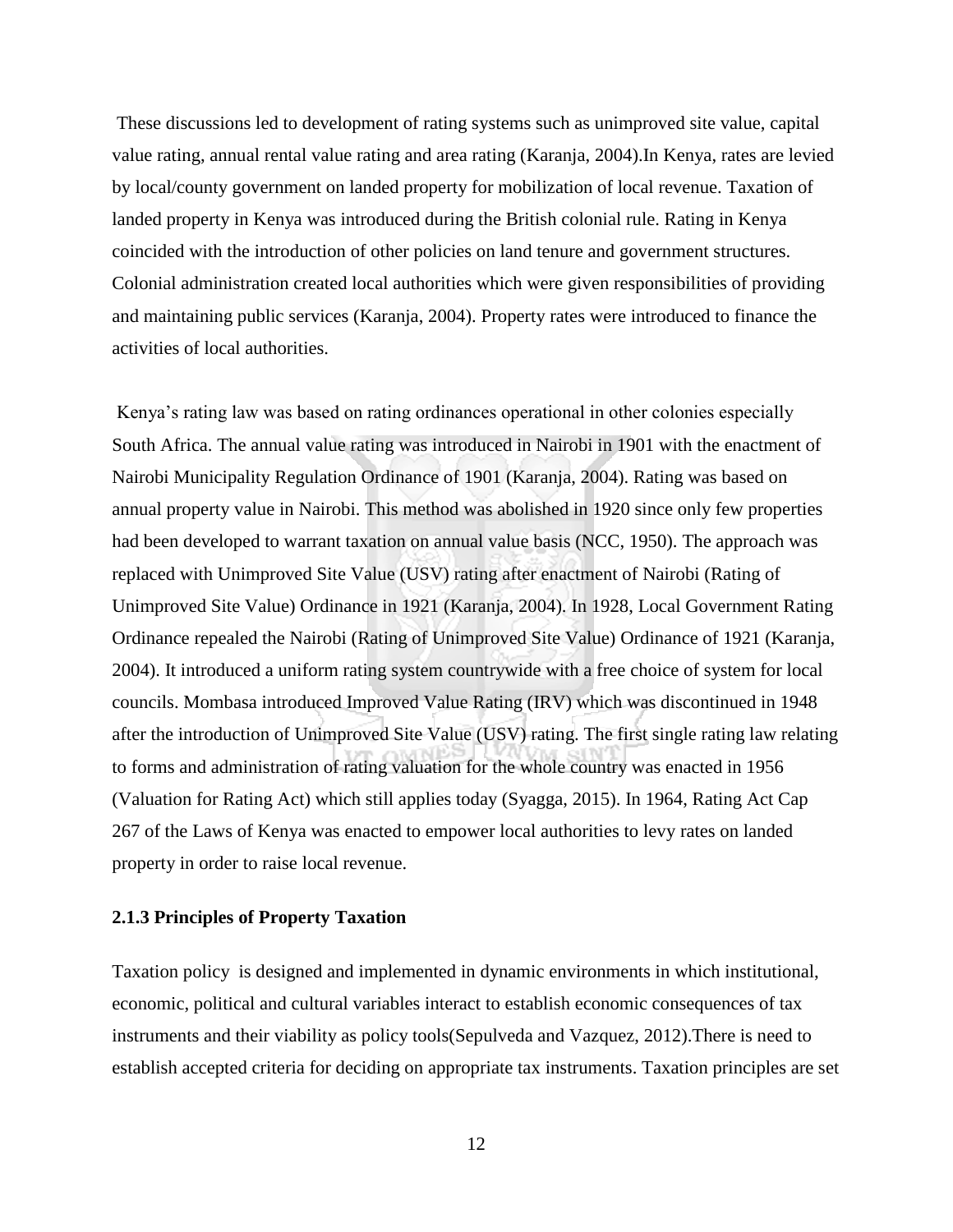of accepted criteria used to describe appropriate tax and assess the suitability of alternative tax instruments. The common property taxation principles include following:

#### a) Principle of Uniformity

Property taxation ought to be proportional in accordance to the ability to pay. In market valuebased property taxation system, uniformity may have fiscal benefits (Kamba, 2007). When the tax administration system is efficient, the local economy achieves an optimal combination of the factors of production.

#### b) Principle of Equity

Equitable property taxation affords fairness in business related to taxable properties. Undertaxed properties are competitive than overtaxed ones which are disadvantaged. Nonetheless, Kamba (2007) notes that property tax incentives characterized with clear difference from the uniformity principle can utilized in subsidizing a certain industry or attract investment. Principle of equity can be considered in two dimensions: horizontal equity and vertical equity. Horizontal equity entails equal treatment of taxpayers in identical conditions while vertical equity allows for a regressive, proportional or progressive taxation arrangement to ensure that tax payment depends on the ability (Sepulveda and Vazquez, 2012).

# c) Principle of Accountability and Transparency

The local governments should be able to account for both for the amount of property taxes paid and the use of government revenues. Taxpayers acceptance is the accumulation of many factors, including benefits received and openness in tax property administration.

d) Principle of Simplicity and Cost Efficiency

Property taxation system ought to be simple. The system should be easy and cost effective to administer. Property taxation system should be easily understood by taxpayers. According to Almy (2001), cost-effective property tax administration system entails: fully discovery of all taxable property; valuation and minimization of assessments errors; 100 per cent tax collections;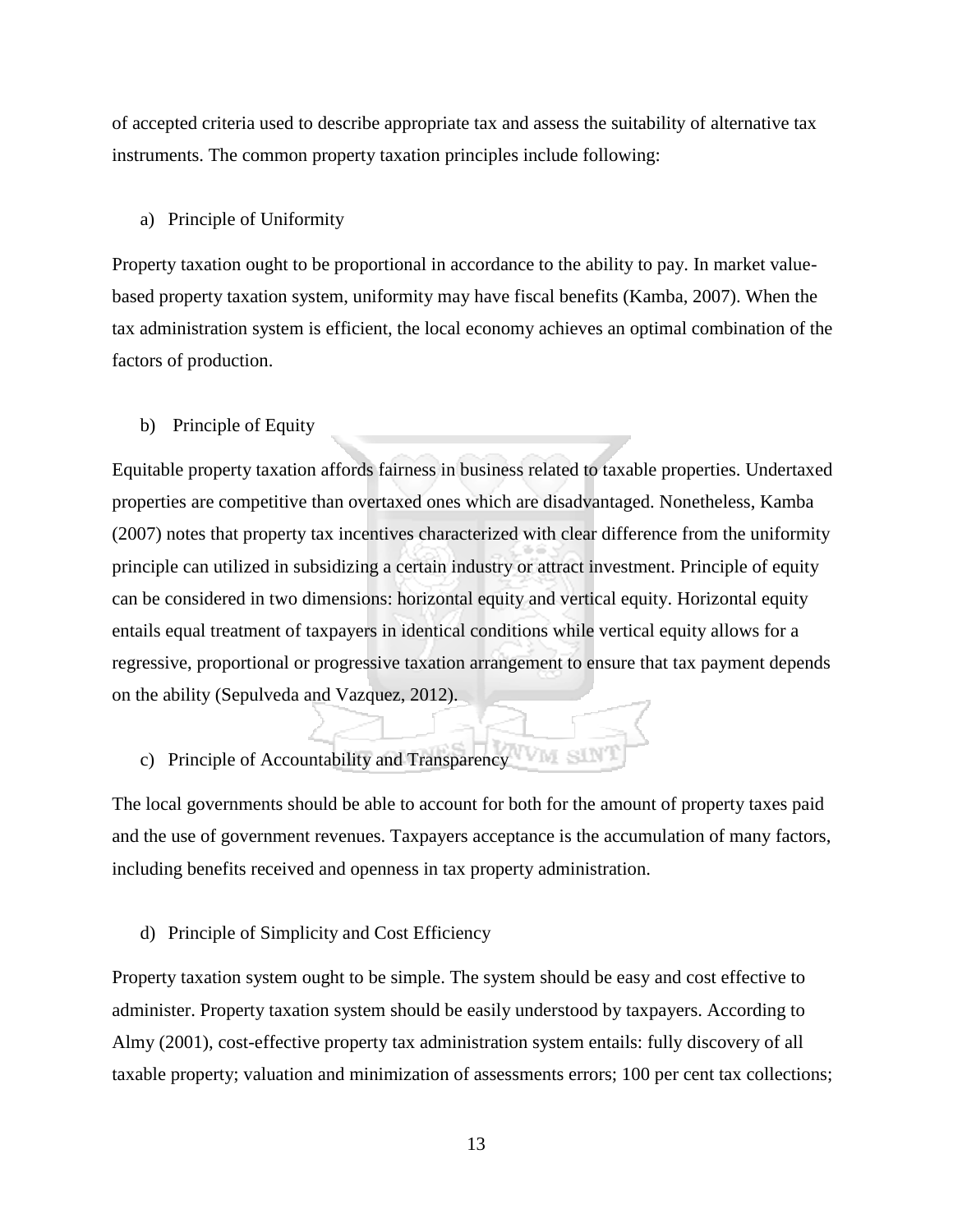and minimized administration costs. Administration and compliance costs reduce finances available for funding public goods and services (Sepulveda and Vazquez, 2012).

#### e) Principle of Reliability

Property tax revenue should be consistent. The principle of reliability ensures that a tax system provides for current spending and future revenue needs of the local or county government. Since inception, property tax revenue in developed countries such as USA has been growing significantly. This can be attributed to increasing property values over time.

f) Principle of Revenue Adequacy

Sepulveda and Vazquez (2012) notes that taxation system should be aimed at raising a substantial amount of revenues relative to the local government expenditure needs of a government. Stability of property tax base helps to ensure availability of adequate revenue for the local authorities.

g) Principle of Political Acceptability

The success of a tax administration is influenced by political acceptability. It is impossible to implement a system that is not acceptable to the taxpayers or political class (Sepulveda and Vazquez, 2012). The success of an implemented administration relies on the degree of cooperation of all stakeholders. Lack of cooperation leads to inadequate laws, low voluntary compliance and deficient enforcement.

h) Principle of Minimum Tax Avoidance and Tax Evasion

Property tax administration should aim at minimizing tax avoidance and evasion. It should not induce key, illegal, or legal efforts to evade the tax burden (Sepulveda and Vazquez, 2012). Tax instruments rarely meet all the requirements of these principles. The taxation principles provide guidance on proper tax instruments. Sepulveda and Vazquez (2012) insist that the principles must be evaluated in relation to taxation system to be implemented. An evaluation of property taxation system in relation to the principles lead to different conclusions.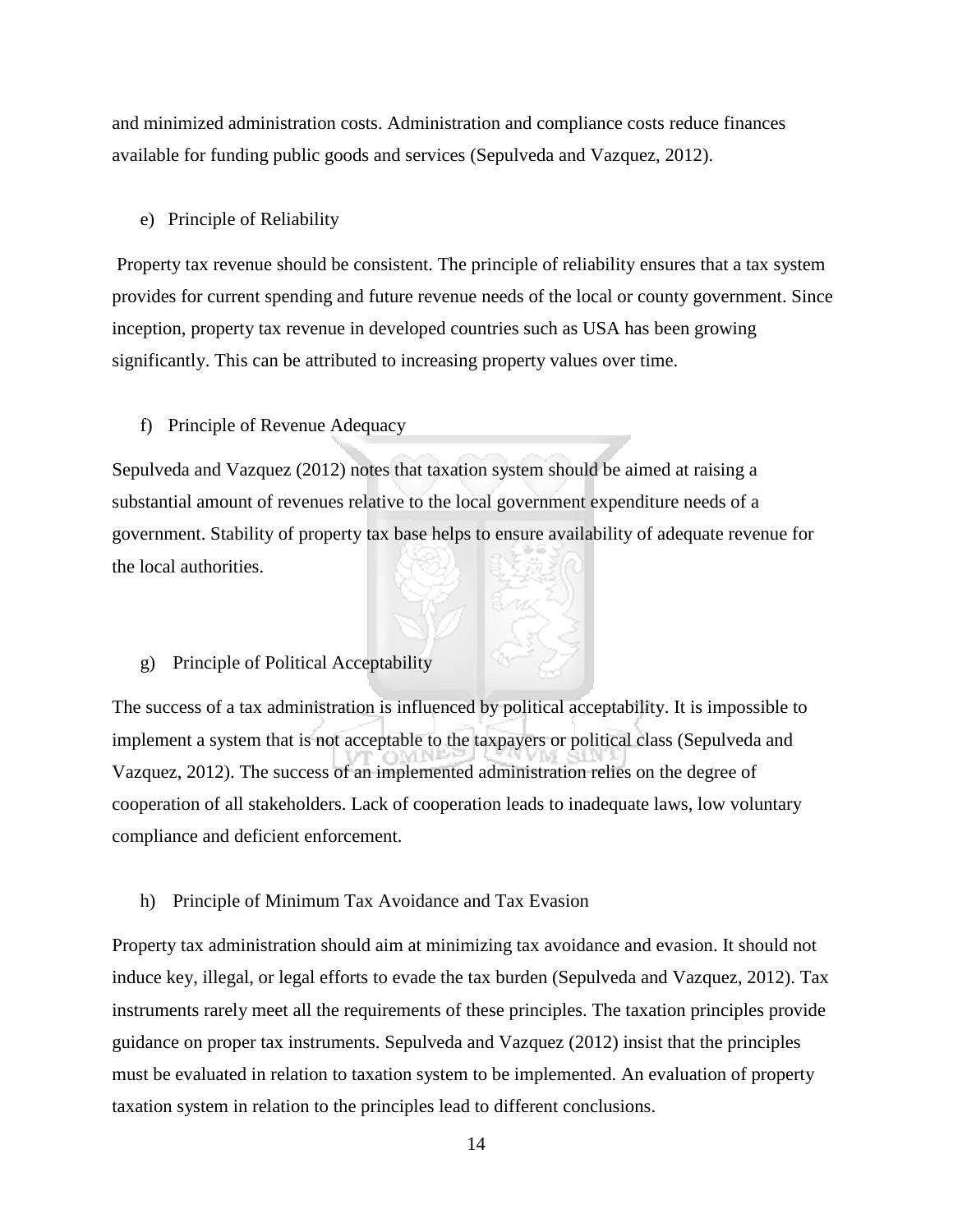#### <span id="page-28-0"></span>**2.3 Empirical Review**

#### <span id="page-28-1"></span>**2.3.1 Overview of Land Rates Payment**

Land rates payment has been in existence since medieval times and has been a key factor in raising revenue for governments. Land rates have a major role in the development of counties especially their urban strategy which is vital for sustainable growth (Ahmad, Brosio and Posschl, 2014). The National Treasury of Kenya drafted a policy which sought to address the issue of enhancing county government own source revenue. In the policy, the government agency attribute that one way which a county government can enhance their own source revenue is through property tax. The policy further explains that the right for county government to issue property tax is enshrined in Article 209 (3) (a) of the CoK 2010. Thus, the mandate for county governments to collect land rates as a form of revenue is a constitutional right which ought to be observed by both the county government and the rateable landowners.

#### <span id="page-28-2"></span>**2.3.2 Issuing Waiver as a Way of Raising Revenue**

Article 210 of the constitution directs that no tax or fee may be imposed, waived or varied except as stipulated by legislation (National Treasury Kenya, 2017). As issuing of waivers has no legal basis unless provided for by legislation, county governments have included clauses for waivers in their Valuation and Rating acts (NTK, 2017).

All rateable owners are required to pay land rates to the local governments depending on the market value of their property. Many owners, however, default these payments. For landowners who fail to make their payments in time, the county government imposes interest and penalties. Many county governments provide waivers on interest on land rates as a way of raising revenue. Every year, the county governments issue a waiver on interest so that a property owner that pays during the stipulated period will only pay the property taxes without the accumulated interest (Naburi, 2017). Sometimes, county governments give waivers as high as 100%.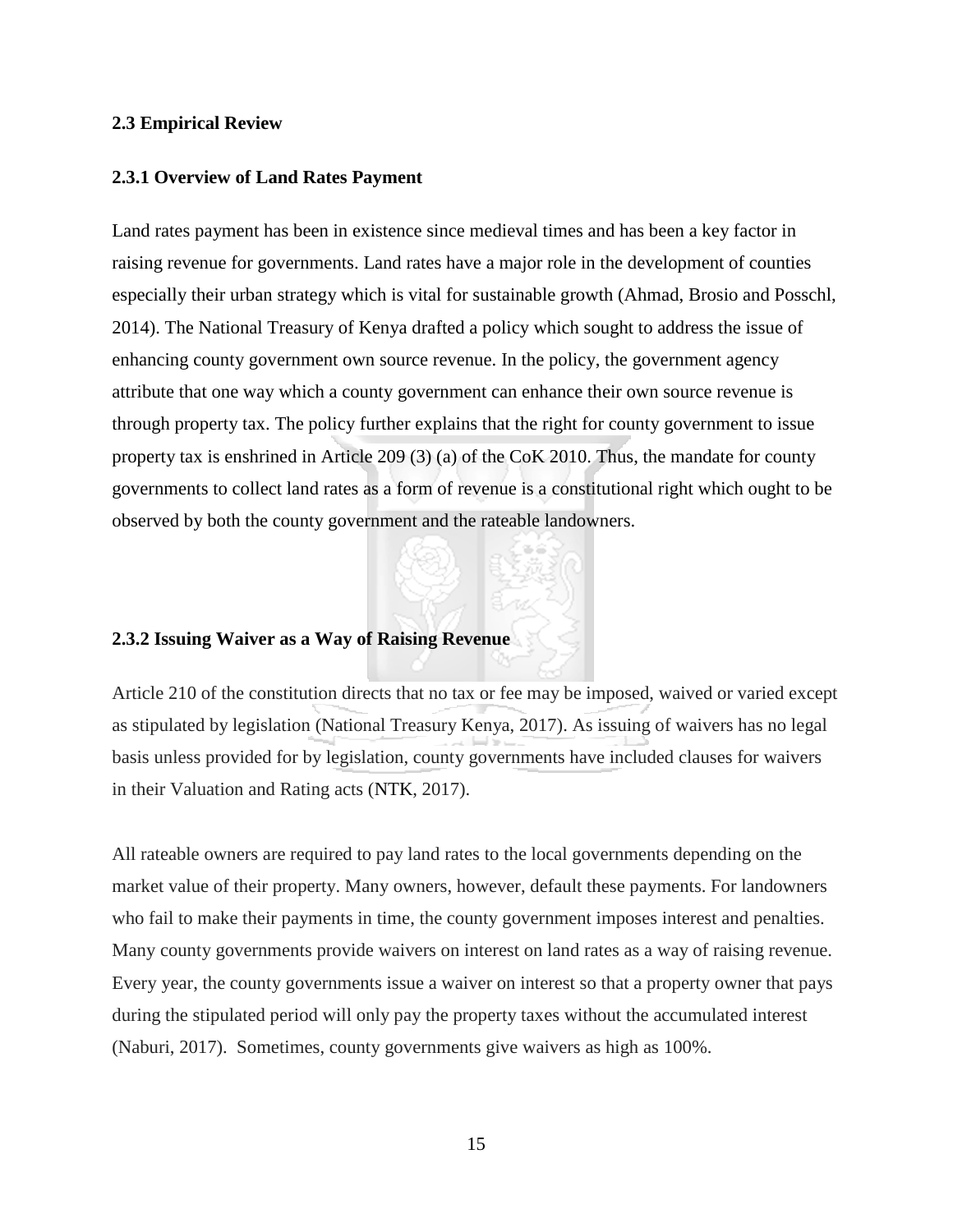In all the forty-seven counties in Kenya, the assumption is that issuing waivers for land rates fines and interests helps in raising revenue for the County government (Naburi, 2017). Annually, the County Governments usually offers a waiver on interest such that a landowner who pays during this period will pay the land rates without the attached interest rates (Naburi, 2017).

In 2018, the County Government of Kiambu raised the land rates by 300% which triggered a negative reaction from its residents. In addition, via a Gazette Notice Vol. CXVIII No. 87, the County Government of started levying agricultural landowners. The residents complained the raise in land rates was too much as they cannot afford the new applied rates. As a result, they formed a lobby group which its main objective is to push for the removal of the new land rates by asking the property owners not to pay the property tax until the rates were reduced (Maichuhie, 2019). This protest means that the rateable landowners will not pay the land rates even if a waiver is issued since the large increase land rates in themselves is perceived as exorbitant. Are counties being reasonable in matching rate increases with service delivery?

In 2019, there was public outcry from Nakuru residents who claimed that the County Government applied illegal land rates which had not undergone careful valuation. The Assembly's Committee on Lands, Housing and Physical Planning released a report which notified the public that the County Government had been issuing land rates using an old and obsolete valuation roll. The committee revealed that the use of an outdated valuation roll led to the application of rates demonstrating poor methods not consistent with the authorizing laws. Additionally, the committee noted that even with the annual issuance of waivers, rateable landowners could not afford to pay since the land rates were very high (Gachuhi, 2019). Nairobi County often issues waivers on interest. In 2013, the County Assembly passed the Nairobi City County Tax Waivers Administration Act, 2013 which provides the legal basis for regulation and issuing of tax waivers. It gives effect to Act 210 of the Kenyan constitution which tackles the imposition of taxes. In 2014, Nairobi County was among the first counties to introduce waivers on interest to encourage defaulters to pay their dues (Mwitari, 2017).In 2019, data by the County Revenue Department reveals that 2.04 billion was collected from land rates (Mutua, 2019).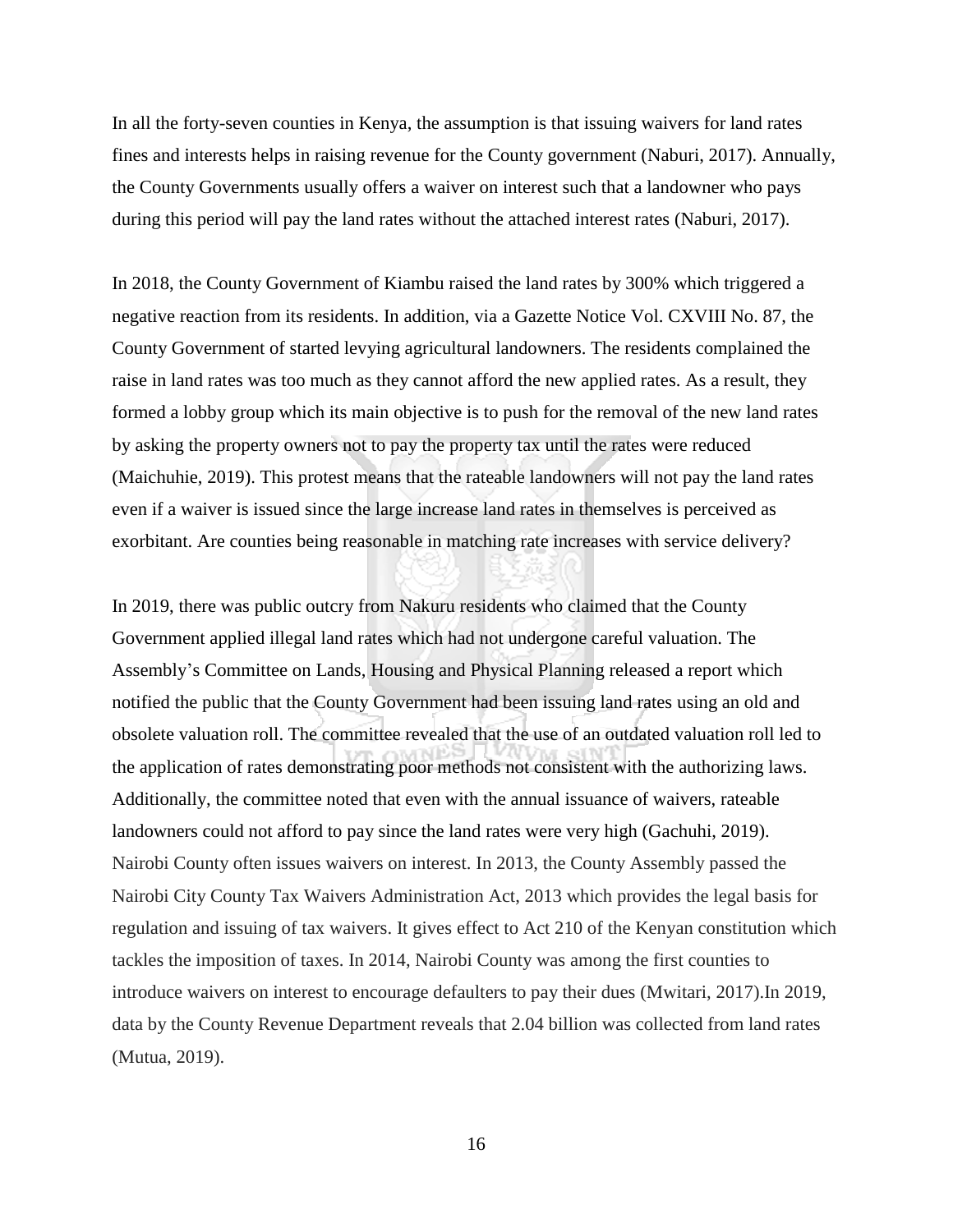In 2019, it was reported the County Government had been charging irregular and inflated land rates. A report released by the Nakuru Assembly Committee on Lands, Housing and Physical Planning, informed the residents that the local government had been charging land rates established on an outdated valuation roll. Under the circumstances, the rates issued were illegal. The committee also noted that there is no clear legislation on rating and valuation in place to guide them. The Valuation Roll currently in use was last updated in 2005 yet by law it is to be revised every 10 years. In such cases where land rates are hiked many landowners are not capable of paying despite issuing waivers on interest (Gachuhi, 2019).

#### <span id="page-30-0"></span>**2.3.3 Importance of Property Tax Administration**

Richard M. Bird and Enid Slack state that taxing land as a form of raising revenue are the best minor revenue sources in all countries. They note that property land rates in developing countries formed 0.4% of GDP and about 2% of total tax. In their findings, they discovered that property rates formed a vital source of local government revenue in numerous countries especially developing countries or countries in transition. They found that property taxes amounted to 40% of all local government property taxes in developing countries, 35% in developed countries, and 12% in transition countries.

Bird and Slack (2002) also noted that reliance on property taxes as a source of local government revenue varied in the different governments based on different factors existing in their jurisdiction. The factors affecting the amount required included different responsibilities assigned to local governments. For example, the responsibilities of Mombasa County Government and Nairobi County Government vary due to the disparity in the geographical nature of the counties. Mombasa County is a coastal county which means the local government's duty and needs will vary to those of Nairobi County which is the Capital of Kenya. Subsequently, the other factors causing the variation include revenues available to the county government and the level of freedom local governments possess in relation to property taxation, the scope and progress of the tax base available to them, and their willingness and ability to enforce such taxes (Bird & Slack, 2002).

#### <span id="page-30-1"></span>**2.3.4 Property tax administrative structures**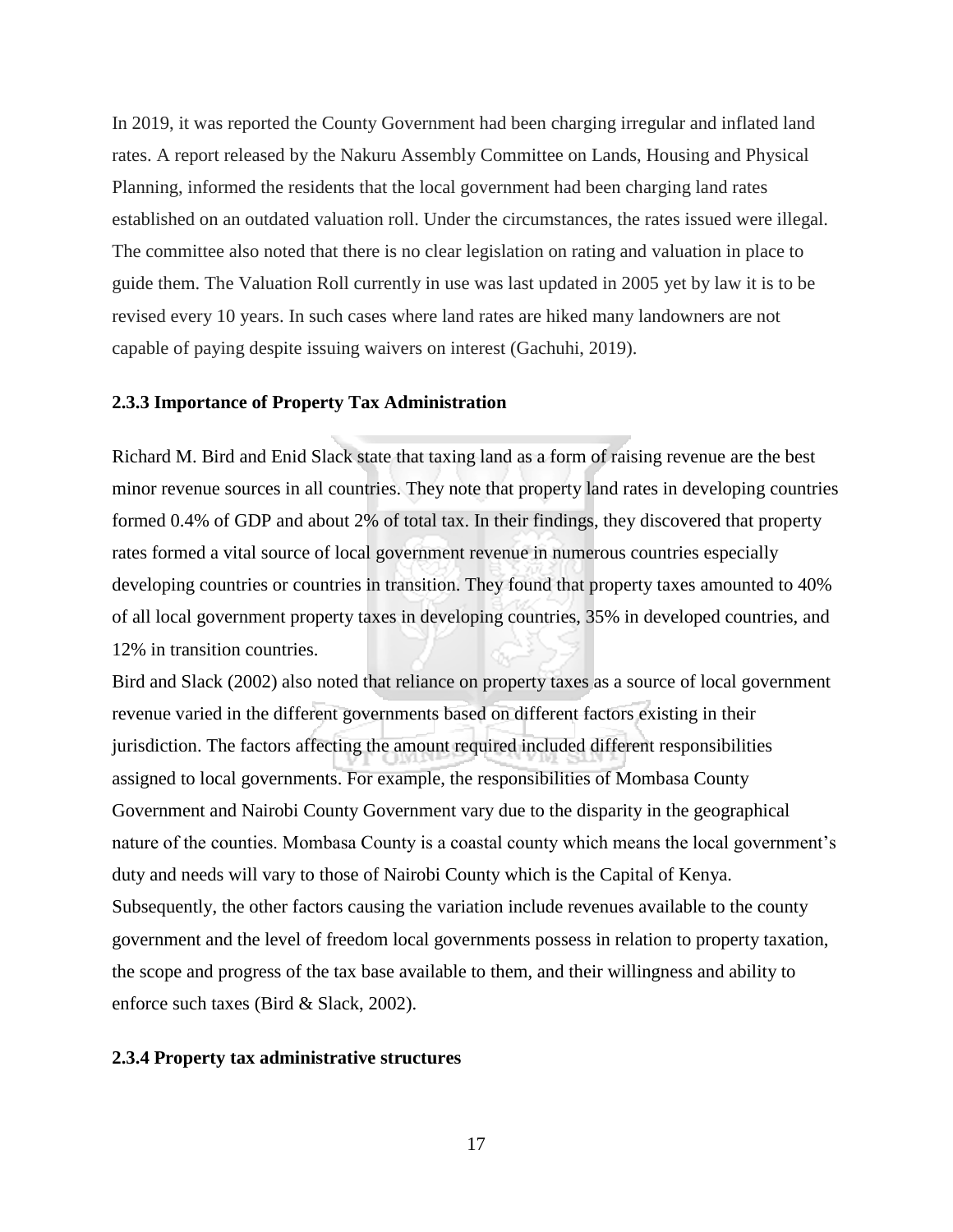In Kenya, the individuals concerned with the property tax administration include county government officials namely the governor and deputy governor, the county executive committee (CEC), the county assembly, and the county public service board (Wanjiru, Maina, Onsumu & Stewart-Wilson, 2019). The Members of the county assemblies usually enact legislation for the county and oversee the county executive committee. On the other hand, the county public service boards advance and implements human resource policies which apply to all employees of the county including those dealing with property tax administration.

The county executive committee member for finance plays the role of overseeing the spending and revenue collection in the county which include land rates. In such a way, the CEC finance department has to work closely with the county department of land for purposes of administrating land rates in the county (Wanjiru, Maina, Onsumu & Stewart-Wilson, 2019). Therefore, the county land department mandate is to create the policies while the finance department is to collect the revenue.

# <span id="page-31-0"></span>**2.3.5 Property Rates Administration**

Property rates administration involves identifying the land to be taxed, valuating it, applying a suitable tax rate, and collecting the revenue. The value of the land must first be determined before a rate is fixed (Harris & McLure, 2019). Harris 7 McLure (2019) states that valuation of property is mostly a matter of judgment rather than fact. In addition, they point out that unlike sales of goods which is a matter of fact, determination of land rates does not culminate from a transaction formed for purposes of payment. Thus, land rates are mostly based on reported sales values which can be altered for purposes of reducing tax (UN-HABITAT, 2016).

There are essential factors which determine the success of property tax administration. They include overt and constant political commitment; a competent team of proficient and skilled individuals who are invested in having a successful property tax administration; well-defined and suitable collection mechanisms; pertinent training for officials; adequate resources for property tax administration; and creating incentives for both taxpayers and tax administrators (UN-HABITAT, 2016). Similarly, there are guiding principles which ensure an effective property tax system and they include equity, fairness, efficiency and effectiveness. Conversely, the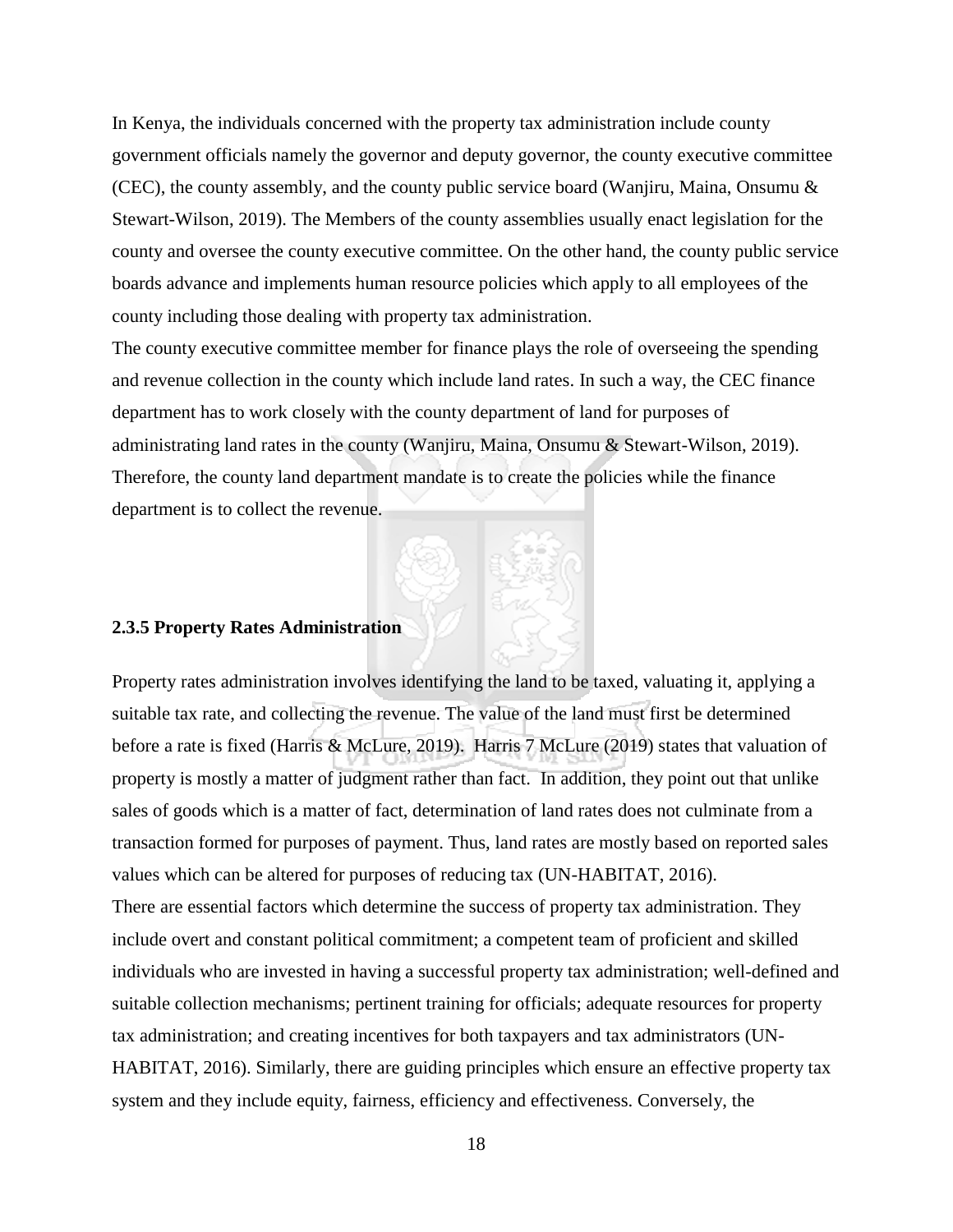expectancy of improved and proficient services from the county governments also ensure a successful system of land rate payment (Wanjiru, Maina, Onsumu & Stewart – Wilson, 2019).

#### <span id="page-32-0"></span>**2.3.6 Land Rating Systems**

There are various tax bases system for rating land, and they include the Unimproved Site Value (USV), Capital Improved Value, Improvements' Value, and Annual Rental Value. Similarly, a government may decide to use a combination of two tax bases for maximum collection of revenue (UN-HABITAT, 2016). Naburi (2017) argues that for a country to have an efficient and effective land taxation system, a government has to determine the most suitable land tax base system for their country or county.

In Kenya, the tax base used for land rates payment is the Unimproved Land Value also known as the Unimproved Site Value (Naburi, 2017). The system is an ad valorem tax on the unimproved value of land. Unlike other tax basis, it does not take into consideration the value of buildings and personal possessions on the land or any other improvement on the property (Web, 2013). This type of tax basis is preferred by some economists as it eradicates financial ineffectiveness and diminishes discrimination of the rateable landowners (Web, 2013). However, it omits taxing buildings and other improvements, giving encouragement to landowners to add to the non-land value and argue the land value should be lowered.

expectancy of improved and proficient services from the county governments also ensure a successful system of land rate payment (Wanjiru, Maina, Onsumu & Stewart-Wilson, 2019)

#### <span id="page-32-1"></span>**2.3.7 Enforcement Tools Used to Administer Land Rates**

To ensure compliance to property rates regulations and optimum collection ratio, the administration system should focus on encouraging voluntary compliance (Kelly, 2013b). This can be done by providing rates payment incentives. To ensure optimum tax collection ratio, maximum and timely property tax payment is paramount. This can be achieved through the following tools or strategies:

#### **2.3.7.1 Training on Property Rating System**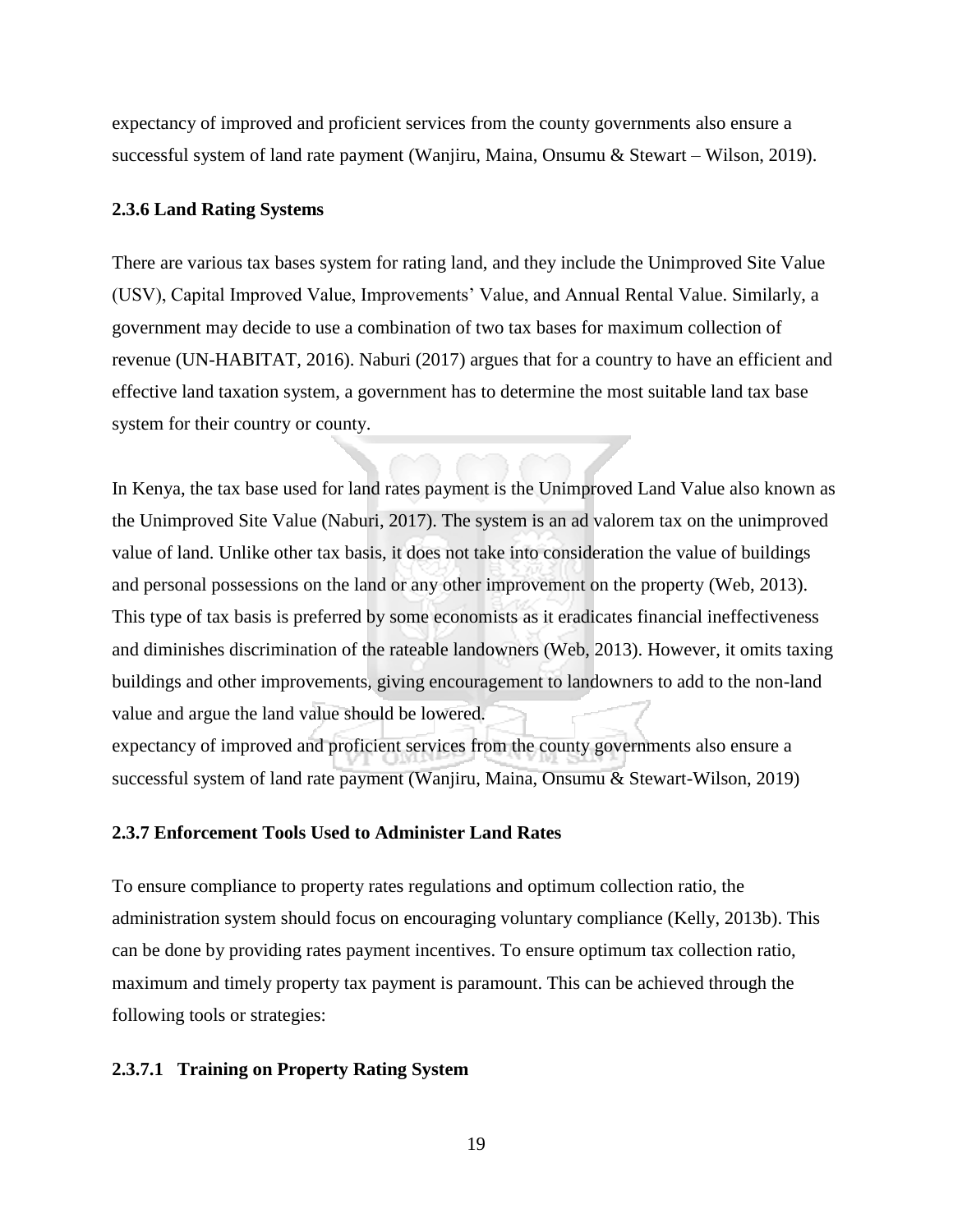Taxpayers' education programs can help in ensuring compliance and improving the tax collection ratio as it provides information on the property rates system. Such education programs should include certain facets of rating administration structure (Kelly, 2013b). These programs can assist in reducing compliance costs and encourage tax compliance.

## **2.3.7.2 Lowering Compliance Costs**

Lower compliance costs can be achieved by providing a simplified and easily accessible payment system (Kelly, 2013b). Reduction in administrative and compliance costs can be achieved by providing multiple and convenient options for rates payment (Kelly, 2013b). Countries such as Greece, El Salvador, South Africa have linked the property rates to the payment of utilities such as electricity and water to ensure collection and enforcement.

## **2.3.7.3 Discounts and Waivers on Property Rates Interest**

Providing discounts helps in realizing voluntary tax compliance. Discounts can be given to landowners who pay their rates in good time. Countries for example Barbados, Ecuador and the Philippines give discounts for timely and complete payments to foster compliance (Kelly, 2013b). Provision of waivers on outstanding payments can be useful in ensuring compliance. Waivers are applied in many counties in Kenya; with some offering as high as 100% waivers on accumulated interests for landowners that clear their arrears within the provided time frame. VT OMNES LUNVM SINT

# **2.3.7.4 Improved Services Provided by the Local/ Municipal Government**

The importance of linking property rates revenue collection to provision of public services does not need to be over-emphasized. Ahmad, Brosio and Pöschl (2014) highlighted that the establishing a link between property rates and public service provision works more effectively for devolved government than for central governments. Property rating can easily be linked to a specific local government's service (Kelly, 2013b). Rateable property owners ought to get a clear understanding of the property rating role as a benefit tax directly related to infrastructure and services provision.

## **2.3.7.5 Social Pressure**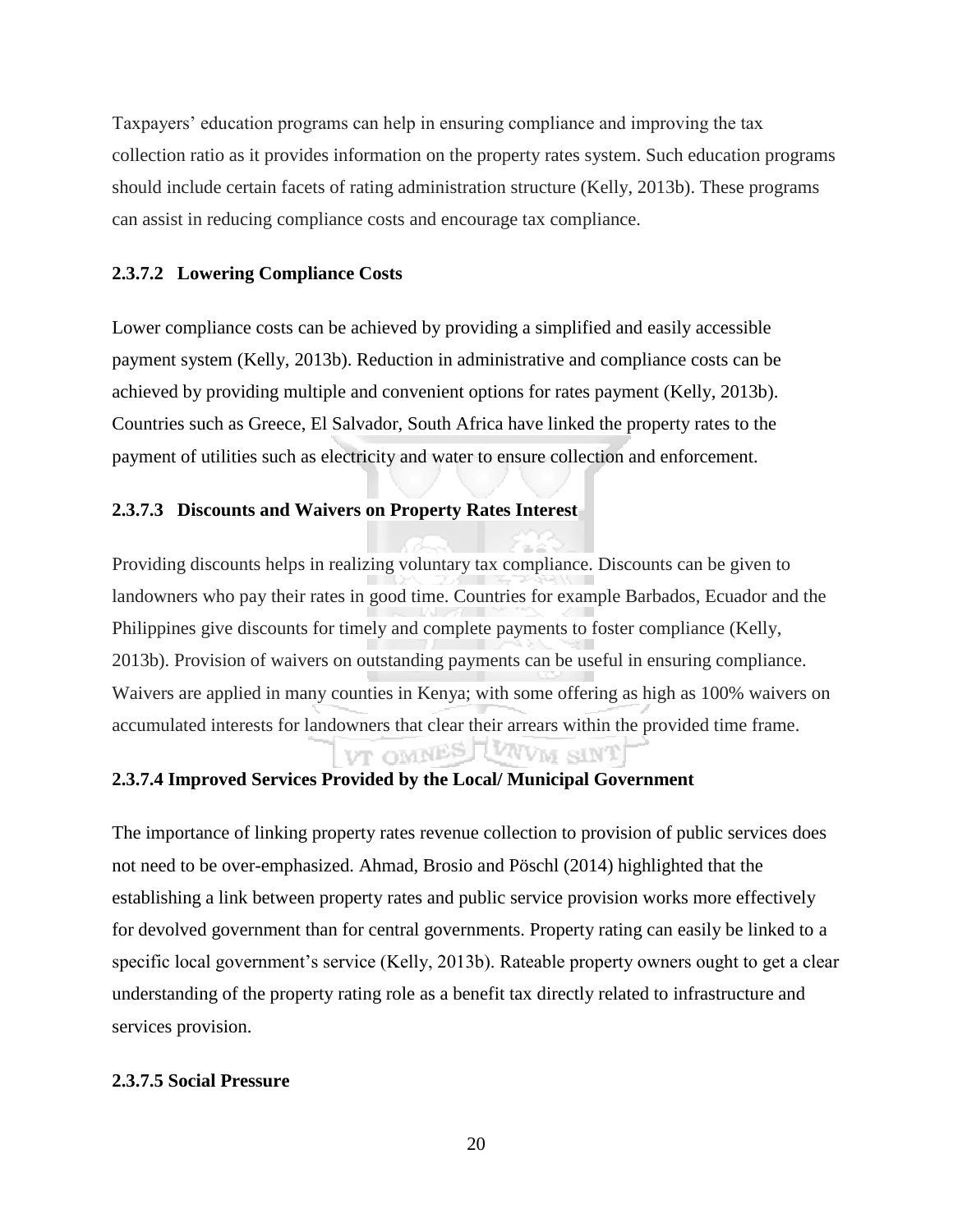Social pressure can be used to encourage compliance to payment. Some countries like the Philippines and Indonesia publicly recognize excellent compliant landowners by publishing their names. Other countries such as Kenya and Tanzania, however, publish the names of delinquent taxpayers (Kelly, 2013b).

#### **2.3.7.6 Sanctions and Penalties**

Sanctions and penalties are a form of stringent enforcement measure of ensuring prompt property rates payment. Sanctions and penalties take various forms including imposition of penalties for late payment, interest payments for outstanding property rates and censorship of public services (such building permits, title registration, business licensing and suspension of utilities) (Kelly, 2013b). Voluntary compliance to avoid sanctions and penalties can be achieved through strict enforcement against non-compliance. Countries such as Kenya, Bahamas and Indonesia impose payment penalties for late payment to boost compliance by amassing the non-compliance costs. Kelly (2013b) proposes that government policies should make property tax interest payments to be done together with the key taxes including income taxes.

#### **2.3.7.7 Operational Tax Debt Recovery**

Recovery Operational tax debt recovery helps in enforcement of late payment and interest penalties. Countries such as Philippines, Indonesia, US, Canada and Chile secure legal debt recovery through civil proceedings, garnering rents from the rateable property, seizure and sale of properties (Kelly, 2013b).

This tool is the last resort employed by local authorities. The extent of enforcement greatly affects property collection ratio. For instance in North America, collection ratio of close to 100 percent is achieved through property seizure and auctions to enforce compliance (Kelly, 2013b). On contrary, developing countries rarely employ seizure and auctions as tools for enforcement leading to poor collection. Implementation of enforcement measures requires strong political will and technical capacity.

#### <span id="page-34-0"></span>**2.3.8 Factors Affecting Collection of Land Rates**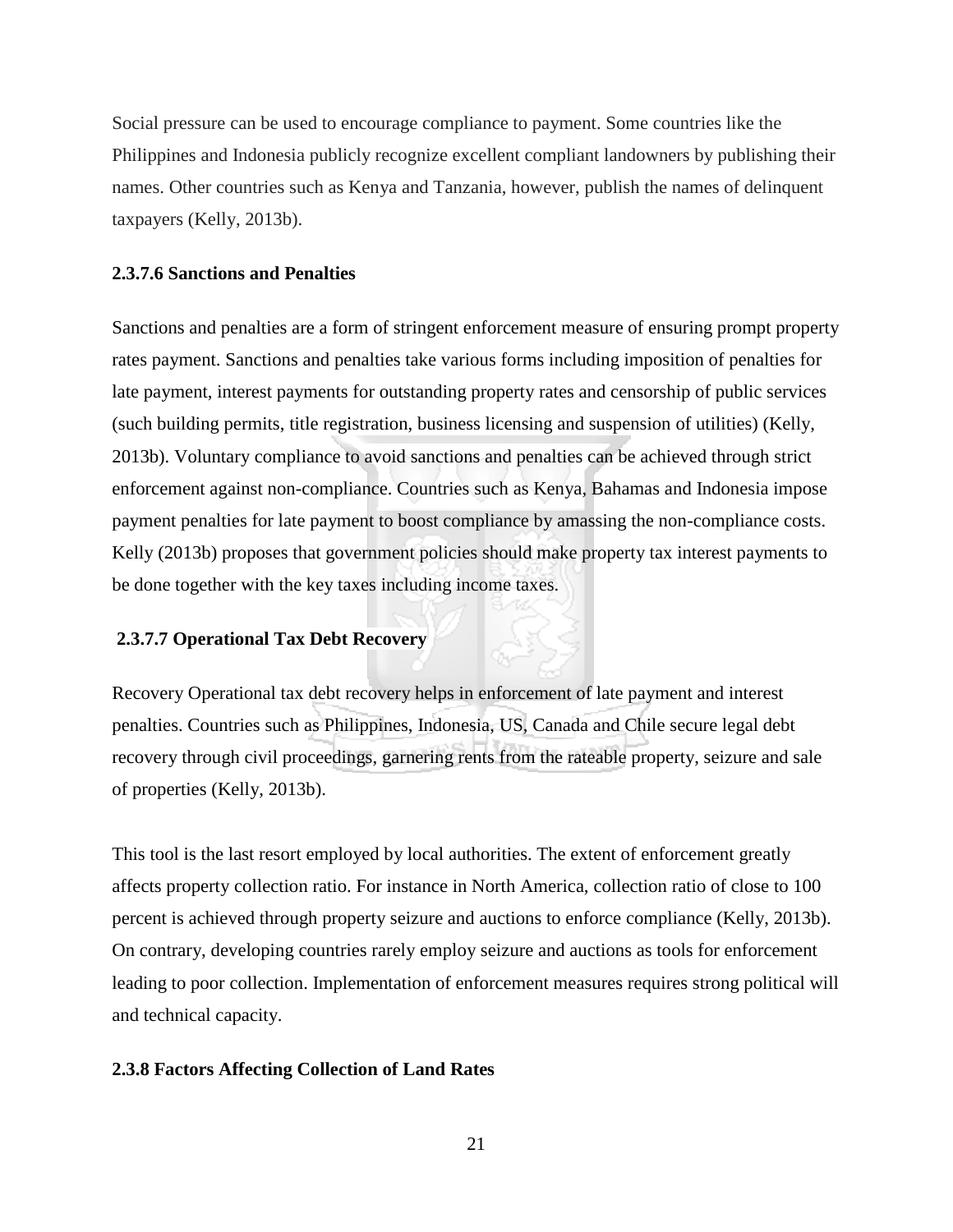There are several factors which affect the collection of land rates in Kenya such that it becomes difficult to attain the counties' goals and objectives. The low percentage of revenue collected from land rates portray the extent to which rateable landowners and property tax administrators comply with the property tax law (Naburi, 2017). The level of compliance to land rating laws and regulations varies due to the manipulation and incompetence arising from the actions of property tax administrators and rateable landowners (Sepulveda and Vazquez, 2012). In particular, the manipulation and incompetence on the government's side is as a result of outdated valuation rolls and unregulated valuation system, ineffective enforcement of the rating law, intermediary bodies in collection of land payments for public land, and corruption while the rateable land owners' role in the problem includes tax evasion and lack of morale to pay land rates.

#### **2.3.8.1 Outdated Valuation Rolls and Unregulated Valuation System**

The National Treasury of Kenya in their own source revenue policy bill provided that the current system used in property rating is undermined by the incomprehensible database of real properties which exist outside the paper-based valuation rolls. The policy suggests that valuation rolls used by the county government are outdated. Thus, the question arising is whether the outdated valuation form a major reason why the counties fail to arrive to the correct rating of properties in the counties part of the (NTK, 2017).

Primarily, since each County Government has the mandate to determine their property tax rates, many county governments engage valuation services from the private sector or the Ministry of Land and Physical Planning (MLPP) (National Treasury of Kenya, 2017). The challenge in acquiring the correct figures for the land rates is that this process of valuation is unregulated. Thus, the lack of regulation leads to disparate valuation outcomes. Additionally, since no standard contracts or guidelines exist for procuring valuation services from the private sector, valuations outcomes are irregular (NTK, 2017). As a result, they create a need for revaluation which is difficult and costly for the counties to undertake due to the limited resources.

#### **2.3.8.2 Ineffective Enforcement of The Rating law**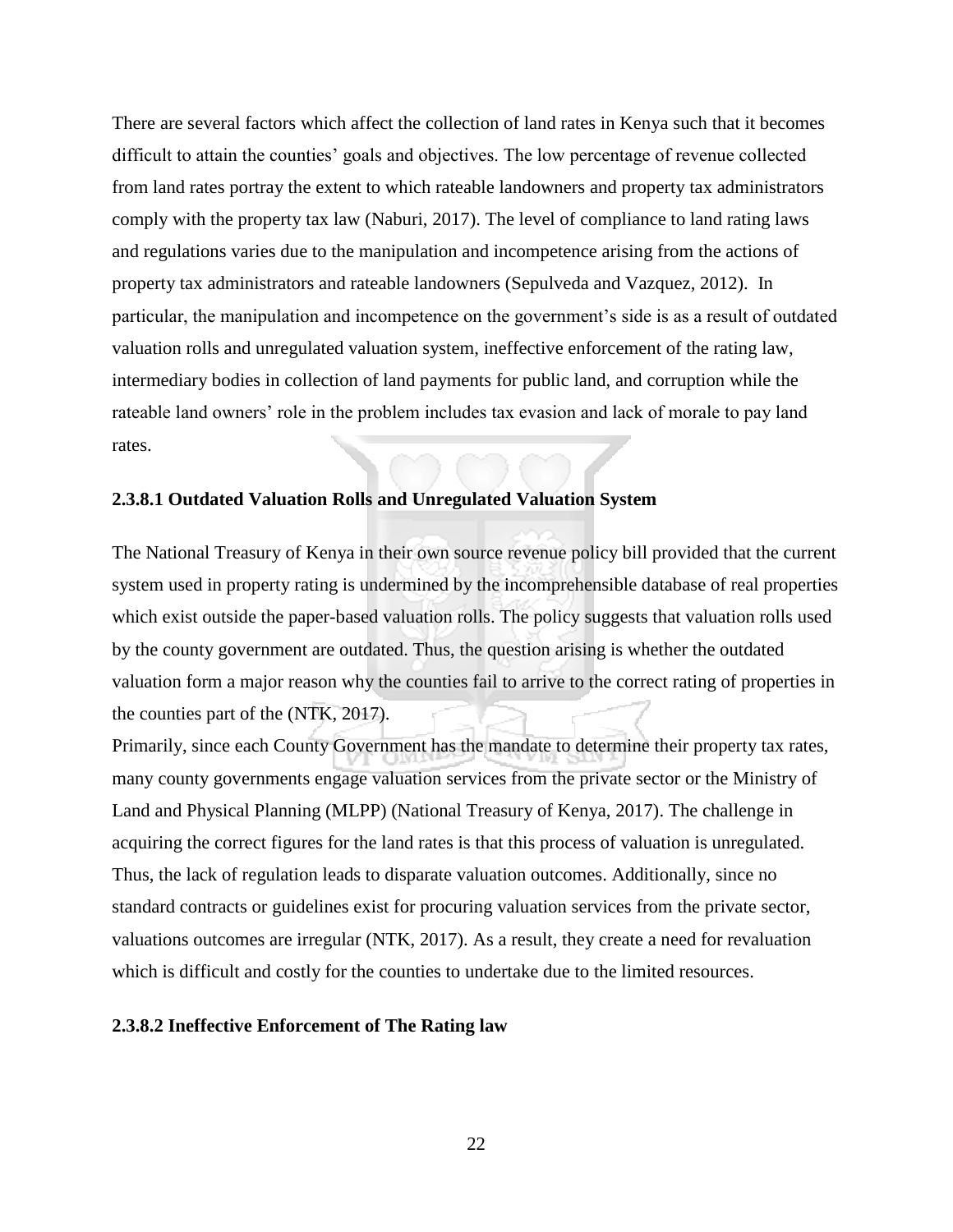Ineffective enforcement of the rating law in Kenya particularly The Rating Act and The Valuation Rating Act hinders maximum collection of potential revenue. Effective enforcement of the law results in a higher percentage of collected revenue (Sepulveda and Vazquez, 2012). Therefore, enforcement of rating law should be important for county officials to maximize on the collection of potential income.

#### **2.3.8.3 Intermediary Bodies Collecting Land Payments for Public Land**

In Kenya, there is concern about which agency is responsible to collect land rents for public land (NTK, 2017). The National Land Commission is mandated by Article 67(2(a)) of the COK to manage public land on behalf of the National and the County Governments. Similarly, the Land Act 2012 (Section 28(1)), stipulates that the NLC should collect rent, royalties and all payments under public land leases or licenses on behalf of the National and the County Governments. Consequently, the NLC is required to the account the funds collected to the respective government and deposit the amount in the Revenue Fund for each County as per Article 2017(1) of the COK. Previous papers suggest the county governments' need to collect the land rent and taxes due to them directly without an intermediary body (National Treasury of Kenya, 2017).

#### **2.3.8.4 Corruption**

Many believe that corruption is a menace in Kenya as it affects almost every sector in the country. Yet it retains endurance in our culture. One might say it is an impurity which impacts a government's revenue system - it interferes and decreases the actual income collected and eventually breaks public trust in many ways, including that the public does not enjoy the services which the government ought to provide (UN- HABITAT, 2011). Corruption affects service delivery as the income that is supposed to facilitate offering of services is pocketed by few individuals in the county government. Corruption comes into play as the money that was supposed to be used to effect services in the county is embezzled by some of the officials instead of using it for its rightful purpose. Consequently, landowners refuse to pay the land rates due to the embezzlement and lack of service delivery. In turn, this action results in low collection of revenue for the county government.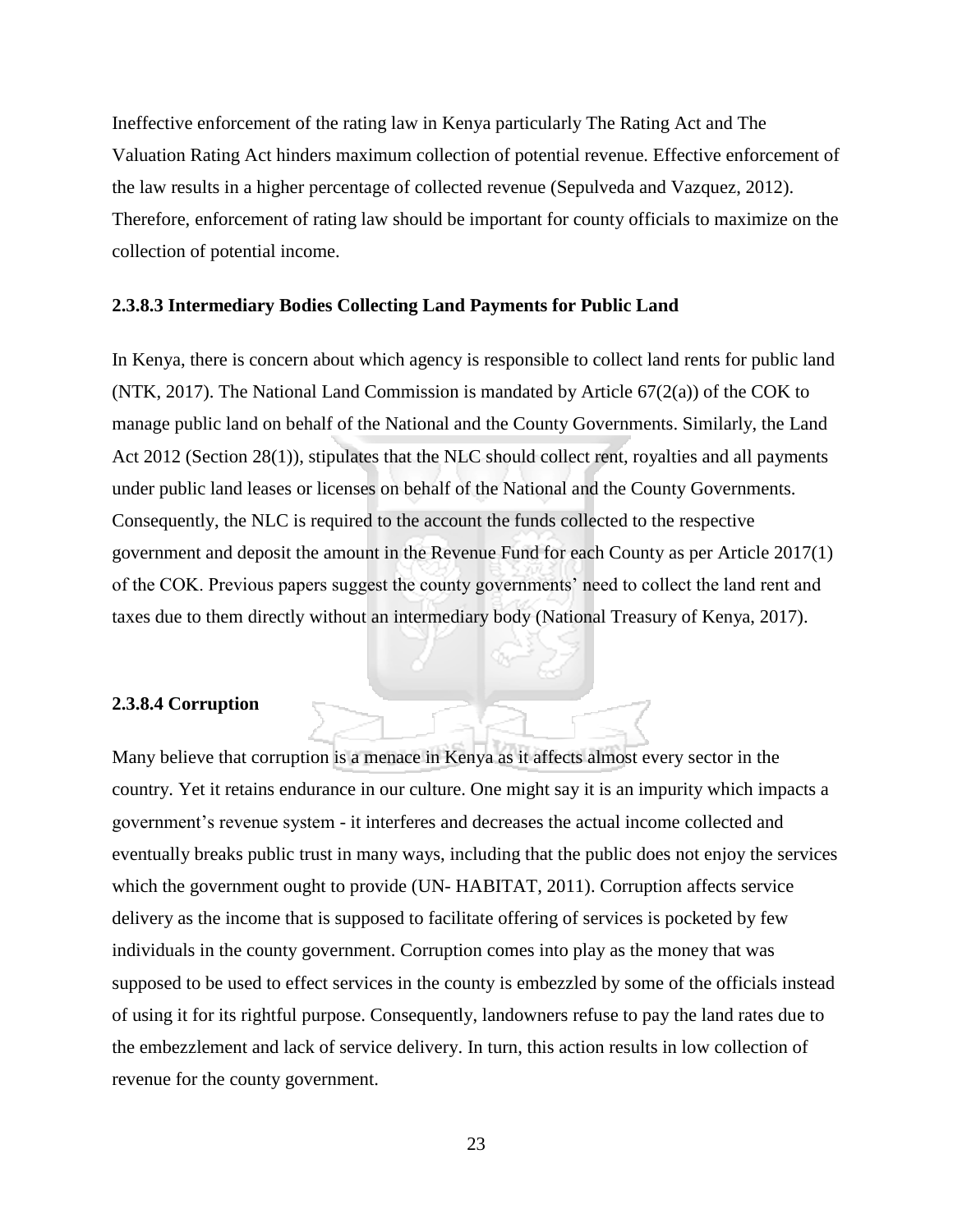#### **2.3.8.5 Tax Evasion**

Failing to comply with rating law by paying the required amount is a form of tax evasion since land rates is a form of tax. There are several factors which are catalysts for tax evasion, and they include corruption, ineffective enforcement of rating law and high penalty rates (Sepulveda and Vazquez, 2012). In the instance these factors are eradicated the level of tax evasion may diminish thus allowing a chance for increasing the percentage of land rate revenue collected.

# **2.3.8.6. Lack of Morale to Pay Land Rates**

Payment of land rates is designed to operate voluntarily without the interference of the authorities or issuance of penalties as an incentive to force people into paying property tax. Similarly, tax compliance has a link to morale in paying land rates (Naburi, 2017). This means that a rateable owner with morale to pay the property tax is compliant to the law. Therefore, the county government should ensure that its citizens have morale to pay land rates by offering quality services and eradicating corruption which is a chief factor in decreasing the morale to comply with the law.

However, it is paramount for rateable landowners to pay the rates regardless of whether they are receiving the public services (MMAN, 2019). The imposition of the land rates is provided under the Rating Act. Therefore, a rateable landowner cannot purport to refuse to pay the land rates on the basis that the service delivered is substandard – that would be a self-perpetuating failure of the system. It is worth noting existing policies allow that some properties. such as government institutions, education centers, public religious worship centers, are exempted from paying land rates (Valuation for Rating Act, s. 27).

#### **2.4 Summary of Literature Review and Literature Gap**

Several studies have been conducted on the relationship between land rates payment systems and collection of revenue. Konyimbih (2000) denoted that collection rates are extremely low and enforcement against non-compliance is virtually nonexistent. Fiscal cadastre information is incomplete and out of date. There is an over-reliance on individual parcel valuation with no use of simpler mass valuation techniques. The county struggles with low property tax administrative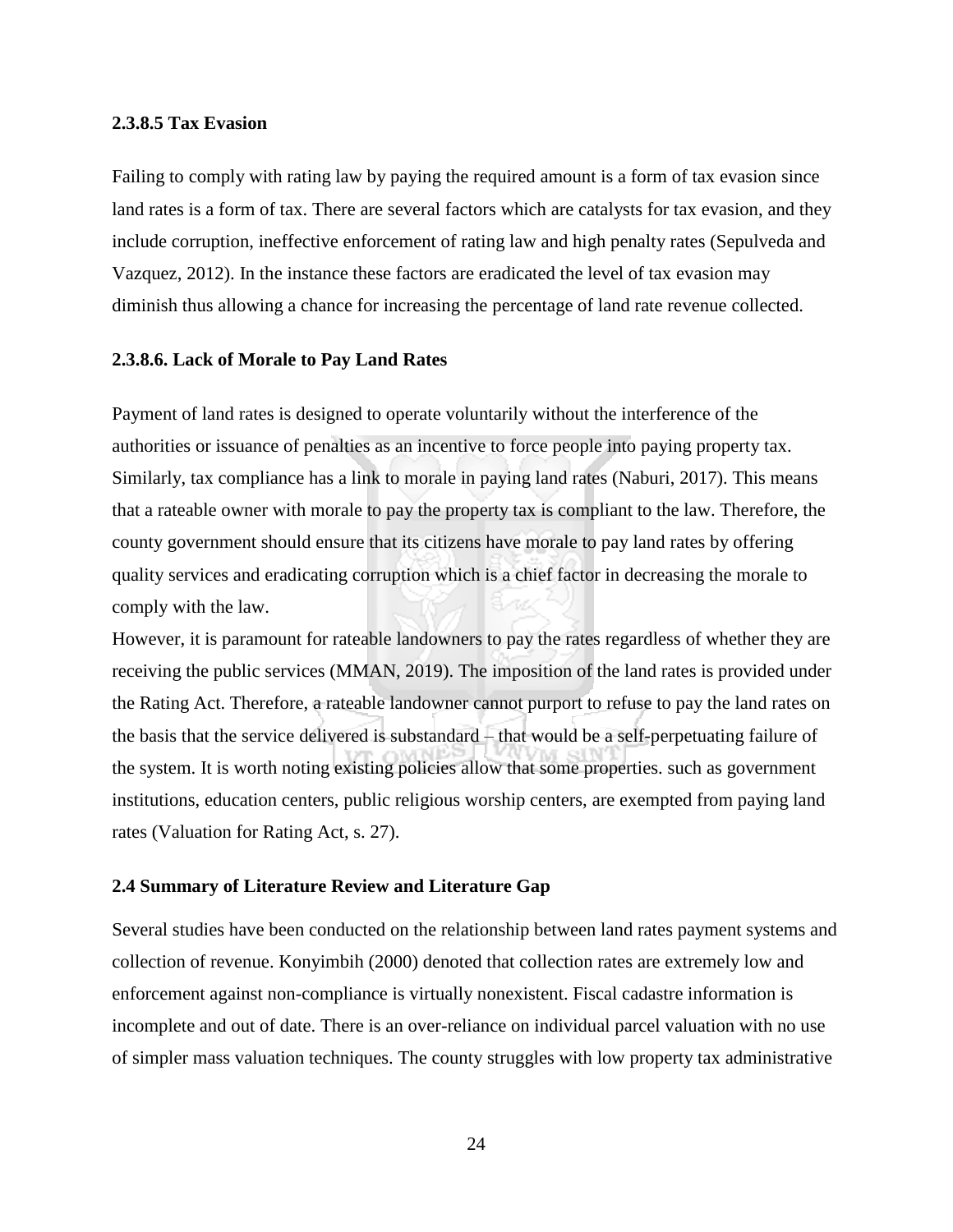capacity and a lack of political will for property tax enforcement. The result is low revenue yields, vertical and horizontal inequities and economic inefficiencies.

The procedure for collection and recovery of late payments and arrears are generally poor. Enforcement is both time-consuming and cumbersome as follow-up measures are not clearly defined. In some cases, lawyers hired to collect outstanding arrears have been known to hold the monies collected before remitting the same to the councils. The use of hired lawyers from the private sector also makes recovery of rate arrears expensive, and hence raises the administrative costs of rate revenue collection (Konyimbih, 2000). Effective administration of property taxation is also hindered by the lack of incentives to pay tax, inappropriate property tax policy and the lack of property administrative systems, trained personnel and synchronization of improved local service delivery with enhanced revenue mobilization.

Due to the outdated evaluation rolls, corruption, lack of enforcement tools and non-compliant rateable landowners, payment of land rates has decreased over the years. The increasing trend of defaulting in payment of property rates has led to low revenue collection (Karanja 2004). Since the performance of rates administration is dependent on the effectiveness of billing and collection of rates, the diminishing payment of rates is attributed to poor collection methods used by the county government. Additionally, the increasing rates liabilities placed on undeveloped land also contributes to the decreasing trend of land rates payment. The reviewed literature identified areas which if not addressed affect the collection of revenue for county governments. From the review it is evident that a strong and effective tax administration is vital in collection of revenue subsequently, a weak tax administration structure leads to low collection of revenue.

The constant limitation identified while reviewing these literature papers is that the studies mostly focused on the reasons why county governments experience low revenue collection and not on the issuance of waivers as a tool of raising revenue. Moreover, the studies did not focus on whether issuance of waivers as a single tool to increasing revenue is a major factor in boosting revenue collection in county governments is or whether there was a need for additional tools to ensure an increase in revenue. As a result, the data collected on issuing waivers as a way of increasing revenue was limited.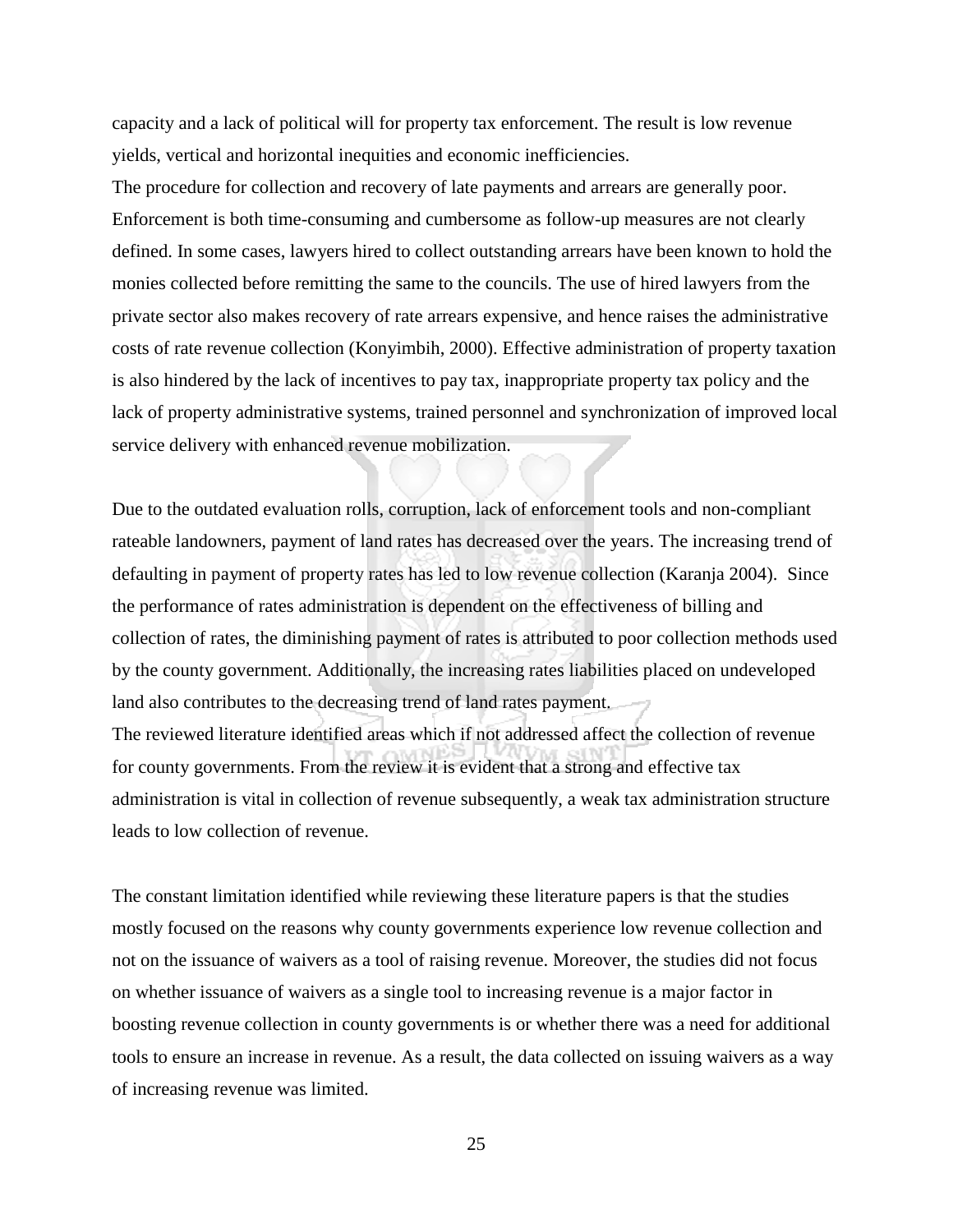## **2.5 Conceptual Framework**

The proposed study will be based on a conceptual framework that will attempt to explain factors that affects effectiveness of land rates revenue collection. The independent variable in this study will be waiver on land rates interest and penalties, under this the study seeks to find out the level of penalties and interest quantities, period of arrears of most rateable owners and performance of waiver since its inception hence discover challenges this policy is facing. Enforcement tools is the second independent variable under study. The study will probe into the valuation roll; properties registered by the county as a result of waiver (Omission), amount of revenue collected by the county, improved public service and compliance cost of rates remittance .The third independent variable is property rates revenue leakages, under this the study probes into civic education on importance of land rates, public's attitude toward rates payment, efficiency of public goods and property owners' compliance cost . The study will establish the extent to which these independent variables affect land rates revenue collection.

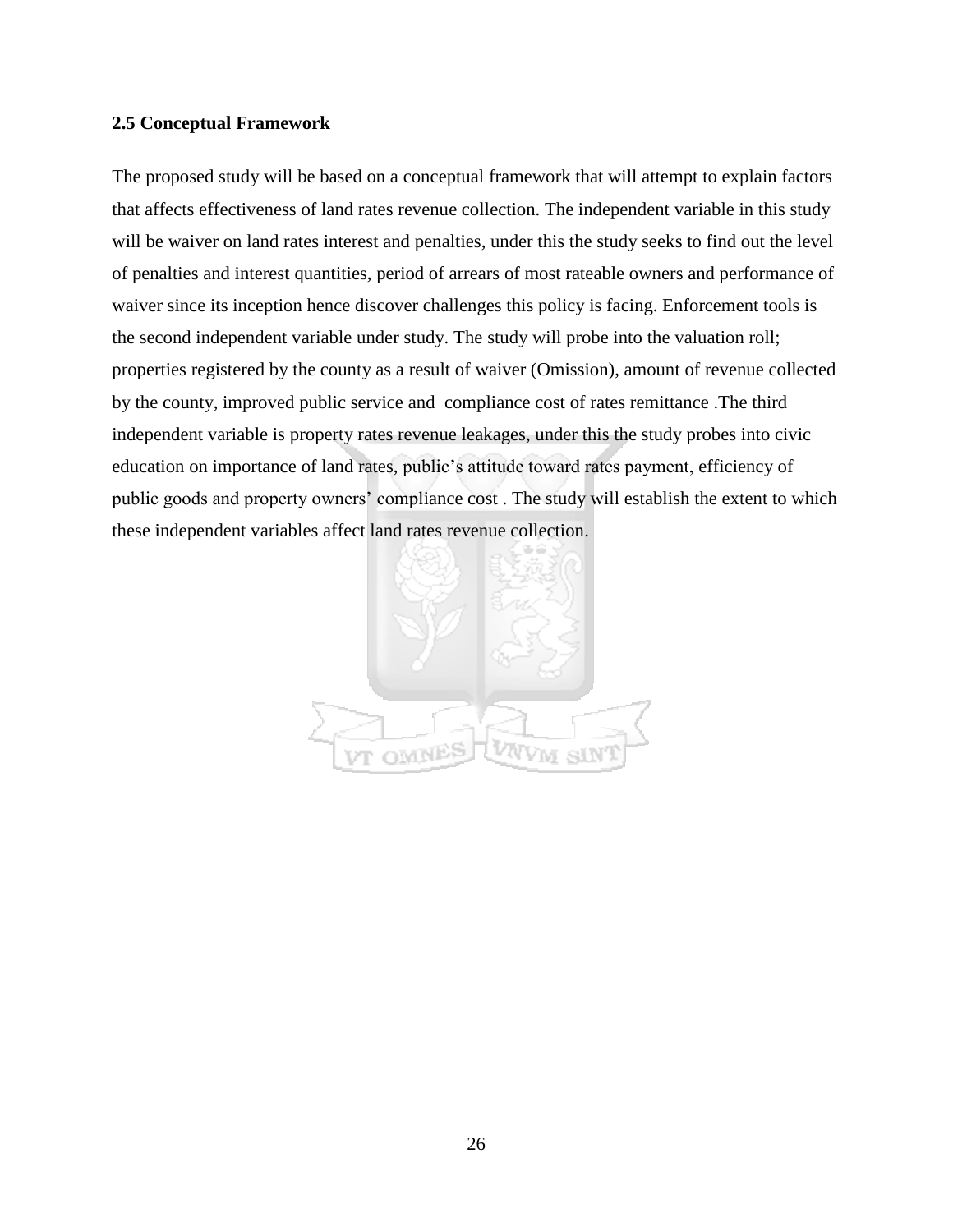# *Figure 2. 1 Conceptual framework*

# *Independent Variables Dependent Variable*

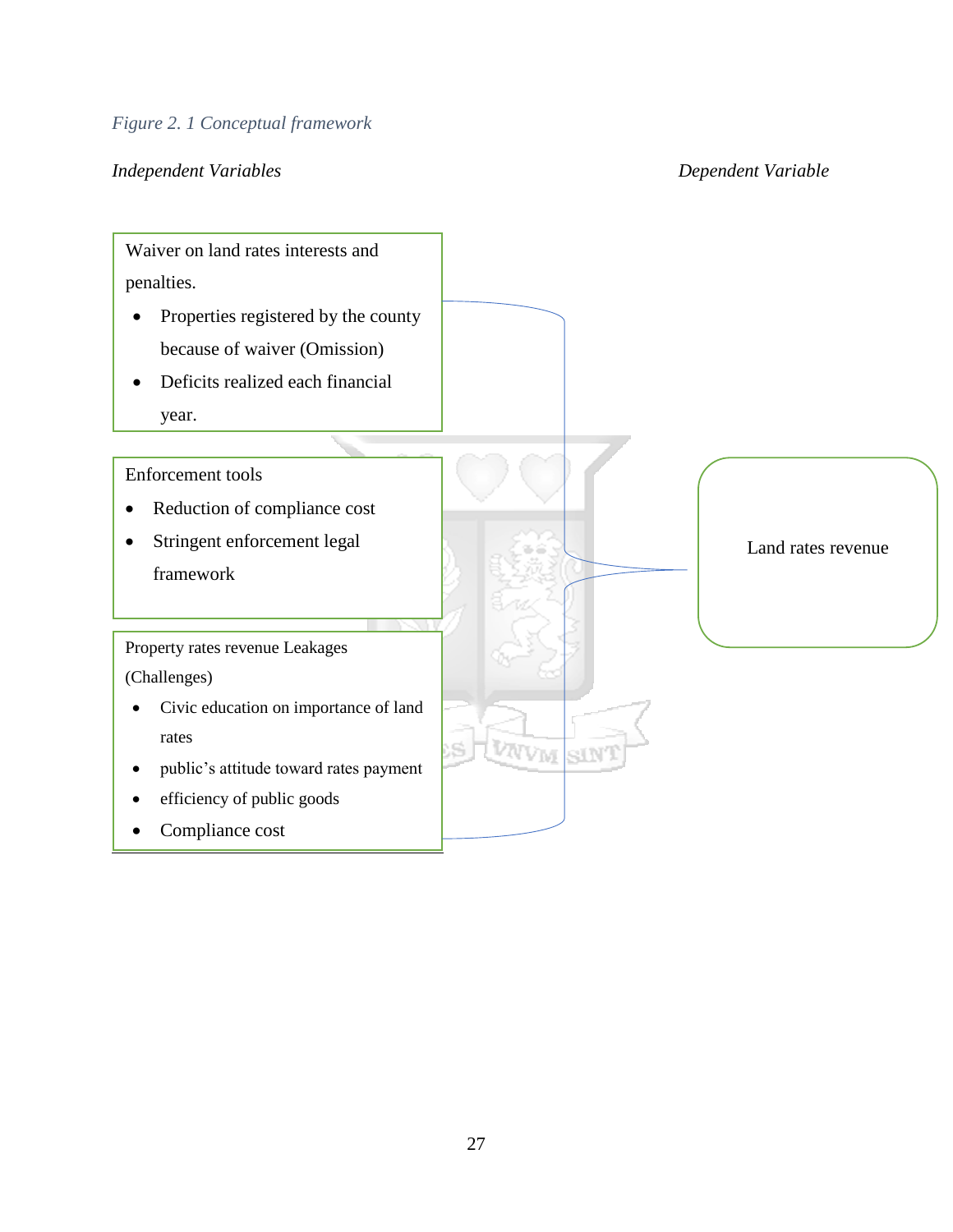# 2.6 Operationalization of the Variables

# *Figure 2. 2 Operationalization of the variable*

| Objectives                  | Variable                                  | Indicators             | How it is measured         |
|-----------------------------|-------------------------------------------|------------------------|----------------------------|
| <b>Establish challenges</b> | Civic education on importance of          | Revenue difference in  | $4$ – point Likert scale   |
| facing property rates       | land rates.                               | the Projected budget   | to be used.                |
| collection and              | This is education available to the public | statement visa vis the | $(1=Not effective; 2=Less$ |
| enforcement in              | to inform them on why they ought to pay   | actual collected       | effective; 3= Effective;   |
| Nairobi county.             | rates. The study sampled the public's     | revenue.               | 4=Very effective           |
|                             | ideas on what they think of paying rates. |                        | Open ended question        |
|                             | The study then established whether        |                        | <b>Binary</b> questions    |
|                             | waiver is an important aspect of          |                        |                            |
|                             | increasing revenue collection or not.     |                        |                            |
|                             | Public's attitude toward rates            |                        |                            |
|                             | payment.                                  |                        |                            |
|                             | This is the public's perception of paying |                        |                            |
|                             | rates. The study sampled the public's     |                        |                            |
|                             | ideas on what they think of paying rates. | SIN<br>Vм              |                            |
|                             | This was to aid the study deduce the      |                        |                            |
|                             | relationship between public's attitude    |                        |                            |
|                             | towards rates payment and the property    |                        |                            |
|                             | rates revenue collected.                  |                        |                            |
|                             |                                           |                        |                            |
|                             | Efficiency of public goods                |                        |                            |
|                             | These are common goods provided by        |                        |                            |
|                             | the county council to the citizens. The   |                        |                            |
|                             | study sampled on what the rate payers     |                        |                            |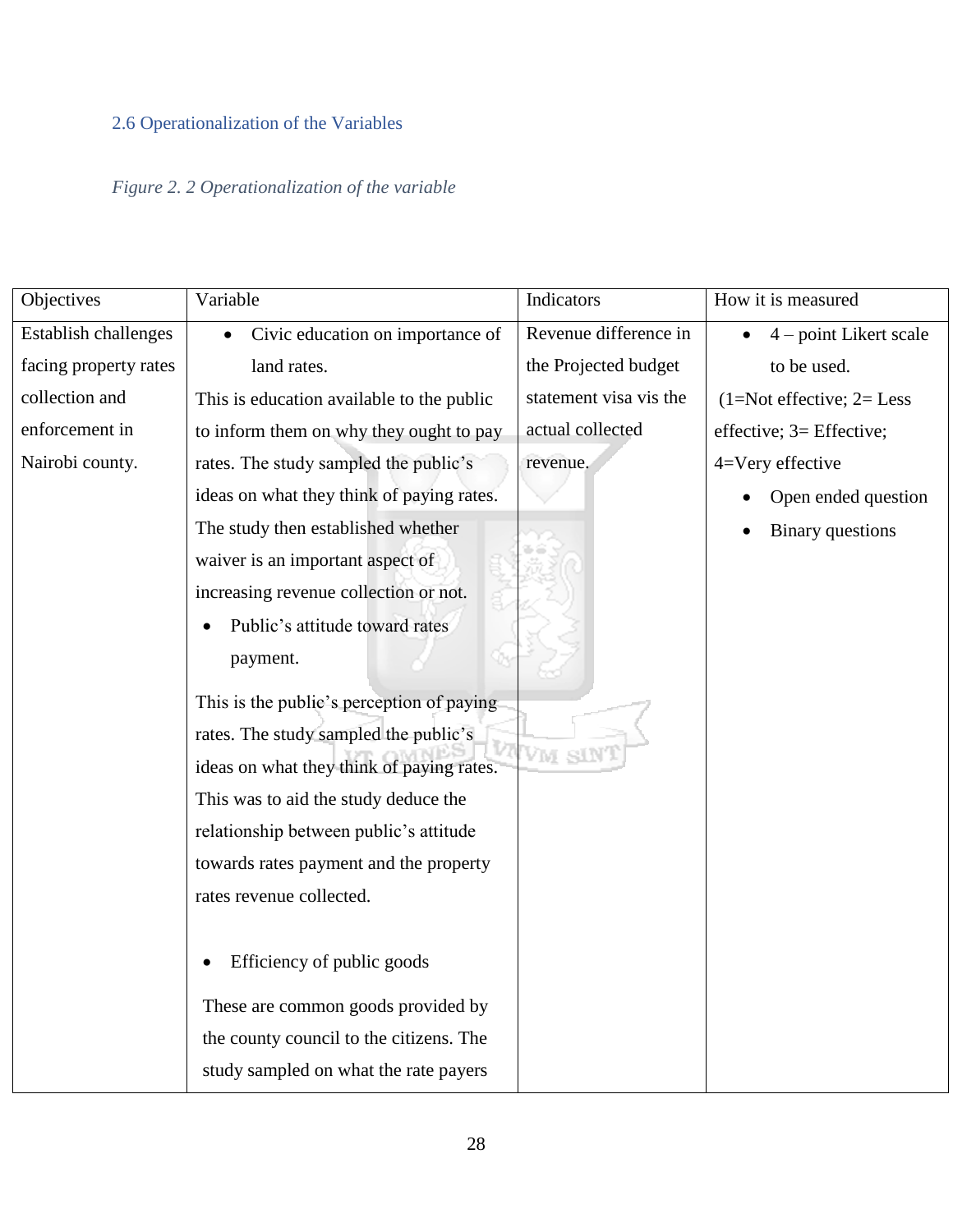|                                                                                                                | say about public goods and whether it is<br>a reason enough to boycott paying land<br>rates.<br>Compliance cost<br>Amount of time ratepayers take to pay<br>their rates. The study sampled on how<br>rate payers feel on the amount of time<br>taken to pay their rates.                                                                                                                                                                                                                                                                                                                                                                                                                                  |                                                                                                                        |                                                                                                                                                                                   |
|----------------------------------------------------------------------------------------------------------------|-----------------------------------------------------------------------------------------------------------------------------------------------------------------------------------------------------------------------------------------------------------------------------------------------------------------------------------------------------------------------------------------------------------------------------------------------------------------------------------------------------------------------------------------------------------------------------------------------------------------------------------------------------------------------------------------------------------|------------------------------------------------------------------------------------------------------------------------|-----------------------------------------------------------------------------------------------------------------------------------------------------------------------------------|
|                                                                                                                |                                                                                                                                                                                                                                                                                                                                                                                                                                                                                                                                                                                                                                                                                                           |                                                                                                                        |                                                                                                                                                                                   |
| Identify the<br>effectiveness of<br>enforcement tools<br>on property rates<br>collection in Nairobi<br>county. | Improved public services<br>These are common goods provided by<br>the county council to the citizens. The<br>study sampled on what the ratepayers<br>say about public goods and whether it is<br>a reason enough to boycott paying land<br>rates. The study sought to find out<br>whether this is a great motivation for<br>ratepayers to comply with the statutory<br>obligation or not.<br>Compliance cost<br>Amount of time taxpayers take to pay<br>their rates. The study sampled on how<br>rate payers feel on the amount of time<br>taken to pay their rates. The study<br>sought to find out whether compliance<br>cost is a strong proponent of property<br>rates payment by the property owners | Revenue<br>difference in<br>the Projected<br>budget<br>statement visa<br>vis the actual<br>collected<br>revenue.<br>VM | 4 - point Likert scale<br>to be used.<br>$(1=Not effective; 2=Less)$<br>effective; 3= Effective;<br>4=Very effective<br>Open ended question<br><b>Binary</b> questions<br>Choices |
|                                                                                                                |                                                                                                                                                                                                                                                                                                                                                                                                                                                                                                                                                                                                                                                                                                           |                                                                                                                        |                                                                                                                                                                                   |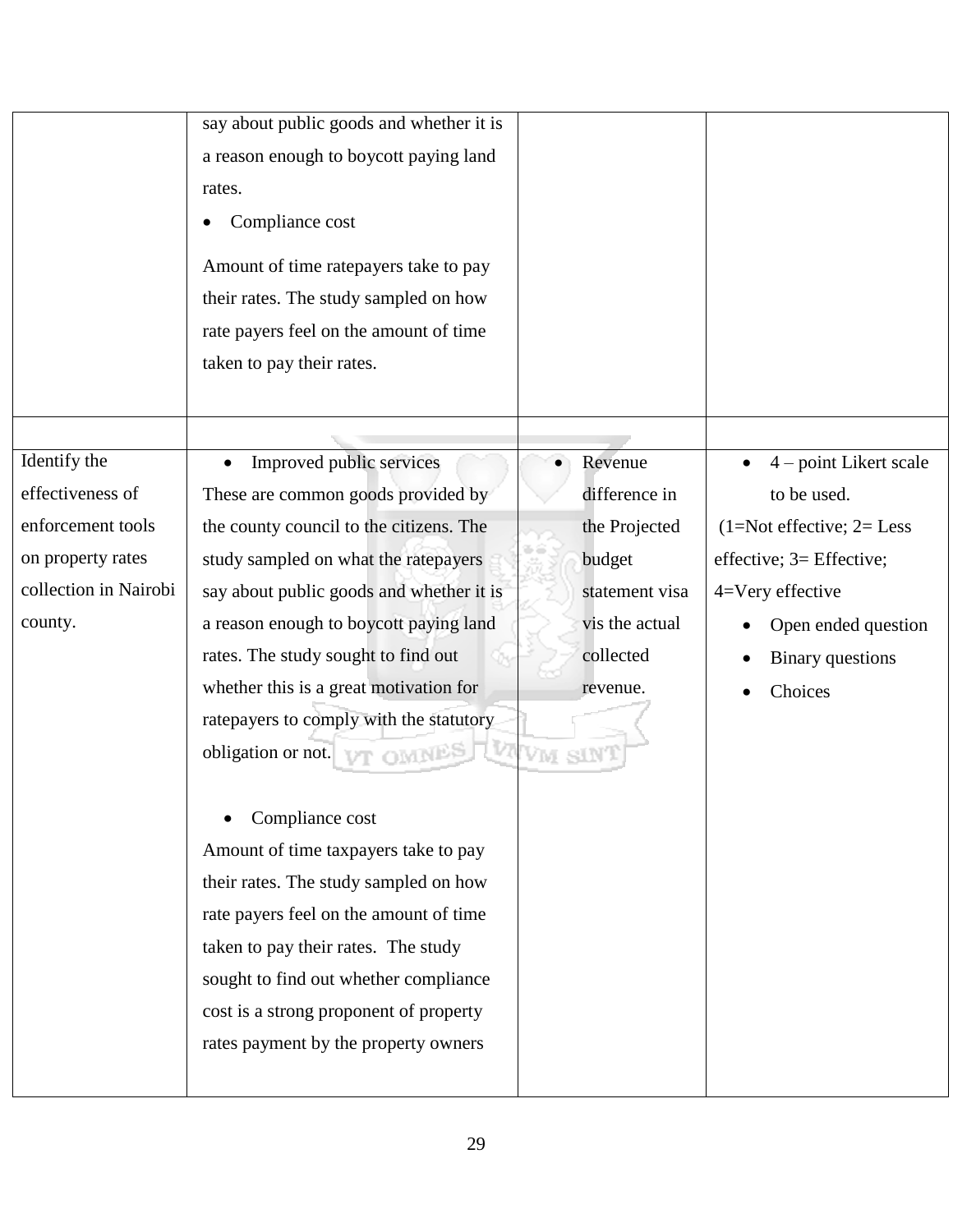| Establish the                                                                                         | Properties registered by the county                                                                                                                                                                                                                                                                                                                                                                                                                              | Check on the<br>$\bullet$                                                                                                                                         | Data analysis for twelve years                                                                                     |
|-------------------------------------------------------------------------------------------------------|------------------------------------------------------------------------------------------------------------------------------------------------------------------------------------------------------------------------------------------------------------------------------------------------------------------------------------------------------------------------------------------------------------------------------------------------------------------|-------------------------------------------------------------------------------------------------------------------------------------------------------------------|--------------------------------------------------------------------------------------------------------------------|
| effectiveness of                                                                                      | because of waiver (Omission).                                                                                                                                                                                                                                                                                                                                                                                                                                    | valuation roll.                                                                                                                                                   | during which waiver was                                                                                            |
| issuing waivers on<br>land rates interests<br>and penalties on<br>property tax revenue<br>collection. | The study probed into the valuation roll<br>to see additional properties registered<br>because of waiver. This informed the<br>study whether waiver is increasing<br>revenue collection due to registration of<br>omitted properties.<br>Amount of revenue collected by the<br>county<br>This is the total amount of money that is<br>collected by the county government<br>under properties. The study established<br>whether it is more or less when waiver is | Revenue<br>difference in the<br>Projected budget<br>statement visa vis<br>the actual<br>collected revenue.<br>Increase or<br>decrease in the<br>revenue collected | issued and not issued during<br>this period. Comparing period<br>when there was waiver and<br>when there was none. |
|                                                                                                       | issued or not.                                                                                                                                                                                                                                                                                                                                                                                                                                                   |                                                                                                                                                                   |                                                                                                                    |

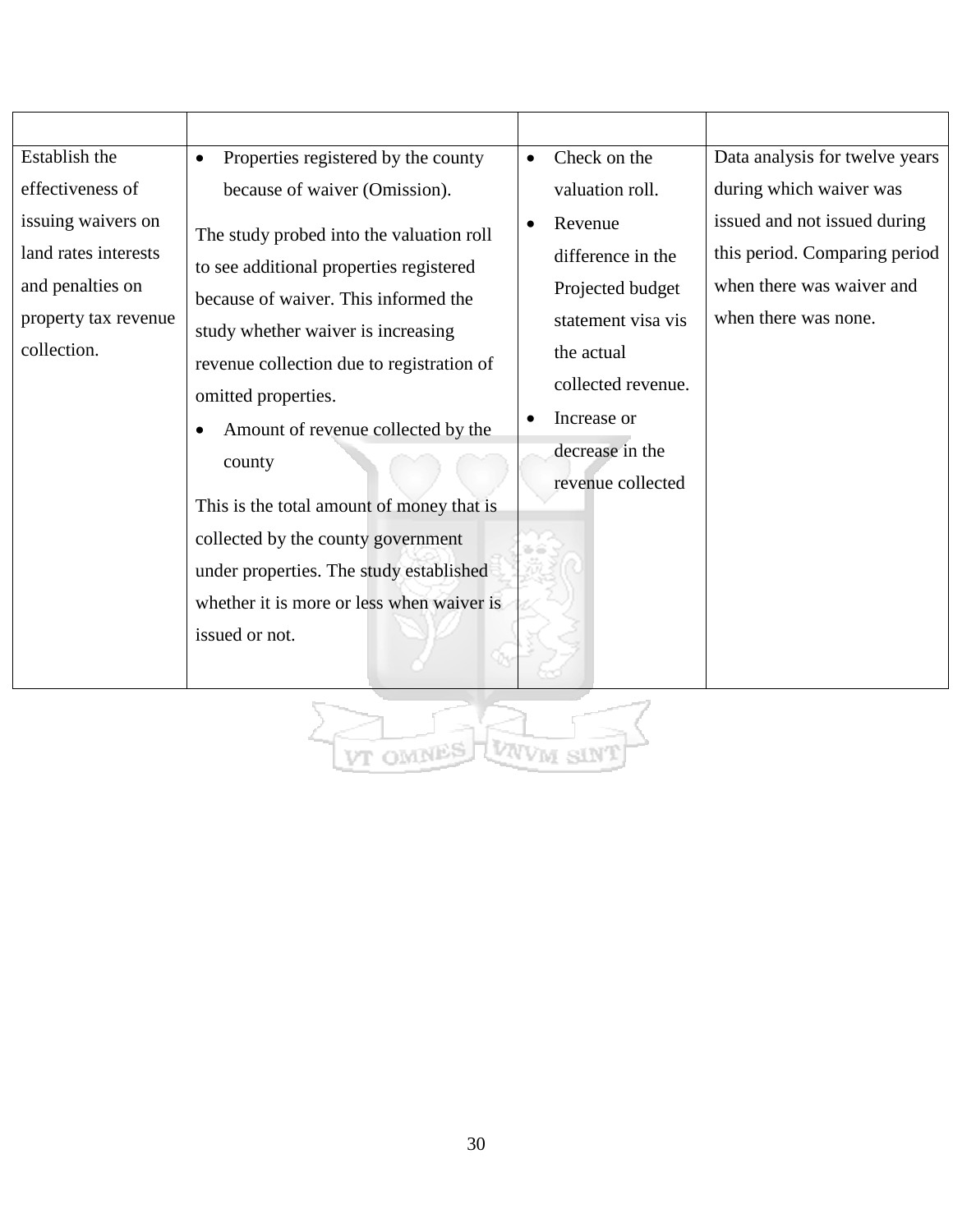#### **CHAPTER THREE**

#### **RESEARCH METHODOLOGY**

# **3.1 Introduction**

This chapter comprises the research methodology employed in this research. It outlines the methods and procedures used to collect and compile the data. This chapter also contains the research design, sampling techniques, data collection methods, description of the population and the data analytical models used by the researcher.

## **3.2 Research design**

Research design is a fact-finding plan or set of methods used in collecting and analyzing measures of the variables to answer the research questions (Creswell, 2014).

Research design is the approach of planning and conducting the study, procedures and research techniques engaged to address the research question (McMillan & Schumacher, 1984). Mugenda and Mugenda (2012) noted that research design entails is an investigation plan and strategy to answer research questions. It provides a framework for planning and conducting a study.

The descriptive research methodology was adopted in this study. Heiman (2001) argues that descriptive research involves the observation and description of a behaviour, situation it occurs in or the individuals exhibiting it. It examines the relationship between two or more variables. The study involves two main section to achieve its objectives : (1) an analysis of a period of twelve years from 2007 to2019 during which there were years when waiver were issued and some had no waiver administered by the county government. Non-parametric analysis tools such as comparison of means value of effectiveness of enforcement tools, standard deviation, frequencies, bar chats, bar graphs, variances and linear regression were used to analyse the existing data. (2) the answers of respondents from rateable owners and administering officers in Nairobi county.

The output of the study includes: a record of property tax collection in the budget statement as well as the actual rate revenue ratio from 2007 to 2019,identification of the tools of property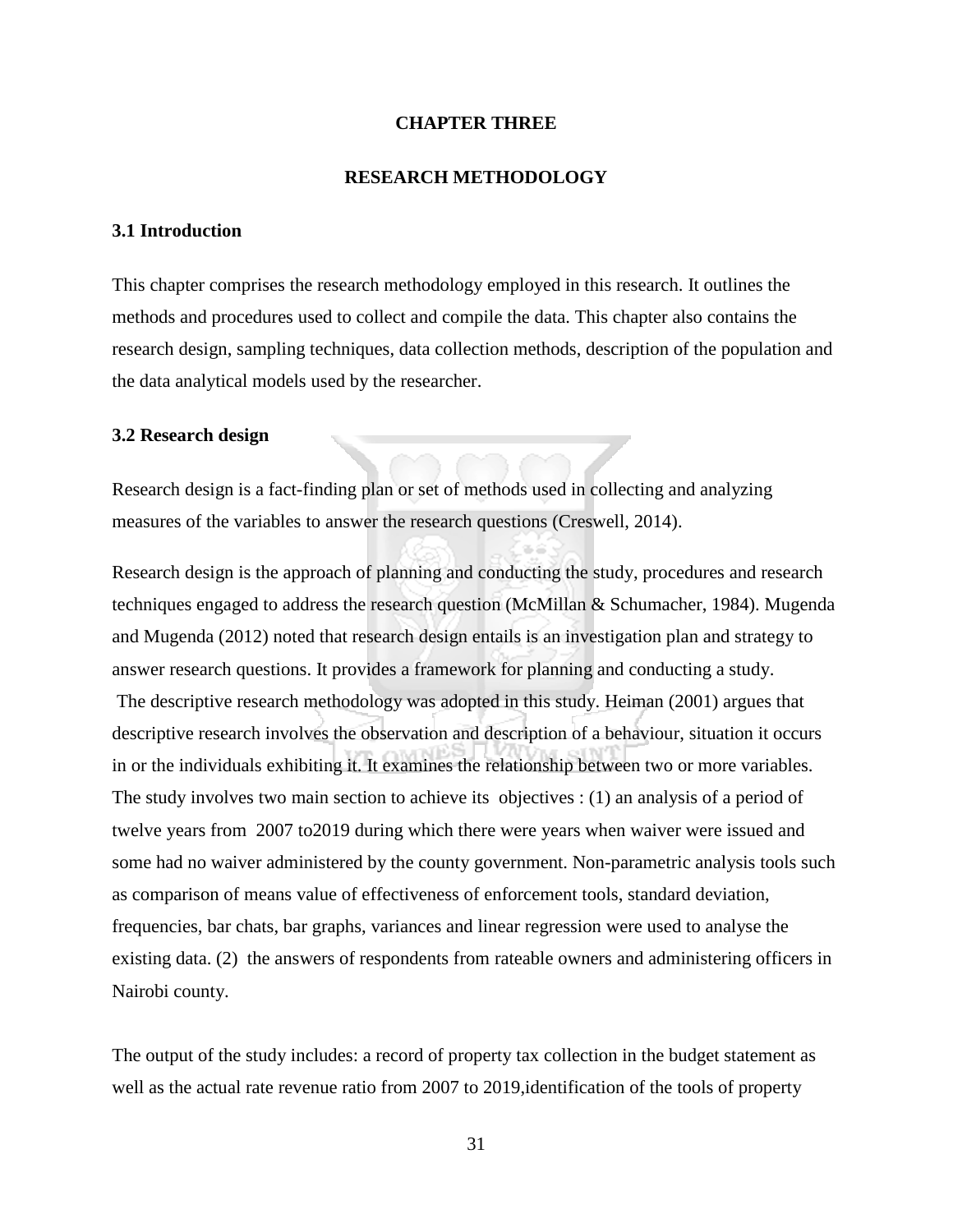rates collection and enforcement and establishing effectiveness of issuance of waiver on accrued property rates in increase in revenue collection and identifying challenges facing property rates collection and enforcement in Nairobi City County.

Mugenda and Mugenda (2012) consider the unit of analysis to be the element whose data is aggregated and analysed in the study to make conclusions, decisions or inferences. Unit of analysis entails what or whom is being studied (Babbie, 2001). The units constitute measured variables that form the analysed data (Rukwaro, 2016).

The primary units of analysis of this study include owners of rateable properties and rates administration officers who deal with rates collection and enforcement in Nairobi City County. Rateable property owners comply in payment of rates based on tools of enforcement employed by collection and rates enforcement officials. To adequately answer the research questions, it was important to obtain information of annual rates collection vis-à-vis the total billed. In addition, it was also necessary to engage the enforcement officers. The researcher considered different categories of rates administration officers: Chief accountant in charge of rates, revenue director, director of planning and valuation manager. The chief accountant in charge of rates supervises collections of property rates in Nairobi county and so does the revenue director only that he deals with a wider spectrum of revenues in the county, director of planning formulate projected budget policy statement in the county and valuation manager deals with registration of properties in the county in the valuation roll.

The secondary units of analysis include comparison between the actual rates collected and projected rates at the beginning of each financial year. Registered properties in the valuation roll due to omission was also obtained.

#### **3.3 Population, Sample and Sampling Techniques**

Naburi (2017) defines population as the specified aggregation of elements in the study. This study is supposed to assess the effect of waiving interest accrued on land rates arrears in Nairobi county. The target population was rateable property owners and property rates officials in Nairobi County. Population frame entails a comprehensive list of the elements of the target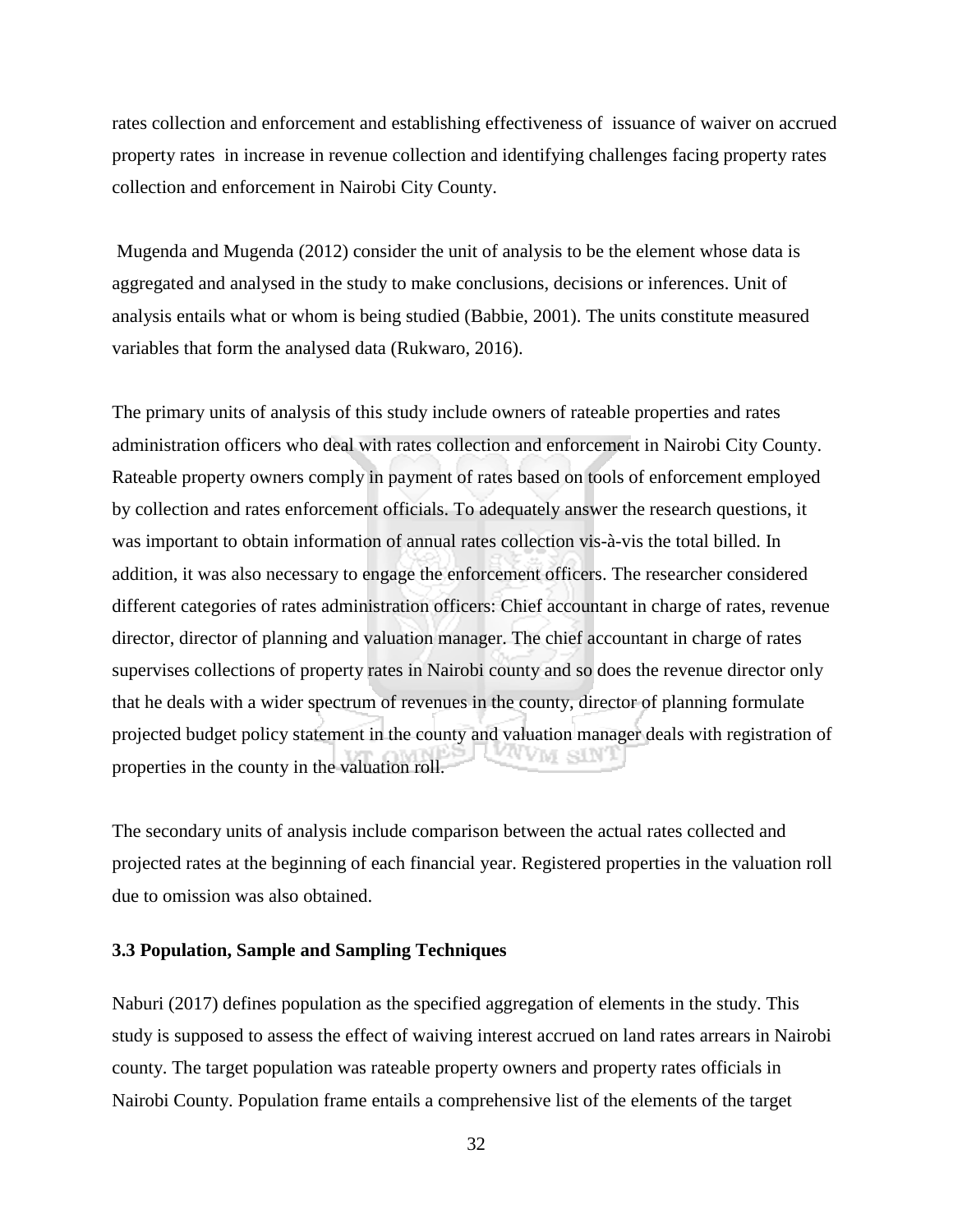population used to select the sample (Mugenda and Mugenda, 2012). Rukwaro (2016) suggests that listing the elements of the population enables one to determine the sample size and appropriate sampling method. A Guide of Nairobi City Development Ordinances and Zones (2005) indicate that Nairobi City County has 20 zones. The rateable properties in Nairobi are spread in these zones.

Mbeche (2004) describes sampling as the selection of portion of a population of items to represent the whole. It estimates the population values from the samples. Sampling has massive merits, including saving on costs and time, allowing for more accurate results and ensuring better supervision. Stratified random sampling method was adopted. The population consist of rateable properties within the geographical boundaries of Nairobi. The choice of Nairobi City County is since it is the capital city of Kenya. Nairobi City County has the biggest number of rateable properties compared to other counties. It therefore forms a good representative of other counties. Rateable properties were sampled using stratified random sampling. All rateable properties within the city boundaries were placed into groups (strata) depending on the zones. Stratification was important because of non-homogeneity of rateable properties by zones. Each zone was considered as a stratum. The researcher categorized the zones or strata into industrial, residential and commercially users to ensure that all industrial, residential and commercial properties are equally represented. Nairobi City County plans and a Guide of Nairobi City Development Ordinances and Zones (2005) was used to facilitate sampling. In determining the sample size required, the rule of the thump should be to obtain as a big sample as possible (Mugenda and Mugenda, 1999). The major challenge in deciding the sample size is resources and time constraints. Gay (1981) notes that the sample size is influenced by number of study variables, research design and data analysis method. For a correlational study, a minimum of 30 cases are essential for descriptive studies while experimental studies require10% of the accessible population (Gay, 1981).

 In stratified sampling, a minimum of 30 cases are required per strata(Roscoe, 1975, in Kieti, 2015).If there are no estimates available of the target population assumed to have the characteristics of interest, 50% should be used (Mugenda and Mugenda, 1999). Alreck and Settle (1985) in Murigu (2005) proposed that a sample size of 100 cases is adequate. Roscoe (1975) in Kieti (2015) suggests that a minimum of 30 samples and a maximum of 500 samples are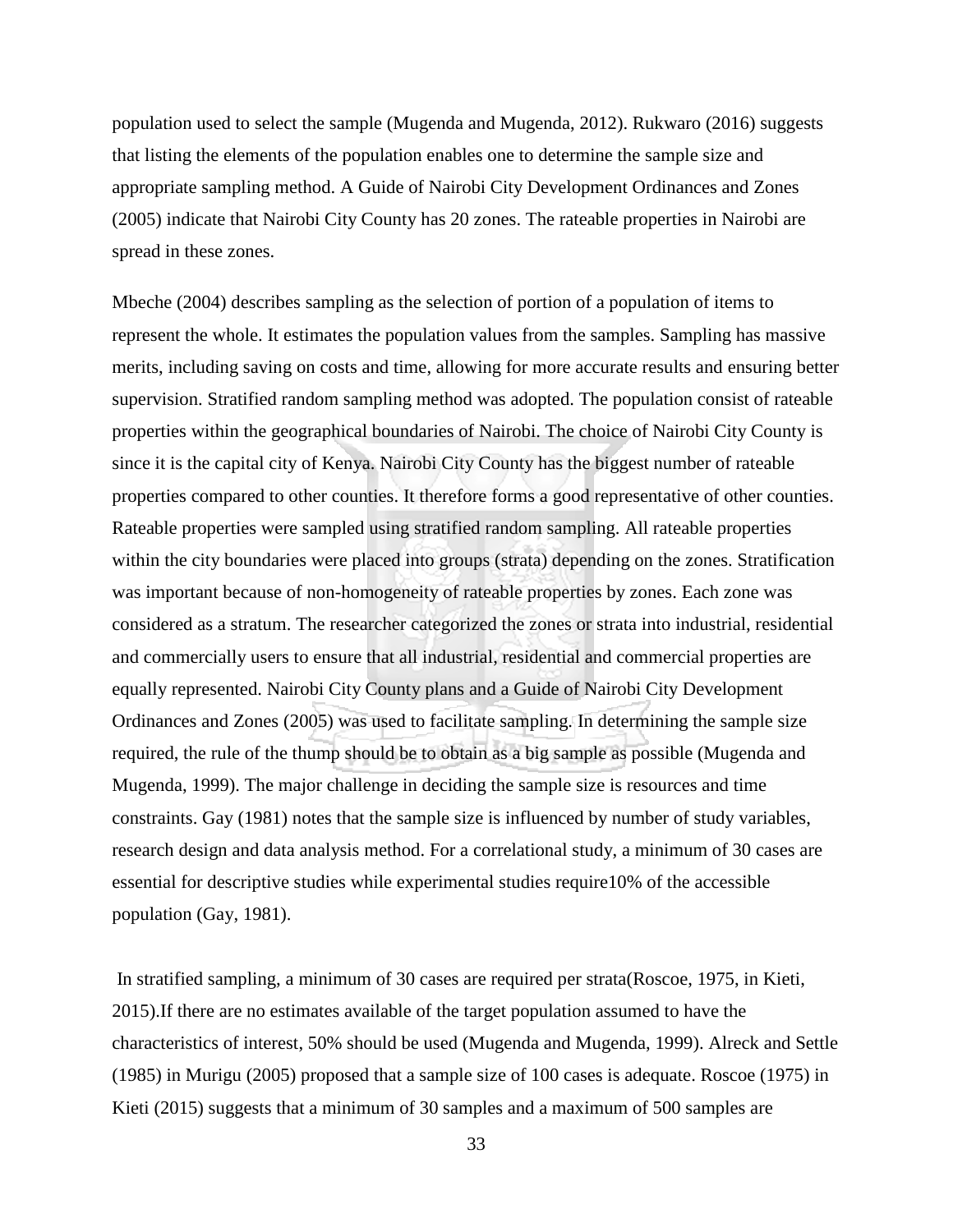appropriate for most researches. Mugenda and Mugenda (1999), recommend use of the following formula to determine sample size:

If target population is 10,000 or more then: $s = z * z * p * q d * d$  Where s is the desired sample; z is standard normal deviate,  $p=$ % target population,  $q=1-p$ , d is the level of statistical significance test. Taking z to be 1.96, p=50%, q=1-p(ie 1.0-0.5),  $d = 0.05$ , the desired sample will be;

#### =1.96∗1.96∗0.5∗0.50.05∗0.05=384

From the foregoing, in view of the opinions of the above scholars regarding the determination of sample size, considering that personal and property rates information is very secretive and difficult to access, the researcher considered a sample of six (6) zones consisting of Two (2) industrial ,Two (2) commercials and Two (2) residential user to be good enough. The researcher numbered all the industrial, commercial and residential zones. The fishbowl draw method was then used to randomly select twoindustrial, two commercial and two residential zones. Given that a minimum of 60 samples is required per strata in stratified random sampling, the researcher gave an allowance of extra 10 samples to cater for questions which would not be returned by rateable property owners. Consequently, a total of 60 samples were randomly selected from each of the Four (6) zones resulting into a total of 360 samples. The industrial zones included Mlolongo, industrial area, commercial zones sampled included Central Business District (CBD) and Upper Hill. On the other hand, the residential zones entailed Makadara & Buruburu; and South B, South C & Lang'ata.Other respondents included chief accountant in charge ofrates and land rates collection and enforcement officers (debt collection unit).

The property rates officials in the rates department who deal with rates collection and enforcement in Nairobi county were also issued with questionnaires. In the rates department there were 40 officials who were given questionnaires. Chief accountant in charge of rates and revenue director provided information on collection of property rates in conjunction with Nairobi county's treasury provided financial statements showing revenue collected on property rates for twelve years from 2007 – 2019. Director of planning provided information on projected revenue budget statement for five years form 2013 – 2019. The valuation manager provided data the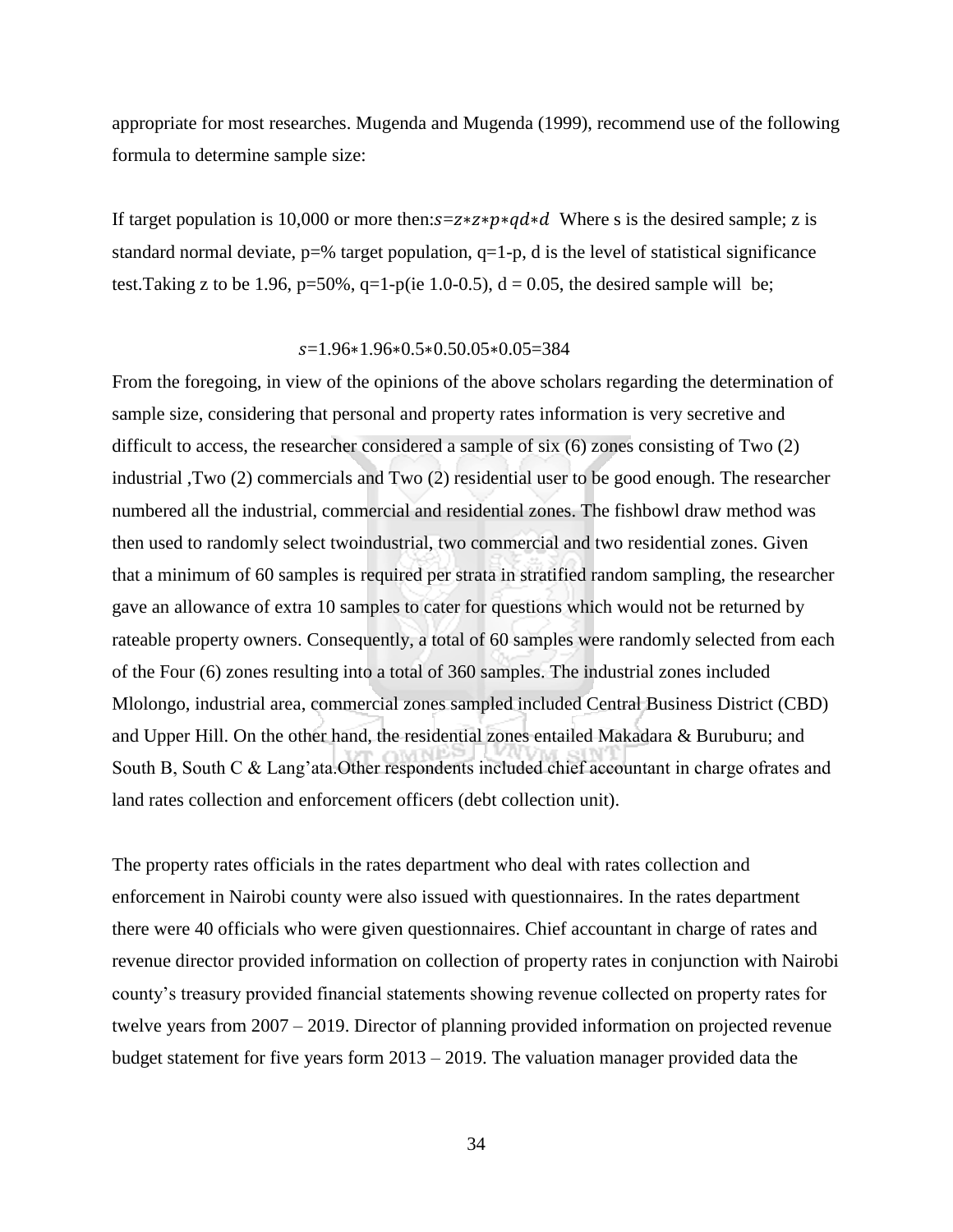properties registered in the valuation roll due to omission during waiver period for four years from 2013 – 2019.

# **3.4 Data Collection**

The study involved the use of a semi-structured questionnaires having open and close-ended questions for data collection. The data was collected through personal administration. Questionnaires were dropped and then later picked depending on the convenience of the respondents.

Before administering questionnaires, prior consent was sought from the respondents. Respondents in this study were rateable property owners and rating administrators in Nairobi.

Bogen (1997) noted that interview length affects response rate by influencing the respondents' behavior and attitudes. The number of items in a questionnaire should be as few as possible to ensure high response rate.

Three questionnaires with 6 to 10 items were prepared and administered to the respondents who included rateable property owners and land rates collection and chief accountant and chief revenue -land rates. The questionnaire had different types of questions including multiple choice and single response questions. Also, the multiple choice / multiple responses for independent responses were included. Besides, the questionnaire had questions on likert scale having different extents of opinions.

Secondary data was obtained from published financial statements, textbooks and unpublished scholarly works and papers from real estate journals and financial publications. This served as a benchmark for the research the researcher sought consent from the participants before administering the questionnaires. This was done through a letter issued by the university requesting the respondents to assist in the research by answering the questionnaires, ethics approval certificate and NACOSTI. Secondary data was collected from county land rates reports.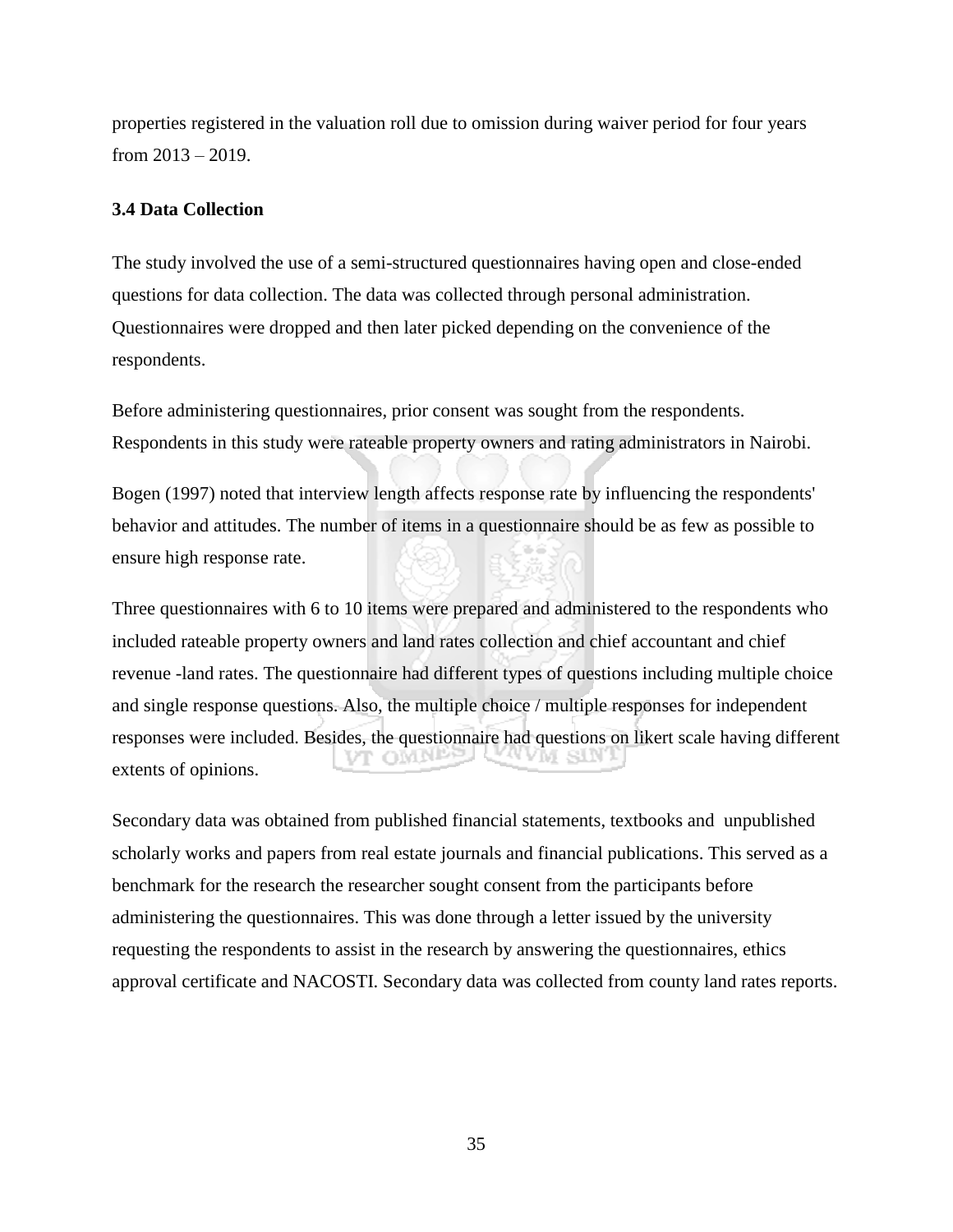#### **3.5 Data Analysis Technique**

Data analysis was done using Statistical Package for Social Sciences (SPSS) and MS Excel. Descriptive statistics was performed on the data to summarize the variable data thus enhancing its understanding. The descriptive statistics selected for this study included the comparison of means value of effectiveness of enforcement tools, standard deviation, frequencies, bar chats, bar graphs. Data collected represents two categories i.e. quantitative and qualitative data. Quantitative data was represented by use of tables and percentages, while qualitative data was presented in form of charts used to describe events and occurrences.

#### **3.6 Research Reliability**

Reliability is a measure of the degree to which a research instrument yields same data after repeated trials (Mugenda and Mugenda, 1999). Yin (2) defines reliability as demonstrating that operations of study such as data collection procedures can be repeated with the same results. To achieve the reliability of research instrument, a pre-visit of the area of the study was carried out to establish the reliability of the study. A test-retest method was adopted to measure the reliability of the study.

# **3.7 Validity of the Research Instrument**

Validity refers to our ability to generalize the results of our study to other settings. According to Bogen (1997) validity is the extent to which the study investigates what it claims to investigate and report what occurred in the field. According to Mugenda and Mugenda (1999) validity aims at ascertaining the extent to which the research instruments collect the necessary information. This measure aims to assess whether issuance of waiver on accrued rates is greatly contributing to increase of the land rates revenue collected by the Nairobi County Government. In this research, the validity of the instruments was guaranteed through pretesting to be conducted prior to the study. The feedback was used to revise the tools to ensure the objective of the study was realized. The instruments validity was acceptable because it had produced consistent data that was generalized on the entire population. In addition to validate the questionnaires, the researcher studied the instruments to ensure they meet the objectives of the research, Seek the opinion of the research supervisor.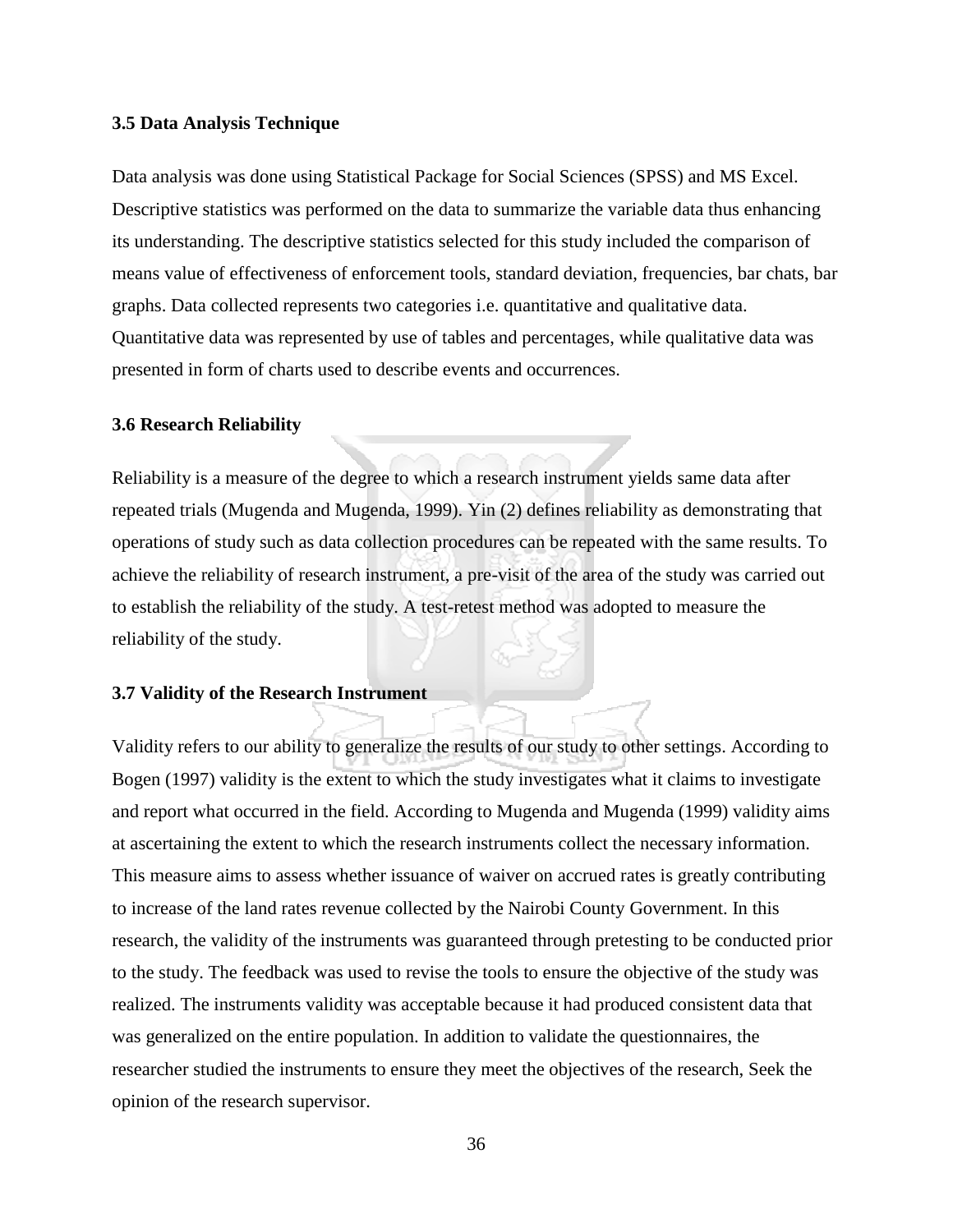## **3.8 Summary**

The chapter gave an outline of how the researcher conducted the study. The study opted to adopt the descriptive approach in the research design. The target population included rateable properties in Nairobi County. The sample is to be derived from respondents of different use of the property in the different 20 zones in the county after a random selection has been conducted. Equally, this chapter used questionnaires to collect data together with secondary sources and then use the regression model to analyze the data.

#### **3.9 Ethical consideration**

Prior to every filling of the questionnaire, the respondent was assured that participation in the study was voluntary and all information collected would be handled with utmost confidentiality and used for intended of the researcher and the respondent. The respondent was also made aware and appreciate the benefits from the study. The participants also had the freedom to quit the interview process at any stage with no terms and condition.

Some questionnaires were translated into Swahili when a respondent was not well conversant with English language.

The researcher was generally expected to conduct research morally and responsibly. In so doing, many ethical issues need to be considered to ensure the rights of respondents are not infringed. The study requested approval from the Ethics and Review Board of Strathmore university to conduct the study. Informed consent of the intended participants was sought, and the nature and timing of survey scheduled to ensure that the respondents are treated in fair and just manner without causing any harm to them. This ensured that during data collection, the right to confidentiality, anonymity of participants was maintained. Voluntary participation was emphasized, and refusal to respond to any question respected.

The data collected was securely stored where access was limited to the researcher. Data was analyzed objectively with confidentiality and anonymity in mind not linking data directly to the respondents.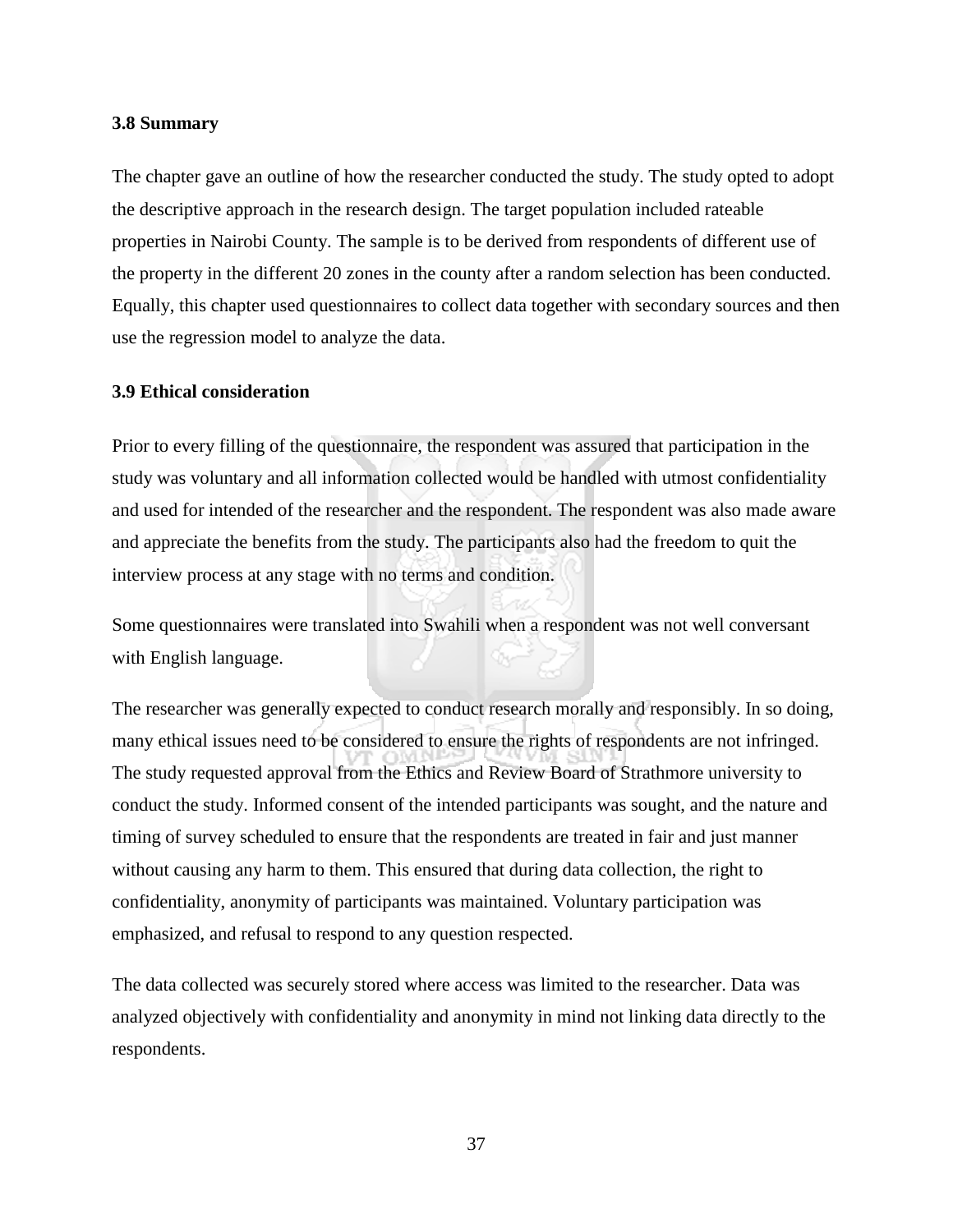# **CHAPTER FOUR**

# **DATA ANALYSIS AND PRESENTATION**

# **4.0 Introduction**

This chapter presents the results from the analysis of the data collected during the study. The study collected both primary and secondary data. Primary data was of two categories: on responses from land rates officials in the county government and from reteable property owners. Both the two sets of primary data were collected using questionnaires. Secondary data collected contained information on the amount of revenue collected by the Nairobi County offices before and after introduction of waivers on land rates arrears.

# **4.1 Descriptive statistics**

# **4.1.1 Rates officials**

Out of 40 questionnaires administered to the rates officials, a total of fifteen (15) land rates officials participated in the study by returning fully filled questionnaires. Some of the questionnaires were not returned while others were not fully answered hence were not used for the study. They answered questionnaires which was aimed at collecting their views on the effect of issuing waivers on land rates interest on revenue collection. vt omne iVM sIN

Majority of the land rates officials  $73.3\%$  (n=11) said that residential property owners are the most rampant defaulters as shown in table 1 below.

| Table 4. 1 Type of rateable owners that are rampant defaulters |  |
|----------------------------------------------------------------|--|
|----------------------------------------------------------------|--|

| Property Type | Frequency | Percentage |
|---------------|-----------|------------|
| Residential   | 1 I       | 73.33      |
| Commercial    | 3         | 20         |
| Industrial    |           | 6.67       |
| Total         | 15        | 100        |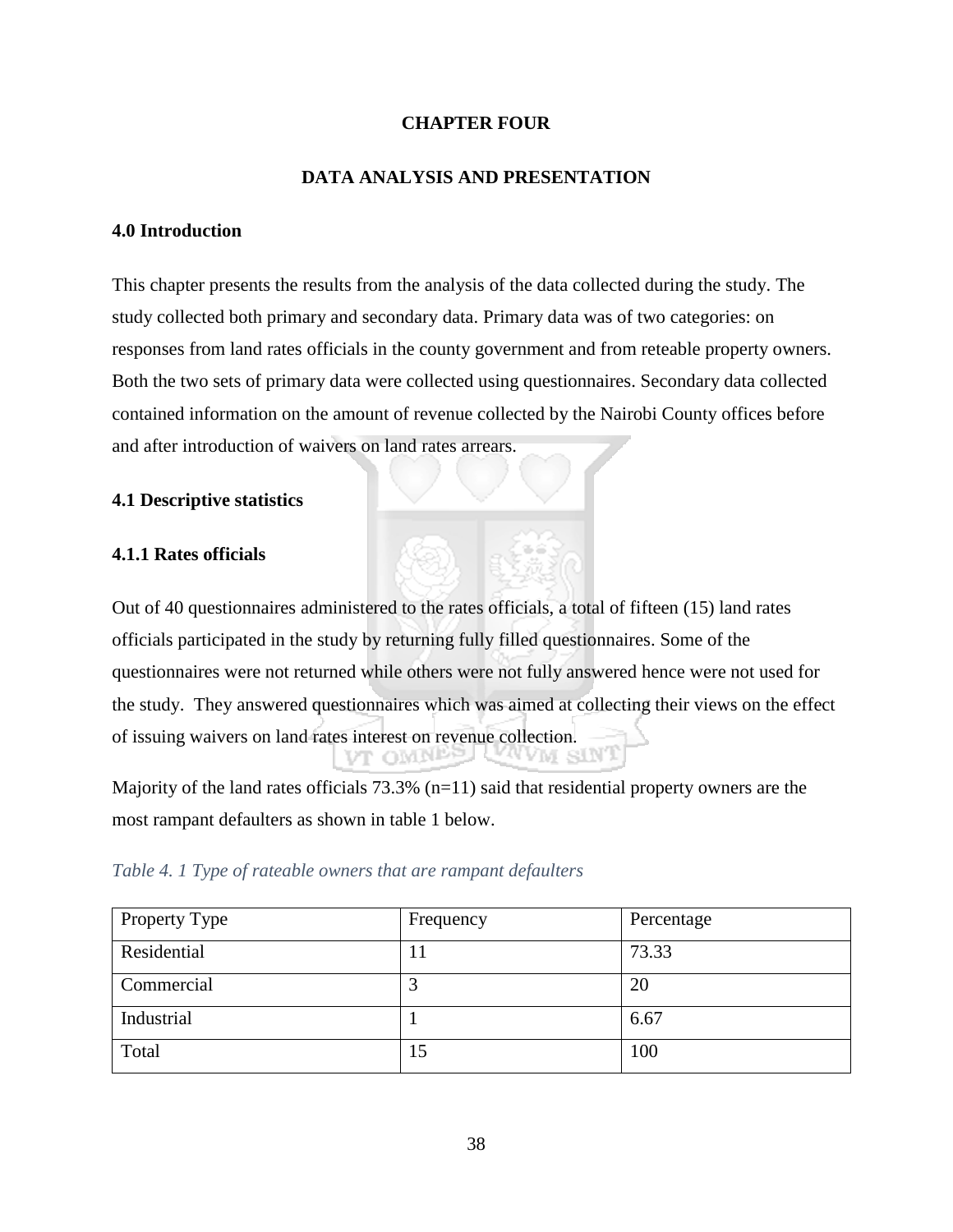# **4.1.2 Property owners**

Out of 360 questionnaires administered, a total of 46 property owners around Nairobi returned their filled questionnaires, 5 of which had some questions unanswered. More than half of them were commercial property owners as shown in table 4.2. Some of the industrial property owners filled the questionnaire as commercial property owners.

# *Table 4. 2 Type of property*

| Property type | Frequency (Missing $=5$ ) | Percentage |
|---------------|---------------------------|------------|
| Commercial    | 23                        | 56.1       |
| Residential   | 18                        | 43.9       |
| Total         | $\mathbf{A}_{\mathbf{1}}$ | 100        |
|               |                           |            |

Results from table 4.2 indicate that almost half 45.65% of the property owners had arrears of land rates. 13.05% of the respondents did not answer and were indicated as missing in the analysis as shown in table 4.3. The property owners who were in arrears on average reported to have defaulted for a period of 2.32 years (Standard deviation  $= 1.11$ ).

*Table 4. 3 Whether the property owner is in arrears* 

| Are you in arrears? | Frequency<br>AVM. | Percentage |
|---------------------|-------------------|------------|
| Yes                 | 21                | 45.65      |
| N <sub>o</sub>      | 19                | 41.3       |
| Missing             | b                 | 13.05      |
| Total               | 46                | 100        |

In figure 4.1 Most of the respondents who have arrears,  $24\%$  (n=11) reported that their default amount is between KSh 10,00 to 100,000. This was the range in which most defaulters fall in terms on what they own the county government.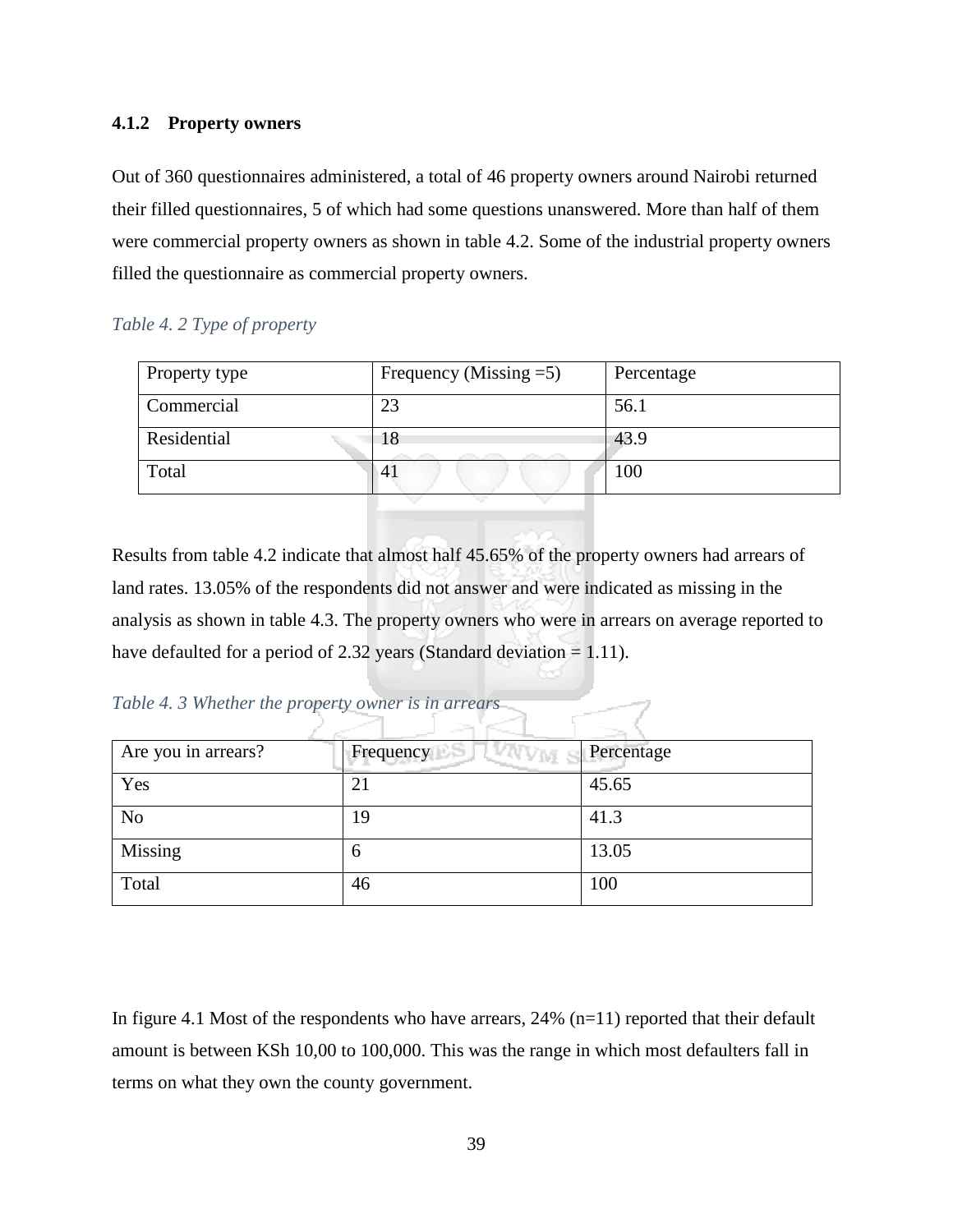

*Figure 4. 1 Amount of arrears* 

# **4.2 Effects of issuing waivers on land rates interests and penalties on property tax revenue collection.**

As shown in figure 4.5, majority of the land rates officials, 86.67% (n=13) agreed that issuing waivers on land rates interest increases the amount of the revenue collected at the county government. Land rates officials said that rate payers feel motivated to pay when there is waiver also, penalties are usually exceedingly high us hence giving waiver lessen the burden of VT OMNES LUNVM SINT taxpayers.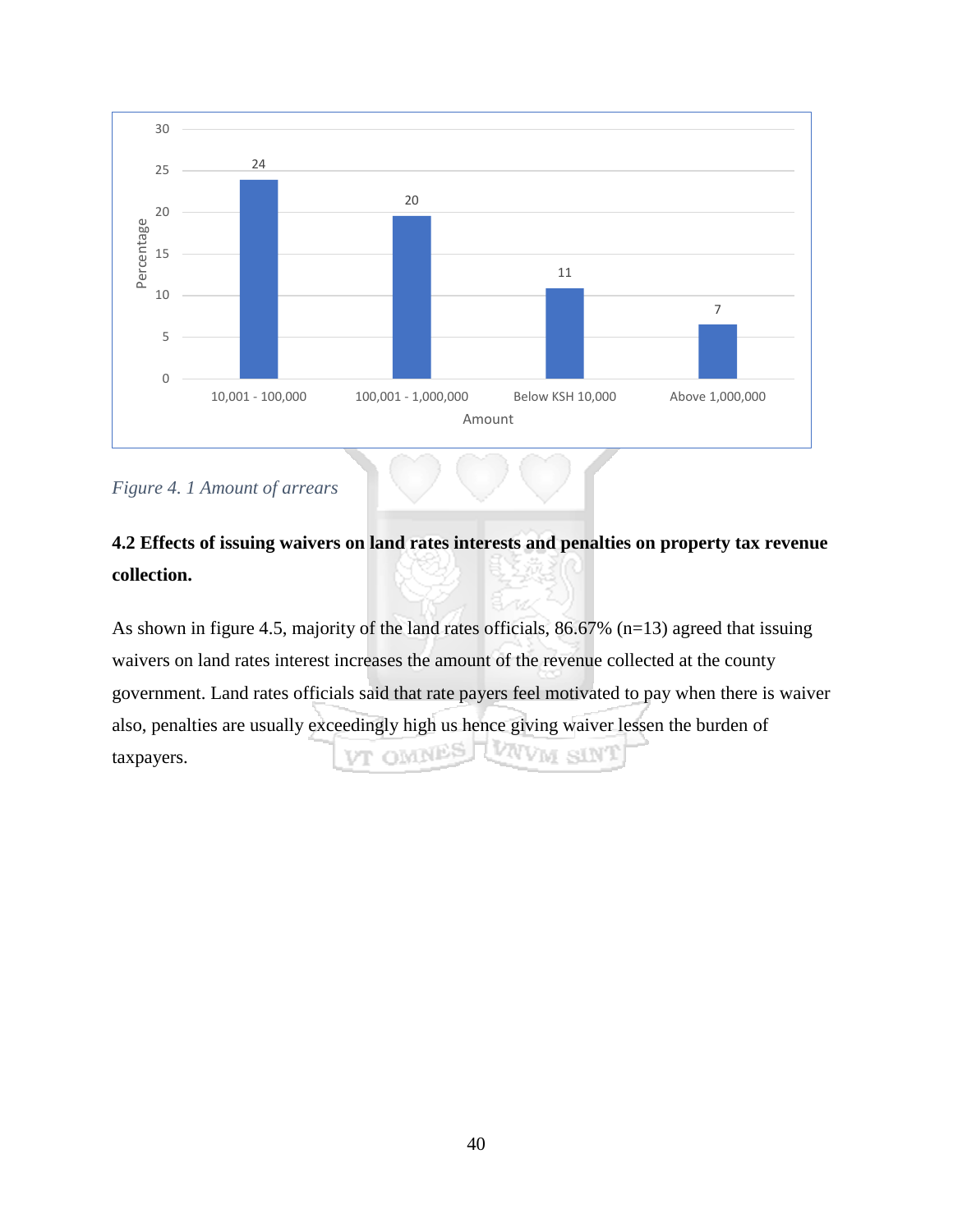



In addition, as shown in figure 4.3, majority of the land rates officials,  $60\%$  (n=9) agree that issuing waivers on land rates interest is necessary to ensure that the landlords pay the outstanding land rates while 33.3% (n=5) say otherwise. Land rates officials believe that waiver relieve rate payers of their huge burden to pay hence acts as a motivation and an encouragement to oblige to the statutory requirement. The 33.3% who thought otherwise were strongly convinced that a strong legal framework will see to it that taxpayers pay their dues hence waiver is not a VT OMNES TWWW SINT necessity.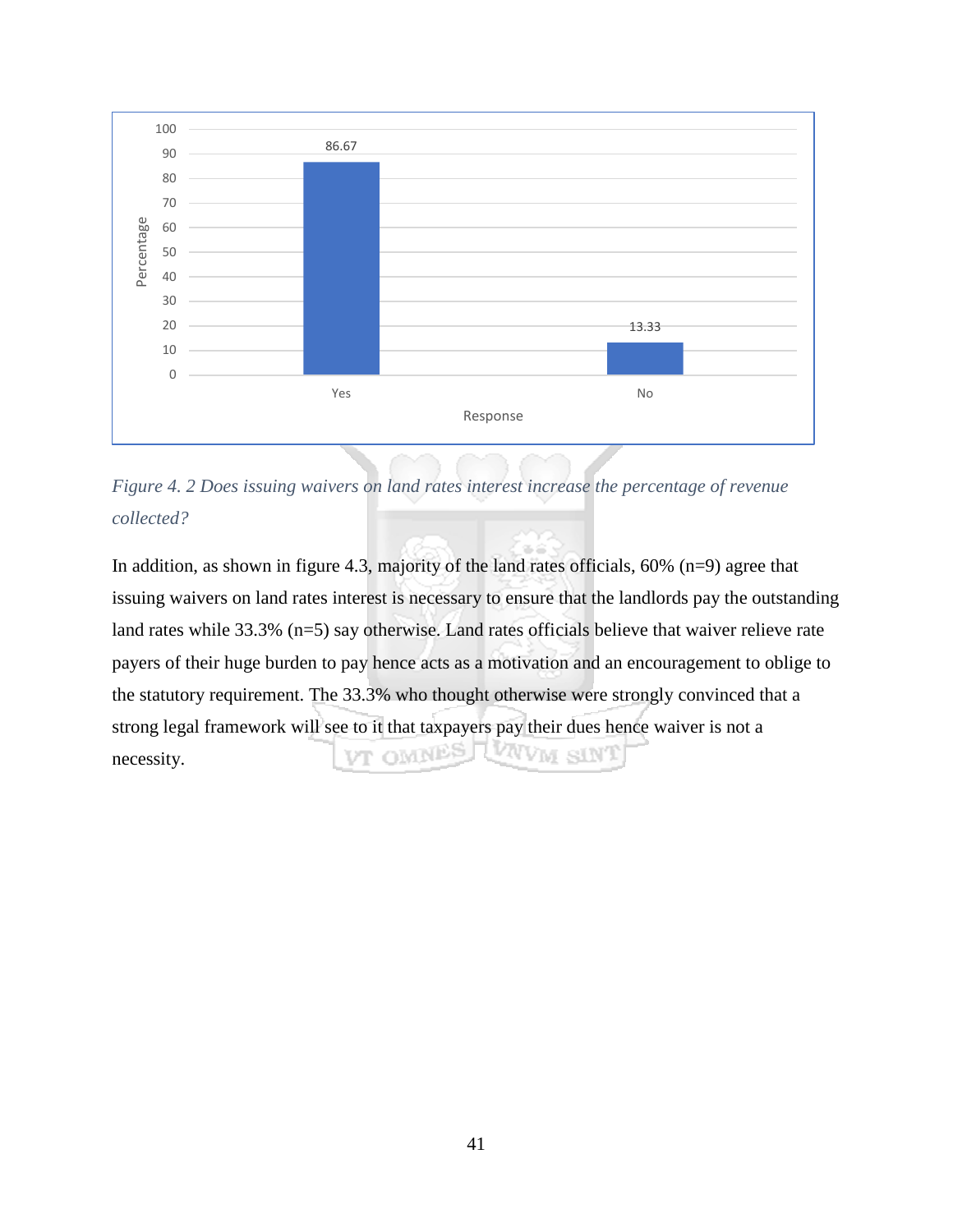

*Figure 4. 3 Do you think issuing waivers on land rates interests is necessary to ensure payment of land rates?* 

Figure 4.4 indicates that majority 90% (n=36) of the property owners are encouraged to pay their land rates if the county government issues a waiver on the interest.



*Figure 4. 2 Does issuance of waiver by the county government on land rates encourage you to pay?*

Due to waiver some properties were recorded in the valuation roll. This was due to Omission. Registration of Omission of a property in the valuation roll happen when a new property is not new, the property's tittle deed is old and when a property is missed on the valuation roll when it was being prepared. During waiver most of property owners come forth to report such cases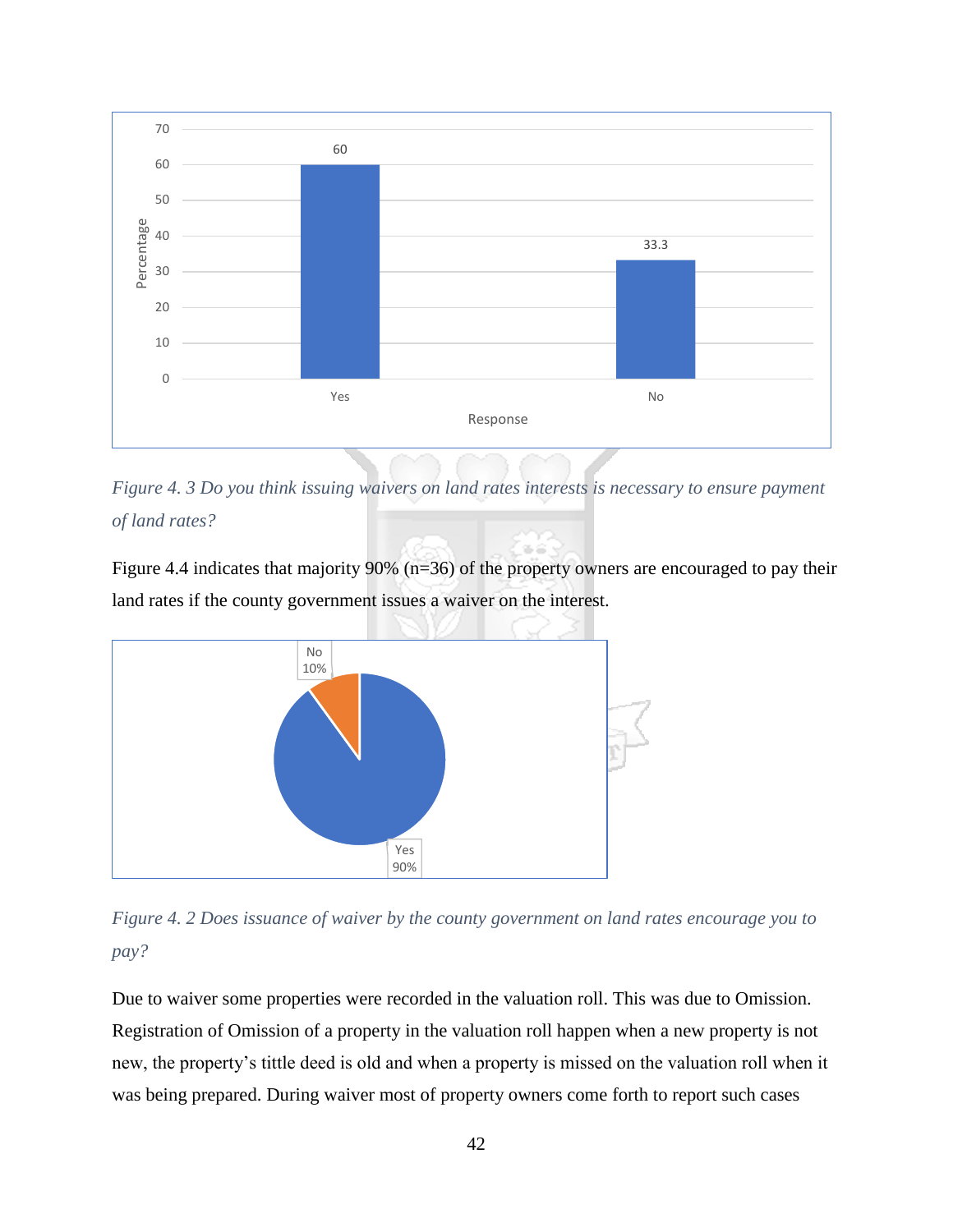when paying off their rates as well as taking advantage of paying less amount from what they are required to. Provision is the opposite of omission. This is continuous registration of new properties into the valuation roll by the valuation department. It is due to new titles, sub-division and amalgamation. Provision is not affected by waiver.

*Table 4. 4 Number of properties which were due to omission from the valuation roll* 

| Year      | Number of omissions |
|-----------|---------------------|
| 2015-2016 | 25                  |
| 2016-2017 | 23                  |
| 2017-2018 |                     |
| 2018-2019 |                     |

*Table 4. 5 period and presence or absence of waiver* 

| Year/Period | Had a waiver period? |
|-------------|----------------------|
| 2007/2008   | Yes<br>5. v.k        |
| 2008/2009   | N <sub>o</sub>       |
| 2009/2010   | N <sub>o</sub>       |
| 2010/2011   | Yes                  |
| 2011/2012   | N <sub>o</sub>       |
| 2012/2013   | Yes                  |
| 2013/2014   | Yes                  |
| 2014/2015   | Yes                  |
| 2015/2016   | Yes                  |
| 2016/2017   | Yes                  |
| 2017/2018   | N <sub>o</sub>       |
| 2018/2019   | N <sub>o</sub>       |
| 2019/2020   | N/A                  |

Table 4.5 above shows years that had waiver and those that did not have waiver. During the waiver period, the amount was higher compared to non-waiver period.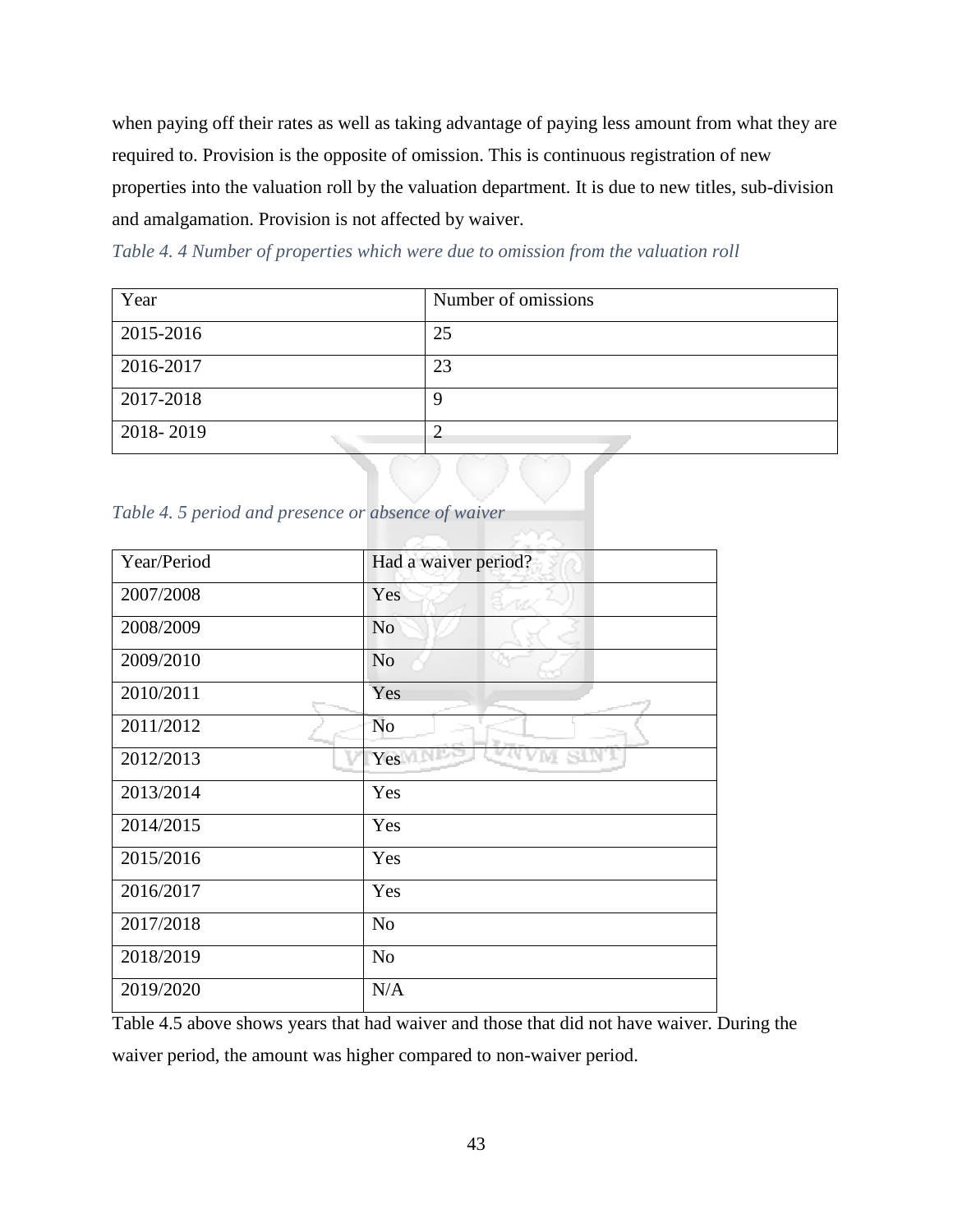| Year      | Revenue       | Revenue       | Deficit                  | Revenue         | Waiver         |
|-----------|---------------|---------------|--------------------------|-----------------|----------------|
|           |               | projection    |                          | collection Rate |                |
| 2007/2008 |               |               | $\overline{\phantom{0}}$ | 101.98%         | Yes            |
|           | 2,549,400,000 | 2,500,000,000 | 49,400,000               |                 |                |
| 2008/2009 |               |               |                          | 88.74%          | N <sub>o</sub> |
|           | 2,396,100,000 | 2,700,000,000 | 303,900,000              |                 |                |
| 2009/2010 |               |               |                          | 60.83%          | N <sub>o</sub> |
|           | 1,824,900,000 | 3,000,000,000 | 1,175,100,000            |                 |                |
| 2010/2011 |               |               |                          | 54.53%          | Yes            |
|           | 1,799,600,000 | 3,300,000,000 | 1,500,400,000            |                 |                |
| 2011/2012 |               |               |                          | 61.76%          | N <sub>o</sub> |
|           | 2,223,200,000 | 3,600,000,000 | 1,376,800,000            |                 |                |
| 2012/2013 |               |               |                          | 61.74%          | Yes            |
|           | 2,469,700,000 | 4,000,000,000 | 1,530,300,000            |                 |                |
| 2013/2014 |               |               |                          | 87.25%          | Yes            |
|           | 2,661,100,000 | 3,050,000,000 | 388,900,000              |                 |                |
| 2014/2015 |               |               |                          | 70.09%          | Yes            |
|           | 2,593,325,528 | 3,700,000,000 | 1,106,674,472            |                 |                |
| 2015/2016 |               | <b>OMNEE</b>  | <b>WWW SIN</b>           | 92.95%          | Yes            |
|           | 3,160,300,000 | 3,400,000,000 | 239,700,000              |                 |                |
| 2016/2017 |               |               |                          | 40.97%          | Yes            |
|           | 2,253,289,998 | 5,500,000,000 | 3,246,710,002            |                 |                |
| 2017/2018 |               |               |                          | 33.62%          | N <sub>o</sub> |
|           | 1,869,300,000 | 5,560,000,000 | 3,685,700,000            |                 |                |
| 2018/2019 |               |               |                          | 55.39%          | N <sub>o</sub> |
|           | 1,993,900,000 | 3,600,000,000 | 1,606,100,000            |                 |                |
| 2019/2020 | NA            |               | NA                       |                 |                |
|           |               | 3,930,000,000 |                          |                 |                |

*Table 4. 6 Projected vs Actual rates revenue collected with revenue collection rate*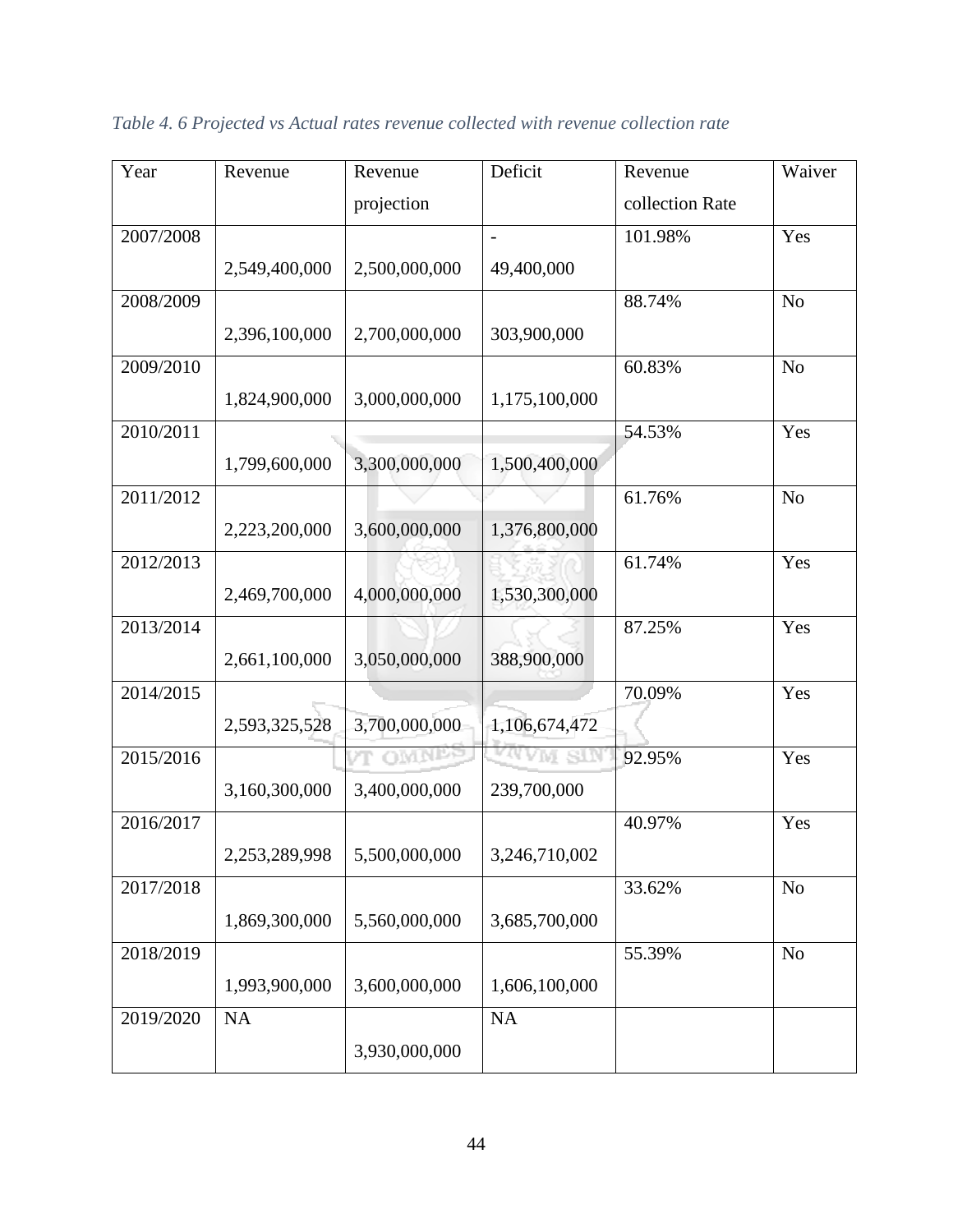Table 4.6 shows revenue collection rate expressed by revenue collected as a % of revenue projection, as a measure of success of revenue collection subject to waiver or no waiver. The general trend shows success stories of waiver collection in the years when waiver was in effect, for instance in the 2007/2008, the collection success rate was 101.98% i.e. revenue collected surpassed the projected revenue for that year. However, in the revenue year 2016/2017 saw a short of over 59% in revenue collection even though waiver was issued during the period. On the side, there was low performance on average for periods when waiver was not in effect. For example, 2017/2018 period fall short by over 66% in revenue collection and recorded the lowest revenue collection of the all the periods. The highest collection success reached for no waiver period was in the period 2009/2010 with 60.83% collection rate.

Comparing across the collection rate spectrum, there is quite a fluctuation both for waiver and no waiver periods which renders the increased revenue collection during waiver period minimal, but positive.





Revenue year

Comparing the two panel graphs (left panel represents no waiver period), we can see better revenue collection performance in years when there was waiver, even though this difference does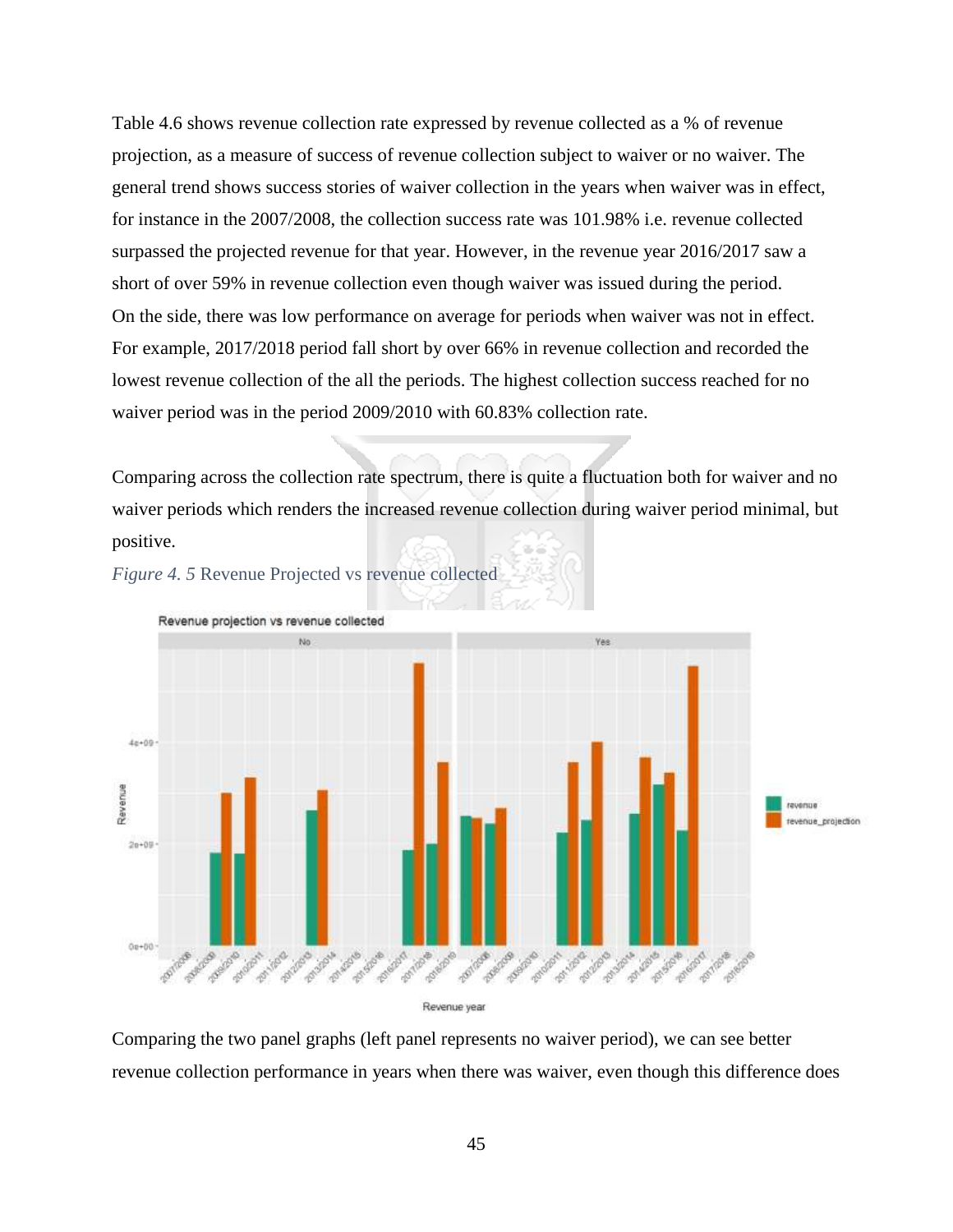not stand out significantly. For instance, in the revenue year 2007/2008, the revenue collection surpassed the projected revenue for the same year period.

There was a high shortfall in the revenue collection for the year 2017/2018 with only 30% of the projected revenue having been achieved (table…). These two panels further illustrate a not clear cut between periods when waiver was issued and those when waiver was not in place in terms of revenue collection to further support the results of the simple linear model.





Monthly revenue collection and waiver status

`

The boxplot above shows the monthly distribution of revenue collection for instances with waiver (orange box plots) vs no waiver period (green boxplots). On average, periods where there was waiver have high revenue collection as compared to periods without waiver. However, this behavior is not depicted in all waiver periods, for instance in the revenue collection period 2007/2008, no waiver months saw higher revenue collection compared to waiver period months, this is probably because there were only 2 months in this period that waiver was in effect. For other revenue collection period that had both waiver effect months and months without waiver in effect, it's clear from the median line of the boxplot that periods with waiver had higher revenue collection in general, however the difference is not that significant in some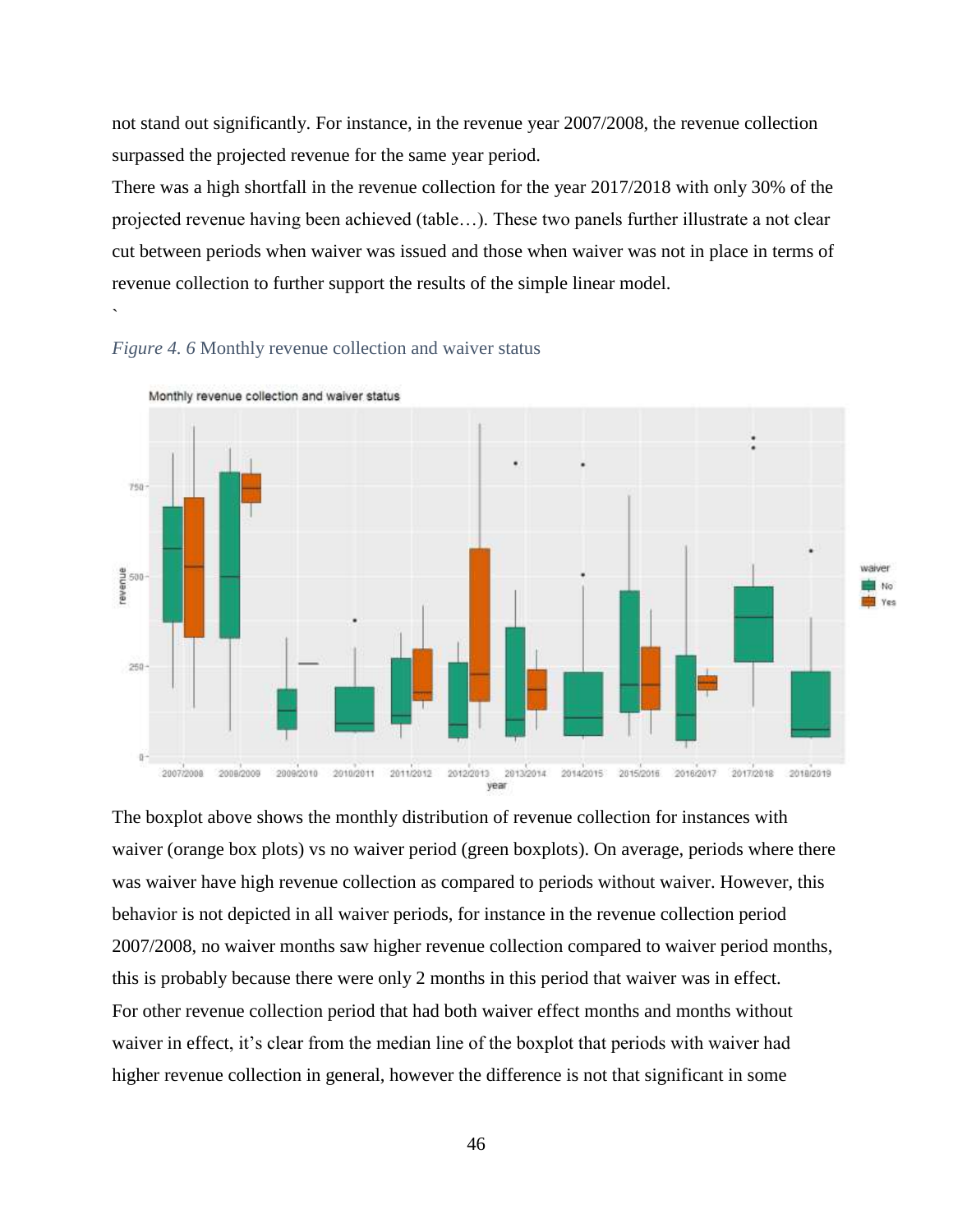revenue periods, such as revenue collection year 2015/2016 which seem to almost having equal collection amount.

# **4.2.1 Model fitting and description**

We fit a simple linear regression model (SLR). It is simple in the sense that we only have one predictor/independent variable which is the waiver status and linear in the parameters (model coefficients do not constitute any higher powers such as the square root) as shown in the description equation below.

$$
Y = \beta_0 + \beta_1 X + \epsilon
$$

where:-

 $Y =$  Outcome variable (monthly revenue collection)  $\beta_0 =$  Intercept, value of Y when X is zero(no waiver) Covariate (Waiver)=  $\begin{cases} X = 1, & \text{if there was a value} \\ X = 0, & \text{if there was no wavier} \end{cases}$ 

 $\beta_1$  = Coefficient of Waiver i.e. magnitude of waiver effect on revenue collection Y  $\epsilon =$ Random noise i.e.  $\epsilon \sim N(0, \sigma^2)$ 

Table below shows summary of model output and parameter estimates for monthly revenue million

| Table 4. 7 Model summaries |  |  |  |
|----------------------------|--|--|--|

| Model item   | Estimate (95% CI)        | Std. Error | t value | p-value |
|--------------|--------------------------|------------|---------|---------|
|              |                          |            |         |         |
| Intercept    | 263.29 (220.35 - 306.22) | 21.72      | 12.12   | < 0.001 |
| Waiver (Yes) | 80.89 (-40.55 - 202.32)  | 61.43      | 1.31    | 0.19    |
|              |                          |            |         |         |

 $R^2 = 0.0121$  and Adjusted  $R^2 = 0.0051$ 

Significance test for model parameters/co-efficient and interpretation: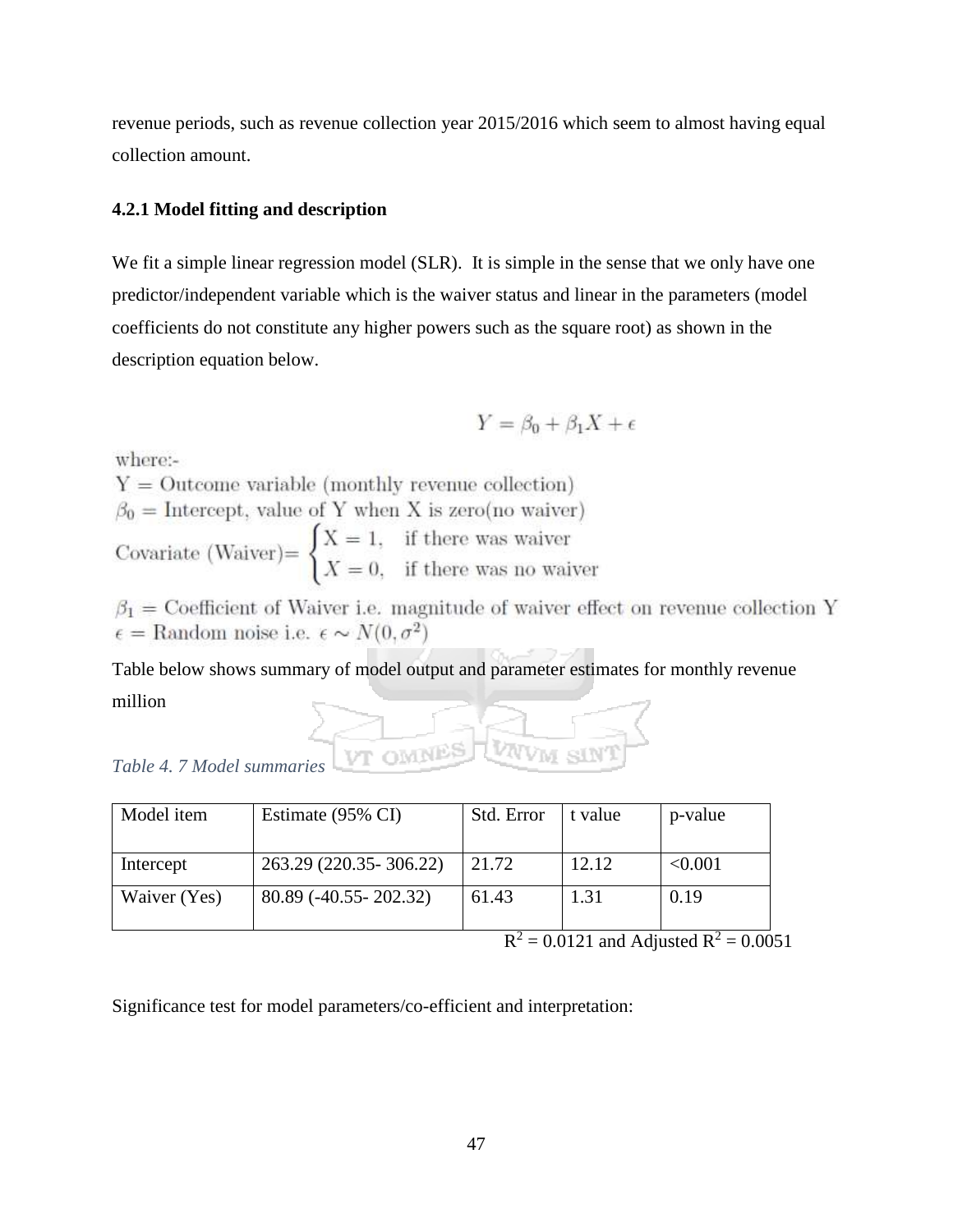#### **4.2.1.1The intercept (B0)**

The estimate of the intercept represents the expected monthly revenue collection in the absence of waiver. The p-value for testing the significance of this coefficient i.e. to test whether this parameter is significantly different from zero in which case a model without an intercept would be appropriate is < 0.001 and thus we conclude that at 95% significance level, the model intercept is significantly different from zero. Studying the confidence interval (the range of plausible values of this estimate) 263.29 [220.35- 306.22] also suggests that the intercept is significantly different from zero since the range [220.35- 306.22] does not contain the value zero. This implies therefore that the average monthly revenue collection in the absence of waiver is estimated at millions 263.29 Ksh

#### **4.2.1.2 Waiver status (B1)**

The estimate of the coefficient of waiver status  $(B_1)$  indicates the net effect of issuing waiver (waiver  $= 1$ ) on monthly revenue collection as compared to absence of waiver (waiver  $= 0$ ). The significance test for this co-efficient i.e. testing the null hypothesis whether the coefficient is any different from zero has a p-value  $\pm$  0.19, which is greater than 0.05 and hence this net effect due to waiver is not statistically significant. The 95% confidence interval for waiver coefficient is 80.89 [-40.55- 202.32] and the range of plausible values contains the null value (zero) further supporting the previous results that this coefficient of waiver is not significantly different from D'E OM NE WVM SINI zero.

This co-efficient is 80.89, hence the net effect of issuing waiver on monthly revenue collection is a slight increase of million 80.89 Ksh as compared to a revenue collection of millions 263.29 Ksh in the absence of waiver (waiver co-efficient is zero) and therefore, we fail reject the null hypothesis in favor of the alternative hypothesis and conclude that there is no effect of waiver on revenue collection.

The standard errors which quantify how accurate the estimates of the study model parameters were made are relatively low (21.72 for intercept) and (61.43 for waiver) giving a confidence on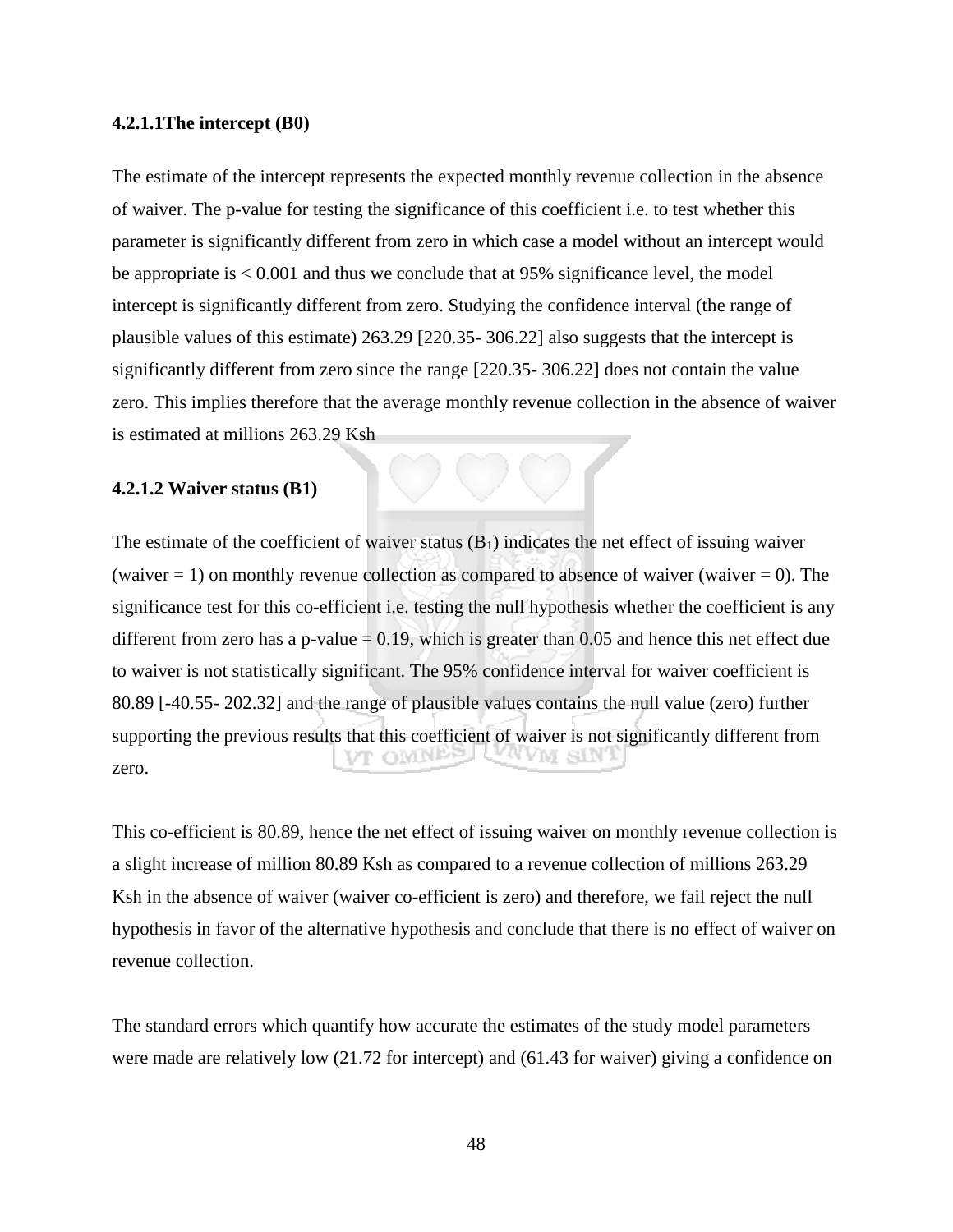the performance of the model in estimating the expected monthly revenue in the absence of waiver status and whenever waiver is issued.

#### **4.2.1.3 The coefficient of determination (R2)**

The coefficient of determination  $(R^2)$  is the proportion of variance in the outcome variable that is explained or predicted by the dependent/predictor variable i.e. the proportion of variation in revenue collection that is explained or predicted by waiver status (Yes). This coefficient ranges from between 0 and 1, values closer to 1 indicates high variance explained or stronger correlation between outcome and predictor variables and values close to 0 indicate low variance explained or weaker correlation between outcome and predictor variables.

The co-efficient of determination for our model is 0.0121 with an adjusted value of 0.0051. This means that only 1.21% of variation (change behavior) in monthly revenue collection is attributed to issuing waiver, which leaves over 98% un-explained variation in monthly revenue collection. In other words, only 1.21% variation in the expected monthly revenue collection is explained waiver status (Yes). This proportion is very low and hence further supporting the conclusion that issuing waiver has no effect on revenue collection.

Fitted model to estimate the effect of waiver on revenue collection

The below model (with coefficient estimates) was fitted using the revenue dataset as shown below

$$
Y = 263.29 + 80.89X
$$

VT OMNES TWWM SINT

As defined above, X represents waiver and thus the fitted model show a monthly increase in revenue of Ksh 80.9 million when waiver was issued from a base estimated collection of Ksh 263.29 million when there is no waiver in effect.

The data obtained from the Nairobi County government offices on land rates payments indicate an increase in revenue collected in months when property owners are given waivers on land rates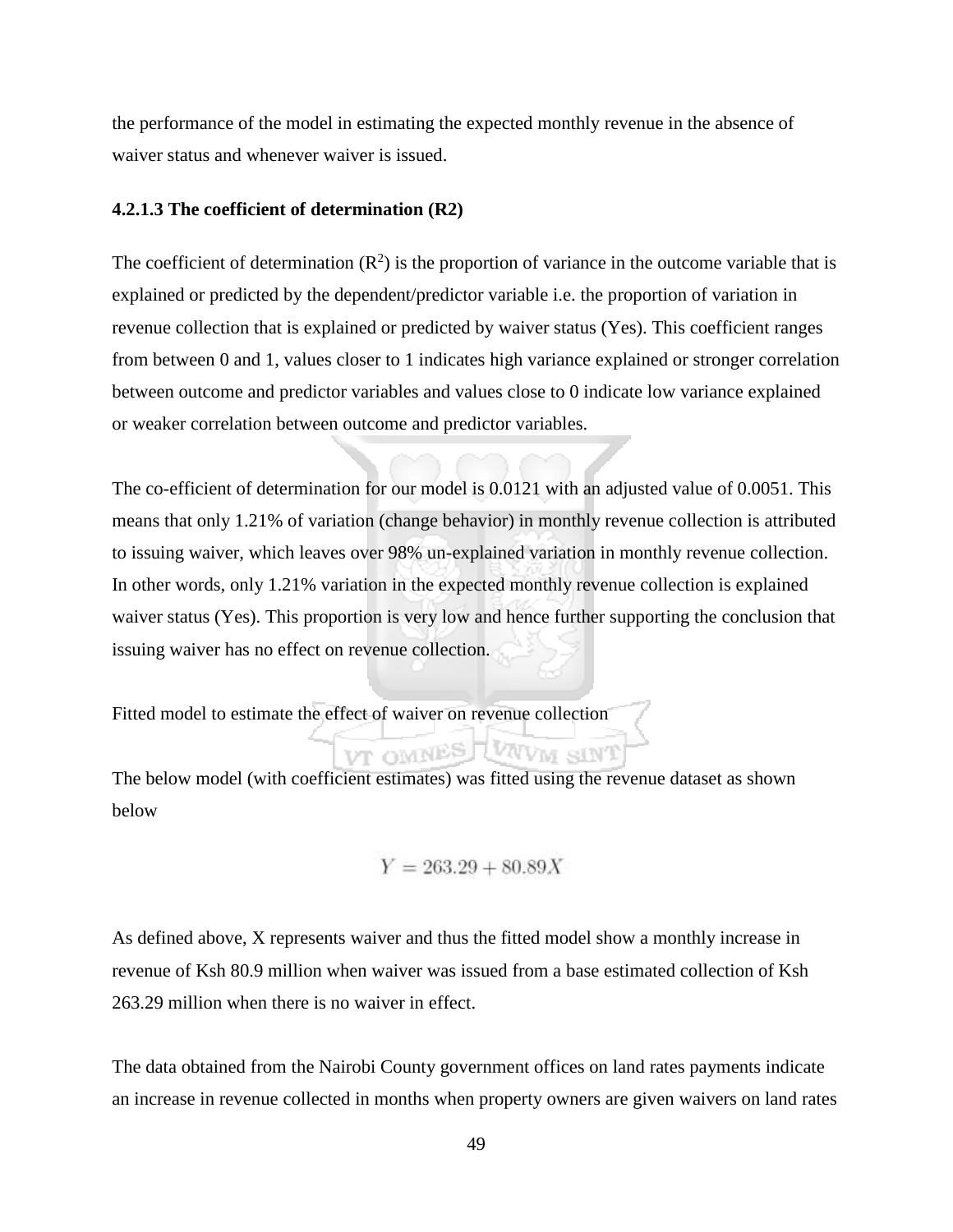interest. Between July 2007 and June 2019, an average monthly revenue of approximately millions 263.29 ksh was collected in no waiver periods with an increment of 80.89 million KSh when there is a waiver.

# **4.3 Effectiveness of enforcement tools on Property rates collection in Nairobi County.**

Results shown in figure 4.7 indicate that  $87\%$  (n=13) of the land rates officials believe that issuing waivers on property rates is not the only effective tool for revenue collection in Nairobi county. Most of property rates officials suggested tools like:

- 1. Strong legal enforcement on defaulters. There is no strong legal framework that punishes defaulters.
- 2. Periodic civic education. Officials expressed their concerns on the fact that most property owners have no knowledge why they pay land rates hence the huge number of defaulters. Thorough civic education through the media to sensitize property owners on the importance of paying land rates and building the debt collection unit's capacity to obtain delinquent taxes.
- 3. Issuing systematic discounts to regular rate payers. This acts as an incentive to the faithful payers to continue paying rates, hence avoid noncompliance.
- 4. Automation of the rate payment system since the existing system known as Jambo pay is no longer working. VWW SIN
- 5. Cramping of the property in debt.
- 6. Sending constant reminders to the property owners to pay their due rates using demand notices failure to which they are liable to imprisonment.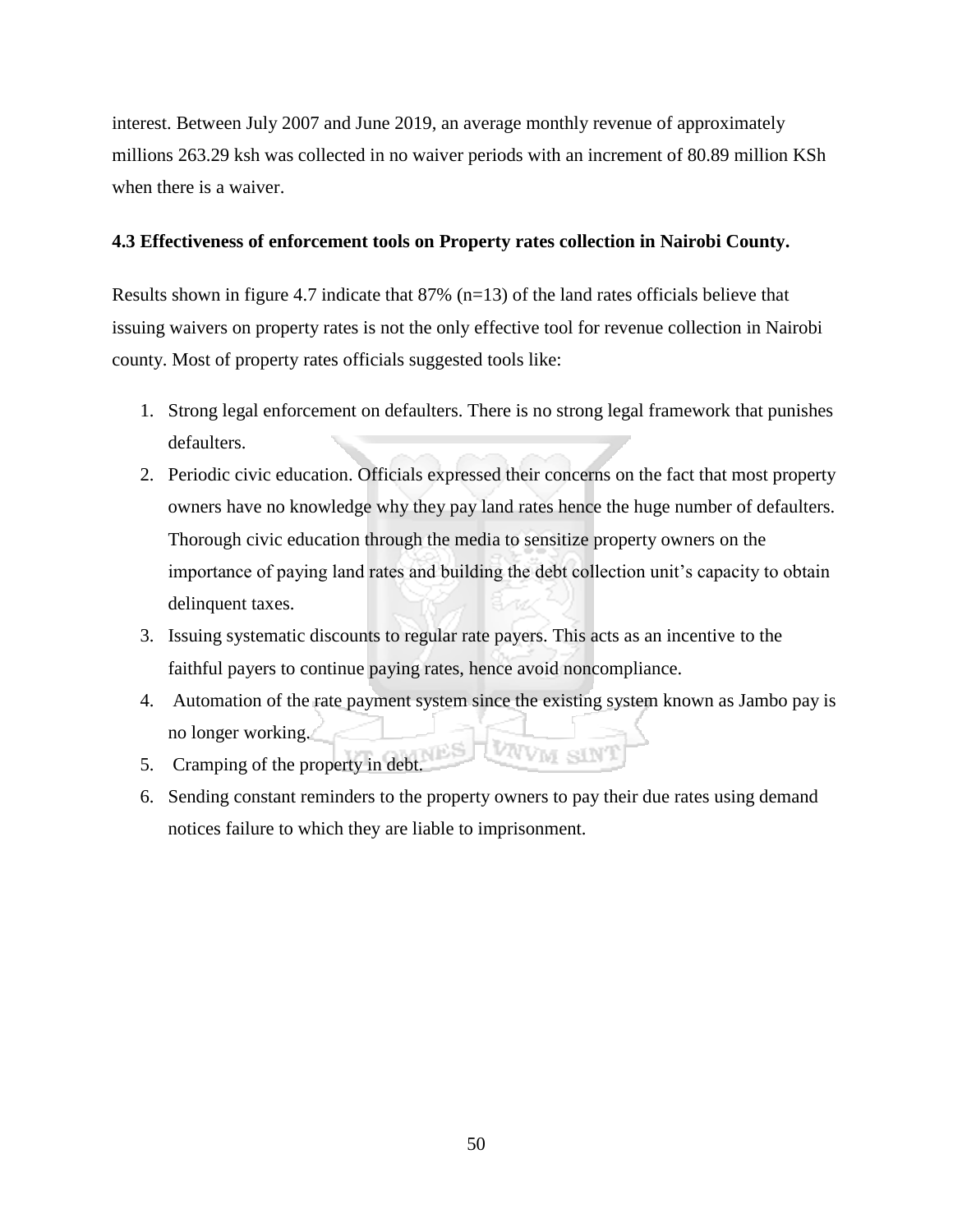

*Figure 4. 7* Officials surveyed: "Do you think issuing waivers on land rates interests and penalties as the only tool is sufficiently effective to collect all unpaid revenue by county governments?"

When the property owners were asked which enforcement tool would be most effective their responses were:

- 1. Improved public services.
- 2. Issuing waivers on land rates interest were.
- 3. Reduction of compliance cost

Issuing of waiver on land rates interest and penalties was supported by property owners who expressed their griefs and concern on high property rates being levied on them by the county government, hence waiver would lessen their burden in the event of accrued payment. Rate payers also feel that poor delivery of public services by the County are reason enough for them not to pay land rates.

VAN<sub>VM</sub>

SIN

VT OMNES

The results are shown in table 6 below.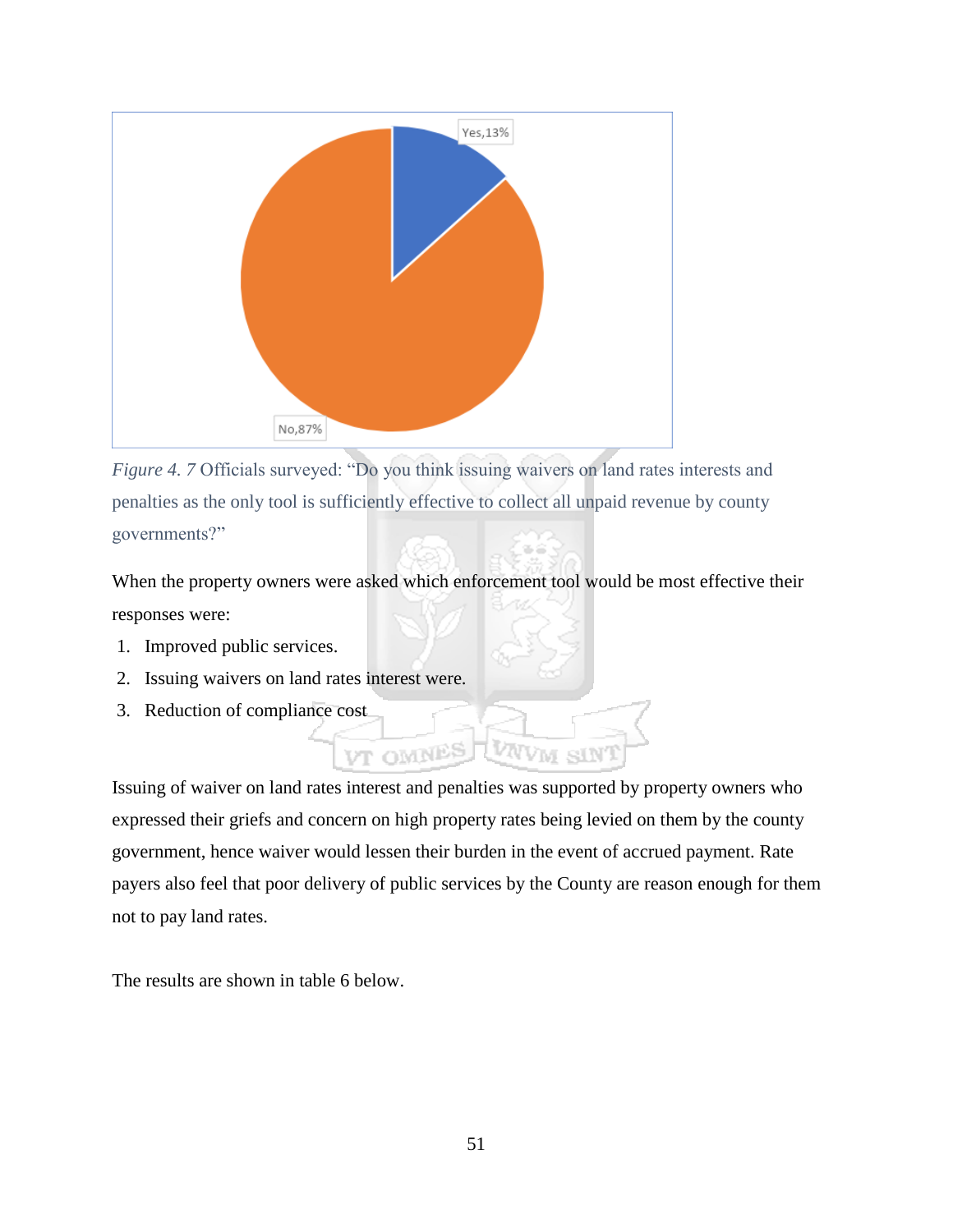# *Table 4. 8* Which enforcement tool would be most effective?

| Enforcement tool                           | Frequency |
|--------------------------------------------|-----------|
| <b>Improved Public Services</b>            | 24        |
| Issuing of waivers on Land Rates Interests | 24        |
| <b>Reduction of Compliance Costs</b>       | 17        |
| Stringent enforcement legal framework      |           |

From table 4.8 which was a Likert scale, improved public service and issuing of waiver on land rates interest were considered by 24 property owner's respondents as very important tools motivating them to pay rates. 17 property owner's respondent considered reduction in compliance cost and 5 respondents considered stringent enforcement of legal framework will make them comply to land rates payment on their properties.

# **4.4 Challenges facing property rates collection and enforcement in Nairobi county**

The Nairobi county revenue offices projected the rates revenue expected between 2007 to 2019. The data on figure 4.8 below indicates that the county government fell short of its projections in all the 12-year periods.

Figure 4.8 indicates the annual projected rates revenue and the actual rates collected amount in Nairobi county from 2007 to 2019.The annual projected property rates revenue in the policy budget statement has been fluctuating over the years and so has the actual revenue collected. We cannot deduce that the projected and actual rates revenue has been on an increasing or reducing trend, it is very wavering a lot. Even so, the result indicate that the annual budget deficit is huge each financial year except for 2007/2008 financial year. This means the county government is not collecting as much revenue as it should. This indicates that the county government experience challenges when collecting rates hence the actual revenue collected is not the same as the projected revenue during each financial year.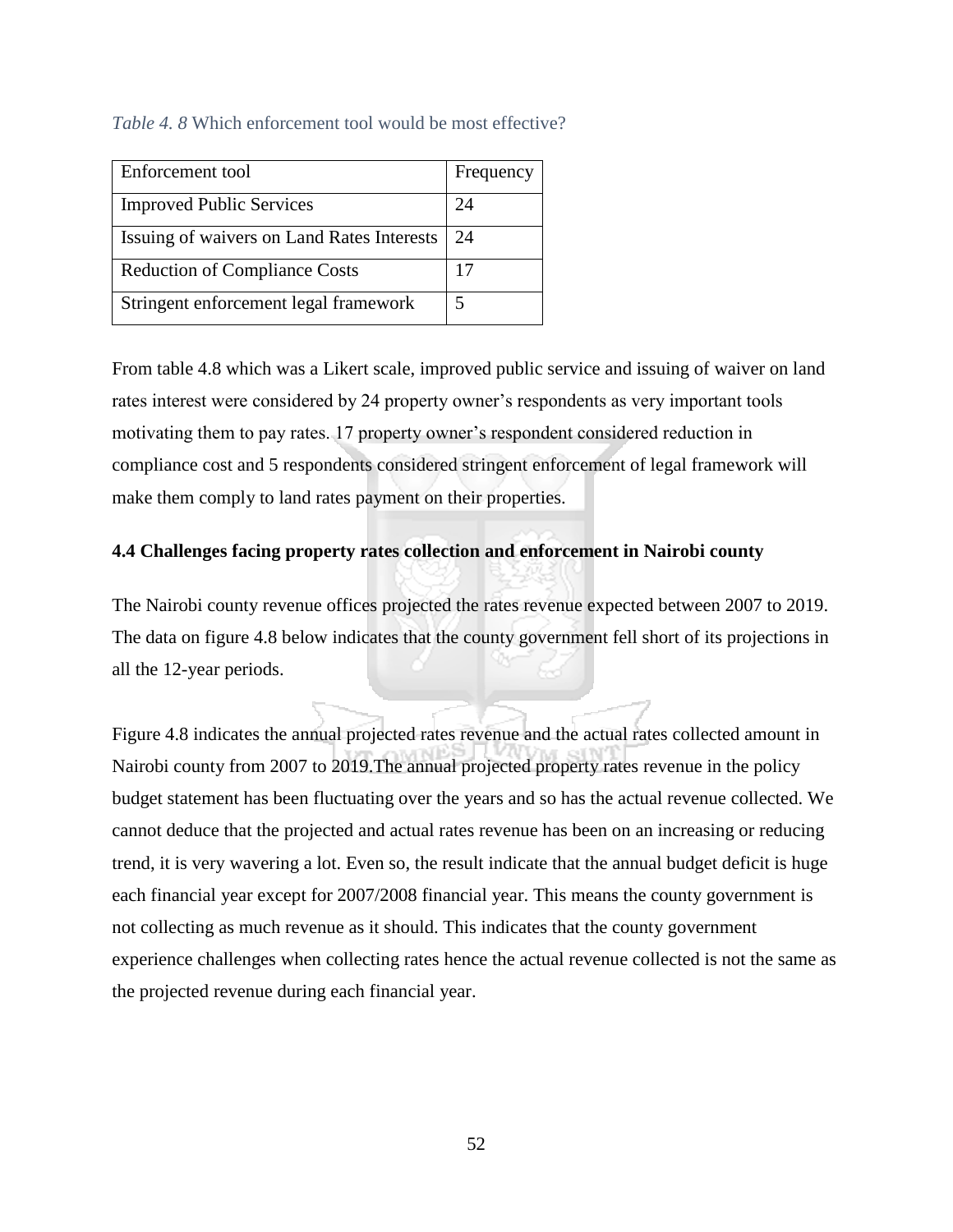

#### *Figure 4. 8 Projected vs Actual rates revenue collected*

From the graph, green represent revenue collected vs the revenue projection in orange. In the year 2007/2008, the Nairobi county government's revenue collected was slightly higher than the projected revenue while in the year 2017/2018, the margin i.e. gaps between revenue projected and revenue collected was huge. A possible explanation for this huge margin is the absence of waiver during the 2017/2018 financial year.

In 2009/2010 recorded one of the lowest revenue collection periods since during this financial year, waiver was not issued. The preceding financial year saw a steady increase in revenue collection with a substantial stable deficit margin until 2015/2016.From 2017/2018 waiver was not issued and that saw a drastic decreasing trend in revenue collection. This recorded a huge deficit in revenue as well.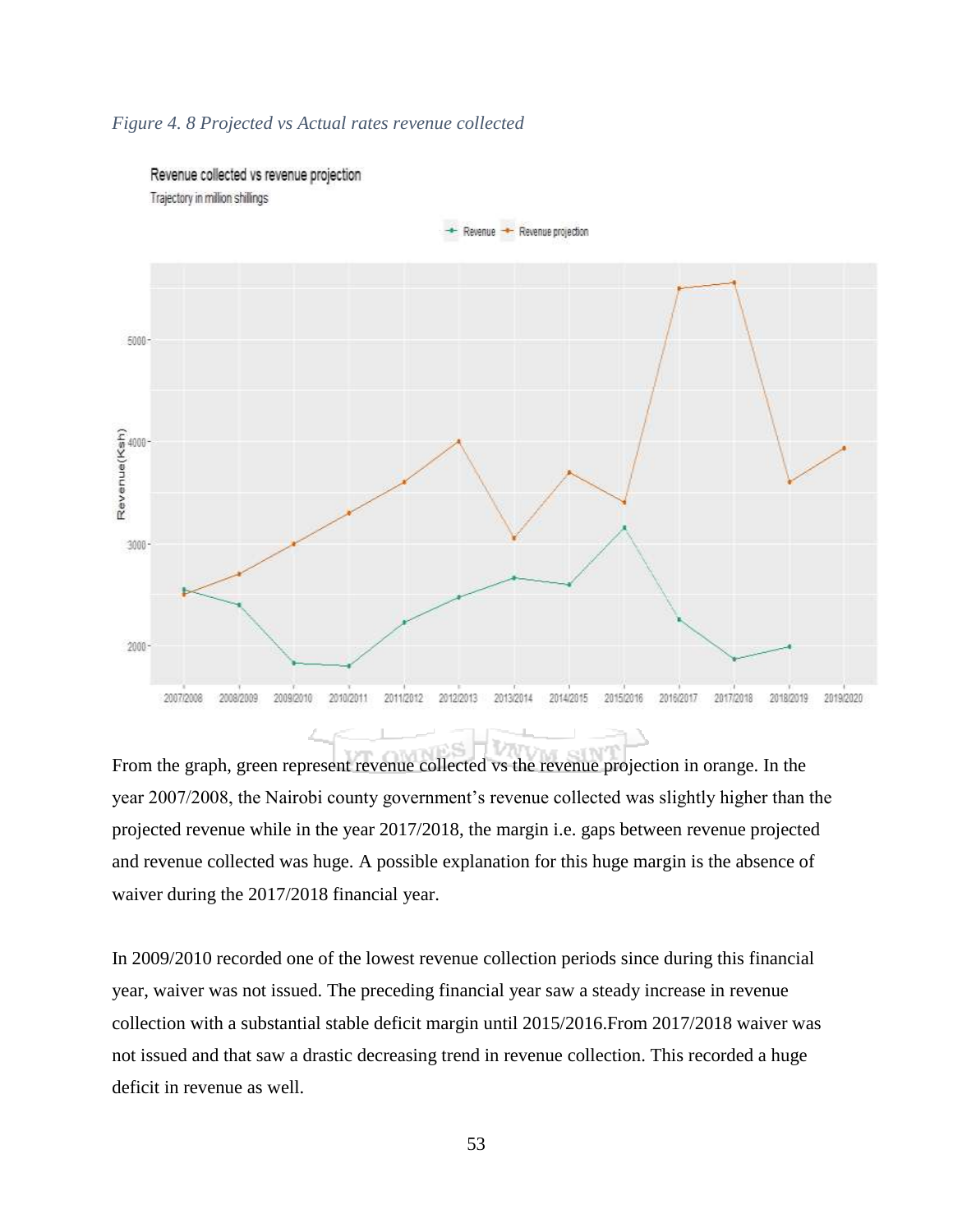Results in figure 4.9 indicate that 82% of the property owners believe that there are challenges that obstruct the payment of land rates in the county.



*Figure 4. 9 Have you noted any challenges that obstruct the payment of land rates in the county?* 

The challenge that stood out most was lack of public services as shown in table 6 below.

*Table 4. 9 which factor affects the payment of land rates to the County Government?* 

| Challenge                                | Frequency                  |
|------------------------------------------|----------------------------|
| Lack of public services                  | 25                         |
| Lack of understanding how the land rates | 1 <sup>18</sup> VAVM SIN V |
| system works                             |                            |
| Negative attitude by the public towards  | 17                         |
| paying land rates                        |                            |
| Cumbersome payment process               | 15                         |

Rates officials identified the following challenges affecting rates collection and enforcement in Nairobi county.

- 1. Lack of public services.
- 2. Lack of understanding of why paying rates is important.
- 3. Negative attitude by the public towards paying rates.
- 4. Cumbersome legal process.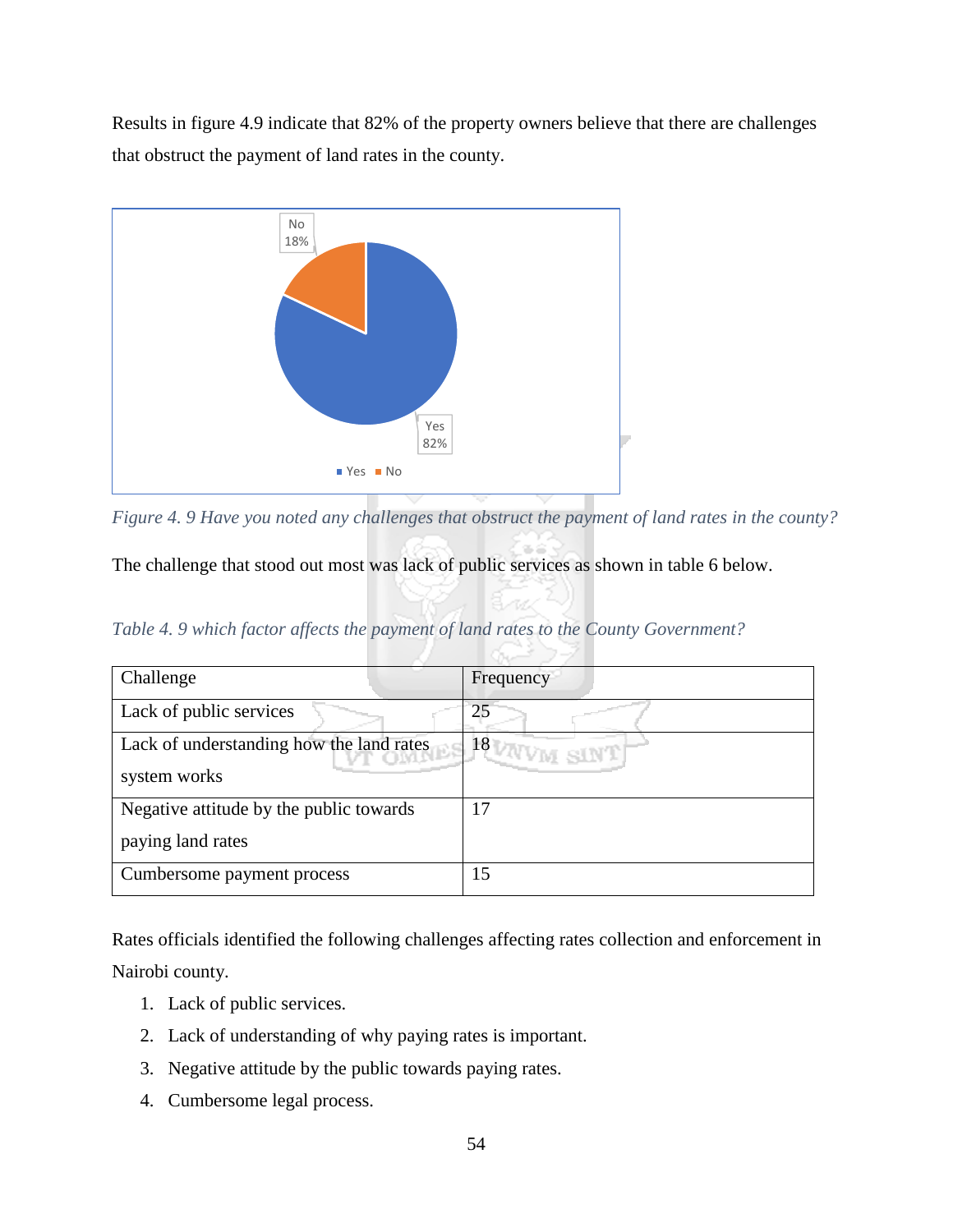Lack of public services was cited by 25 respondents as a hindrance to compliance in rates payment.18 respondents cited lack of understanding how the land rates system works, 17 cited Negative attitude by the public towards paying land rates and 15 cited Cumbersome payment process that hinder them from paying rates.

Other Challenges cited by rate payers were:

- 1. Huge percentage of defaulters said they ignorant about paying rates. The study revealed that some property owners you did not fill the questionnaire said they have no idea they need to pay rates, yet their properties are doing business as usual.
- 2. Lack of title deeds from lands to enable them register as a rate payer. The study revealed nearly all resident property owners in Eastland's who did not fill the questionnaire don't pay rates because they lack title deeds.
- 3. Cumbersome payment process very long ques and procedures when paying for rates at the city hall
- 4. Political influence. The study revealed that several rate payers feel oppressed by the system because they don't support the incumbent political party in power. The rate payers expressed their concern with the current harassment they are receiving in their properties even after paying their rates dutifully. This current regime threatens to take their properties away.

Land rates collection officials cited the following challenges which hinder compliance and collection of outstanding property rates in Nairobi County:

- 1. Consistent System breakdown which greatly contribute to inefficiency of service to rate payers due to laiforms not working hence delay in printing of bills to clients and receiving payments.
- 2. Hostility from rateable property owners. This is due to some property owners have a negative attitude towards paying of rates and others do not want to listen to instructions; these customers rate payers constantly want officials to do as they want and violate the rate payment rules
- 3. Outdated or incomplete fiscal cadastre in valuation roll. Some of the property numbers have changed yet the information is not updated in the valuation roll. This results into two different accounts for the same property leading to difficulty in enforcement of rates.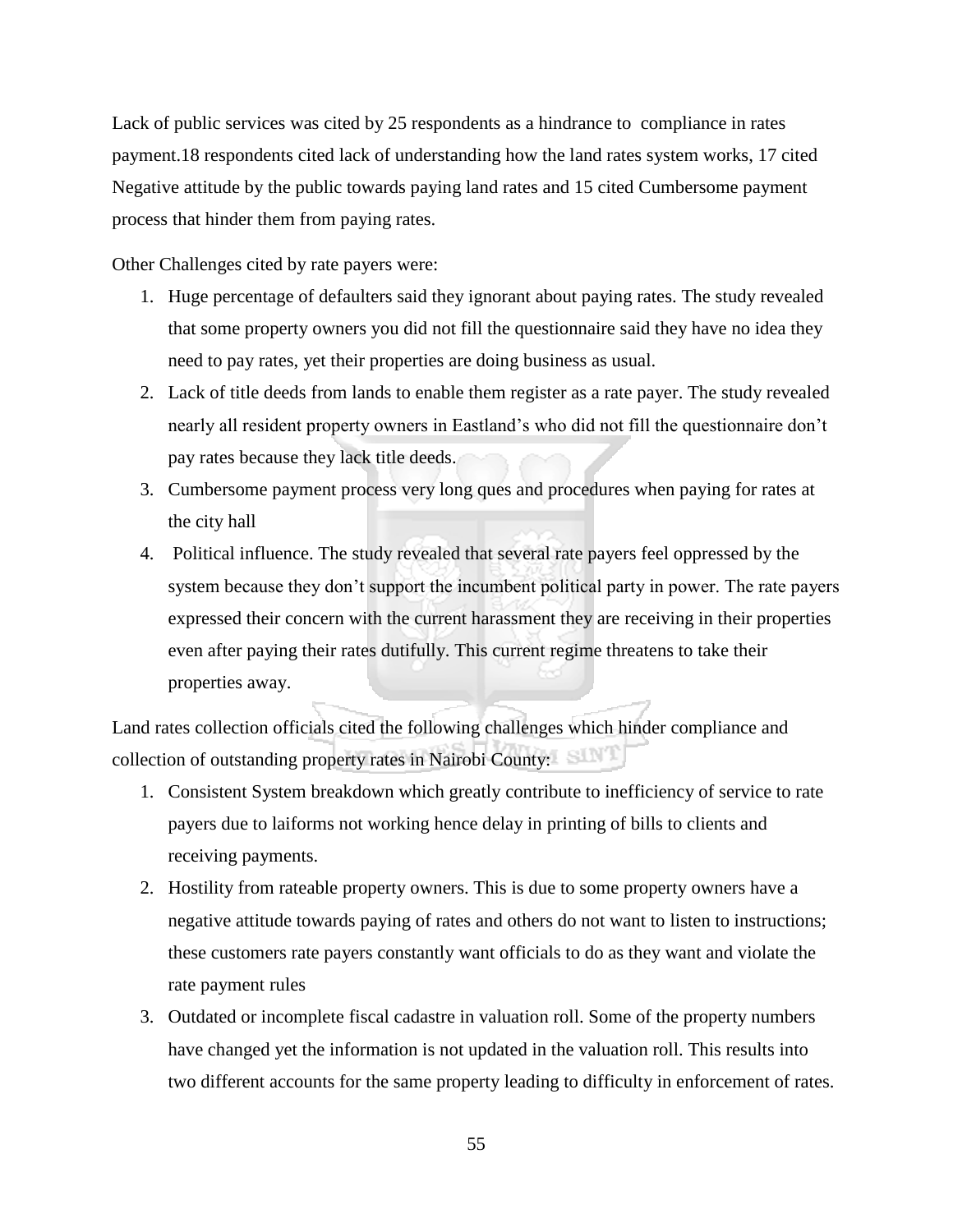Other properties are missed in the valuation roll due to omission error. Some of the new property owners lack ownership documents so as be eligible to pay rates.

- 4. Non-compliance by some of the property payers. The enforcement tools that being utilized such as provision of waiver, clamping of properties, institution a legal action against defaulters have proved to be inefficient in ensuring fully and timely compliance.
- 5. Lack of political good will. The study revealed that considerable number of property owners in prime location such as Nairobi CBD are owned by prominent and influential politicians who often interfere with enforcement of property rates thus hindering compliance. Whenever the rates officials seek redress in the court of law regarding the outstanding property rates, these characters use their influence to interfere with the process leading to delay and premature termination of the legal proceeding.
- 6. Weak law enforcement on defaulters
- 7. High interest rates charged by the county. Defaulters are charged 3% on accrued amount per month. This amount in most cases become so huge for rate payers who default payments to pay hence interfere with their compliance.

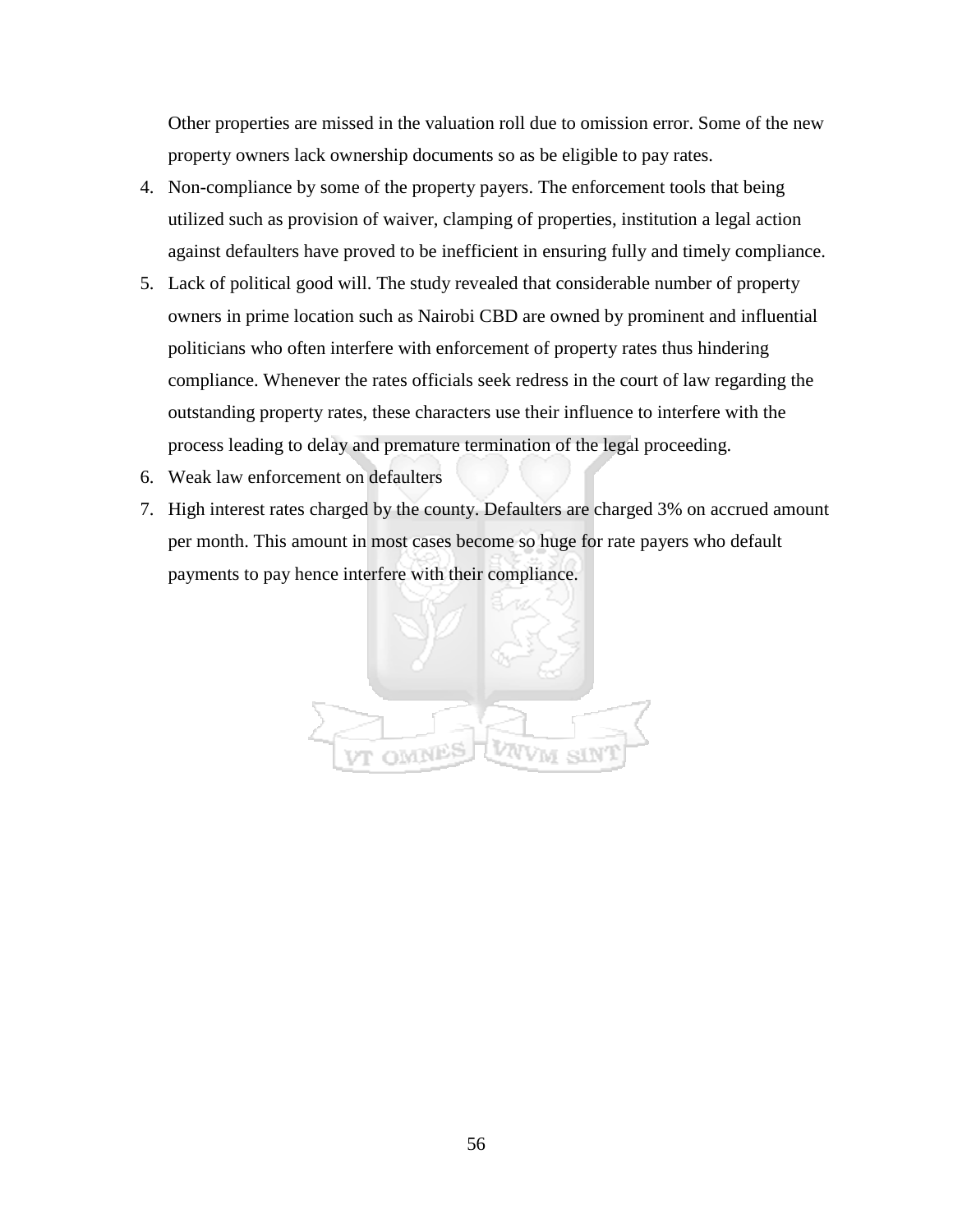# **CHAPTER FIVE**

# **CONCLUSIONS AND RECOMMENDATIONS**

# **5.0 Introduction**

This chapter presents the summary of findings, discussions, conclusions and recommendations based from the responses from the field study. This research aimed to establish whether issuance of waiver on land rates interest and penalties culminates to increase in revenue collection. The objectives of the study are to:

- i. Establish the effectiveness of issuing waivers on land rates interests and penalties on property tax revenue collection.
- ii. Identify the effectiveness of enforcement tools on property rates collection in Nairobi county.
- iii. Establish challenges facing property rates collection and enforcement in Nairobi county.

# **5.1 Summary of Major Findings**

From the data analyzed, the study concludes that compliance rate in payment of property rates is very low in Nairobi City County hence low collection of land rates. Each financial year, there was a huge deviation between the projected property rates in the budget policy statement and the actual collected property rates.

The average compliance rate for the period under review is very low at 12.13 percent. This agrees with findings from land rates collection and enforcement officers (debt collection unit) who estimated that the compliance rate is below 20 percent rated as 'poor'. The study identified various tools that are applicable in property rates' collection and enforcement in Nairobi City County. They include:

1. Strong legal enforcement on defaulters. There is no strong legal framework that punishes defaulters.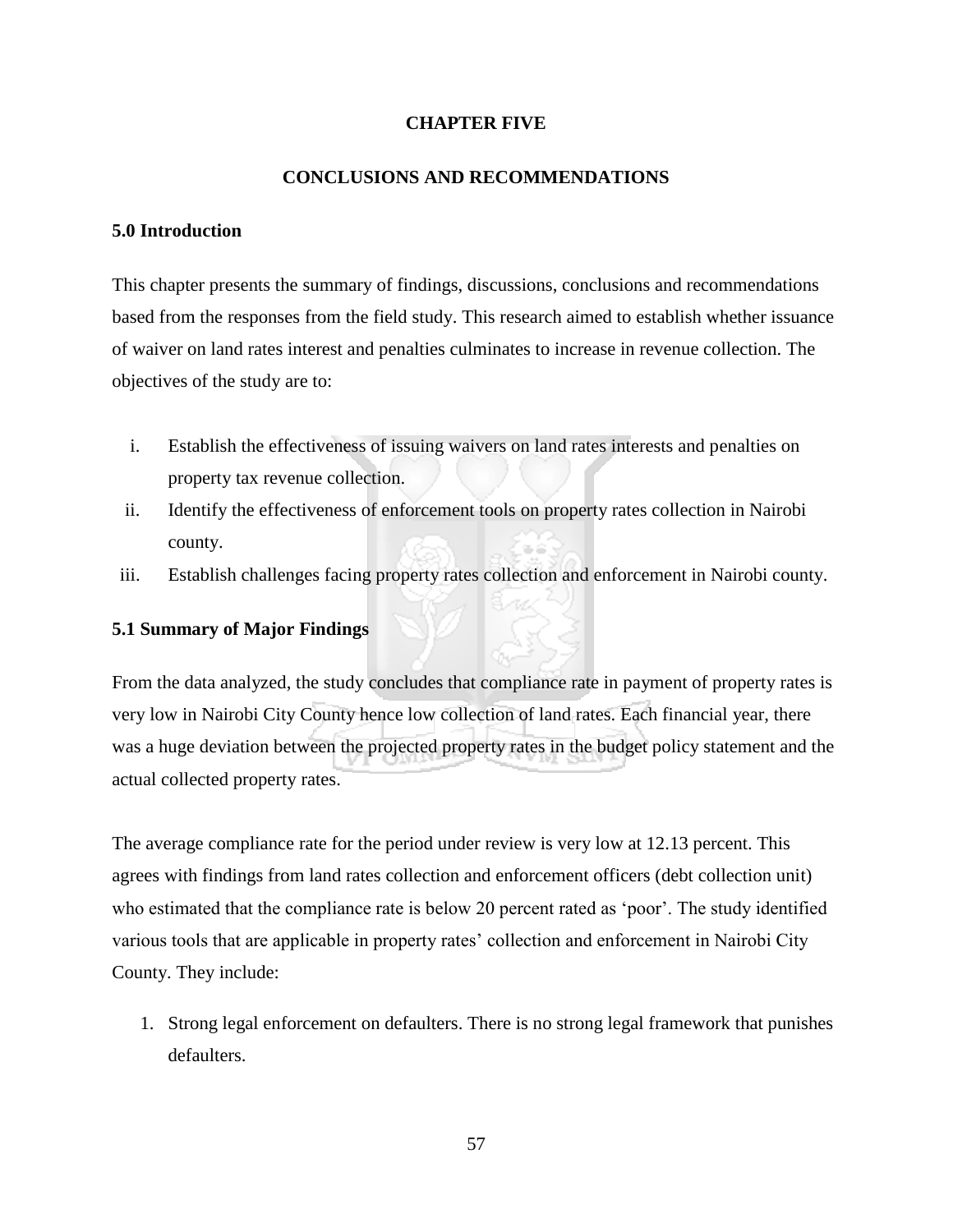- 2. Periodic civic education. Officials expressed their concerns on the fact that most property owners have no knowledge why they pay land rates hence the huge number of defaulters. Thorough civic education through the media to sensitize property owners on the importance of paying land rates and building the debt collection unit's capacity to obtain delinquent taxes.
- 3. Issuing systematic discounts to regular rate payers. This acts as an incentive to the faithful payers to continue paying rates, hence avoid noncompliance.
- 4. Automation of the rate payment system since the existing system known as Jambo pay is no longer working.
- 5. Cramping of the property in debt.
- 6. Sending constant reminders to the property owners to pay their due rates using demand notices failure to which they are liable to imprisonment.

The study also sought to establish the effectiveness of the seven enforcement tools in ensuing fully compliance in payment of rates. The study found out that six enforcement tools are effective in ensuring compliance in rates payment. These include improved public services; operational debt recovery; sanctions and penalties; provision of discounts and waivers on interests & penalties; social pressure eg publishing names of defaulters; and reducing compliance cost. Provision of improved public services was rated to be most effective in encouraging rateable property owners to pay the rates. The study established that training on property rating structure as tool of ensuring enforcement is ineffective in ensuring payment of rates. The study further established the challenges hindering compliance in property rates payment in Nairobi City County. On one hand, owners of rateable properties identified the following challenges that hinder compliance in property rates payment: negative attitude of the public towards property rates and rates officials; unfair administration; discontentment with property rates administration; complexities in understanding tax system and payment procedures; and lack of public participation in the process of drafting policy and regulations on property rates. On the other hand land rates collection and enforcement officers (debt collection unit) cited the following challenges which hinder compliance and collection of outstanding property rates in Nairobi City County: outdated or incomplete fiscal cadastre; inadequate capacity; the incentives given to investors by county and national governments which exempts them from paying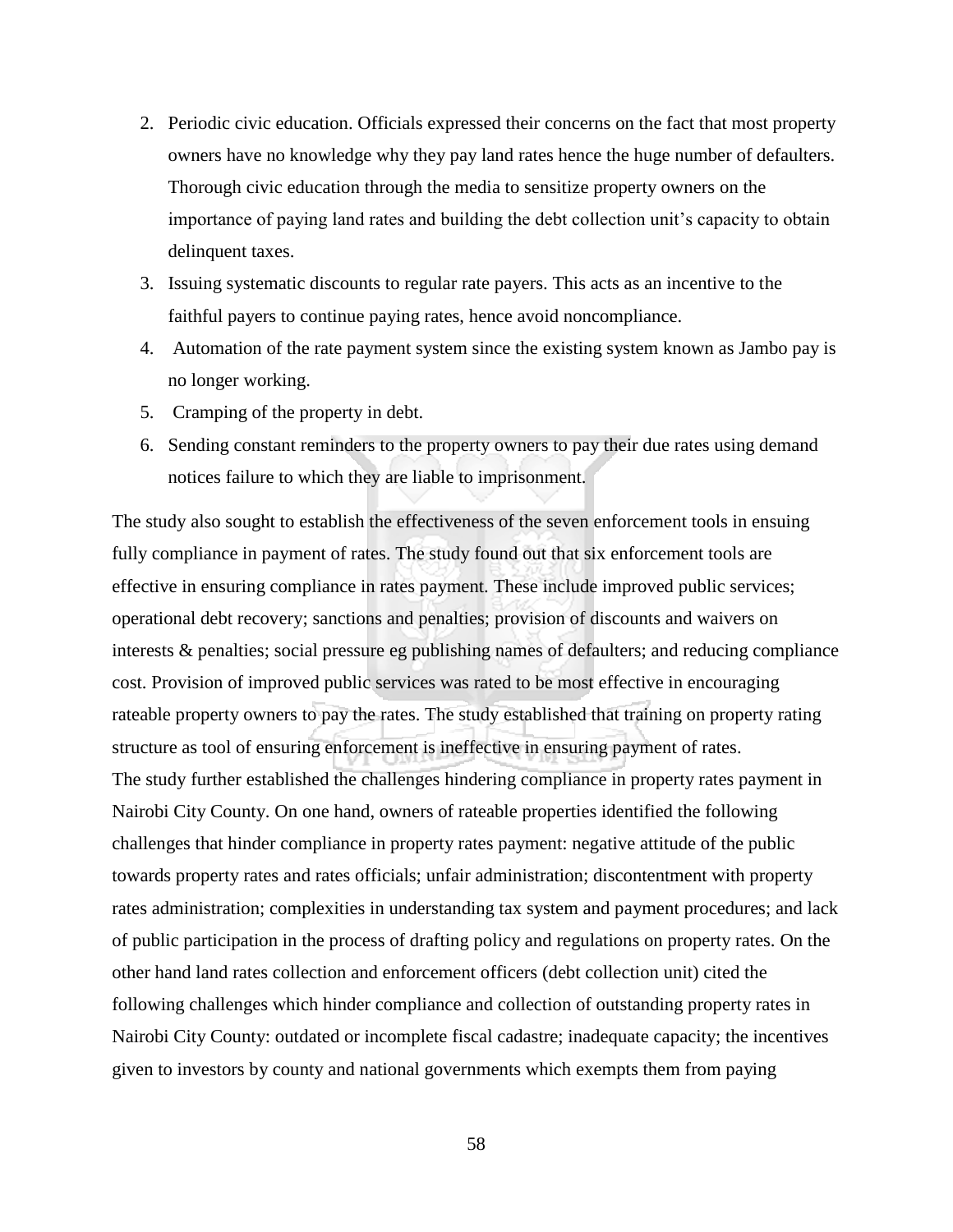property rates end up discouraging rateable property owners from complying; poor enforcement measures; lack of political goodwill; and hostility from rateable property owners.

The study also established that issuing waiver as a tool to increasing compliance alone is not effective.Data obtained from the Nairobi County government offices on land rates payments indicate minimal increase in revenue collected in months when property owners are given waivers on land rates interest, and without those collections are significantly reduced. On average, periods where there was waiver have minimally high revenue collection as compared to periods without waiver. The revenue increase during waiver increase was statistically insignificant.

### **5.2 Conclusion**

The study revealed that the level of compliance in payment of property rates is very low. The rate of compliance has been declining over the last couple of years with or without waivers. It is evident that the enforcement tools being applied in ensuring that property rates are paid promptly and fully continue to perform poorly. Over reliance of devolved systems of governance on transfers from the national government is evidenced by poor property rates collection and enforcement.

The level of compliance in rates payment is worrying therefore necessitating the need to consider more effective tools of property rates collection and enforcement. The research established that the most dominant tools of property rates' collection and enforcement in Nairobi City County include improved public services; operational debt recovery; sanctions and penalties; provision of discounts and waivers on interests & penalties; social pressure eg publishing names of defaulters; and reducing compliance cost. Even though the enforcement tools currently being utilized by Nairobi City County are effective, the findings indicate that they are not the best in ensuring enforcement of rates payment hence contributing to the increment of rates revenue collection each year.

The study established that provision of improved public services and operational debt recovery are the most effective in ensuring compliance in rates payment. The property rates administration

59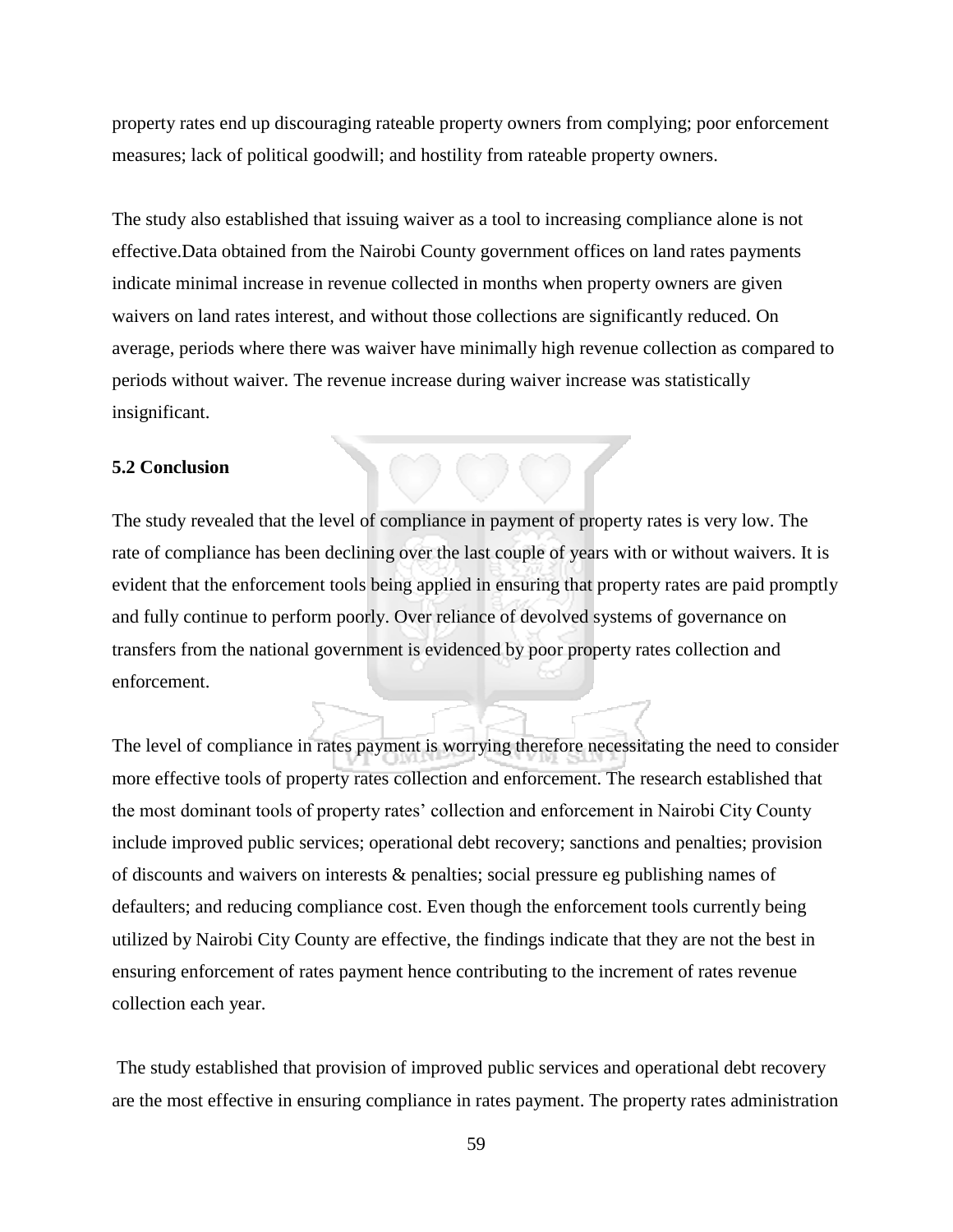officers should focus the collection and enforcement efforts to the most effective tools. It is clear that Nairobi City County government is partly to be blamed for poor rate of compliance. It is vital to encourage the use of most effective enforcement tools in order to improve the property rates collection ratio. High compliance ensures that resources required for provision of public services are readily available. Provision of public services improves demand and value for properties thus benefiting the rateable property owners.

The study established that the level of compliance of property rates payment is much lower in the period when there was no waiver and in waiver period, there was a very minimal increase. On average, periods where there was waiver have high revenue collection as compared to periods without waiver. However, this behavior is not depicted in all waiver periods, for instance in the revenue collection period 2007/2008, no waiver months saw higher revenue collection compared to waiver period months, this is probably because there were only two months in this period that waiver was in effect. The study therefore concludes that issuance of waiver only increases land rates revenue in the period (months) when it issued. In general, waiver doesn't have a major impact on property rates revenue in the county in any financial year.

### **5.3 Recommendations**

Low revenue collection due to poor compliance by rateable property owners is not attributed to the legal constraints to improved collection and enforcement of property rates. The primary cause of poor collection is weak administrative policies. Based on findings of the study, it is necessary to make recommendations that will help in improving rates compliance which culminates to increase in revenue collection.

### **5.3.1 Provision of Improved Public services**

The study established that the provision of improved public service is the most effective tool of ensuring compliance in payment of property rates. Poor public service discourages them from complying in payment of rates. Provision of improved public services boosts rateable property owners' morale leading to improved compliance.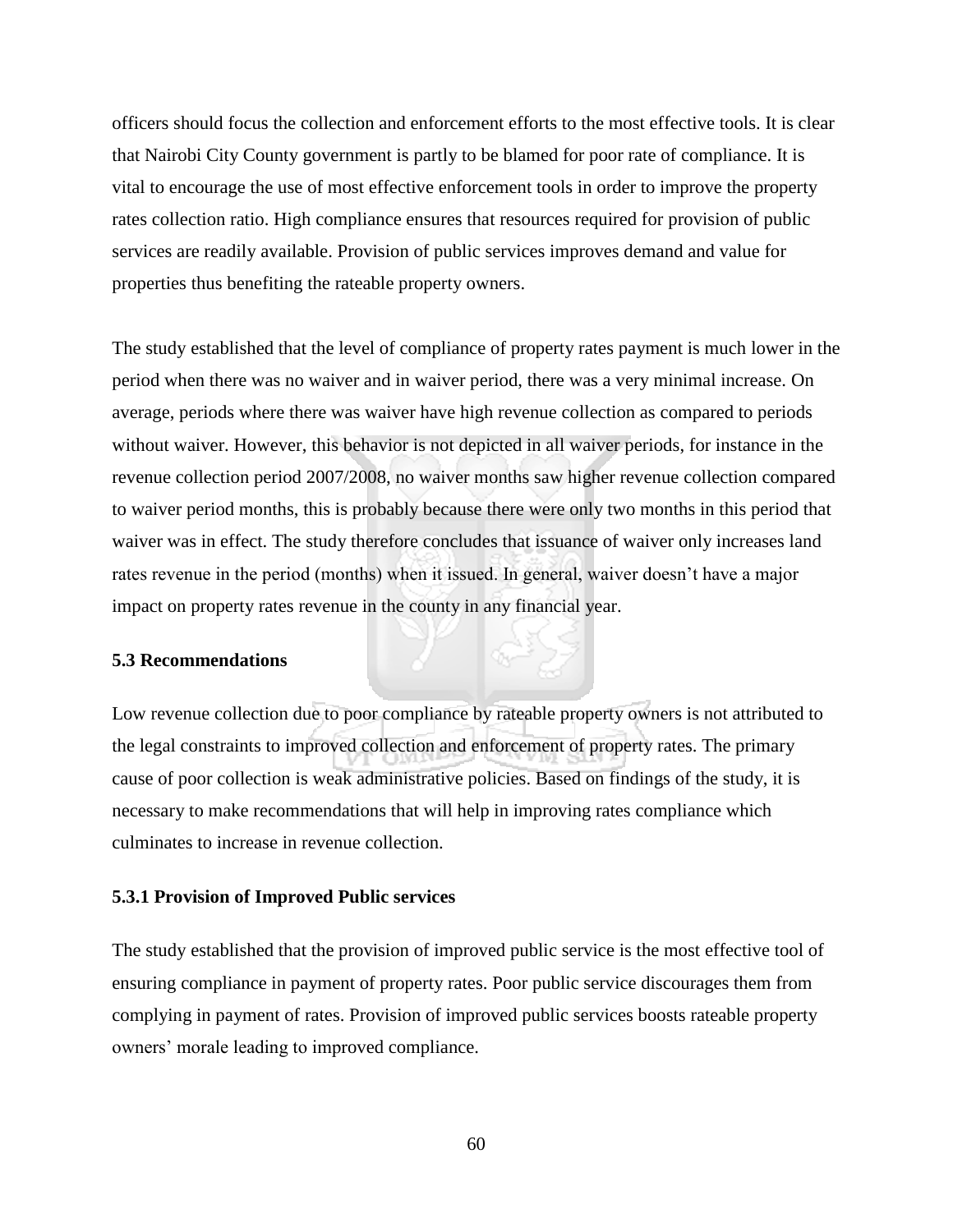Property rates is classified as a benefit tax and thus need to ensure that the revenues collected provide visible local public services (Petio, 2013).The study therefore recommends that the reforms on property rates should focus on administration changes to improve local public service in order to encourage compliance in rates payment. The rates administrators should ensure that all the stakeholders are satisfied with the administration process and use of revenue from rates.

### **5.3.2 Fully automate the Property Rates Administration system**

The current land rates billing system in Nairobi county entails obtaining rating data in hard copies from valuation department followed by manual entry into rating system. Rate payers also have experience a cumbersome procedure of paying rates, they have to go to the billing department, get their bills, go to the bank, come back to the cash office a get a receipt of payment then take it back to the rates accountant who clear their balances in the system. The process is labor intensive, costly, slow and time consuming. It is prone to many errors and anomalies thus ineffective and inefficient. Customers may be giving up or feel frustrated enough to not pay what they otherwise would. The study established that the rates administration system in Nairobi county is characterized by outdated or incomplete cadaster.

The study leads to the recommendation of an Integrated Computer Assisted Rates Administration system to allow for data linkage between tax rates and cadasters for all parcels of land in the county. All rate payers should have an online account with the rates department where they can follow up their outstanding bills, pay and reconcile their accounts without coming to the city hall to get information and pay, a process that take up to a whole day. This online system will ensure efficiency and effectiveness in payment. By linking it to the deed records and cadaster system, all rateable properties can be captured. With updated market data, trending and computerassisted valuations, consistency and accuracy in the property ratings can occur. An automated payment system will ensure prompt updates of values and taxes, leading to billing, more accurate rates data, and easier enforcement of outstanding property rates by officials.

Development of administrative procedures, taxation systems and application of computer technologies aided Indonesia's 1986 property tax transformation. It greatly improved institutional capacity, and the tax reforms are among the most successful globally.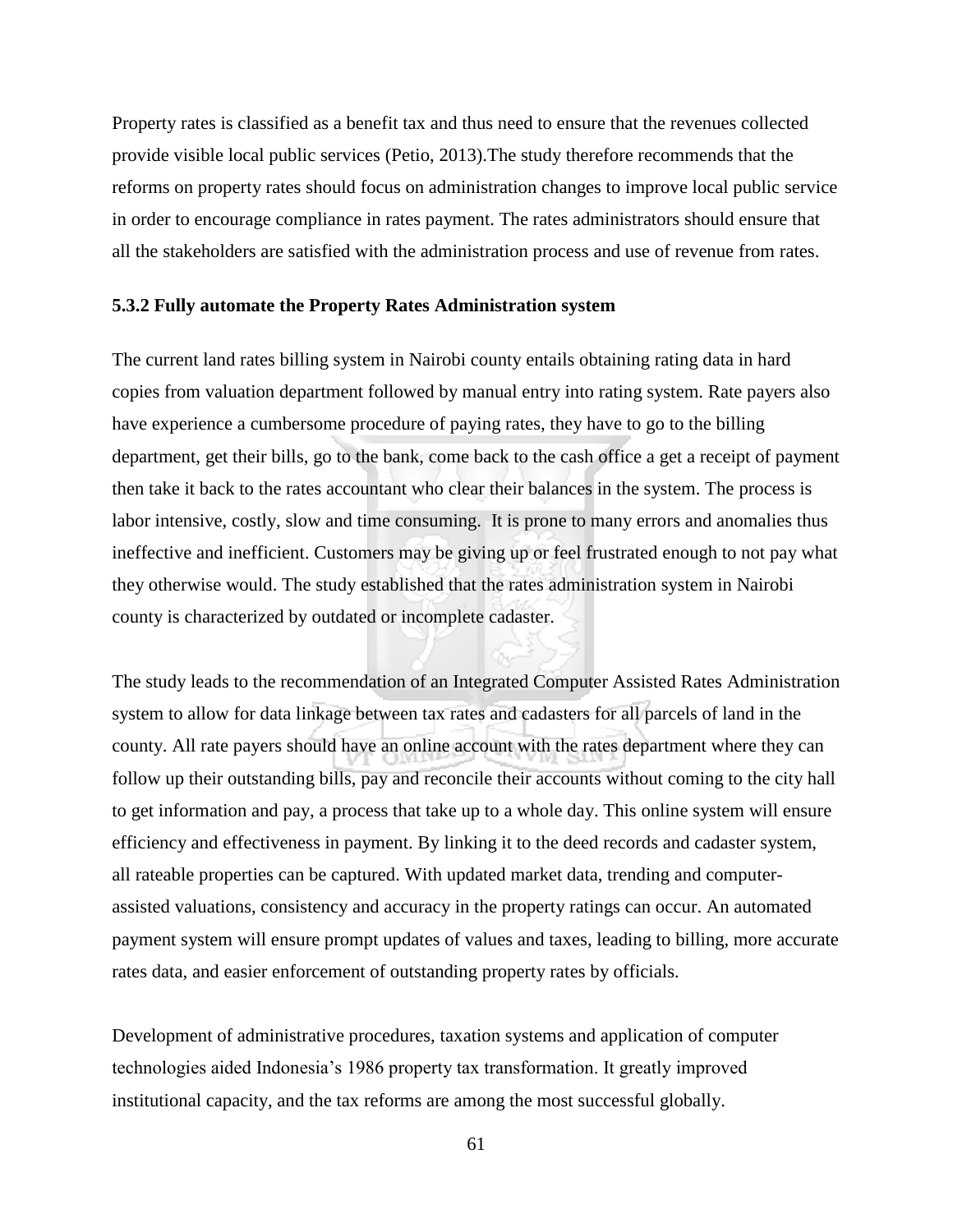We recommend that the new system be developed with awareness of the institutional and administrative capacity of Nairobi County, and designed to facilitate easy implementation. It should be flexible and expandable, with the intention that the rating and property records administration systems will evolve over time and continue to develop capacity, and features that assist both officials and rate payers. This will ensure effective implementation, affinity by all "users," and the long-term sustainability of the system.

### **5.3.3 Abolish Issuance of waiver**

The study established that on average, periods where there was waiver have high revenue collection as compared to periods without waiver. However, this behavior was not depicted in all waiver periods, for instance in the revenue collection period 2007/2008, no waiver months saw higher revenue collection compared to waiver period months, this is probably because there were only 2 months in this period that waiver was in effect.

The study therefore recommends abolition of waiver policy and instead strengthen the weak administrative policies which leads to poor collection of land rates revenue. The study established that giving waiver does not guarantee compliance of rate payment by property owners for many still defaults. Strong administrative infrastructure in place would ensure total compliance by all property owners.

VT OMNES

WWM SIN

## **5.3.4 Capacity Building**

The study established that inadequate capacity is one of the challenges hindering enforcement of property rates. The land rates collection and enforcement office (debt collection unit) in Nairobi City County is not only understaffed but also lacks adequate logistical capacity. The study therefore recommends that the county government should provide adequate and well-trained staff to enforcement rates payment. There is urgent need to train the existing enforcement officers to improve their ability to deliver the required results. It is also recommended that county government should provide the logistical support required in enforcement of rates.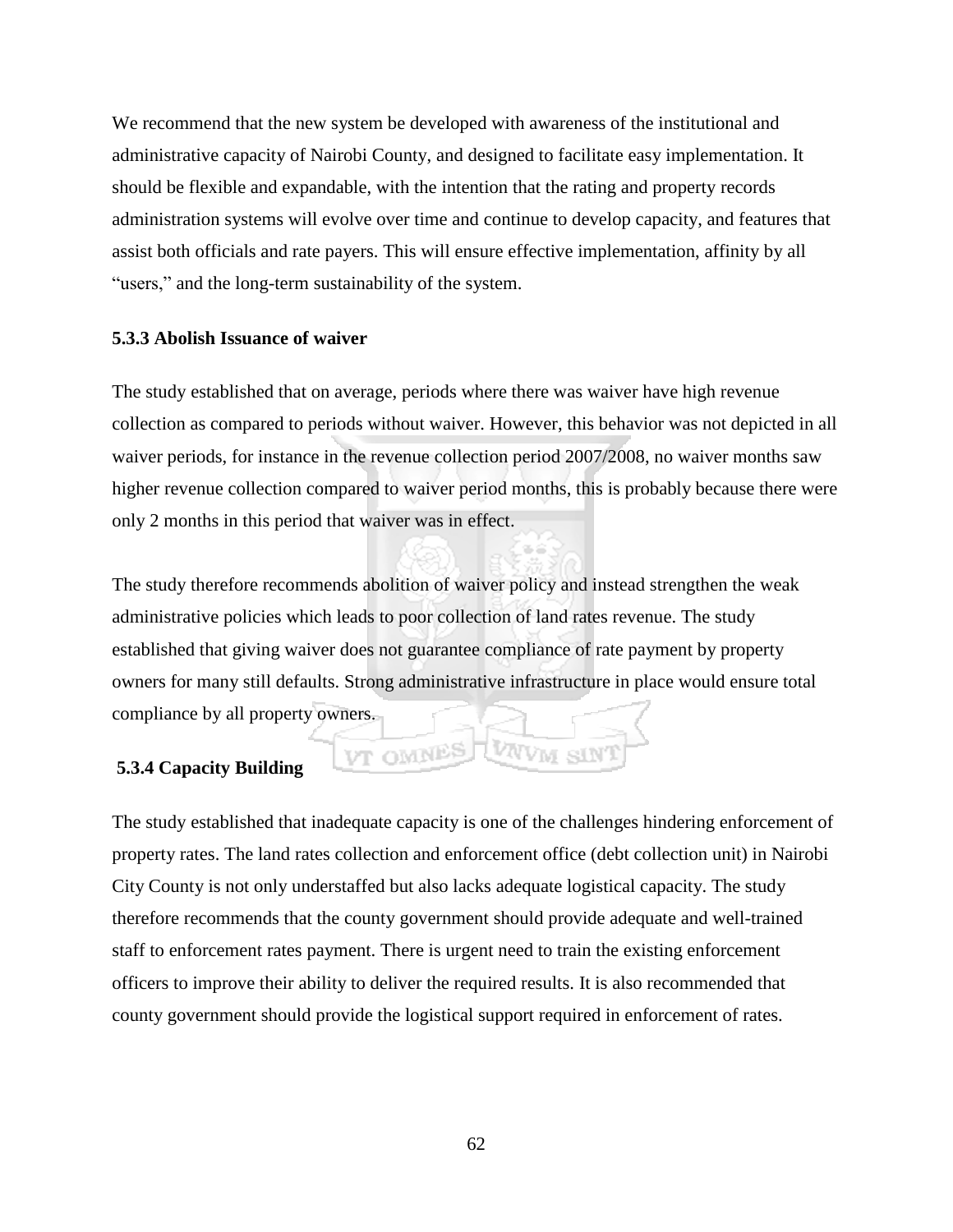### **5.3.5 Mobilize Political support**

The success of rates administration is greatly influenced by political acceptability. It is impossible to implement a system that is not acceptable to the taxpayers or political class. The study established that one of the challenges hindering property rates enforcement is political interference in the legal proceedings instituted against non-compliance. This is common in other developing countries. Indonesia's 1986 property tax transformation entailed organization of a strong political, management and operational support. The robust political leadership behind the larger tax reform aided in supporting, commencing, and sustaining the necessary administrative reforms. Nairobi City County should encourage politicians to allow land rates administrators to levy and collect property rates without hindering them. Delinking property rates from politics, will improve collections thus enhancing their role in funding the devolved systems of governance. The politicians ought to assist in informing the rateable property owners that it is impractical for national government to fully fund the operations of county governments. There is need to for Nairobi City County to organize a strong political, management and operational support to facilitate rating reforms. The robust political leadership should be mobilized to commence, support, and sustain the necessary administrative reforms.

#### **5.4 Limitation of the study**

Several challenges were met while understating the research. These limitations encountered VT OMNE) UWW SIN include:

a. Some questionnaires were not returned by the respondents

b. Some questionnaires which were returned were not fully answered

c. Some respondents declined some questions, which were honoured

d. Limitation of time available to conduct the survey, and difficulties in obtaining data required for the study's analysis

e. The study was carried out with limited financial resources

f. Limited access to property owners, who were essential respondents

g. Due to COVID-19 pandemic outbreaks, there was limited access to the county government offices and some respondents were not available.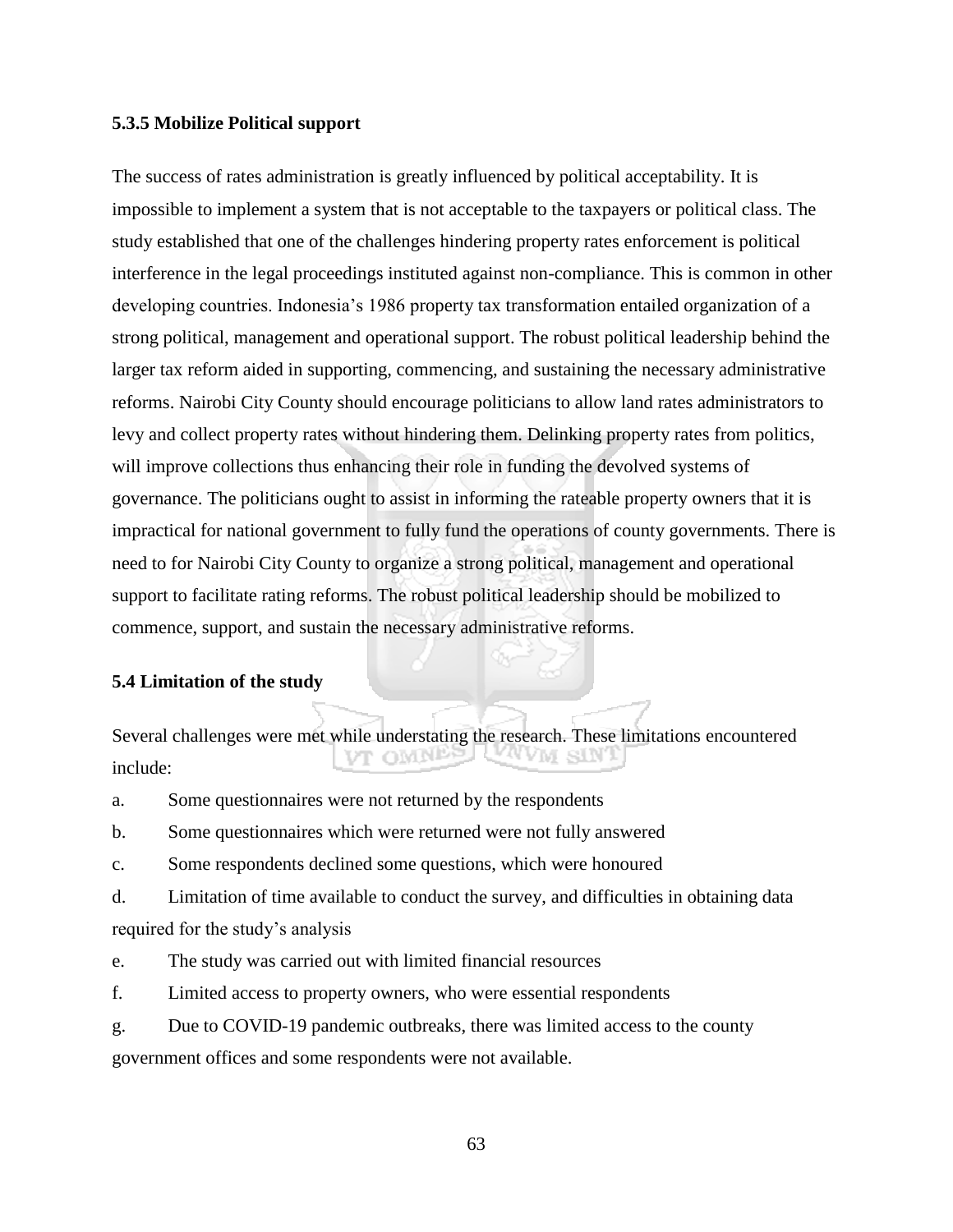# **5.5 Areas of Further Research**

During the field study and literature review, the researcher identified the following areas that call for further research:

- Examination of the Role of property Rates in providing Local Public Services
- Assessment of the effect of property rate waivers on arrears collection in other counties
- Ideas suggested by other counties officials or consultants for system improvements
- Political strategies for dealing with protest groups
- Strategies for education that creates understanding by rate payers, and further their compliance

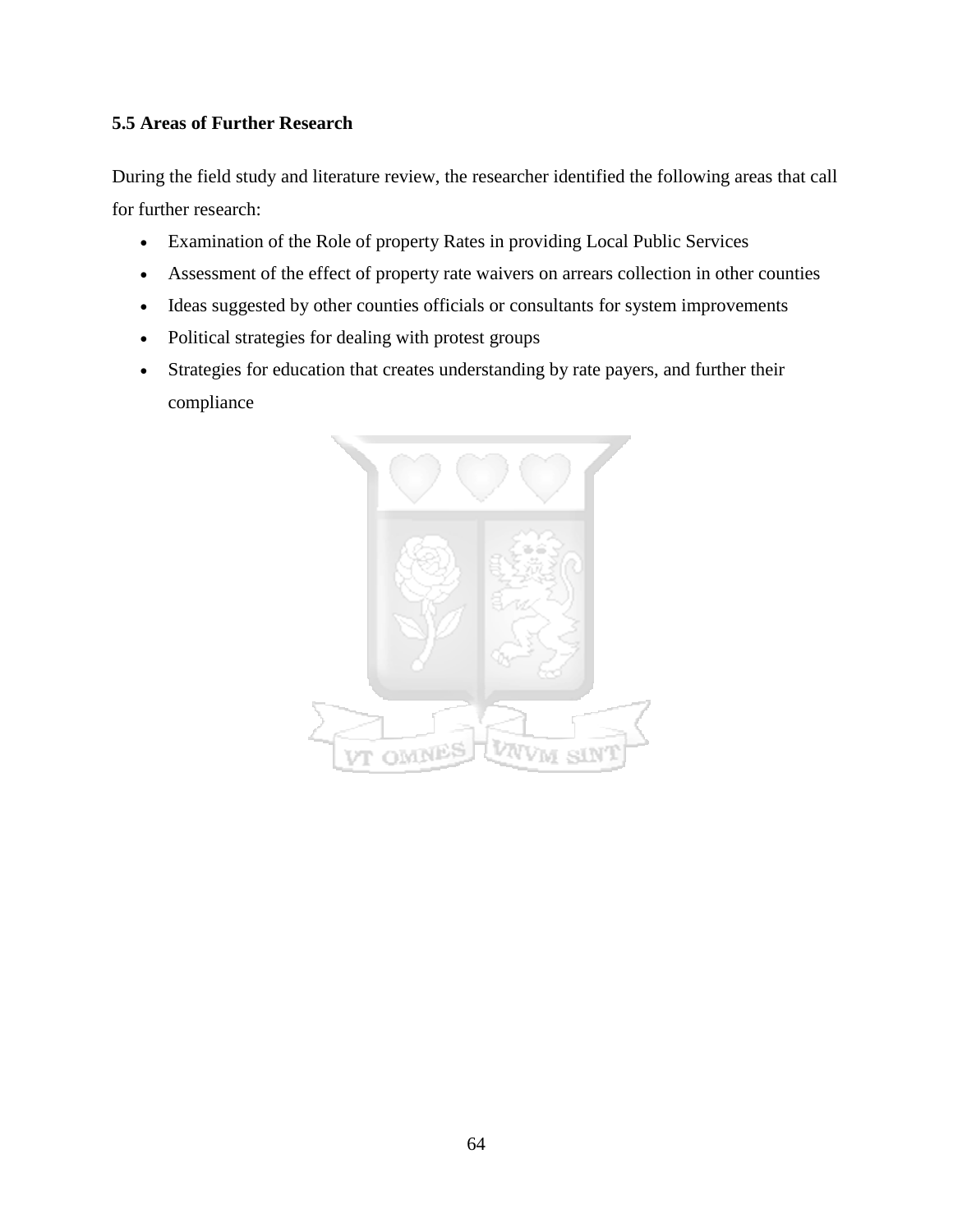### **REFFERENCES**

Ahmad E., Brosio G. and Poschl C. (2014) Local Property Taxation and Benefits in Developing Countries - Overcoming Political Resistance? Asia Research Centre (ARC), United Kingdom.

Akumu O.A. K (1999) Land Taxation Policy in Kenya. Department of Lands, Kenya.

Attiya, W. (2007). Taxation without Principles: A Historical Analysis of the Kenyan Taxation System. *Kenya Law Review*, *1*, 272.

Babbie, E. (2001) The practice of social Research (9<sup>th</sup> Edition). Wadsworth Thomson learning Press, Belmont, CA USA

Bahl, Roy, Jorge Martinez-Vazquez and Joan Youngman (eds) (2008a), Making the Property Tax Work: Experiences in Developing and Transitional Countries, Cambridge. MA: Lincoln Institute of Land Policies, USA.

Barako, D. J. and Shibia, A. G. (2015) Fiscal Decentralization and Determinants of Property Tax Performance in Kenya: Cross-County Analysis. Kenya Institute for Public Policy Research and UWW sint **VT OMNES** Analysis, Nairobi.

Bird, R.M. and Slack, E. (2002). International Handbook of Land and Property Taxation Oxford University.

Bogen, K. (1997) The Effect of Questionnaire Length on Response Rates --A Review of The Literature. U.S. Bureau of The Census.

Boamah N.A (2013) Constraints on Property Rating in the Offinso South Municipality of Ghana. Commonwealth Journal of Local Governance Issue 13/14: November 2013, Page 77 -89. Constitution of Kenya 2010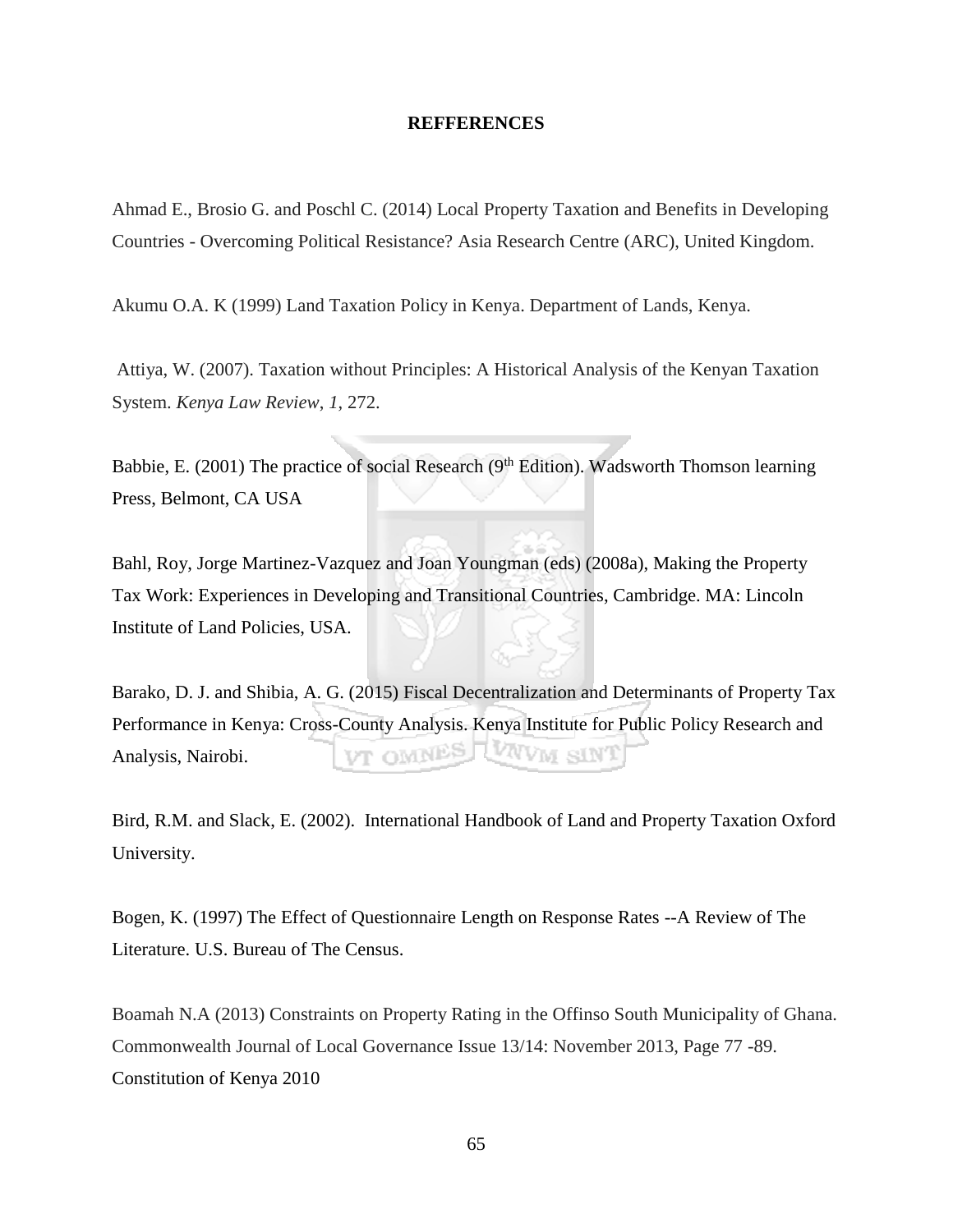Creswell, John (2014). Research design: qualitative, quantitative, and mixed methods approaches (4th ed.). Thousand Oaks: SAGE Publications. ISBN 978-1-4522-2609-5.

Ely, Ricahrd T., Taxation in American Cities and Towns, (188) (hereafter "Ely"), page 110-11

eRegulations Kenya. (2019). Retrieved 19 October 2019.

Firminger, W. K., I, cliii; Baden-Powell, B. H. (1892) The Land-Systems of British India, I, 391.

Francis, Daniel (2004). L.D.: Mayor Louis Taylor and the rise of Vancouver. Vancouver: Arsenal Pulp Press. pp. 82–83.

Gachuhi, K. (2019). County charged exorbitant land rates illegally, report indicates: The Standard. Retrieved 21 October 2019, from Government of Kenya 2010.

Gay, L. R. (1981) Educational Research: Competences for Analysis and Application. London: Charles E. Mairill Publishing Company.

Heiman, G W ( 2001) Understanding research Methods and Statistics : An integrated Introduction for psychology. Second edition. Houghton Mifflin Company, New York.

Karanja J. N. (2004) Unimproved Site Value Rating Verses Capital Value Rating : An Evaluation of Nairobi City Council's Rating System. Unpublished Thesis. Department of Land Development University of Nairobi

Kelly, R. (2013b) Making the Property Tax Work, Page 141-171. International Center for Public Policy Working Paper 13-11.

Kelly, R. (2000) Designing a Property Tax Reform Strategy for Sub-Saharan Africa. An analytical Framework Applied to Kenya.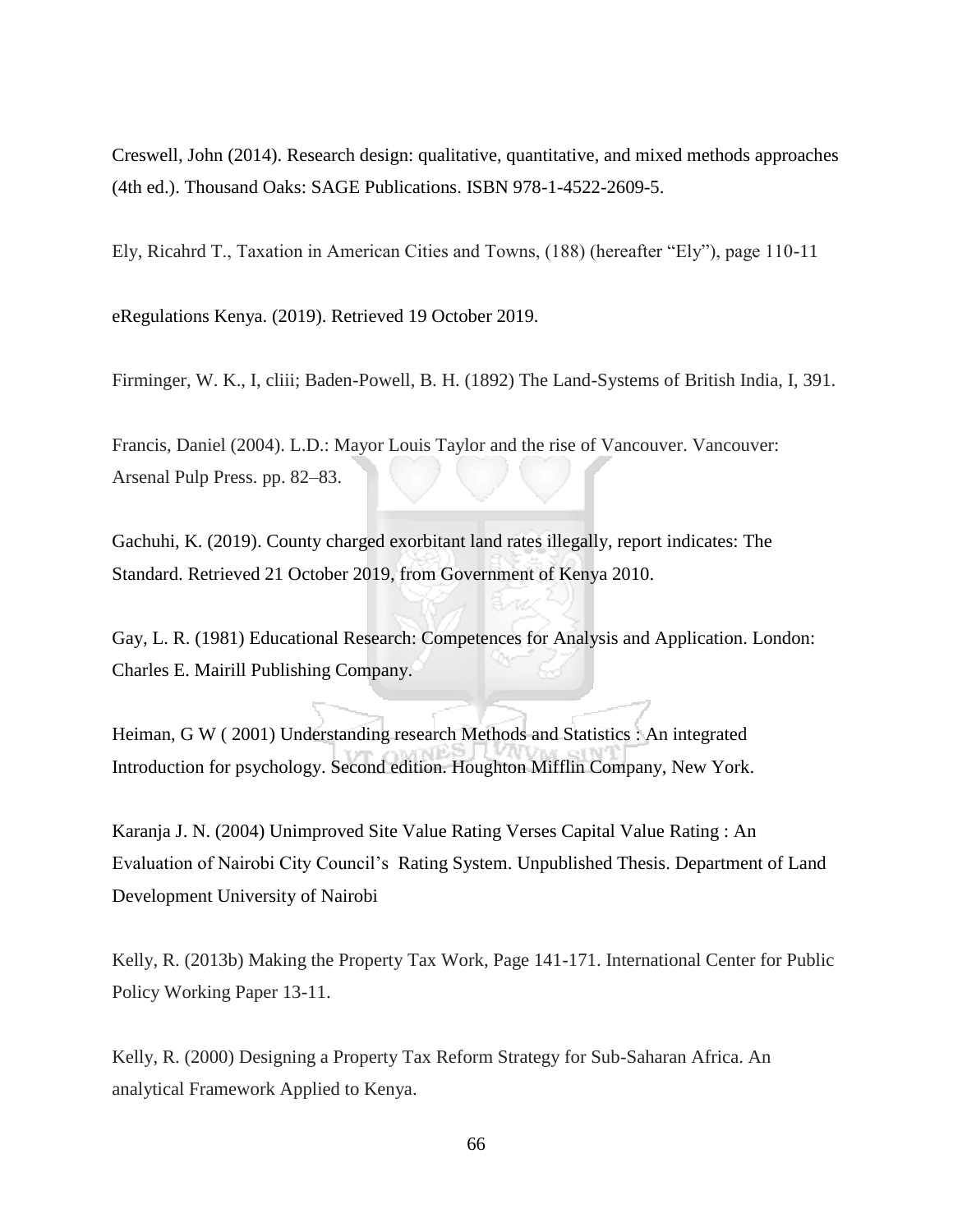Kelly, R. (1998) Designing Property Tax Reform Strategies in Developing Countries: An Analytical Framework Applied to Kenya, Harvard Institute for International Development, Working Paper Series, Harvard University, Cambridge, Massachusetts, United States, Page 1-31.

Kendrick, M. S., & American Economic Association. (January 01, 1939). Ability-to-pay theory of taxation. American Economic Review*,* 29.

Kieti, R. M. (2015) Urban Housing Affordability in Kenya. Unpublished PhD Thesis. Department of Real Estate and Construction Management, University of Nairobi.

Konyimbih,T.M(2000),Land Value Taxation:Rating Principles and Guidelines for Kenya.Lincon Institute of Land Policy Working Paper.WPOOTKI

Lall, S. V. and Deichmann, U. (2006) Fiscal and Distributional Implications of Property Tax Reforms in Indian Cities, Working Paper No. 39 April 2006, National Institute of Public Finance and Policy, New Delhi.

Land Act of 2012

Maichuhie, K. (2019). Kiambu residents up in arms as Waititu raises land rates

Mbeche, I. M. (2004) Sampling Methods, Research Design, Data Collection and Analysis: A Training Manual. United Nations Centre for Regional Development (UNCRD) Textbook Series No. 12. UNON Print Shop.

Michael Edward Turner and Dennis R. Mills, eds., Land and property: the English land tax 1692–1832 (St. Martin's Press, 1986.)

Mugenda, O.M and Mugenda, A.G (2012) research Methods Dictionary ATS Press, Nairobi.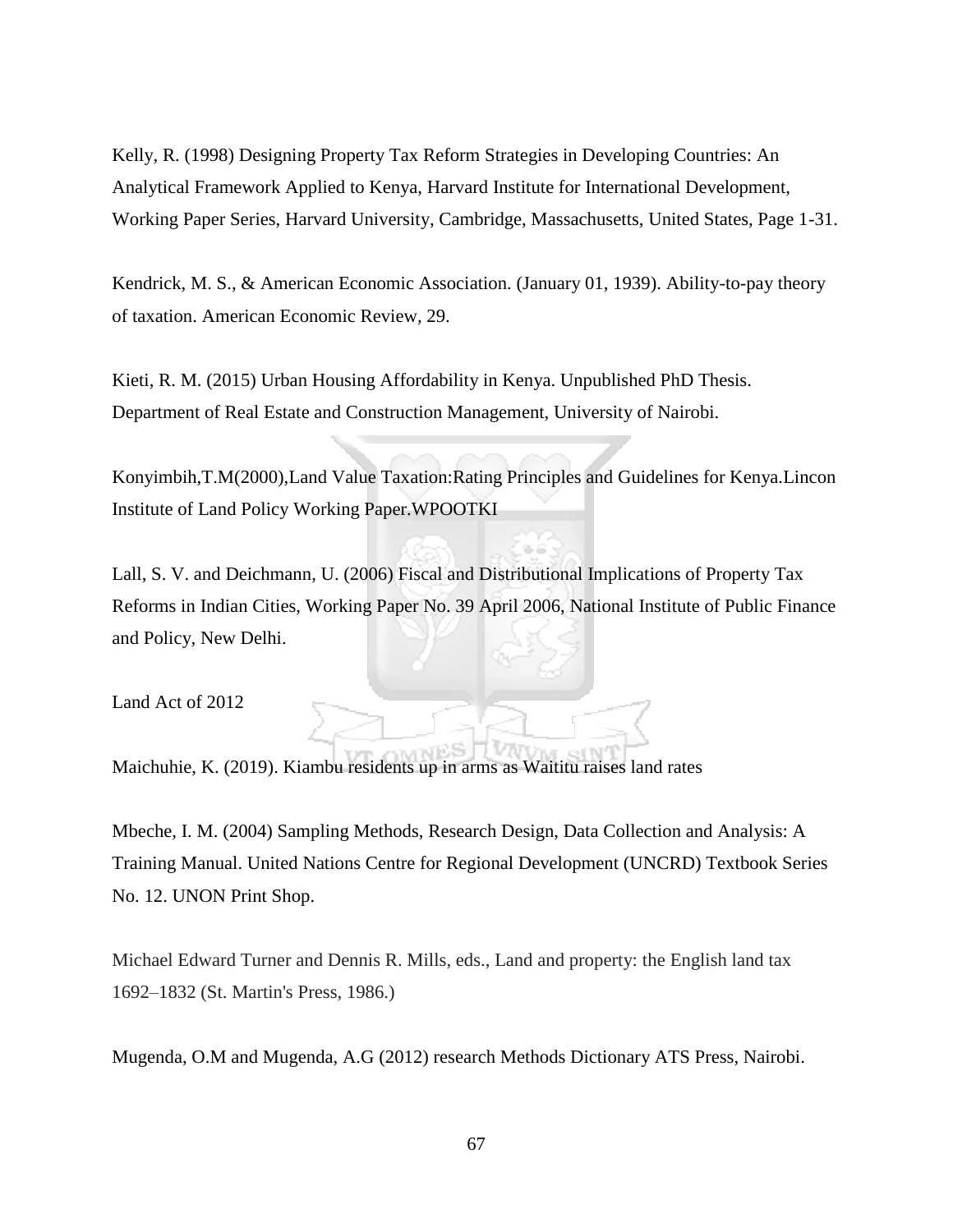Mugenda, A.G. and Mugenda, O.M. (2012) Research Methods Dictionary. ATS Press, Nairobi.

Mugenda, O. M and Mugenda, A. G (1999) Research Methods. Acts Press, Nairobi.

Mwenda Makathimo and Joycelyn Makena(2012), Application of Fiscal Instruments In Land Management:A Case Study of Kajiado County. Land Development and Governance Institute.

Naburi, A. O. (2017) An Evaluation of Property Rates Collection and Enforcement In Devolved System of Governance. A case Study of Nairobi City County. Unpublished Thesis. Department of Real Estate and Construction Management University of Nairobi

National Treasury of Kenya (2017). Draft National Policy to Support Enhancement of County Governments' Own-Source Revenue.

NCC (2015) Nairobi City Council Finance Act. Nairobi County.

Petio, M. K. (2013) Role of the Land Valuation Division in Property Rating by District Assemblies in Ghana's Upper East Region. Bolgatanga Polytechnic Ghana. Commonwealth Journal of Local Governance, Issue 12: May 2013.

Rating Act (Chapter 267)

Republic V Municipal Council of Limuru, Ex parte David Ngure Kienjeku. Nairobi

VT OMNES

Miscellaneous Application No. 124 of 2007.

Syagga, P.M. (2015) Property Taxation in Kenya. Unpublished Paper Presented During National Conference on County Own Source Revenue Enhancement. Department of Real Estate and Construction Management, University of Nairobi.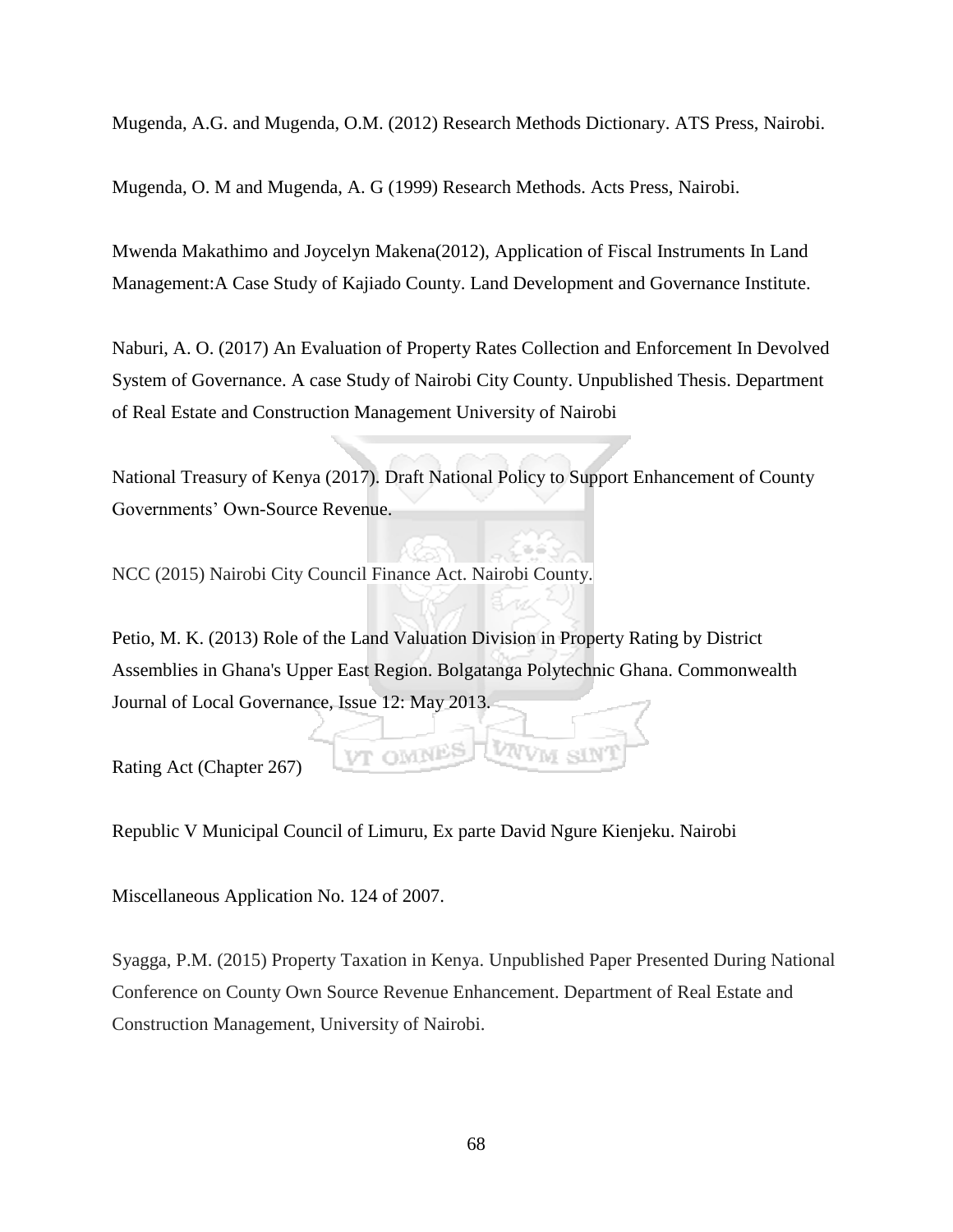Sepulveda, C. and Vazquez, J.M. (2012) Explaining Property Tax Collections in Developing Countries: The Case of Latin America. Department of Economics, Georgia State University, USA.

Stephen Dowell, History of Taxation and Taxes in England (Routledge, 2013)

Taxation (2019) Encyclopaedia Britannica. Encyclopaedia Britannica, Inc. October 18, 2019.

UN-HABITAT (2011) Land and Property Tax: A Policy Guide. UNON, Publishing Services Section, Nairobi, Kenya

UN-HABITAT (2016) Leveraging Land: Land-Based Finance For Local Governments Valuation for Rating Act (Chapter 266).

Web, M. (2013). How a levy based on location values could be the perfect tax | Financial Times. Retrieved 19 October 2019.

Williams, C. (2007). Research Methods. Journal Of Business & Economic Research, 5(3), 65-70.

Zodrow, G. R. 2001. The property tax as a capital tax: A room with three views. National Tax **USCIND TV** Journal, 54, (1): 139-53.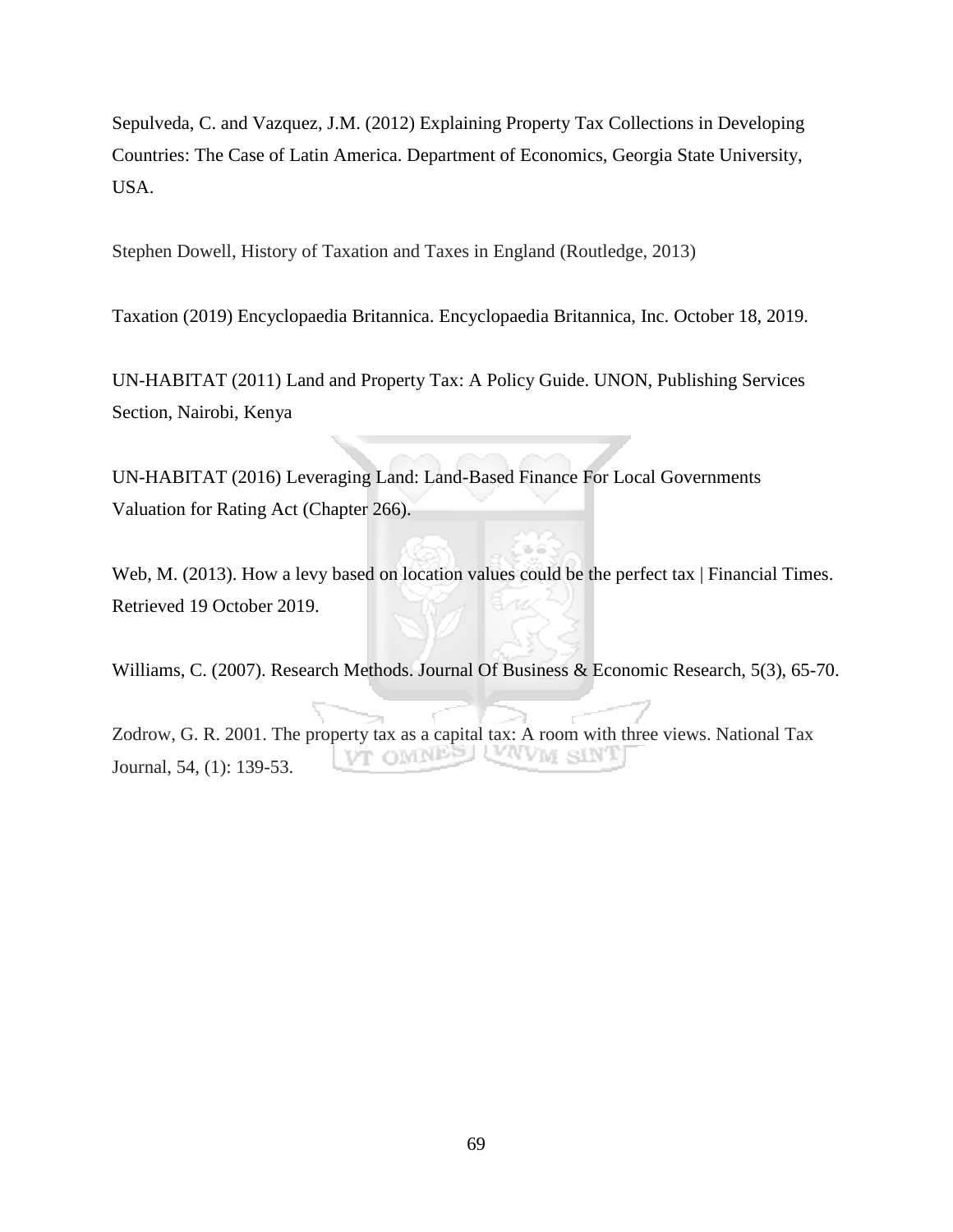### **APPENDIX**

### **QUESTIONNAIRE FOR RATEABLE PROPERTIES OWNERS**

### Dear Respondent,

Thank you for taking this survey. My name is Emily Bakhita Akoth a student at Strathmore University undertaking a Master of Science in Public Policy and Management. I would like to kindly request your assistance in filling this survey for purposes of collecting data for my Researched Tilted: Assessment of the effect of waiving interest accrued on land rates arrears in Nairobi County. The data collected is for academic purposes and all of the answers you provide in this survey will be kept confidential. No identifying information will be provided to the public. The survey data will be conveyed in a summarized manner only and will not identify any individual person.

Kindly answer the questions by ticking on the appropriate option or by writing the answer for the open-ended questions. This survey will take about 10 minutes to complete.

If you have more than one property, please copy this questionnaire and provide an answer for each one.

Your assistance will be highly appreciated.

# PART 1: GENERAL INFORMATION

- 1. Property Location……………………………………
- 2. Type of Property:  $\Box$  Commercial  $\Box$  Residential  $\Box$  Industrial (mark X)
- 3. Which location is your property situated …………………………………?
- 4. Are you in arrears?  $\Box$  Yes  $\Box$  No

4a. If yes, how many years in arrears? \_\_\_\_\_

5. Has your interest on arrears been exempted?  $\Box$  Yes  $\Box$  No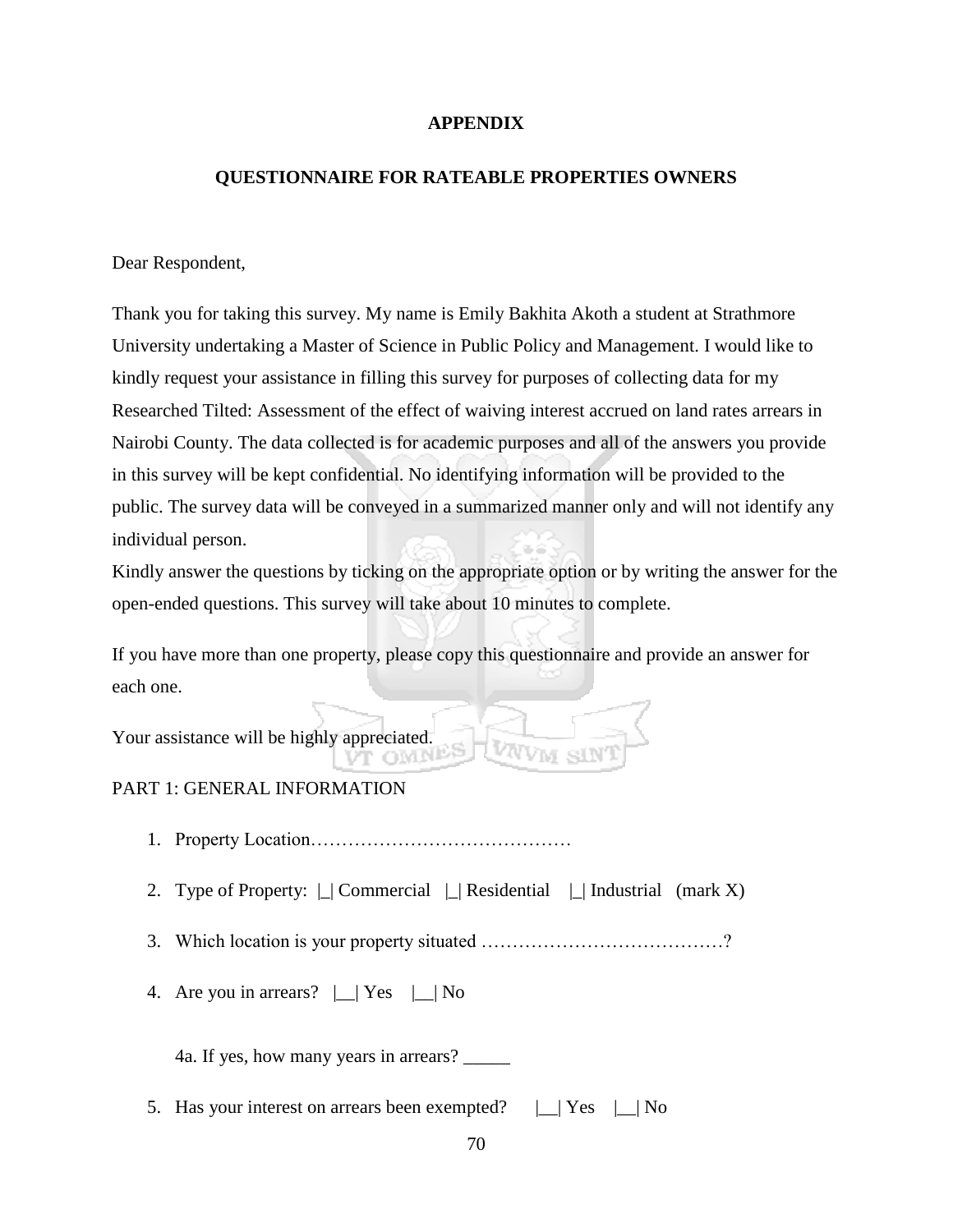|                                                                                                       | 7. Please tick the arrears in the bracket that you belong to                           |                |  |
|-------------------------------------------------------------------------------------------------------|----------------------------------------------------------------------------------------|----------------|--|
|                                                                                                       | a) Below KSH, 10,000 b) 10,001 - 100,000 c) 100,001 - 1,000,000 d) Above 1,000,001 KSH |                |  |
|                                                                                                       | 8. Please explain why you are in arrears.                                              |                |  |
|                                                                                                       |                                                                                        |                |  |
|                                                                                                       |                                                                                        |                |  |
|                                                                                                       |                                                                                        |                |  |
|                                                                                                       | PART 2: LAND RATES ENFORCEMENT TOOLS                                                   |                |  |
| Does issuance of waiver by the County Government on land rates encourage you to pay land rates?<br>1) |                                                                                        |                |  |
| $\Box$ Yes<br>$\lfloor \_ \rfloor$ No                                                                 |                                                                                        |                |  |
| 1 a) If No in number 1 above, kindly explain your reasons why:                                        |                                                                                        |                |  |
|                                                                                                       |                                                                                        |                |  |
|                                                                                                       |                                                                                        |                |  |
|                                                                                                       |                                                                                        |                |  |
|                                                                                                       |                                                                                        |                |  |
| Will issuing a waiver motivate you enough to pay land rates so they are up-to-date?<br>2)             |                                                                                        |                |  |
| Yes                                                                                                   |                                                                                        | N <sub>o</sub> |  |
|                                                                                                       | 2a) If no, kindly give your reasons why.                                               |                |  |
|                                                                                                       |                                                                                        |                |  |
|                                                                                                       |                                                                                        |                |  |
|                                                                                                       |                                                                                        |                |  |
|                                                                                                       |                                                                                        |                |  |

71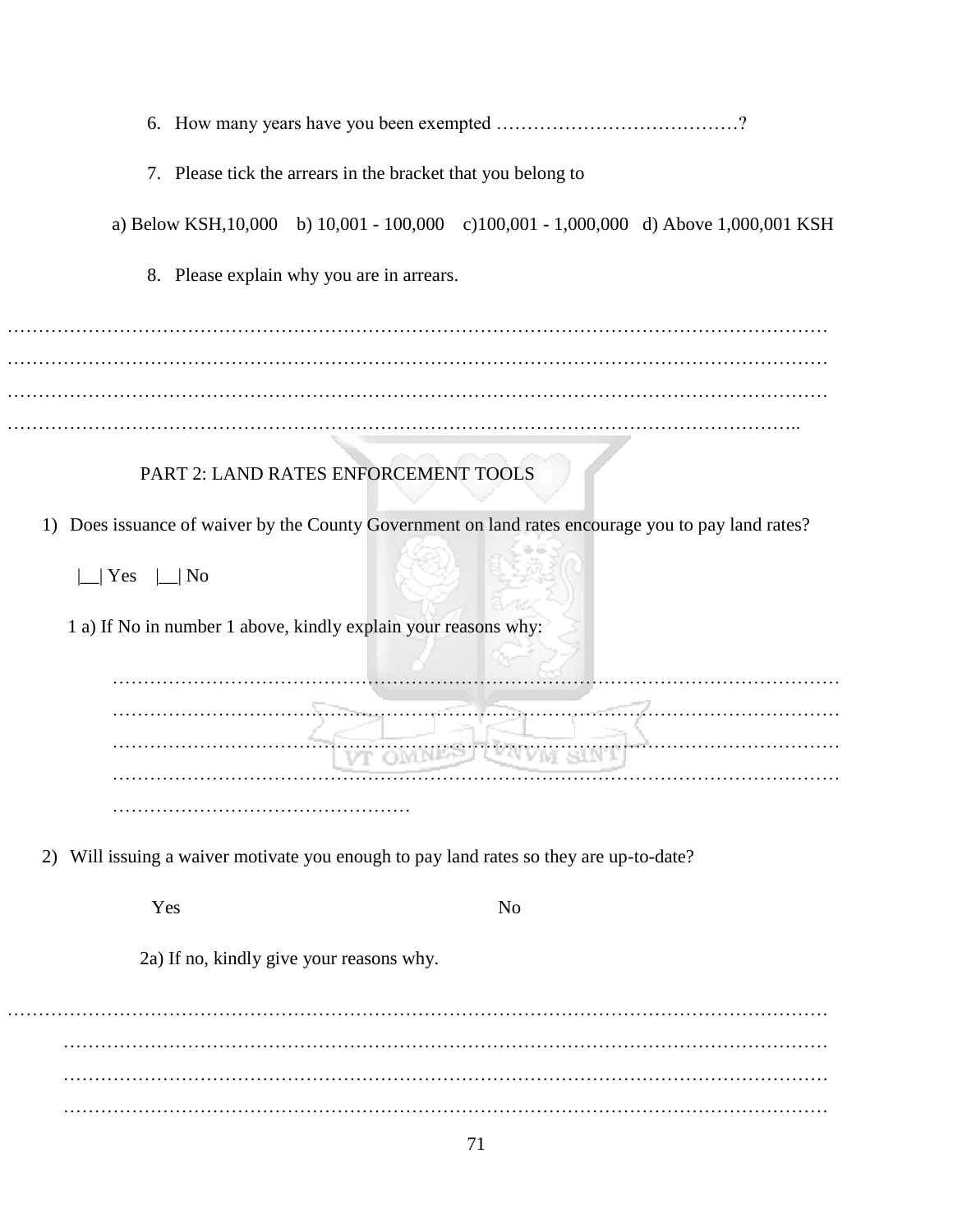- 3) Which of these enforcement tools will be effective in land rates collection and enforcement in the county? *(tick all that apply)*
	- a. Issuing of waivers on Land Rates Interests
	- b. Improved Public Services
	- c. Stringent enforcement legal framework
	- d. Reduction of Compliance Costs

4) Please mention other tools not included in the list above that you think will be effective in land rates collection and enforcement in the county.

…………………………………………………………………………………………………………………… …………………………………………………………………………………………………………… ……………………………………………………………………………………………………

4) From the listed enforcement tools in no. 3, which tool do you think is effective in ensuring that rateable property owners pay land rates. Rank in a scale of 1 to 4 by ticking where applicable

KEY 1= Not effective; 2= Less Effective; 3=Effective; 4= Very Effective

| Enforcement tools           | Not effective | Less effective | Effective | Very effective |
|-----------------------------|---------------|----------------|-----------|----------------|
| <b>Land Rates Interests</b> |               |                |           |                |
| <b>Improved Public</b>      |               |                |           |                |
| <b>Services</b>             |               |                |           |                |
| Stringent enforcement       |               |                |           |                |
| legal framework             |               |                |           |                |
| Reduction of                |               |                |           |                |
| <b>Compliance Costs</b>     |               |                |           |                |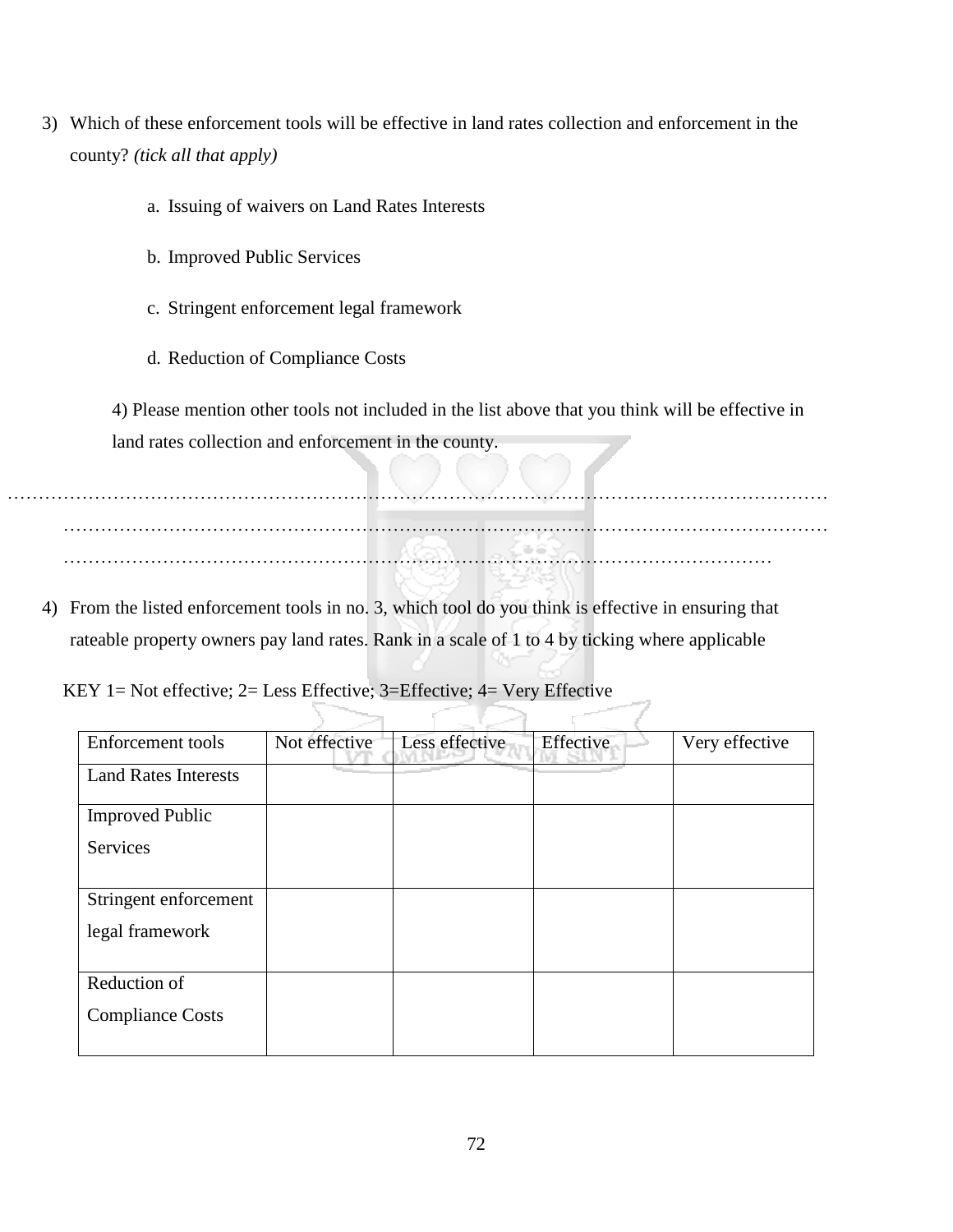# PART 3: CHALLENGES TO COMPLYING WITH LAND RATES PAYMENT

1) Have you noted any challenges that obstruct the payment of land rates in the county?

|\_\_| Yes |\_\_| No

2) In the choices below, which factor affects the payment of land rates to the County Government?

- a. Lack of public services
- b. Negative attitude by the public towards paying land rates
- c. Lack of understanding how the land rates system works
- d. Cumbersome legal process

2a) If there is any other challenge, please specify

……………………………………………………

……………………………………………………………………………………………………… ……………………………………………………………………………………………………… ………………………………………………………………………………………………………

3) What recommendations would you give to increase the payment of land rates in the county?

...................................................................................................................................................... ...................................................................................................................................................... ...............................................................................................................

The End.

Thank you for your assistance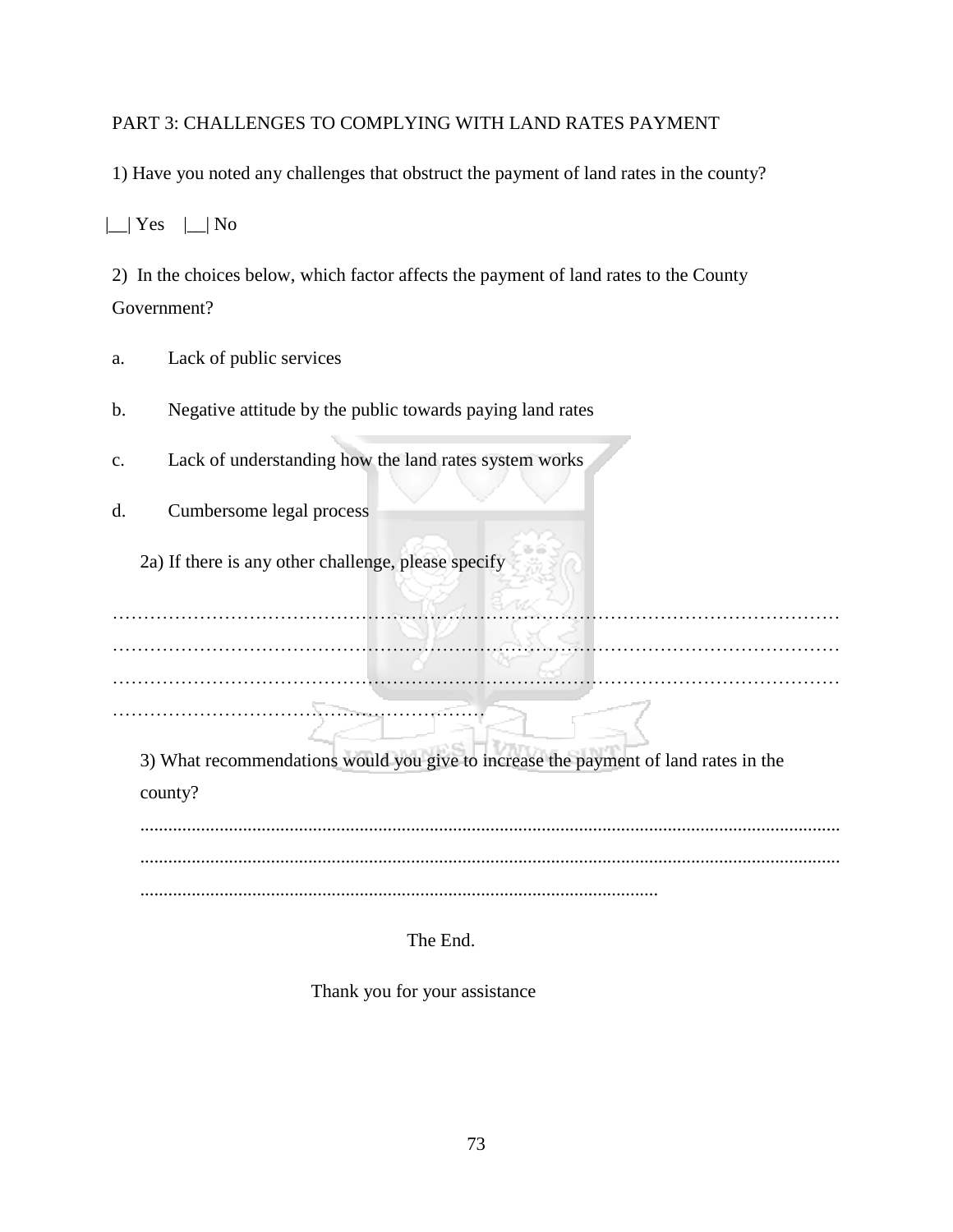# **QUESTIONNAIRE FOR LAND RATES OFFICIALS IN THE COUNTY GOVERNMENT**

Dear Respondent,

Thank you for taking this survey. My name is Emily Bakhitah Akoth a student at Strathmore University undertaking a Master of Science in Public Policy and Management. I would like to kindly request your assistance filling this survey for purposes of collecting data for my Researched Tilted: Assessment of the effect of waiving interest accrued on land rates arrears in Nairobi County. The data collected is for academic purposes and all of the answers you provide in this survey will be kept confidential. No identifying information will be provided to the public. The survey data will be conveyed in a summarized manner only and will not identify any individual person.

Kindly answer the questions by ticking on the appropriate option or by writing the answer for the open-ended questions. This survey will take about 10 minutes to complete.

Your assistance will be highly appreciated.

1.What is the estimated percentage of rateable property owners that pay land rates?

(a) 80% to 100% (b) 50% to 80% (c) 25% to 50% (d) Below 25%

2.What are the factors that cause poor performance in payment of land rates? *(tick all that apply)*

- a. Outdated Valuation Rolls
- b. Corruption
- c. Non-compliance by property owners
- d. Ineffective Enforcement of The Rating law
- e. Tax Evasion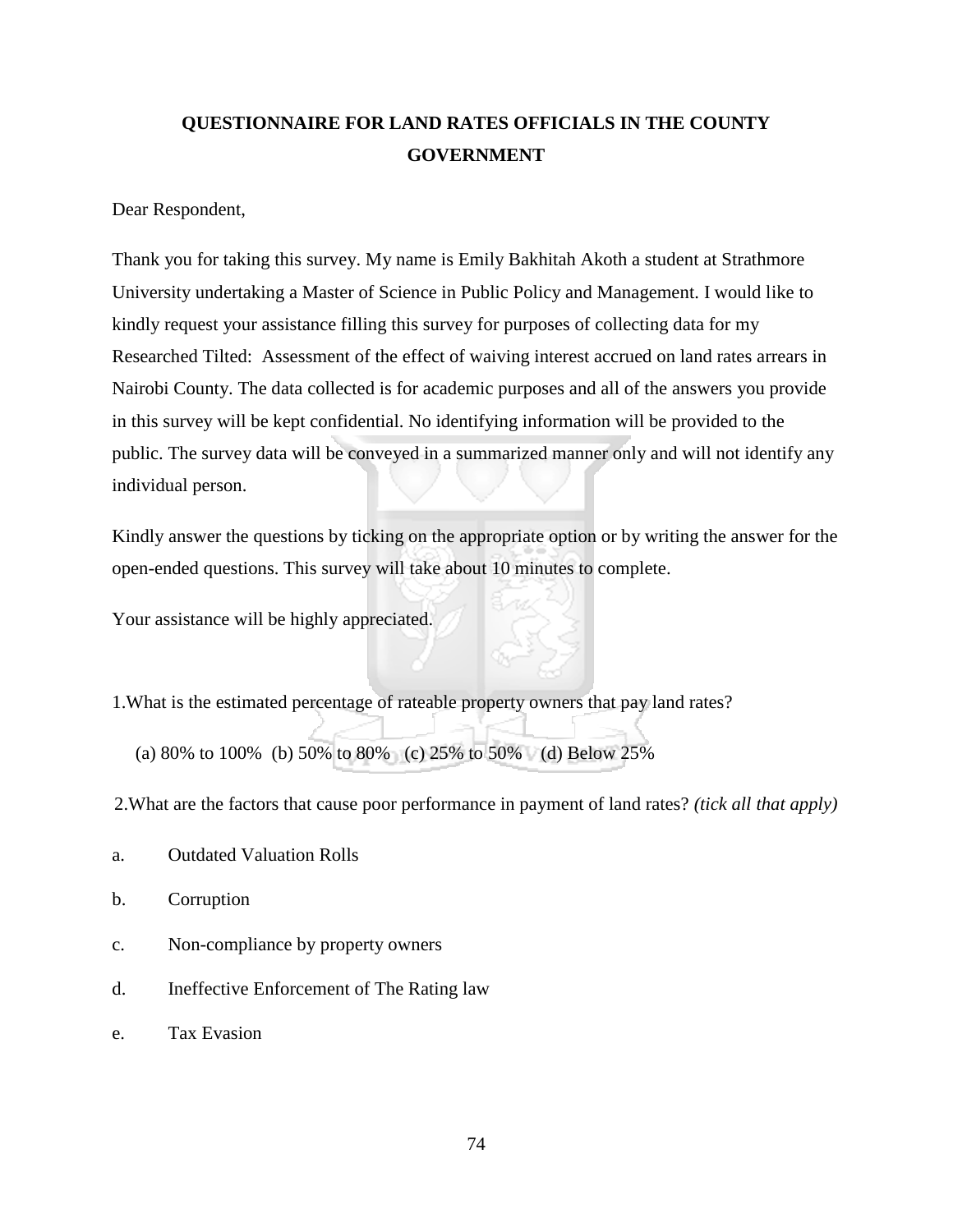2a) Please explain any other challenges that cause incomplete payment of land rates:

……………………………………………………………………………………………………… ………………………………………………………………………………………………………

3) In your own view which type of relatable owners are rampant defaulters

9. Type of Property:  $\Box$  Commercial  $\Box$  Residential  $\Box$  Industrial (mark X)

4) Does issuing waivers on land rates interest increase the percentage of revenue collected in form of land rates payments 

| Yes<br>N <sub>0</sub>   |                                                                                                                            |
|-------------------------|----------------------------------------------------------------------------------------------------------------------------|
| 4a) Please explain why: |                                                                                                                            |
|                         |                                                                                                                            |
|                         |                                                                                                                            |
| payment of land rates?  | 5) Do you think issuing waivers on land rates interests and penalties is necessary to ensure<br>VT OMNES TWW<br><b>SIN</b> |
| Yes<br>No               |                                                                                                                            |
|                         |                                                                                                                            |
| 5a) Please explain why: |                                                                                                                            |
|                         |                                                                                                                            |
|                         |                                                                                                                            |

6) Do you think issuing waivers on land rates interests and penalties as the only tool is sufficiently effective to collect all unpaid revenue by county governments?

 $|\_$ | Yes  $|\_$ | No